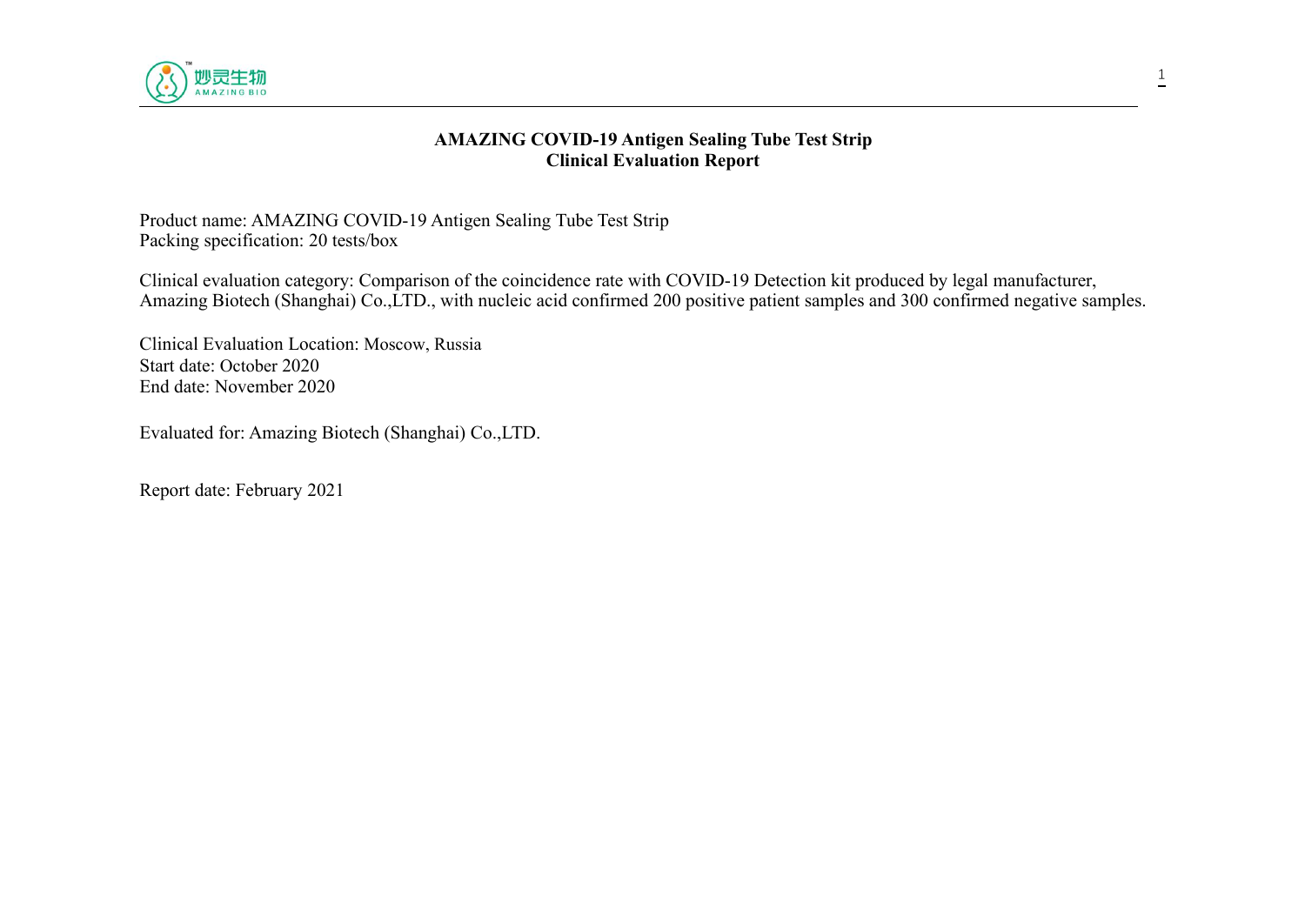

# **Table of Contents**

| 1.1.             |  |
|------------------|--|
| 1.2.             |  |
| 1.3.             |  |
| 2.               |  |
| 3.               |  |
| 4.               |  |
| 5.               |  |
| 6.               |  |
| 7.               |  |
| 8.               |  |
| 8.1.             |  |
| 8.2.             |  |
| 8.3.             |  |
| 8.3.1.<br>8.3.2. |  |
| 9.               |  |
| 9.1.             |  |
| 9.2.             |  |
| 9.3.             |  |
| 9.4.             |  |
| 9.5.             |  |
| 10.              |  |
|                  |  |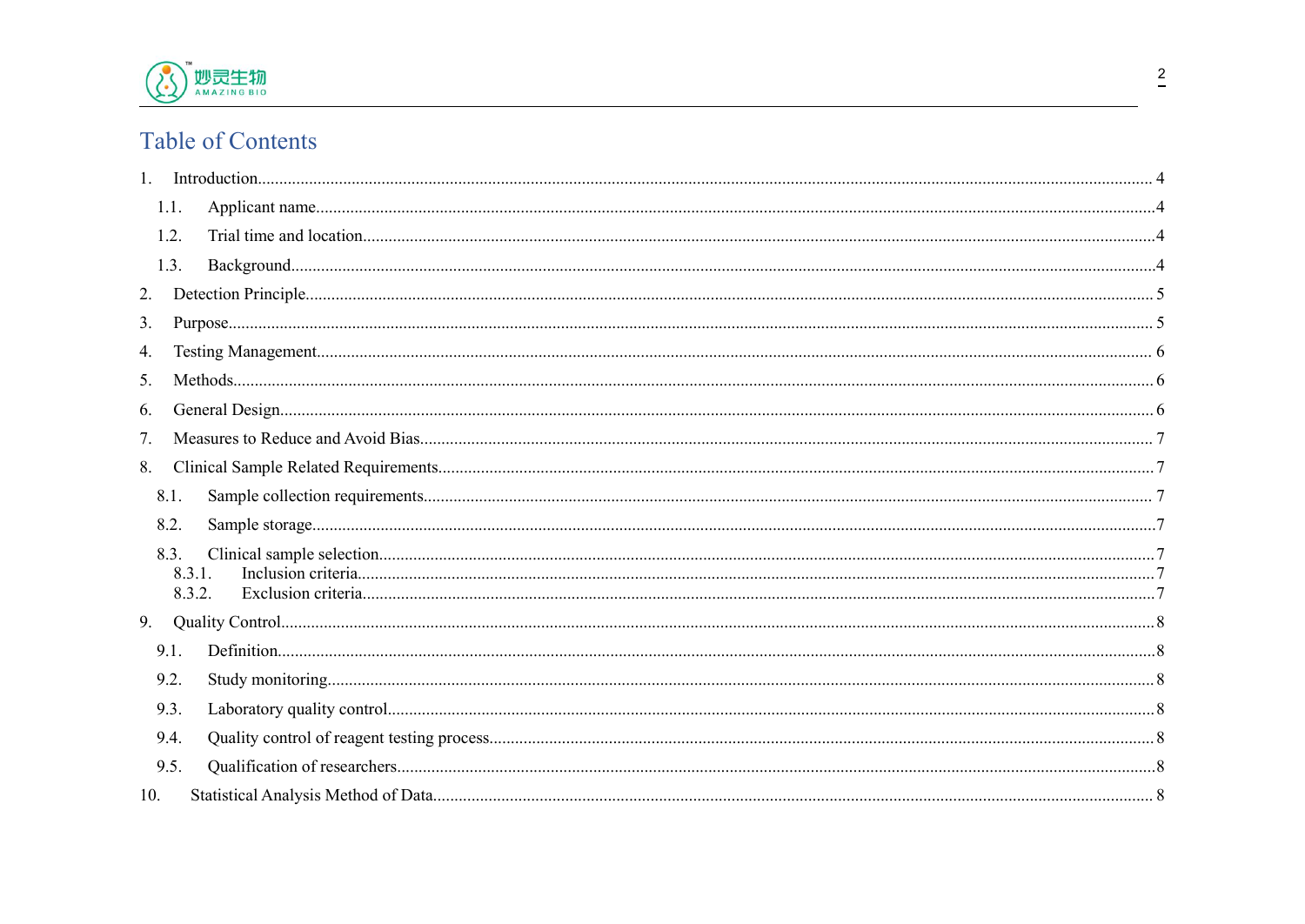

| 11.   |         |  |
|-------|---------|--|
| 11.1. |         |  |
| 12.   |         |  |
| 12.1. |         |  |
| 13.   |         |  |
| 14.   |         |  |
| 14.1. |         |  |
| 14.2. |         |  |
| 15.   |         |  |
| 15.1. |         |  |
|       | 15.1.1. |  |
|       | 15.1.2. |  |
|       | 15.1.3. |  |
| 15.2. |         |  |
|       | 15.2.1. |  |
|       | 15.2.2. |  |
|       | 15.2.3. |  |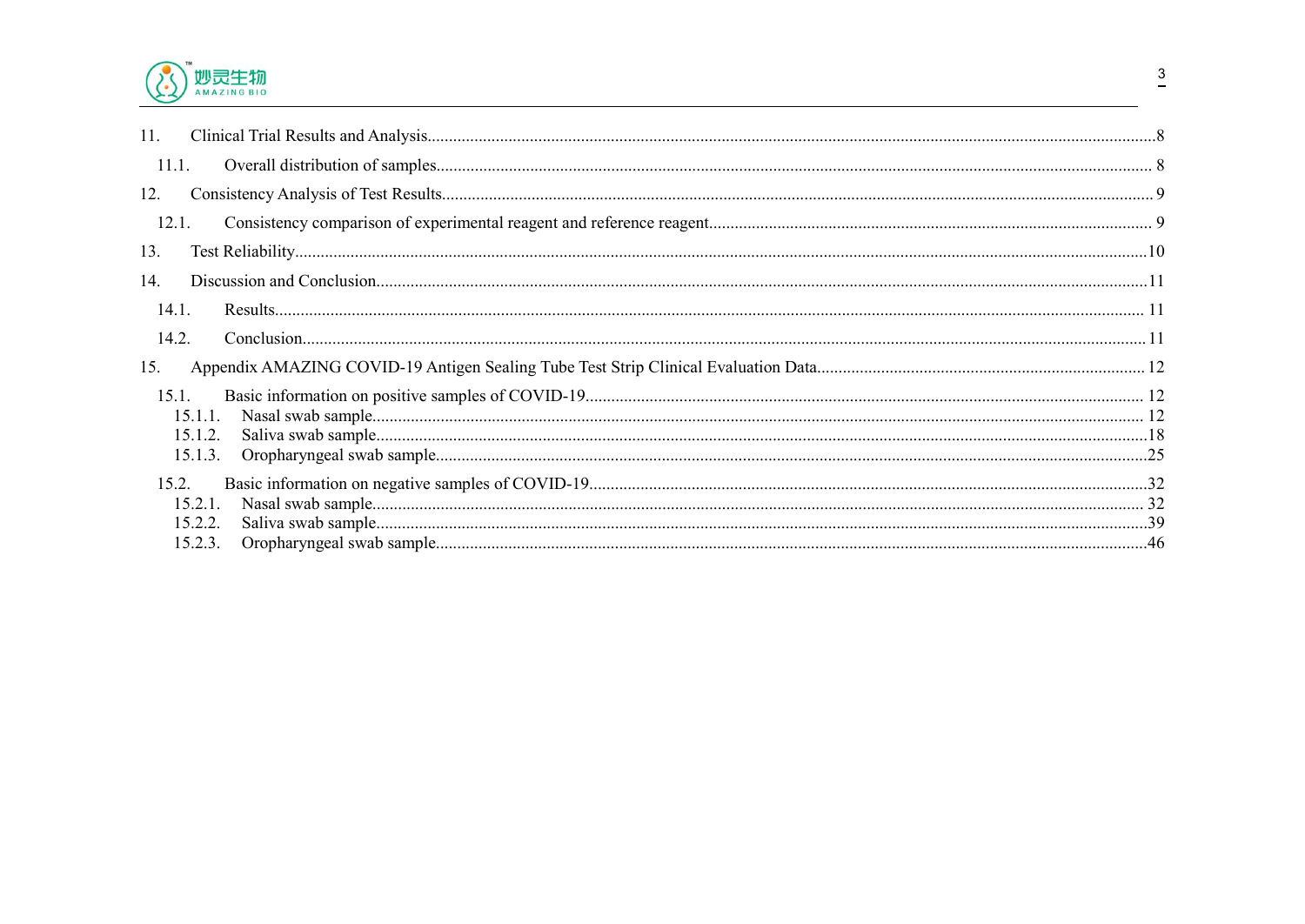

# <span id="page-3-1"></span><span id="page-3-0"></span>1. Introduction

1.1. Applicant name Amazing Biotech (Shanghai) Co., Ltd.

#### <span id="page-3-2"></span>1.2. Trial time and location

Clinical evaluation trials started on October 2020 and ended in November 2020 at Xema Co. Ltd.'s in Moscow, Russia.

#### <span id="page-3-3"></span>1.3. Background

Severe acute respiratory syndrome COVID-19 is an enveloped non-segmented positive RNA virus. It is the cause of coronavirus disease (COVID-19), which is contagious in humans. COVID-19 has several structural proteins including spike (S), envelope (E), membrane (M) and nucleocapsid (N). The antigen is generally detectable in nasal cavity, saliva or/and oropharynx sample during the acute phase of infection. Positive results indicate the presence of viral antigens, but clinical correlation with patient history and other diagnostic information is necessary to determine infection status. Positive results do not rule out bacterial infection or co-infection with other viruses. The agent detected may not be the definite cause of disease.

AMAZING COVID-19 Antigen Sealing Tube Test Strip is a lateral flow immunechromato graphic assay for in vitro qualitative detection of COVID-19 nucleocapsid protein antigen in human nasal cavity, saliva or/and oropharynx sample directly collected from individuals suspected of COVID-19 provider within the first seven days of symptom onset. Results from the AMAZING COVID-19 Antigen Sealing Tube Test Strip should not be used as the sole basis for diagnosis. The kit is as an assistance for diagnostic and epidemiological investigation. The test strip is in a Sealing tube to avoid potential biosecurity substances such as coronavirus from clinical sample, which will much help to avoid pathogen contamination and spreading to the operator and its environment.

Results are for the identification of COVID-19 nucleocapsid protein antigen. Antigen is generally detectable in nasal cavity, saliva or/and oropharynx sample swabs during the acute phase of infection. Positive results indicate the presence of viral antigens, but clinical correlation with patient history and other diagnostic informations is necessary to determine infection status. Positive results do not rule out bacterial infection or co-infection with other viruses. The agent detected may not be the definite cause of disease.

Negative results do not rule out COVID-19 infection and should not be used as the sole basis for treatment or patient management decisions, including infection control decisions. Negative results should be considered in the context of a patient's recent exposures, medical history and the presence of clinical signs and symptoms consistent with COVID-19.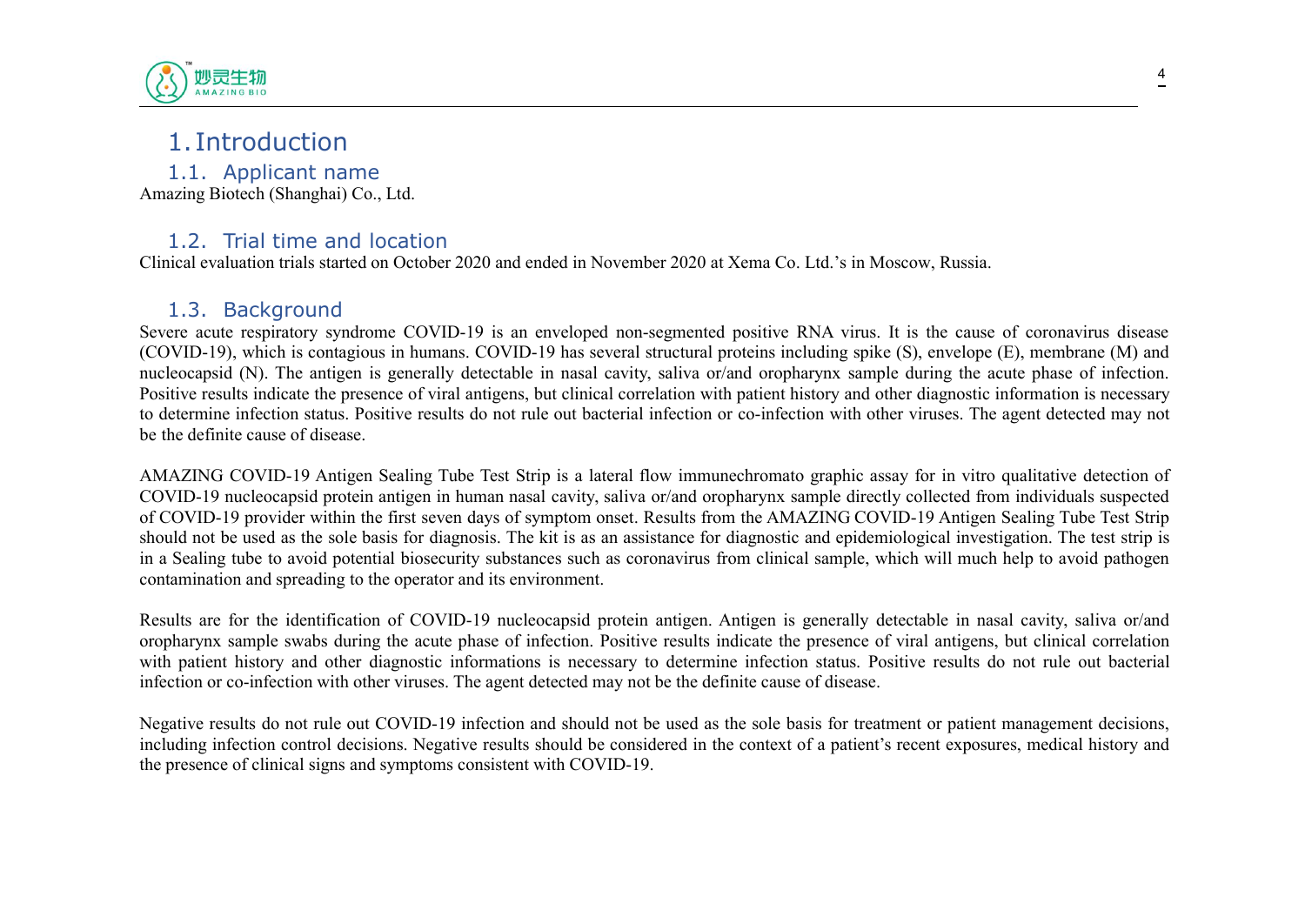

Coronavirus disease (COVID-19) is an infectious disease caused by a newly discovered coronavirus. Due to its highly contagious nature and global health crises, COVID-19 has been designated as a pandemic by the World Health Organisation (WHO). COVID-19 continues to have devastating impacts on healthcare systems and the world economy. To effectively end the COVID-19 pandemic, systematic screening and detection of both clinical and asymptomatic COVID-19 cases is critical. Particularly, the identification of subclinical or asymptomatic cases are important to reduce or stop the infection because these individuals may transmit the virus. As a point-of-care test with a 15 min testing time, COVID-19 Antigen Sealing Tube Test Strip allows effective screening of COVID-19 infection on a massive scale.

Coronaviruses are a large family of viruses which may cause illness in animals or humans. SARSCoV-2 is an enveloped, single-stranded RNA virus ofthe β genus. The virus can cause mild to severe respiratory illness and has spread globally.

AMAZING COVID-19 Antigen Sealing Tube Test Strip is a rapid lateral flow immunoassay for the qualitative detection and diagnosis of COVID-19 directly from nasal cavity, saliva or/and oropharynx swabs, without viral transport media. The AMAZING COVID-19 Antigen Sealing Tube Test Strip contains all components required to carry out an assay for COVID-19.

# <span id="page-4-0"></span>2.Detection Principle

AMAZING COVID-19 Antigen Sealing Tube Test Strip is based on sandwich lateral flow immunochromatographic assay highly sensitively detecting COVID-19 nucleocapsid protein in human nasal cavity, saliva or/and oropharynx sample, having an invisible T (test) zone and C (control) zone. When sample is applied into the test tube, the liquid will laterally flow on the surface of the test strip. If there is enough COVID-19 antigen in the sample, a visible T band will appear. The C band should always appear after a sample is applied, indicating a valid result. By this means, the device can accurately indicate the presence of COVID-19 antigen in the sample.

Test results are interpreted visually at 15 minutes based on the presence or absence of visually detectable pink/purple-colored lines. Samples are collected with symptom onset within 7 days.

## <span id="page-4-1"></span>3.Purpose

Evaluation the clinical performance of the AMAZING COVID-19 Antigen Sealing Tube Test Strip for accurately detection of COVID-19 antigen in nasal cavity, saliva or/and oropharynx swabs.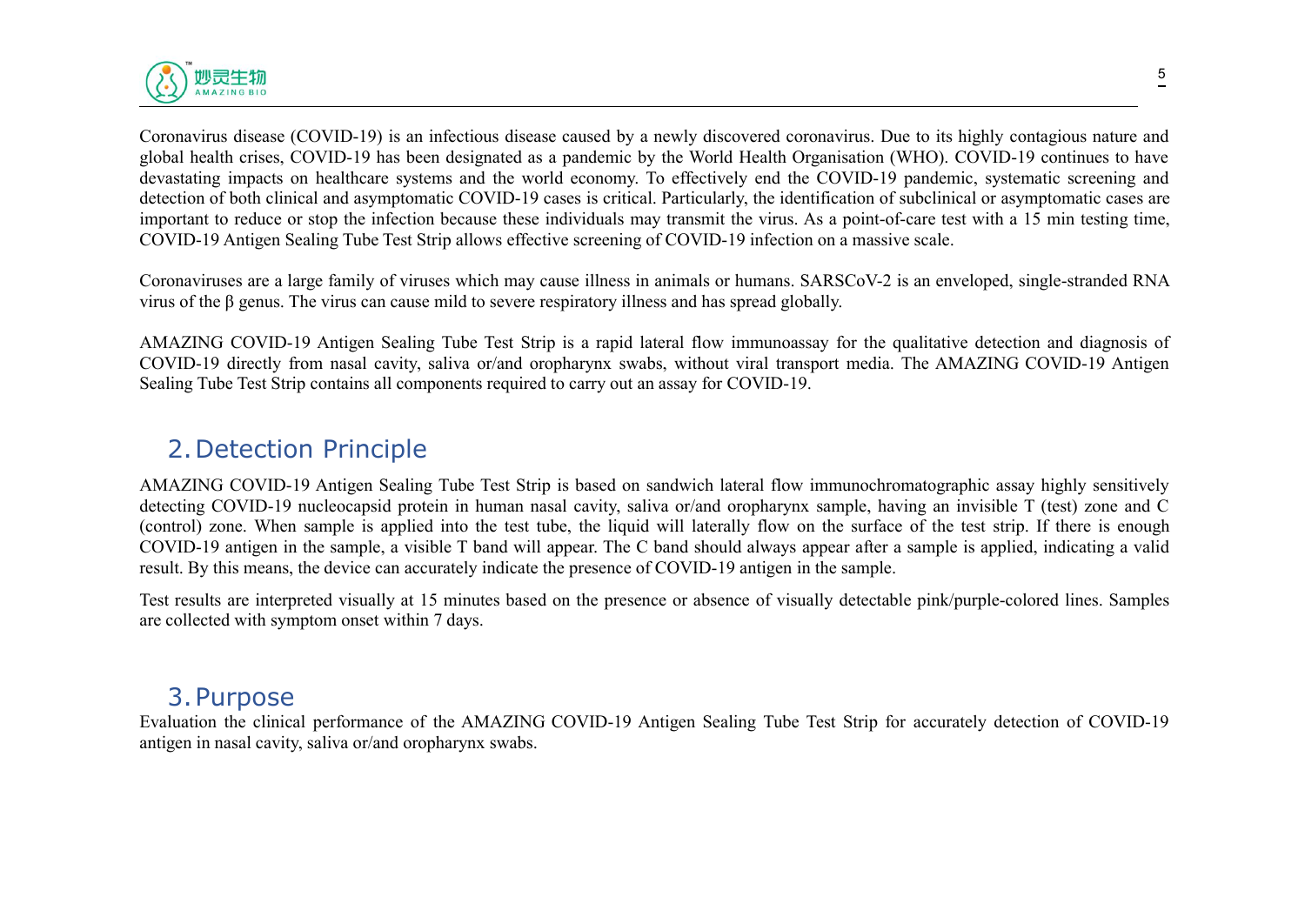

# <span id="page-5-0"></span>4.Testing Management

The testing and sample collection are coordinated with Xema Co. Ltd.. During the trial, the main investigator is responsible for the coordination and management of the entire clinical trial, and the main participants are responsible for the main trial work. During the clinical trial, the main researcher supervises the quality control of the testing laboratory. Any problems found in the test must be contacted with the main researcher in time and appropriate measures should be taken. The final test results are statistically analysed by the person in charge of statistics, and the main investigator confirmed and wrote the report.

<span id="page-5-1"></span>5. Methods<br>Evaluate the accuracy of the Test Strip by comparing experimentally with patient samples with known nucleic acid test results.

Evaluate the accuracy of the Test Strip by comparing experimentally with patient samples with known nucleic acid test results.<br>The swab samples were collected by hospital professional medical staff in accordance with the s Antigen Sealing Tube Test Strip. The nasal cavity, saliva or/and oropharynx swab samples are randomly numbered and tested. Nasal swab samples are divided into one group, saliva swab samples into one group, and oropharynx sample swab samples into another group, and then tested by laboratory technicians.

# <span id="page-5-2"></span>6.General Design

This test uses a synchronous blind test and methodological comparison design.

In order to eliminate the possible impact of the subjective biases and personal preferences of researchers on the test results during the clinical trial process, this test uses a blind test. That is, the test personnel do not know the specific information of the sample, and the clinical information of the sample may not be released until the end of the test. After the samples were enrolled, the samples were coded by the blind editor authorised by the clinical trial, in which the blind editor was not involved in the test operation of the clinical trial. Testing personnel shall test the coded sample according to the reagent test specification. In the process of test operation, clinical test researchers should strictly follow the requirements of the product specification for test operation and interpretation check, and the results obtained in the test process should be truthfully recorded in the data collection table.

For the detection of COVID-19 Antigen, the nasal cavity, saliva or/and oropharynx sample swab samples were collected by professional medical staff in accordance with the sampling methods of COVID-19 Antigen Sealing Tube Test Strip and novel coronavirus detection kit. The nasal cavity, saliva or/and oropharynx sample swab samples are blindly numbered and grouped by the editor. Nasal swab samples are divided into one group, saliva swab samples into one group, and the oropharynx sample swab samples into one group, and then tested by the clinical laboratory inspectors. There are 3 laboratory inspectors.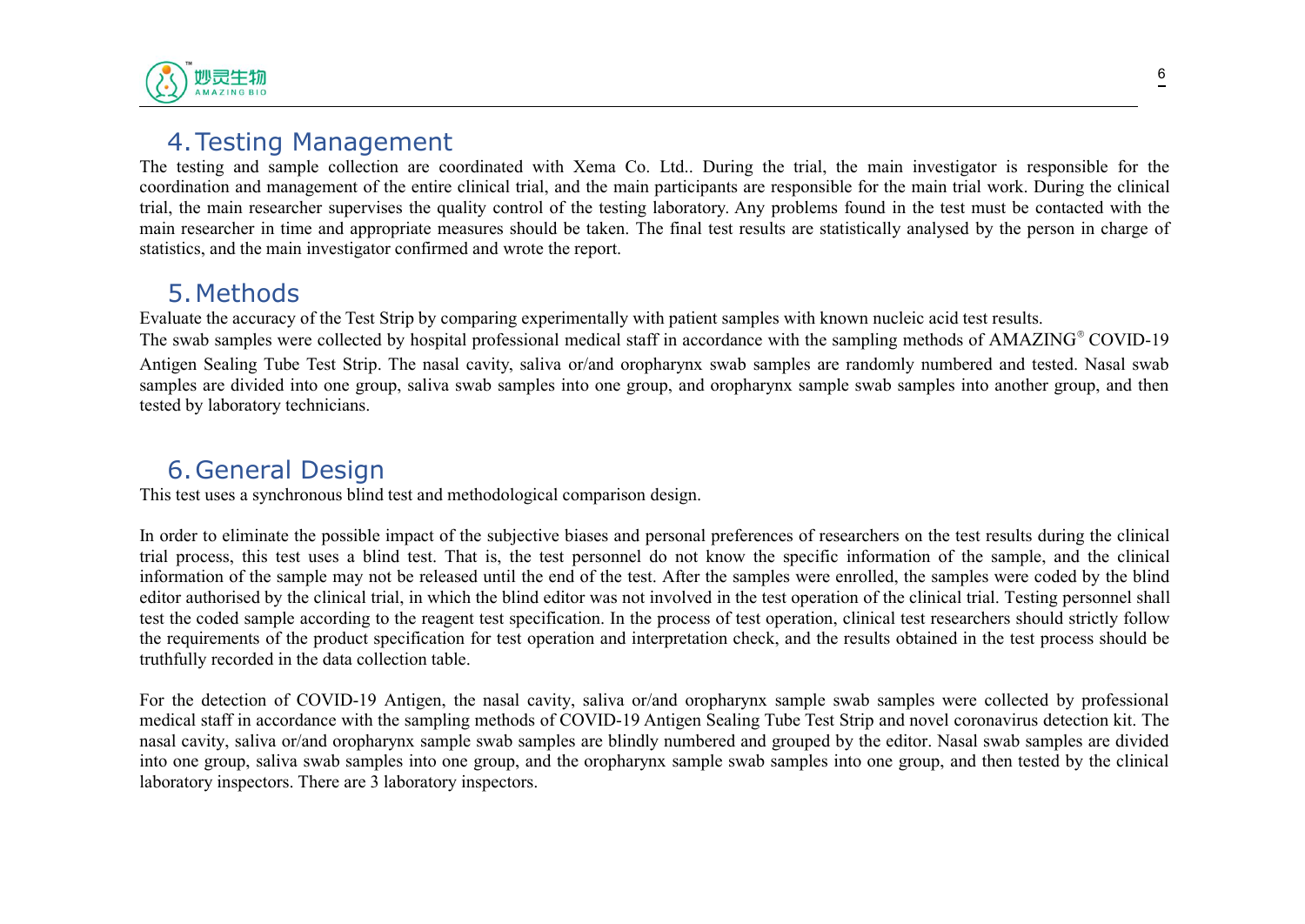

# <span id="page-6-0"></span>7.Measures to Reduce and Avoid Bias

The inspector does not know specific information about the negative and positive samples to reduce selection bias. Prior to the start of the trial, the sponsor trained the lab operators to correctly perform the tests and follow the trial protocol.

# <span id="page-6-1"></span>8.Clinical Sample Related Requirements

#### 8.1. Sample collection requirements

- <span id="page-6-2"></span>• Do test sample immediately.
- <span id="page-6-3"></span>Use only swabs provided with the kit.

#### 8.2. Sample storage

- Specimen Transport and Storage
- Freshly collected specimens should be processed within 1 hour.
- <span id="page-6-4"></span>It is essential that correct specimen collection and preparation methods be followed.

#### 8.3. Clinical sample selection

#### <span id="page-6-5"></span>8.3.1.Inclusion criteria

Sample inclusion criteria: the sample should be a sample with clearly recorded source, including different age, gender and other factors. The collection and treatment of samples must be in accordance with the reagent specification or relevant regulations. Sample information should be complete, including age, sex, sample collection date, clinical diagnosis such as confirmation or exclusion of COVID-19 infection. Nasal cavity, saliva or oropharyngeal samples collected from individuals with negative and positive COVID-19 confirmed by nucleic acid.

#### 8.3.2.Exclusion criteria

- <span id="page-6-6"></span>• Samples that are unable to complete the test process human factors (sample contamination during operation).
- Samples were contaminated with bacteria or/and nosebleed.
- Samples went through too many freeze-thaw cycles.
- Samples are not kept at the requirement conditions.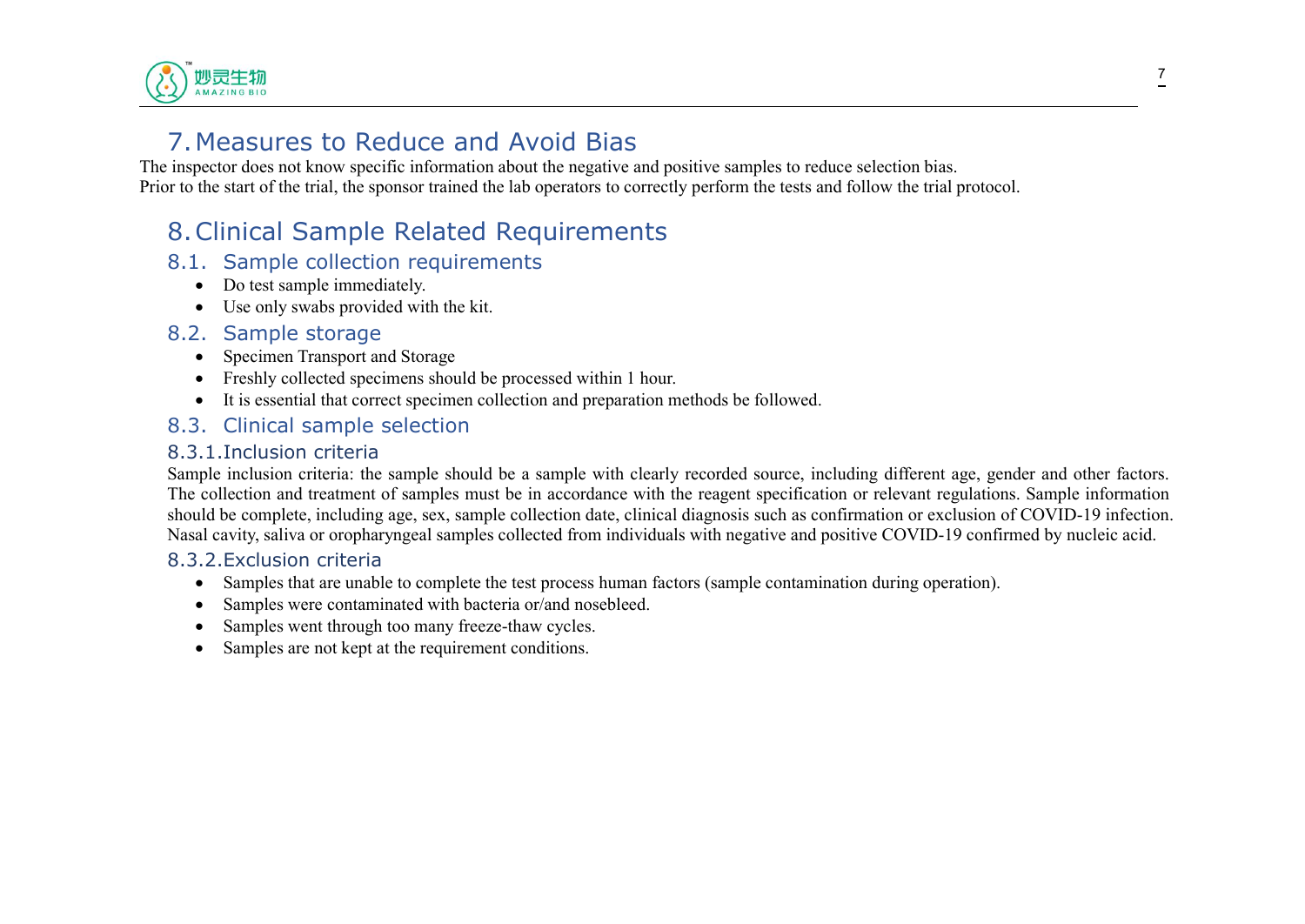

# <span id="page-7-0"></span>9.Quality Control

## <span id="page-7-1"></span>9.1. Definition

Quality control is defined as the operation of techniques and activities, such as monitoring, under the quality assurance system to verify that the research quality meets the requirements. Quality control must be applied at every stage of data processing to ensure that all data is trusted and properly located.

## <span id="page-7-2"></span>9.2. Study monitoring

During the outbreak, authorised and qualified inspectors will conduct regular remote primary data checks according to the monitoring plan to verify compliance with protocols and regulations and assist investigators.

## <span id="page-7-3"></span>9.3. Laboratory quality control

The laboratory of the testing shall establish a unified test index, standard operating procedures and quality control procedures.

## <span id="page-7-4"></span>9.4. Ouality control of reagent testing process

In each test, the control line shall have red strip (qualified quality control). If the control line does not have red strip (unqualified quality control), the cause shall be found out and retested until the quality control result is qualified, so as to ensure the reliability and stability of the system.

## <span id="page-7-5"></span>9.5. Qualification of researchers

The researchers participating in the clinical trial must have the specialty, qualification and ability of the clinical trial, and pass the qualification examination. The personnel requirements should be relatively fixed.

# <span id="page-7-6"></span>10. Statistical Analysis Method of Data

Use a 2x2 table for medical statistical analysis.

# <span id="page-7-7"></span>11. Clinical Trial Results and Analysis

## <span id="page-7-8"></span>11.1. Overall distribution of samples

A total of 500 nasal swabs, 500 saliva swabs, and 500 oropharyngeal swab samples were collected in this test for the consistency comparison test between the experimental reagents and the reference reagents. 300 negative Samples (60%), 200 positive samples (40%) are used for statistical analysis excluding 0 duplicate samples. The samples included 321 men and 179 women for each sample type.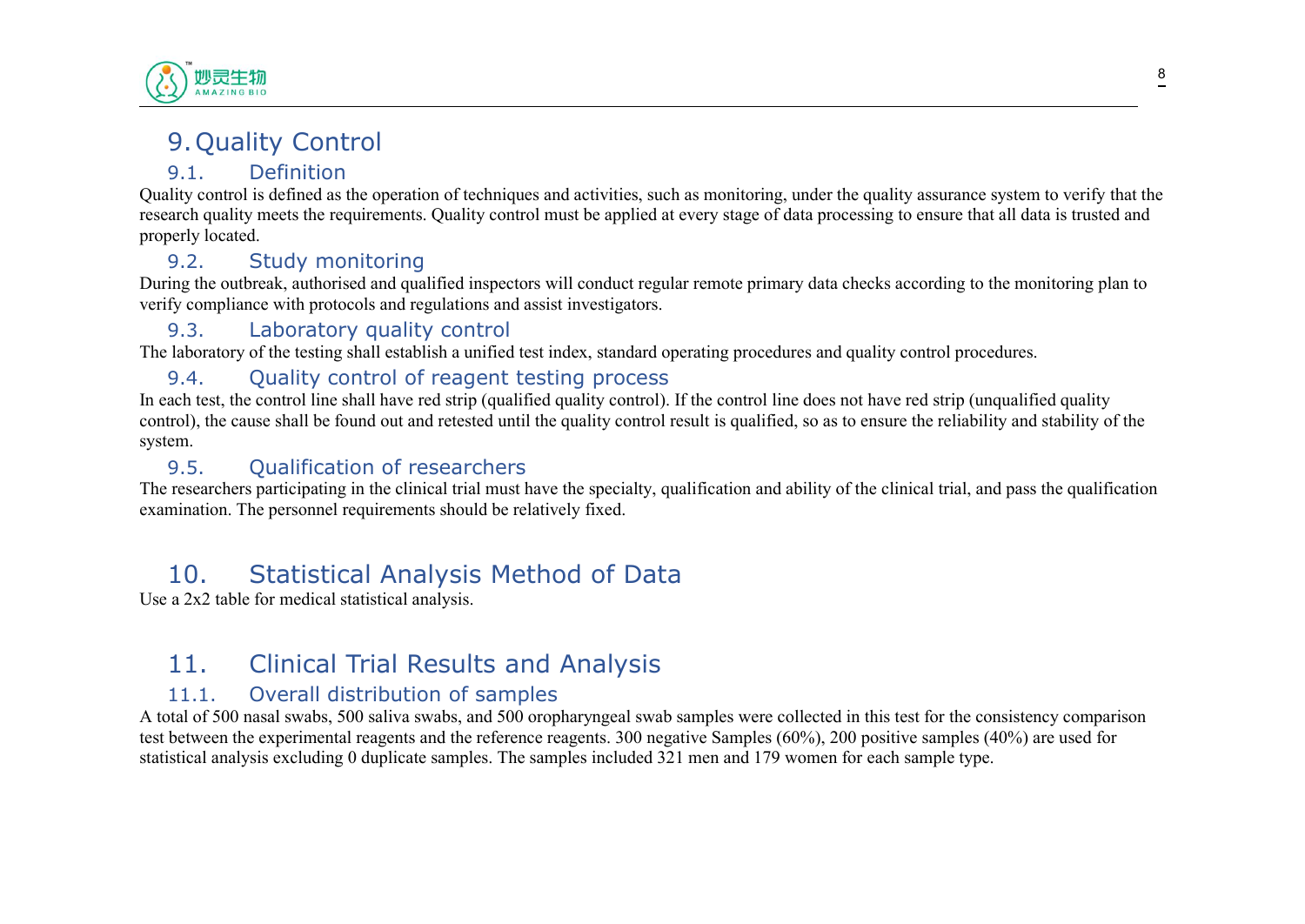

# <span id="page-8-0"></span>12. Consistency Analysis of Test Results

#### <span id="page-8-1"></span>12.1. Consistency comparison of experimental reagent and reference reagent

In this study,500 nasal and 500 saliva and 500 oropharynx swab samples were obtained in the clinical performance study to compare the results of the COVID-19 Antigen Sealing Tube Test Strip and the nucleic acid results. Analysed the clinical performance data of the COVID-19 test results, and tested 200 samples that were positive for nucleic acid through the COVID-19 antigen sealing tube test strip, and 197 were positive. There were 300 negative samples for nucleic acid in the experimental reagents, and 297 negative samples were tested by the Reagent. Hence, the sensitivity and specificity were 98.5% and 99% respectively.

| PCR Comparator |                          |
|----------------|--------------------------|
| positive       | negative                 |
| 197            | $\overline{\phantom{a}}$ |
| 3              | $\overline{\phantom{0}}$ |
| 200            | $\overline{\phantom{0}}$ |
| PCR Comparator |                          |
| positive       | negative                 |
|                | 3                        |
|                | 297                      |
|                | 300                      |
|                |                          |

| Table 1 Overall Clinical Study Results for Nasal Swab |  |
|-------------------------------------------------------|--|
|-------------------------------------------------------|--|

Positive Percent Agreement (PPA) =  $98.5\%$  ( $95.3\%$  ~99.7%)

Negative Percent Agreement (NPA) =  $99.0\%$  (96.9%~99.7%)

Accuracy =98.8%

Table 2 Overall Clinical Study Results for Saliva Swab

| Reagent test results | <b>PCR Comparator</b> |                          |
|----------------------|-----------------------|--------------------------|
|                      | positive              | negative                 |
| positive             | 197                   |                          |
| negative             |                       | $\overline{\phantom{0}}$ |
| Subtotal             | 200                   |                          |
| Reagent test results | <b>PCR Comparator</b> |                          |
|                      | positive              | negative                 |
| positive             |                       |                          |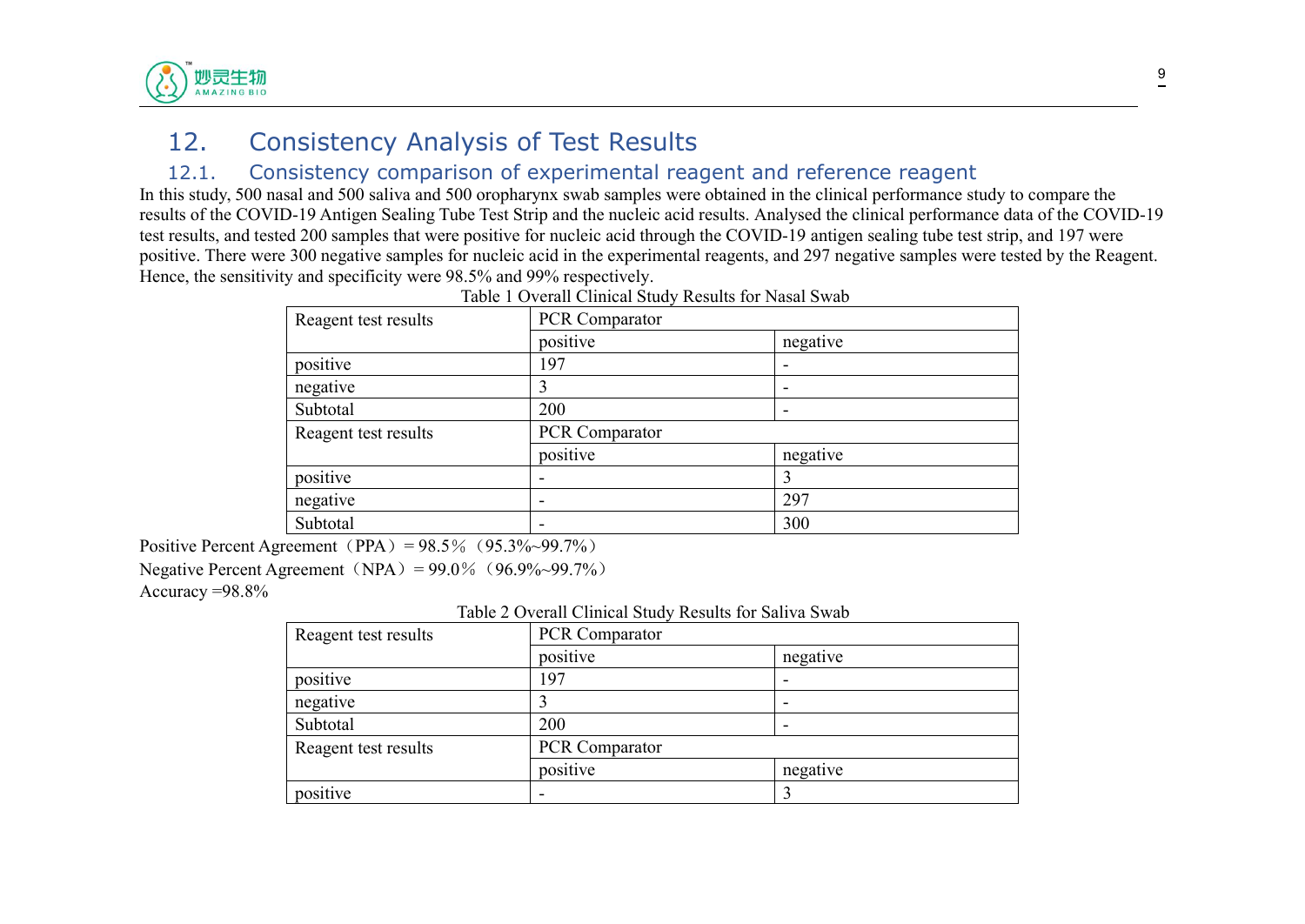

| $\mathbf{I}$<br>$\sim$<br>$\cdots$ | $\overline{\phantom{0}}$ | 207<br>$\overline{\phantom{0}}$ |
|------------------------------------|--------------------------|---------------------------------|
| -<br>nai                           | $\overline{\phantom{0}}$ | 300                             |

Positive Percent Agreement (PPA) =  $98.5\%$  (95.3%~99.7%)

Negative Percent Agreement (NPA) =  $99.0\%$  (96.9%~99.7%)

Accuracy =98.8%

Table 3 Overall Clinical Study Results for Oropharynx Swab

| Reagent test results | PCR Comparator        |                          |
|----------------------|-----------------------|--------------------------|
|                      | positive              | negative                 |
| positive             | 197                   | $\overline{\phantom{0}}$ |
| negative             | 3                     |                          |
| Subtotal             | 200                   |                          |
| Reagent test results | <b>PCR Comparator</b> |                          |
|                      | positive              | negative                 |
| positive             |                       |                          |
| negative             |                       | 297                      |
| Subtotal             |                       | 300                      |

Positive Percent Agreement (PPA) =  $98.5\%$  ( $95.3\%$  ~99.7%)

Negative Percent Agreement (NPA) =  $99.0\%$  (96.9%~99.7%) Accuracy =98.8%

# <span id="page-9-0"></span>13. Test Reliability

- The collection and preservation methods of all test samples are reliable.
- The operators have received specialised training throughout the test process to ensure the reliability of the test results.
- When conducting clinical trials, the tests shall be conducted in strict accordance with the requirements of laboratory quality control and clinical trial program in clinical hospitals. The results were analysed by experienced researchers to ensure the reliability of clinical trials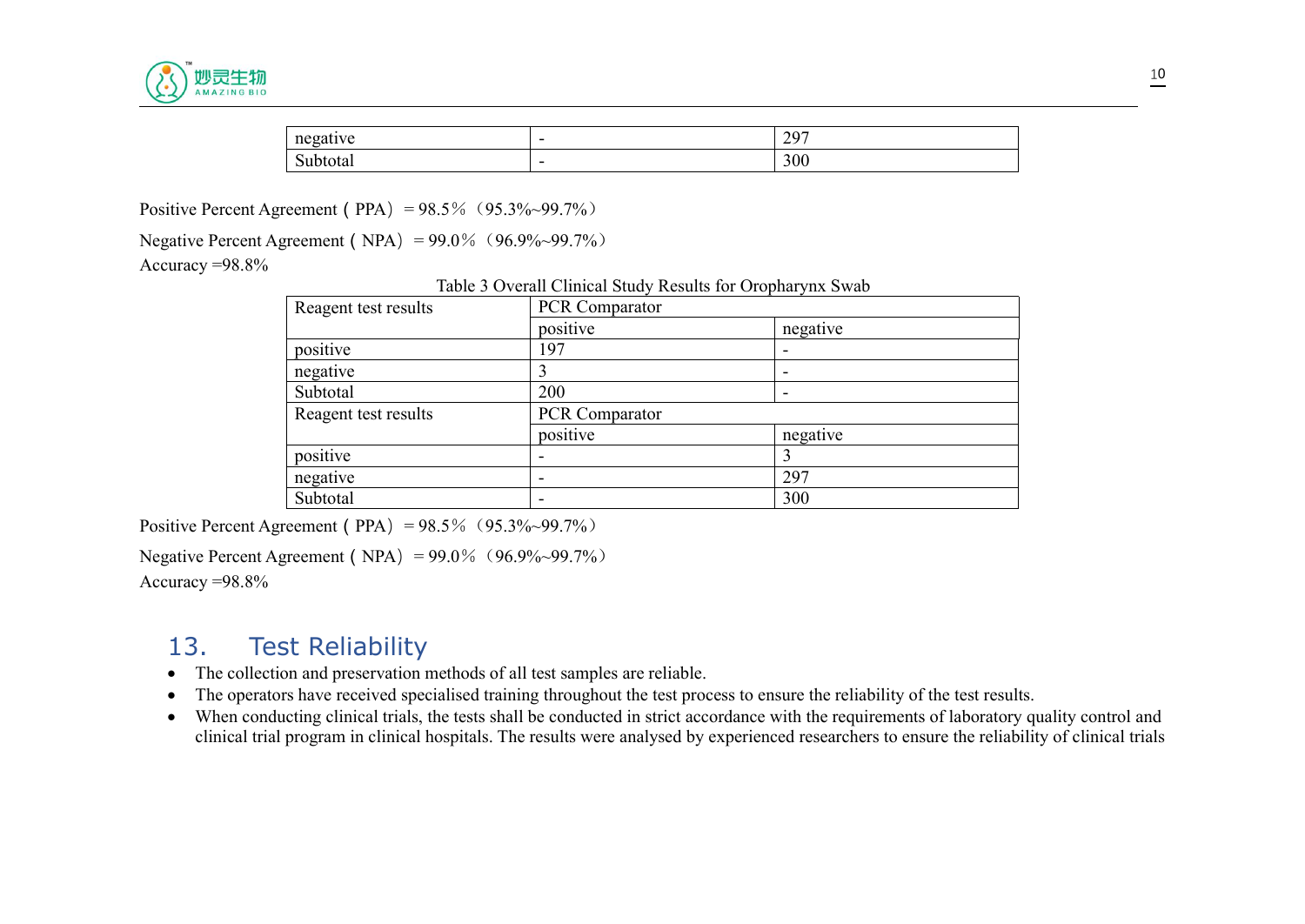

# <span id="page-10-0"></span>14. Discussion and Conclusion

#### <span id="page-10-1"></span>14.1. Results

In this clinical trial, nasal cavity, saliva or/and oropharynx sample swab specimens were obtained by the laboratory and tests are performed with the nucleic acid test and with COVID-19 Antigen Sealing Tube Test Strips. Perform statistical analysis to calculate the positive detection rate and the negative detection rate.

In this study, through comparative studies: COVID-19 Antigen Sealing Tube Test Strip and known nucleic acid results, a total of 500 nasal swabs were obtained, including 300 negative samples and 200 positive samples; 500 saliva swabs, including 300 negative samples and 200 positive samples; and 500 oropharyngeal swabs, including 300 negative samples and 200 positive samples. The samples are used for clinical performance evaluation. There are no duplicate samples. The sex ratio is distributed among 321 males (64.2%) and 179 females (35.8%). The patients on the list are from 6 to 90 years old. 300 cases of COVID-19 antigen were negative, accounting for 60%; 200 cases of COVID-19 antigen were positive, accounting for 40%. Samples were collected from the Xema Co. Ltd. Moscow clinical laboratory in October 2020 and November 2020.

#### <span id="page-10-2"></span>14.2. Conclusion

This clinical trial by comparing the results obtained by testing potential COVID-19 positive samples with investigational device that the COVID-19 Antigen Sealing Tube Test Strip devices performs as it is claimed in the clinical. The detection sensitivity for the COVID-19 Antigen Sealing Tube Test Strip was 98.5%, and the specificity was 99%. The results showed that the investigational device, the COVID-19 Antigen Sealing Tube Test Strip meets the needs of clinical testing.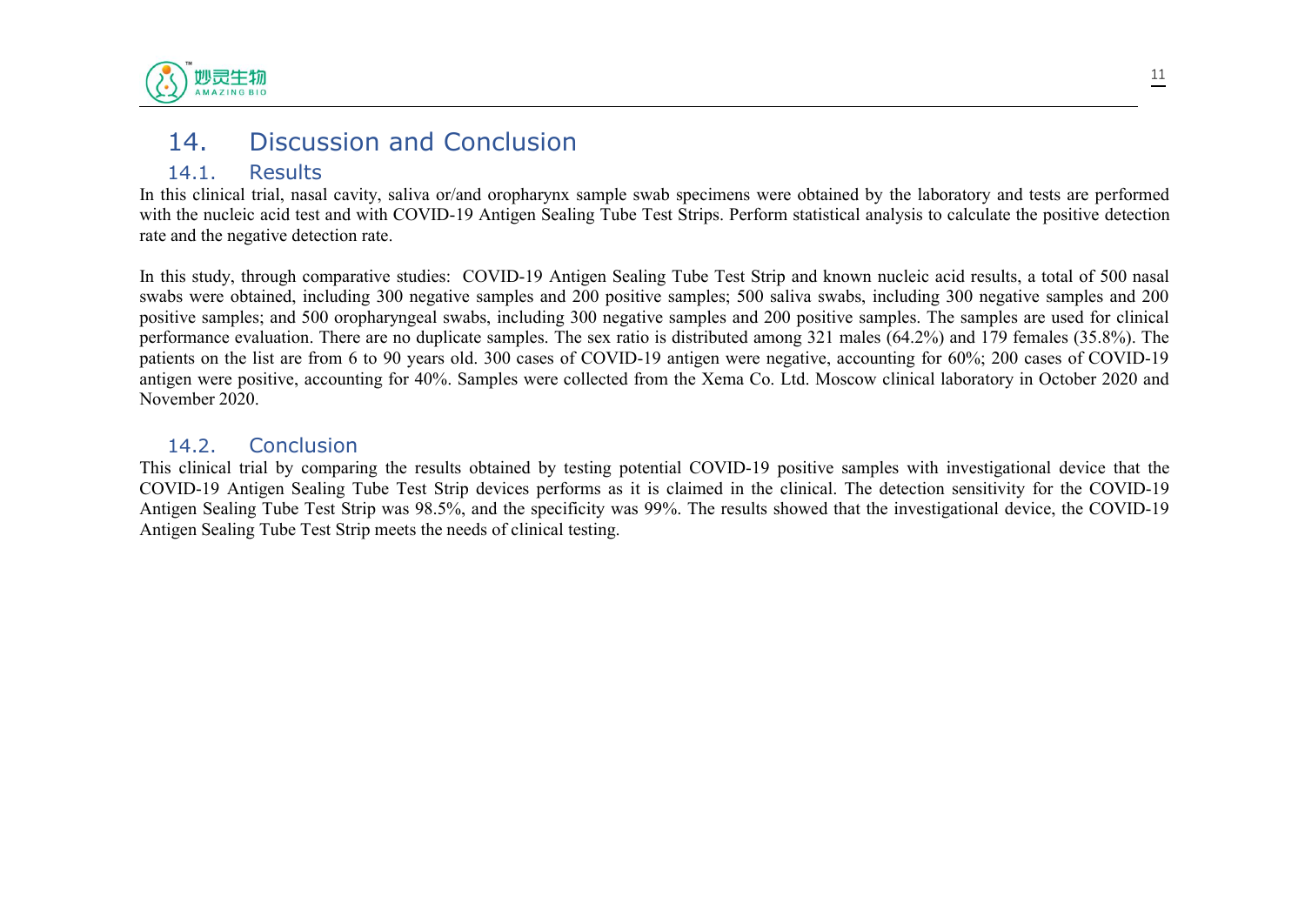# 15. Appendix AMAZING COVID-19 Antigen Sealing Tube Test Strip Clinical Evaluation Data

#### <span id="page-11-1"></span>15.1. Basic information on positive samples of COVID-19

#### 15.1.1. Nasal swab sample

<span id="page-11-0"></span>妙灵生物 **AMAZING BIO** 

<span id="page-11-2"></span>

| NO.             | Gender         | Age | Physiological           |                | Experimental reagent Assessment test results |            |                         |                   |                |                    | PCR test results |               |
|-----------------|----------------|-----|-------------------------|----------------|----------------------------------------------|------------|-------------------------|-------------------|----------------|--------------------|------------------|---------------|
|                 |                |     | state                   | Sample<br>type | Collection<br>date                           | Test date  | test line<br>appearance | Determin<br>ation | Sample<br>type | Collection<br>date | Test date        | Determination |
|                 |                |     |                         |                |                                              |            |                         |                   |                |                    |                  |               |
| $\mathbf{1}$    | F              | 55  | fever, head<br>ache     | nasal swab     | 2020/10/6                                    | 2020/10/6  | $< 5$ min               | Positive          | nasal swab     | 2020/10/6          | 2020/10/6        | Positive      |
| $\overline{2}$  | м              | 51  | fever                   | nasal swab     | 2020/10/9                                    | 2020/10/9  | $< 5$ min               | Positive          | nasal swab     | 2020/10/9          | 2020/10/9        | Positive      |
| 3               | м              | 50  | fever                   | nasal swab     | 2020/10/9                                    | 2020/10/9  | $< 5$ min               | Positive          | nasal swab     | 2020/10/9          | 2020/10/9        | Positive      |
| 4               | M              | 46  | cough                   | nasal swab     | 2020/10/9                                    | 2020/10/9  | $< 5$ min               | Positive          | nasal swab     | 2020/10/9          | 2020/10/9        | Positive      |
| 5               | M              | 24  | fever                   | nasal swab     | 2020/10/9                                    | 2020/10/9  | $< 5$ min               | Positive          | nasal swab     | 2020/10/9          | 2020/10/9        | Positive      |
| 6               | $\overline{F}$ | 44  | headache                | nasal swab     | 2020/10/14                                   | 2020/10/14 | $< 8$ min               | Positive          | nasal swab     | 2020/10/14         | 2020/10/14       | Positive      |
| $\overline{7}$  | M              | 85  | bodyache                | nasal swab     | 2020/10/15                                   | 2020/10/15 | $< 8$ min               | Positive          | nasal swab     | 2020/10/15         | 2020/10/15       | Positive      |
| 8               | $\overline{F}$ | 60  | fever                   | nasal swab     | 2020/10/15                                   | 2020/10/15 | $< 5$ min               | Positive          | nasal swab     | 2020/10/15         | 2020/10/15       | Positive      |
| 9               | M              | 62  | fever                   | nasal swab     | 2020/10/15                                   | 2020/10/15 | $< 8$ min               | Positive          | nasal swab     | 2020/10/15         | 2020/10/15       | Positive      |
| 10              | M              | 22  | fatigue and<br>soreness | nasal swab     | 2020/10/15                                   | 2020/10/15 | $< 5$ min               | Positive          | nasal swab     | 2020/10/15         | 2020/10/15       | Positive      |
| 11              | F              | 57  | fever                   | nasal swab     | 2020/10/27                                   | 2020/10/27 | $< 5$ min               | Positive          | nasal swab     | 2020/10/27         | 2020/10/27       | Positive      |
| 12              | M              | 24  | cough                   | nasal swab     | 2020/10/27                                   | 2020/10/27 | $< 5$ min               | <b>Negative</b>   | nasal swab     | 2020/10/27         | 2020/10/27       | Positive      |
| 13              | M              | 32  | cough                   | nasal swab     | 2020/10/27                                   | 2020/10/27 | $< 8$ min               | Positive          | nasal swab     | 2020/10/27         | 2020/10/27       | Positive      |
| 14              | E              | 64  | cough                   | nasal swab     | 2020/10/30                                   | 2020/10/30 | $< 5$ min               | Positive          | nasal swab     | 2020/10/30         | 2020/10/30       | Positive      |
| 15              | M              | 30  | fever                   | nasal swab     | 2020/10/30                                   | 2020/10/30 | $< 8$ min               | Positive          | nasal swab     | 2020/10/30         | 2020/10/30       | Positive      |
| 16              | F              | 31  | fever                   | nasal swab     | 2020/10/30                                   | 2020/10/30 | $< 5$ min               | Positive          | nasal swab     | 2020/10/30         | 2020/10/30       | Positive      |
| 17              | M              | 33  | bodyache                | nasal swab     | 2020/10/30                                   | 2020/10/30 | $< 5$ min               | Positive          | nasal swab     | 2020/10/30         | 2020/10/30       | Positive      |
| 18              | M              | 50  | cough                   | nasal swab     | 2020/10/30                                   | 2020/10/30 | $< 8$ min               | Positive          | nasal swab     | 2020/10/30         | 2020/10/30       | Positive      |
| 19              | E              | 50  | fever                   | nasal swab     | 2020/10/30                                   | 2020/10/30 | $< 5$ min               | Positive          | nasal swab     | 2020/10/30         | 2020/10/30       | Positive      |
| 20              | E              | 33  | fever                   | nasal swab     | 2020/10/30                                   | 2020/10/30 | $< 5$ min               | Positive          | nasal swab     | 2020/10/30         | 2020/10/30       | Positive      |
| $\overline{21}$ | M              | 44  | headache                | nasal swab     | 2020/10/30                                   | 2020/10/30 | $< 8$ min               | Positive          | nasal swab     | 2020/10/30         | 2020/10/30       | Positive      |
| 22              | M              | 51  | runny nose              | nasal swab     | 2020/10/30                                   | 2020/10/30 | $< 8$ min               | Positive          | nasal swab     | 2020/10/30         | 2020/10/30       | Positive      |
| 23              | M              | 26  | fever                   | nasal swab     | 2020/10/30                                   | 2020/10/30 | $< 5$ min               | Positive          | nasal swab     | 2020/10/30         | 2020/10/30       | Positive      |
| 24              | M              | 25  | fever                   | nasal swab     | 2020/10/30                                   | 2020/10/30 | $< 5$ min               | Positive          | nasal swab     | 2020/10/30         | 2020/10/30       | Positive      |
| 25              | E              | 41  | fever                   | nasal swab     | 2020/10/30                                   | 2020/10/30 | $< 5$ min               | Positive          | nasal swab     | 2020/10/30         | 2020/10/30       | Positive      |
| 26              | M              | 52  | headache                | nasal swab     | 2020/10/30                                   | 2020/10/30 | $< 5$ min               | Positive          | nasal swab     | 2020/10/30         | 2020/10/30       | Positive      |
| 27              | E              | 81  | fever                   | nasal swab     | 2020/10/30                                   | 2020/10/30 | $< 8$ min               | Positive          | nasal swab     | 2020/10/30         | 2020/10/30       | Positive      |
| 28              | M              | 26  | fever                   | nasal swab     | 2020/10/30                                   | 2020/10/30 | $< 5$ min               | Positive          | nasal swab     | 2020/10/30         | 2020/10/30       | Positive      |
| 29              | M              | 56  | fever                   | nasal swab     | 2020/10/30                                   | 2020/10/30 | $< 8$ min               | Positive          | nasal swab     | 2020/10/30         | 2020/10/30       | Positive      |
| 30              | F              | 25  | cough                   | nasal swab     | 2020/10/30                                   | 2020/10/30 | $< 8$ min               | Positive          | nasal swab     | 2020/10/30         | 2020/10/31       | Positive      |
| 31              | M              | 35  | fever                   | nasal swab     | 2020/10/30                                   | 2020/10/30 | $< 5$ min               | Positive          | nasal swab     | 2020/10/30         | 2020/10/31       | Positive      |
| 32              | E              | 36  | cough                   | nasal swab     | 2020/10/31                                   | 2020/10/31 | $< 5$ min               | Positive          | nasal swab     | 2020/10/31         | 2020/10/31       | Positive      |
| 33              | M              | 65  | fever                   | nasal swab     | 2020/10/31                                   | 2020/10/31 | $< 8$ min               | Positive          | nasal swab     | 2020/10/31         | 2020/10/31       | Positive      |
| 34              | F              | 70  | fever                   | nasal swab     | 2020/10/31                                   | 2020/10/31 | $< 5$ min               | Positive          | nasal swab     | 2020/10/31         | 2020/10/31       | Positive      |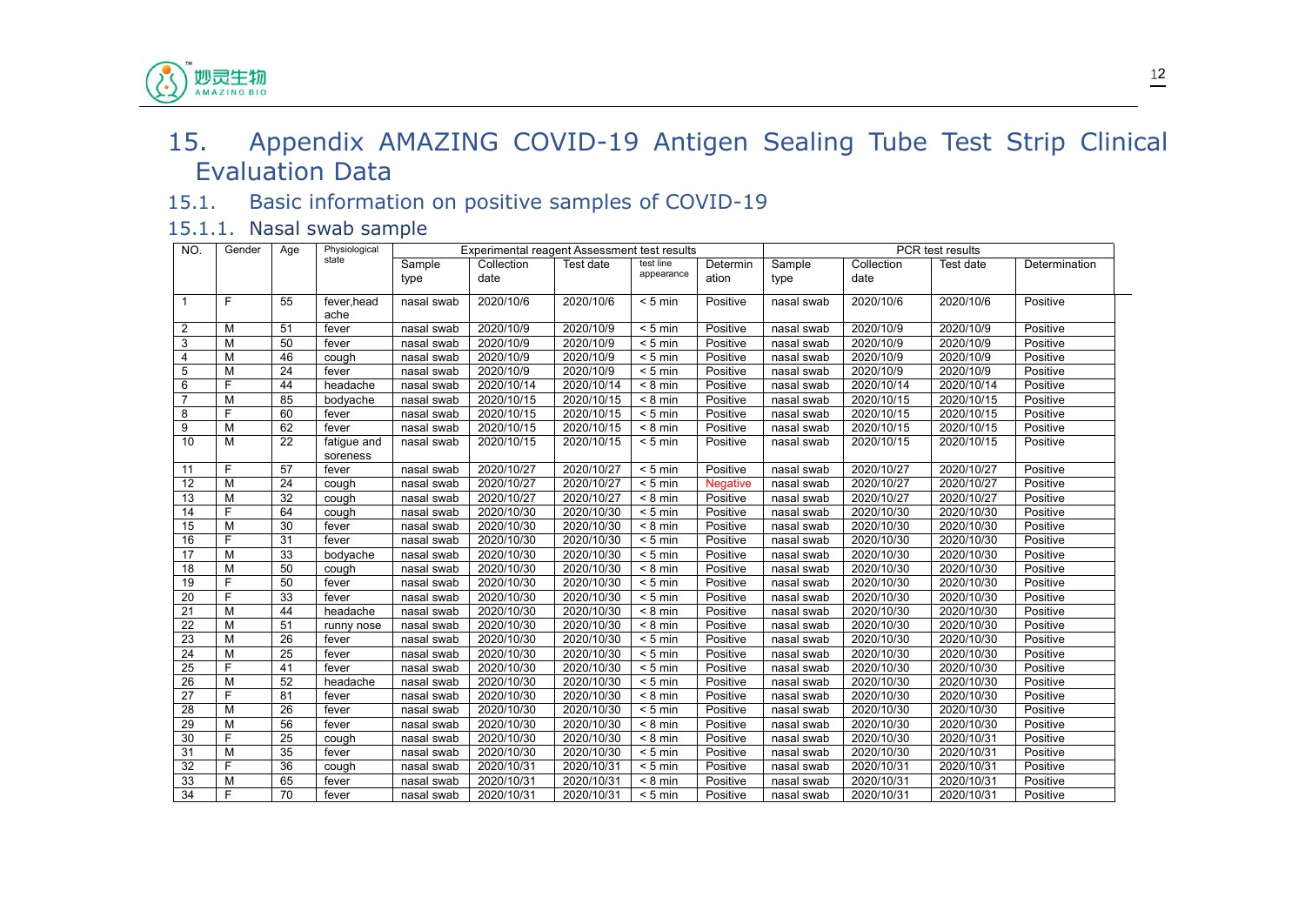

| 35 | M              | 56              | fever      | nasal swab | 2020/10/31 | 2020/10/31 | $< 5$ min          | Positive        | nasal swab | 2020/10/31 | 2020/10/31 | Positive |
|----|----------------|-----------------|------------|------------|------------|------------|--------------------|-----------------|------------|------------|------------|----------|
| 36 | M              | 52              | fatigue    | nasal swab | 2020/10/31 | 2020/10/31 | $< 5$ min          | Positive        | nasal swab | 2020/10/31 | 2020/10/31 | Positive |
| 37 | F              | 38              | cough      | nasal swab | 2020/10/31 | 2020/10/31 | $< 5$ min          | <b>Negative</b> | nasal swab | 2020/10/31 | 2020/10/31 | Positive |
| 38 | M              | 74              | fever      | nasal swab | 2020/10/31 | 2020/10/31 | $< 10$ min         | Positive        | nasal swab | 2020/10/31 | 2020/10/31 | Positive |
| 39 | F              | 52              | headache   | nasal swab | 2020/10/31 | 2020/10/31 | $< 5$ min          | Positive        | nasal swab | 2020/10/31 | 2020/10/31 | Positive |
| 40 | M              | 21              | fever      | nasal swab | 2020/10/31 | 2020/10/31 | $< 8$ min          | Positive        | nasal swab | 2020/10/31 | 2020/10/31 | Positive |
| 41 | M              | 27              | fever      | nasal swab | 2020/10/31 | 2020/10/31 | $< 5$ min          | Positive        | nasal swab | 2020/10/31 | 2020/10/31 | Positive |
| 42 | M              | 35              | fever      | nasal swab | 2020/10/31 | 2020/10/31 | $< 5$ min          | Positive        | nasal swab | 2020/10/31 | 2020/10/31 | Positive |
| 43 | F              | 69              | fever      | nasal swab | 2020/10/31 | 2020/10/31 | $< 5$ min          | Positive        | nasal swab | 2020/10/31 | 2020/10/31 | Positive |
| 44 | M              | 32              | fever      | nasal swab | 2020/10/31 | 2020/10/31 | $< 8$ min          | Positive        | nasal swab | 2020/10/31 | 2020/10/31 | Positive |
| 45 | M              | 40              | fever      | nasal swab | 2020/10/31 | 2020/10/31 | $< 8$ min          | Positive        | nasal swab | 2020/10/31 | 2020/10/31 | Positive |
| 46 | $\overline{F}$ | 42              | headache   | nasal swab | 2020/10/31 | 2020/10/31 | $< 5$ min          | Positive        | nasal swab | 2020/10/31 | 2020/10/31 | Positive |
| 47 | M              | 20              | fever      | nasal swab | 2020/10/31 | 2020/10/31 | $< 5$ min          | Positive        | nasal swab | 2020/10/31 | 2020/11/2  | Positive |
| 48 | М              | 51              | fever      | nasal swab | 2020/10/31 | 2020/10/31 | $< 5$ min          | Positive        | nasal swab | 2020/10/31 | 2020/11/3  | Positive |
| 49 | M              | 57              | fever      | nasal swab | 2020/10/31 | 2020/10/31 | $< 5$ min          | Positive        | nasal swab | 2020/10/31 | 2020/11/3  | Positive |
| 50 | М              | 57              | fever      | nasal swab | 2020/10/31 | 2020/10/31 | $\overline{8}$ min | Positive        | nasal swab | 2020/10/31 | 2020/11/3  | Positive |
| 51 | $\mathsf F$    | 55              | runny nose | nasal swab | 2020/10/30 | 2020/10/31 | $< 8$ min          | Positive        | nasal swab | 2020/10/31 | 2020/11/2  | Positive |
| 52 | M              | $\overline{22}$ | fever      | nasal swab | 2020/10/30 | 2020/10/31 | $< 5$ min          | Positive        | nasal swab | 2020/10/31 | 2020/11/2  | Positive |
| 53 | M              | 88              | fever      | nasal swab | 2020/10/30 | 2020/10/31 | $< 5$ min          | Positive        | nasal swab | 2020/10/31 | 2020/11/2  | Positive |
| 54 | $\mathsf F$    | 25              | fever      | nasal swab | 2020/11/3  | 2020/11/3  |                    | Positive        | nasal swab | 2020/11/4  | 2020/11/4  | Positive |
| 55 | F              | 42              | fatigue    | nasal swab | 2020/11/3  | 2020/11/3  |                    | Positive        | nasal swab | 2020/11/4  | 2020/11/4  | Positive |
| 56 | M              | 63              | runny nose | nasal swab | 2020/11/3  | 2020/11/3  |                    | Positive        | nasal swab | 2020/11/4  | 2020/11/4  | Positive |
| 57 | F              | 61              | fever      | nasal swab | 2020/11/3  | 2020/11/3  |                    | Positive        | nasal swab | 2020/11/4  | 2020/11/4  | Positive |
| 58 | $\overline{F}$ | 57              | fever      | nasal swab | 2020/11/4  | 2020/11/4  |                    | Positive        | nasal swab | 2020/11/4  | 2020/11/5  | Positive |
| 59 | F              | 56              | fever      | nasal swab | 2020/11/4  | 2020/11/4  |                    | Positive        | nasal swab | 2020/11/4  | 2020/11/5  | Positive |
| 60 | M              | 64              | fever      | nasal swab | 2020/11/5  | 2020/11/5  |                    | Positive        | nasal swab | 2020/11/5  | 2020/11/5  | Positive |
| 61 | F              | 68              | fever      | nasal swab | 2020/11/5  | 2020/11/5  |                    | Positive        | nasal swab | 2020/11/5  | 2020/11/5  | Positive |
| 62 | M              | 49              | fever      | nasal swab | 2020/11/5  | 2020/11/5  |                    | Positive        | nasal swab | 2020/11/5  | 2020/11/5  | Positive |
| 63 | F              | 73              | fever      | nasal swab | 2020/11/5  | 2020/11/5  |                    | Positive        | nasal swab | 2020/11/5  | 2020/11/5  | Positive |
| 64 | M              | 17              | cough      | nasal swab | 2020/11/5  | 2020/11/5  |                    | Positive        | nasal swab | 2020/11/5  | 2020/11/5  | Positive |
| 65 | M              | 50              | fever      | nasal swab | 2020/11/5  | 2020/11/5  |                    | Positive        | nasal swab | 2020/11/5  | 2020/11/5  | Positive |
| 66 | M              | 30              | fever      | nasal swab | 2020/11/5  | 2020/11/5  |                    | Positive        | nasal swab | 2020/11/5  | 2020/11/5  | Positive |
| 67 | м              | 56              | fever      | nasal swab | 2020/11/5  | 2020/11/5  |                    | Positive        | nasal swab | 2020/11/5  | 2020/11/5  | Positive |
| 68 | M              | 58              | fever      | nasal swab | 2020/11/5  | 2020/11/5  |                    | Positive        | nasal swab | 2020/11/5  | 2020/11/5  | Positive |
|    |                |                 |            |            |            |            |                    |                 |            |            |            |          |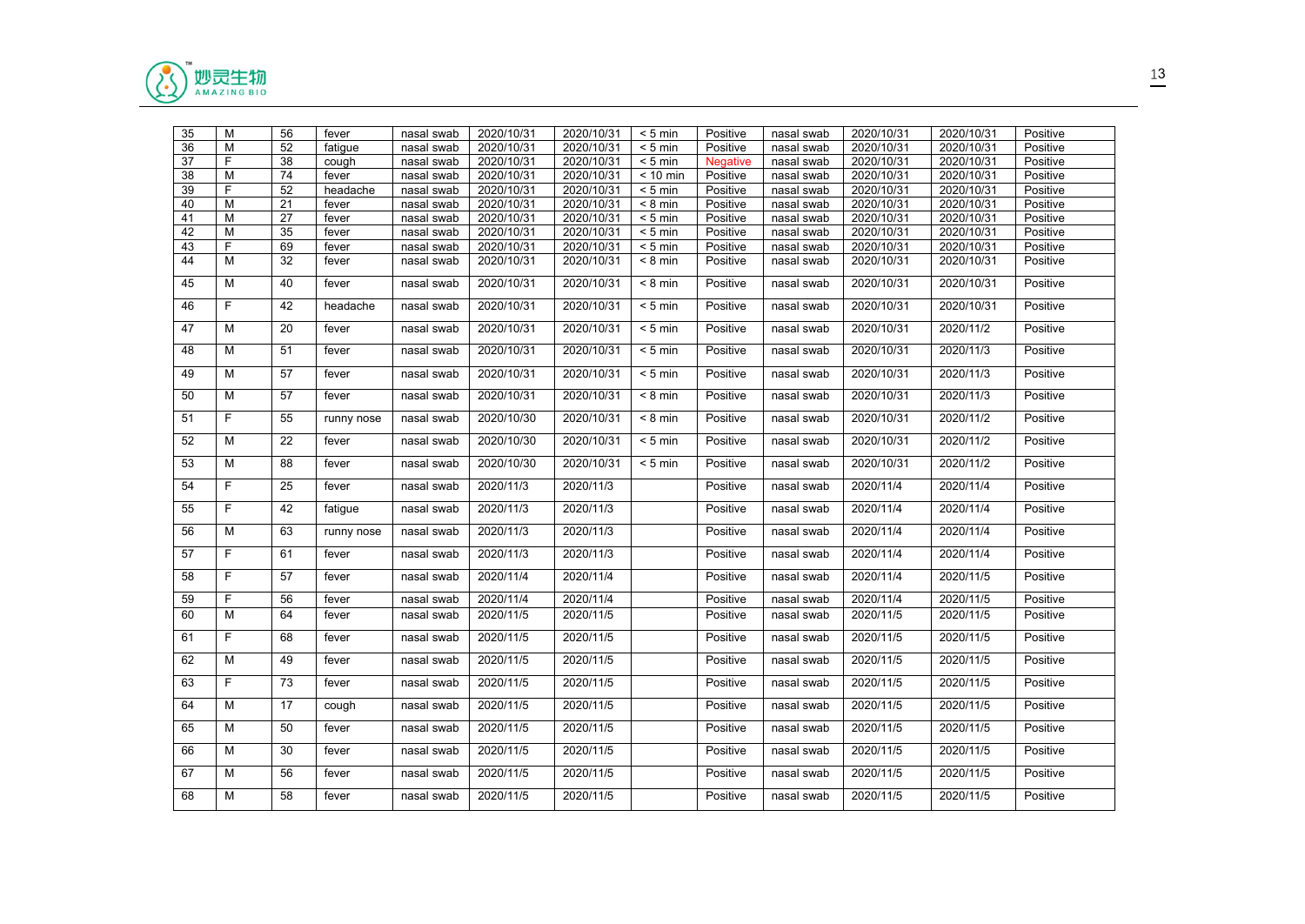

| 69 | F           | 46 | fever    | nasal swab | 2020/11/5  | 2020/11/5  |            | Positive | nasal swab | 2020/11/5  | 2020/11/5  | Positive |
|----|-------------|----|----------|------------|------------|------------|------------|----------|------------|------------|------------|----------|
| 70 | M           | 52 | cough    | nasal swab | 2020/11/5  | 2020/11/5  |            | Positive | nasal swab | 2020/11/5  | 2020/11/5  | Positive |
| 71 | M           | 62 | fever    | nasal swab | 2020/11/5  | 2020/11/5  |            | Positive | nasal swab | 2020/11/6  | 2020/11/6  | Positive |
| 72 | M           | 53 | fever    | nasal swab | 2020/11/5  | 2020/11/5  |            | Positive | nasal swab | 2020/11/6  | 2020/11/6  | Positive |
| 73 | F           | 55 | fever    | nasal swab | 2020/11/5  | 2020/11/5  |            | Positive | nasal swab | 2020/11/6  | 2020/11/6  | Positive |
| 74 | M           | 26 | fever    | nasal swab | 2020/11/5  | 2020/11/5  |            | Positive | nasal swab | 2020/11/6  | 2020/11/6  | Positive |
| 75 | F           | 58 | fever    | nasal swab | 2020/11/5  | 2020/11/5  |            | Positive | nasal swab | 2020/11/6  | 2020/11/6  | Positive |
| 76 | М           | 69 | fever    | nasal swab | 2020/11/5  | 2020/11/5  |            | Positive | nasal swab | 2020/11/6  | 2020/11/6  | Positive |
| 77 | м           | 24 | fever    | nasal swab | 2020/11/5  | 2020/11/5  |            | Positive | nasal swab | 2020/11/6  | 2020/11/6  | Positive |
| 78 | м           | 27 | fever    | nasal swab | 2020/11/5  | 2020/11/5  |            | Positive | nasal swab | 2020/11/6  | 2020/11/6  | Positive |
| 79 | M           | 55 | fever    | nasal swab | 2020/10/30 | 2020/10/30 | $< 8$ min  | Positive | nasal swab | 2020/10/30 | 2020/10/30 | Positive |
| 80 | M           | 45 | fever    | nasal swab | 2020/10/30 | 2020/10/30 | $< 5$ min  | Positive | nasal swab | 2020/10/30 | 2020/10/30 | Positive |
| 81 | M           | 76 | fever    | nasal swab | 2020/10/30 | 2020/10/30 | $< 5$ min  | Positive | nasal swab | 2020/10/30 | 2020/10/30 | Positive |
| 82 | $\mathsf F$ | 42 | fever    | nasal swab | 2020/10/30 | 2020/10/30 | $< 5$ min  | Positive | nasal swab | 2020/10/30 | 2020/10/30 | Positive |
| 83 | M           | 62 | fever    | nasal swab | 2020/10/30 | 2020/10/30 | $< 5$ min  | Positive | nasal swab | 2020/10/30 | 2020/10/30 | Positive |
| 84 | F           | 65 | headache | nasal swab | 2020/10/30 | 2020/10/30 | $< 8$ min  | Positive | nasal swab | 2020/10/30 | 2020/10/30 | Positive |
| 85 | M           | 46 | fever    | nasal swab | 2020/10/30 | 2020/10/30 | $< 5$ min  | Positive | nasal swab | 2020/10/30 | 2020/10/30 | Positive |
| 86 | M           | 41 | fever    | nasal swab | 2020/10/30 | 2020/10/30 | $< 8$ min  | Positive | nasal swab | 2020/10/30 | 2020/10/30 | Positive |
| 87 | F           | 38 | fever    | nasal swab | 2020/10/30 | 2020/10/30 | $< 8$ min  | Positive | nasal swab | 2020/10/30 | 2020/10/31 | Positive |
| 88 | M           | 35 | fever    | nasal swab | 2020/10/30 | 2020/10/30 | $< 5$ min  | Positive | nasal swab | 2020/10/30 | 2020/10/31 | Positive |
| 89 | F           | 28 | headache | nasal swab | 2020/10/30 | 2020/10/30 | $< 5$ min  | Positive | nasal swab | 2020/10/30 | 2020/10/31 | Positive |
| 90 | F           | 60 | fever    | nasal swab | 2020/10/31 | 2020/10/31 | $< 5$ min  | Positive | nasal swab | 2020/10/31 | 2020/10/31 | Positive |
| 91 | М           | 61 | fever    | nasal swab | 2020/10/31 | 2020/10/31 | $< 8$ min  | Positive | nasal swab | 2020/10/31 | 2020/10/31 | Positive |
| 92 | F           | 22 | bodyache | nasal swab | 2020/10/31 | 2020/10/31 | $< 5$ min  | Positive | nasal swab | 2020/10/31 | 2020/10/31 | Positive |
| 93 | M           | 25 | fever    | nasal swab | 2020/10/31 | 2020/10/31 | $< 5$ min  | Positive | nasal swab | 2020/10/31 | 2020/10/31 | Positive |
| 94 | M           | 81 | fever    | nasal swab | 2020/10/31 | 2020/10/31 | $< 5$ min  | Positive | nasal swab | 2020/10/31 | 2020/10/31 | Positive |
| 95 | F           | 38 | fever    | nasal swab | 2020/10/31 | 2020/10/31 | $< 5$ min  | Positive | nasal swab | 2020/10/31 | 2020/10/31 | Positive |
| 96 | M           | 74 | fever    | nasal swab | 2020/10/31 | 2020/10/31 | $< 10$ min | Positive | nasal swab | 2020/10/31 | 2020/10/31 | Positive |
| 97 | F           | 20 | fever    | nasal swab | 2020/10/31 | 2020/10/31 | $< 5$ min  | Positive | nasal swab | 2020/10/31 | 2020/10/31 | Positive |
| 98 | M           | 22 | fever    | nasal swab | 2020/10/31 | 2020/10/31 | $< 8$ min  | Positive | nasal swab | 2020/10/31 | 2020/10/31 | Positive |
|    |             |    |          |            |            |            |            |          |            |            |            |          |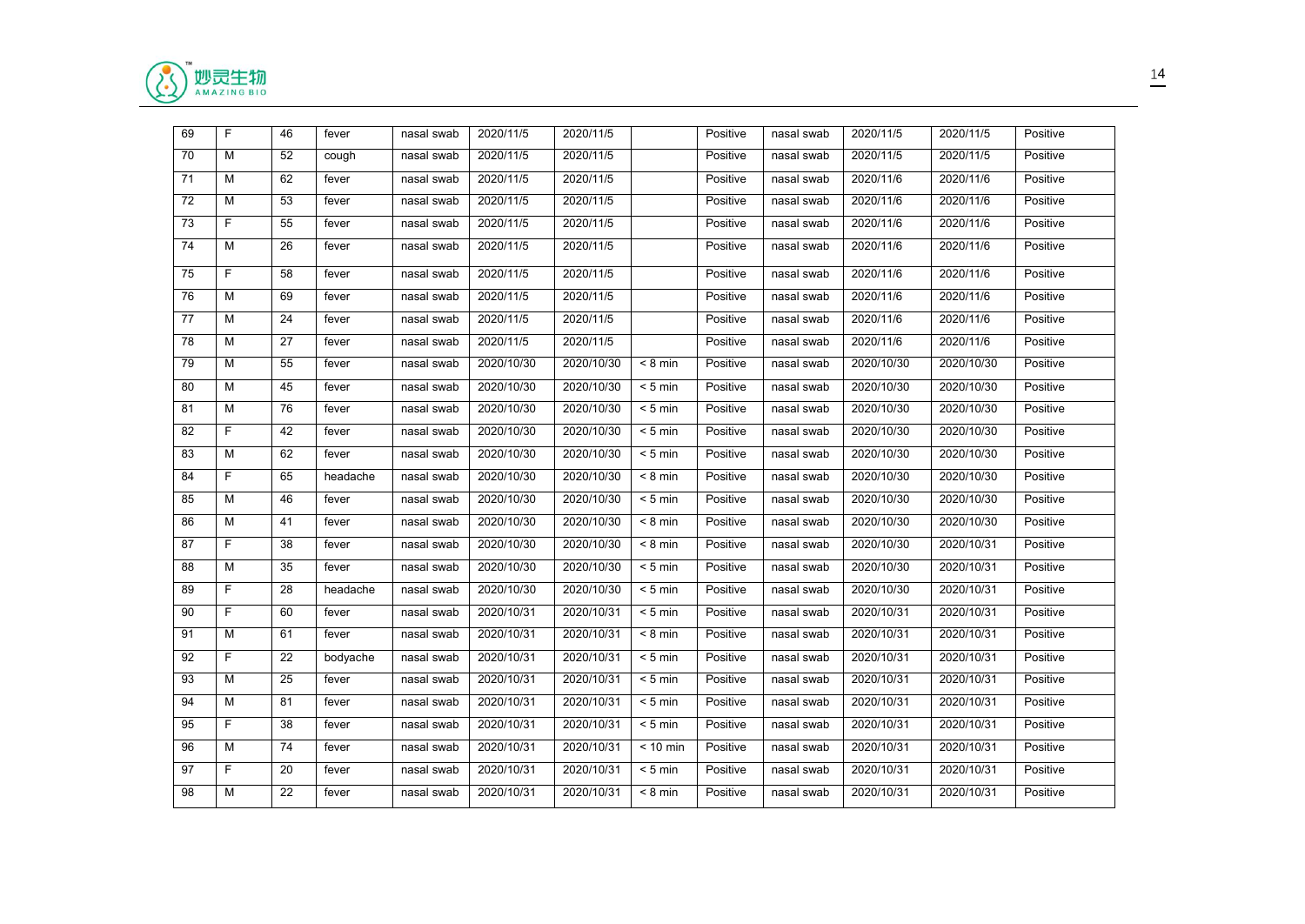

| 99  | M           | 24 | bodyache   | nasal swab | 2020/10/31 | 2020/10/31 | $< 5$ min                  | Positive | nasal swab | 2020/10/31 | 2020/10/31 | Positive |
|-----|-------------|----|------------|------------|------------|------------|----------------------------|----------|------------|------------|------------|----------|
| 100 | М           | 73 | fever      | nasal swab | 2020/10/31 | 2020/10/31 | $< 5$ min                  | Positive | nasal swab | 2020/10/31 | 2020/10/31 | Positive |
| 101 | F           | 62 | fever      | nasal swab | 2020/10/31 | 2020/10/31 | $< 5$ min                  | Positive | nasal swab | 2020/10/31 | 2020/10/31 | Positive |
| 102 | M           | 33 | fever      | nasal swab | 2020/10/31 | 2020/10/31 | $< 8$ min                  | Positive | nasal swab | 2020/10/31 | 2020/10/31 | Positive |
| 103 | M           | 40 | runny nose | nasal swab | 2020/10/31 | 2020/10/31 | $\overline{8 \text{ min}}$ | Positive | nasal swab | 2020/10/31 | 2020/10/31 | Positive |
| 104 | F           | 48 | fever      | nasal swab | 2020/10/31 | 2020/10/31 | $< 5$ min                  | Positive | nasal swab | 2020/10/31 | 2020/10/31 | Positive |
| 105 | M           | 59 | fever      | nasal swab | 2020/11/1  | 2020/11/1  | $< 8 \text{ min}$          | Positive | nasal swab | 2020/11/1  | 2020/11/1  | Positive |
| 106 | M           | 86 | fever      | nasal swab | 2020/11/1  | 2020/11/1  | $< 5$ min                  | Positive | nasal swab | 2020/11/1  | 2020/11/1  | Positive |
| 107 | M           | 88 | fever      | nasal swab | 2020/11/1  | 2020/11/1  | $< 5$ min                  | Positive | nasal swab | 2020/11/1  | 2020/11/1  | Positive |
| 108 | F           | 64 | fever      | nasal swab | 2020/11/1  | 2020/11/1  | $< 5$ min                  | Positive | nasal swab | 2020/11/1  | 2020/11/1  | Positive |
| 109 | M           | 31 | headache   | nasal swab | 2020/11/1  | 2020/11/1  | $< 5$ min                  | Positive | nasal swab | 2020/11/1  | 2020/11/1  | Positive |
| 110 | F           | 90 | fever      | nasal swab | 2020/11/1  | 2020/11/1  | $< 8$ min                  | Positive | nasal swab | 2020/11/1  | 2020/11/1  | Positive |
| 111 | М           | 26 | fever      | nasal swab | 2020/11/1  | 2020/11/1  | $< 5$ min                  | Positive | nasal swab | 2020/11/1  | 2020/11/1  | Positive |
| 112 | M           | 56 | fever      | nasal swab | 2020/11/1  | 2020/11/1  | $< 8$ min                  | Positive | nasal swab | 2020/11/1  | 2020/11/1  | Positive |
| 113 | F           | 25 | fever      | nasal swab | 2020/11/1  | 2020/11/1  | $< 8$ min                  | Positive | nasal swab | 2020/11/1  | 2020/11/1  | Positive |
| 114 | M           | 35 | fever      | nasal swab | 2020/11/1  | 2020/11/1  | $< 5$ min                  | Positive | nasal swab | 2020/11/1  | 2020/11/1  | Positive |
| 115 | $\mathsf F$ | 36 | fever      | nasal swab | 2020/11/1  | 2020/11/1  | $< 5$ min                  | Positive | nasal swab | 2020/11/1  | 2020/11/1  | Positive |
| 116 | M           | 65 | headache   | nasal swab | 2020/11/1  | 2020/11/1  | $< 8$ min                  | Positive | nasal swab | 2020/11/1  | 2020/11/1  | Positive |
| 117 | F           | 75 | fever      | nasal swab | 2020/11/1  | 2020/11/1  | $< 5$ min                  | Positive | nasal swab | 2020/11/1  | 2020/11/1  | Positive |
| 118 | М           | 44 | fever      | nasal swab | 2020/11/1  | 2020/11/1  | $< 5$ min                  | Positive | nasal swab | 2020/11/1  | 2020/11/1  | Positive |
| 119 | M           | 53 | fever      | nasal swab | 2020/11/1  | 2020/11/1  | $< 5$ min                  | Positive | nasal swab | 2020/11/1  | 2020/11/1  | Positive |
| 120 | $\mathsf F$ | 31 | fever      | nasal swab | 2020/11/1  | 2020/11/1  | $< 5$ min                  | Positive | nasal swab | 2020/11/1  | 2020/11/1  | Positive |
| 121 | M           | 68 | fever      | nasal swab | 2020/11/1  | 2020/11/1  | $< 10$ min                 | Positive | nasal swab | 2020/11/1  | 2020/11/1  | Positive |
| 122 | F.          | 69 | fever      | nasal swab | 2020/11/1  | 2020/11/1  | $< 5$ min                  | Positive | nasal swab | 2020/11/1  | 2020/11/1  | Positive |
| 123 | M           | 26 | fever      | nasal swab | 2020/11/1  | 2020/11/1  | $< 8 \text{ min}$          | Positive | nasal swab | 2020/11/1  | 2020/11/1  | Positive |
| 124 | M           | 26 | fever      | nasal swab | 2020/11/1  | 2020/11/1  | $< 5$ min                  | Positive | nasal swab | 2020/11/1  | 2020/11/1  | Positive |
| 125 | M           | 43 | fever      | nasal swab | 2020/11/1  | 2020/11/1  | $< 5$ min                  | Positive | nasal swab | 2020/11/1  | 2020/11/1  | Positive |
| 126 | $\mathsf F$ | 22 | fever      | nasal swab | 2020/11/2  | 2020/11/2  | $< 5$ min                  | Positive | nasal swab | 2020/11/2  | 2020/11/2  | Positive |
| 127 | М           | 31 | fever      | nasal swab | 2020/11/2  | 2020/11/2  | $< 8$ min                  | Positive | nasal swab | 2020/11/2  | 2020/11/2  | Positive |
| 128 | M           | 44 | fever      | nasal swab | 2020/11/2  | 2020/11/2  | $< 8$ min                  | Positive | nasal swab | 2020/11/2  | 2020/11/2  | Positive |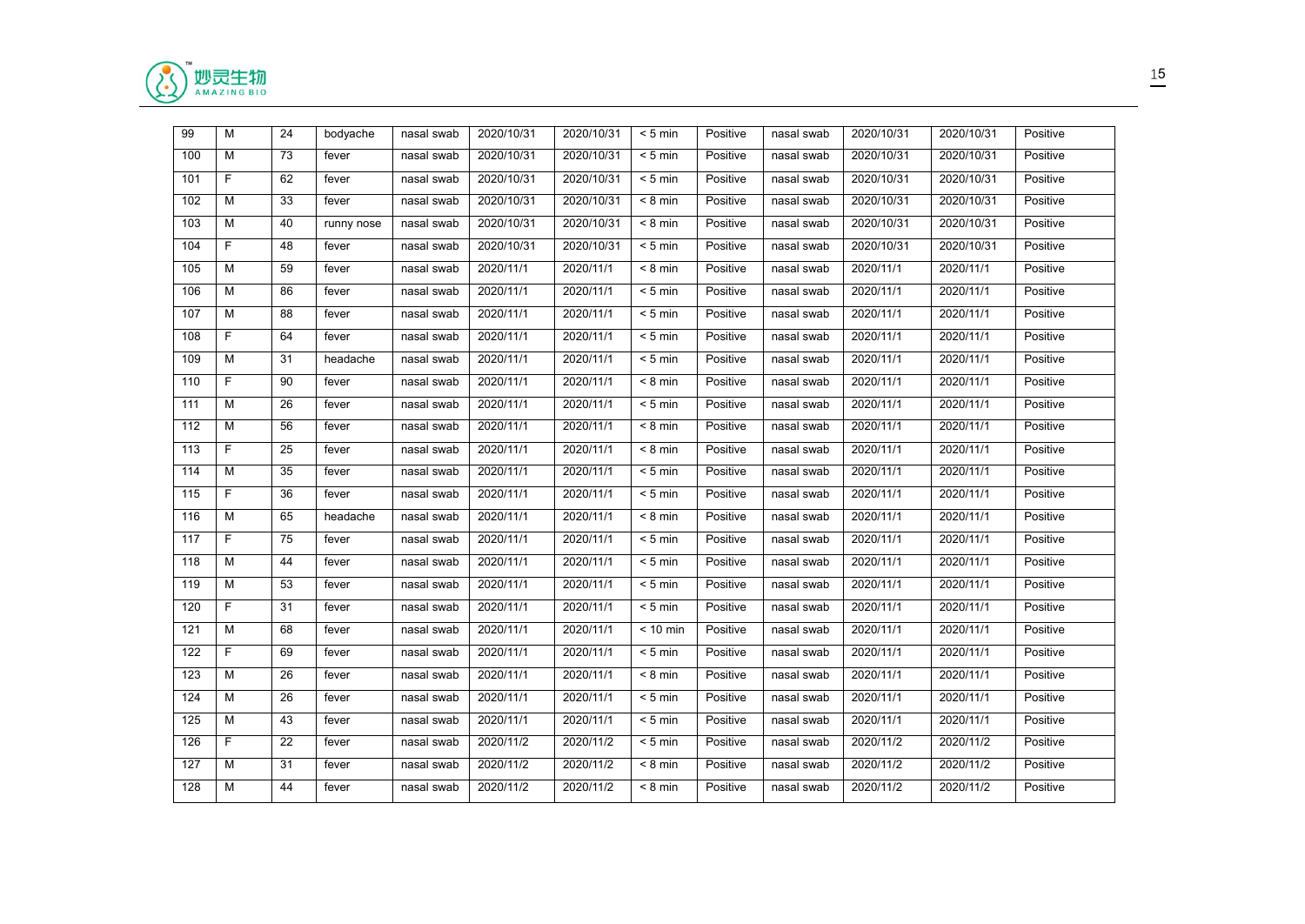

| 129 | F           | 23 | fever      | nasal swab | 2020/11/2 | 2020/11/2 | $< 5$ min  | Positive        | nasal swab | 2020/11/2 | 2020/11/2 | Positive |
|-----|-------------|----|------------|------------|-----------|-----------|------------|-----------------|------------|-----------|-----------|----------|
| 130 | М           | 50 | fever      | nasal swab | 2020/11/2 | 2020/11/2 | $< 8$ min  | Positive        | nasal swab | 2020/11/2 | 2020/11/2 | Positive |
| 131 | м           | 33 | fever      | nasal swab | 2020/11/2 | 2020/11/2 | $< 5$ min  | Positive        | nasal swab | 2020/11/2 | 2020/11/2 | Positive |
| 132 | M           | 43 | fever      | nasal swab | 2020/11/2 | 2020/11/2 | $< 5$ min  | Positive        | nasal swab | 2020/11/2 | 2020/11/2 | Positive |
| 133 | $\mathsf F$ | 44 | fever      | nasal swab | 2020/11/2 | 2020/11/2 | $< 5$ min  | Positive        | nasal swab | 2020/11/2 | 2020/11/2 | Positive |
| 134 | M           | 58 | cough      | nasal swab | 2020/11/2 | 2020/11/2 | $< 5$ min  | Positive        | nasal swab | 2020/11/2 | 2020/11/2 | Positive |
| 135 | F           | 66 | fever      | nasal swab | 2020/11/2 | 2020/11/2 | $< 8$ min  | Positive        | nasal swab | 2020/11/2 | 2020/11/2 | Positive |
| 136 | м           | 26 | fever      | nasal swab | 2020/11/2 | 2020/11/2 | $< 5$ min  | Positive        | nasal swab | 2020/11/2 | 2020/11/2 | Positive |
| 137 | M           | 56 | fever      | nasal swab | 2020/11/2 | 2020/11/2 | $< 8$ min  | Positive        | nasal swab | 2020/11/2 | 2020/11/2 | Positive |
| 138 | F           | 73 | fever      | nasal swab | 2020/11/2 | 2020/11/2 | $< 8$ min  | Positive        | nasal swab | 2020/11/2 | 2020/11/2 | Positive |
| 139 | М           | 36 | bodyache   | nasal swab | 2020/11/2 | 2020/11/2 | $< 5$ min  | Positive        | nasal swab | 2020/11/2 | 2020/11/2 | Positive |
| 140 | F.          | 22 | fever      | nasal swab | 2020/11/2 | 2020/11/2 | $< 5$ min  | Positive        | nasal swab | 2020/11/2 | 2020/11/2 | Positive |
| 141 | М           | 61 | fever      | nasal swab | 2020/11/2 | 2020/11/2 | $< 8$ min  | Positive        | nasal swab | 2020/11/2 | 2020/11/2 | Positive |
| 142 | F.          | 34 | fever      | nasal swab | 2020/11/2 | 2020/11/2 | $< 5$ min  | Positive        | nasal swab | 2020/11/2 | 2020/11/2 | Positive |
| 143 | м           | 64 | fever      | nasal swab | 2020/11/2 | 2020/11/2 | $< 5$ min  | Positive        | nasal swab | 2020/11/2 | 2020/11/2 | Positive |
| 144 | M           | 27 | fever      | nasal swab | 2020/11/2 | 2020/11/2 | $< 5$ min  | <b>Negative</b> | nasal swab | 2020/11/2 | 2020/11/2 | Positive |
| 145 | $\mathsf F$ | 83 | fever      | nasal swab | 2020/11/2 | 2020/11/2 | $< 5$ min  | Positive        | nasal swab | 2020/11/2 | 2020/11/2 | Positive |
| 146 | М           | 40 | fever      | nasal swab | 2020/11/2 | 2020/11/2 | $< 10$ min | Positive        | nasal swab | 2020/11/2 | 2020/11/2 | Positive |
| 147 | F           | 29 | bodyache   | nasal swab | 2020/11/2 | 2020/11/2 | $< 5$ min  | Positive        | nasal swab | 2020/11/2 | 2020/11/2 | Positive |
| 148 | М           | 21 | runny nose | nasal swab | 2020/11/2 | 2020/11/2 | $< 8$ min  | Positive        | nasal swab | 2020/11/2 | 2020/11/2 | Positive |
| 149 | M           | 27 | fever      | nasal swab | 2020/11/2 | 2020/11/2 | $< 5$ min  | Positive        | nasal swab | 2020/11/2 | 2020/11/2 | Positive |
| 150 | M           | 35 | bodyache   | nasal swab | 2020/11/2 | 2020/11/2 | $< 5$ min  | Positive        | nasal swab | 2020/11/2 | 2020/11/2 | Positive |
| 151 | F.          | 30 | runny nose | nasal swab | 2020/11/2 | 2020/11/2 | $< 5$ min  | Positive        | nasal swab | 2020/11/2 | 2020/11/2 | Positive |
| 152 | M           | 48 | fever      | nasal swab | 2020/11/2 | 2020/11/2 | $< 8$ min  | Positive        | nasal swab | 2020/11/2 | 2020/11/2 | Positive |
| 153 | М           | 60 | fever      | nasal swab | 2020/11/2 | 2020/11/2 | $< 8$ min  | Positive        | nasal swab | 2020/11/2 | 2020/11/2 | Positive |
| 154 | F           | 32 | cough      | nasal swab | 2020/11/2 | 2020/11/2 | $< 5$ min  | Positive        | nasal swab | 2020/11/2 | 2020/11/2 | Positive |
| 155 | M           | 43 | fever      | nasal swab | 2020/11/2 | 2020/11/2 | $< 8$ min  | Positive        | nasal swab | 2020/11/2 | 2020/11/2 | Positive |
| 156 | M           | 38 | fever      | nasal swab | 2020/11/2 | 2020/11/2 | $< 5$ min  | Positive        | nasal swab | 2020/11/2 | 2020/11/2 | Positive |
| 157 | М           | 72 | fever      | nasal swab | 2020/11/2 | 2020/11/2 | $< 5$ min  | Positive        | nasal swab | 2020/11/2 | 2020/11/2 | Positive |
| 158 | F.          | 76 | cough      | nasal swab | 2020/11/2 | 2020/11/2 | $< 5$ min  | Positive        | nasal swab | 2020/11/2 | 2020/11/2 | Positive |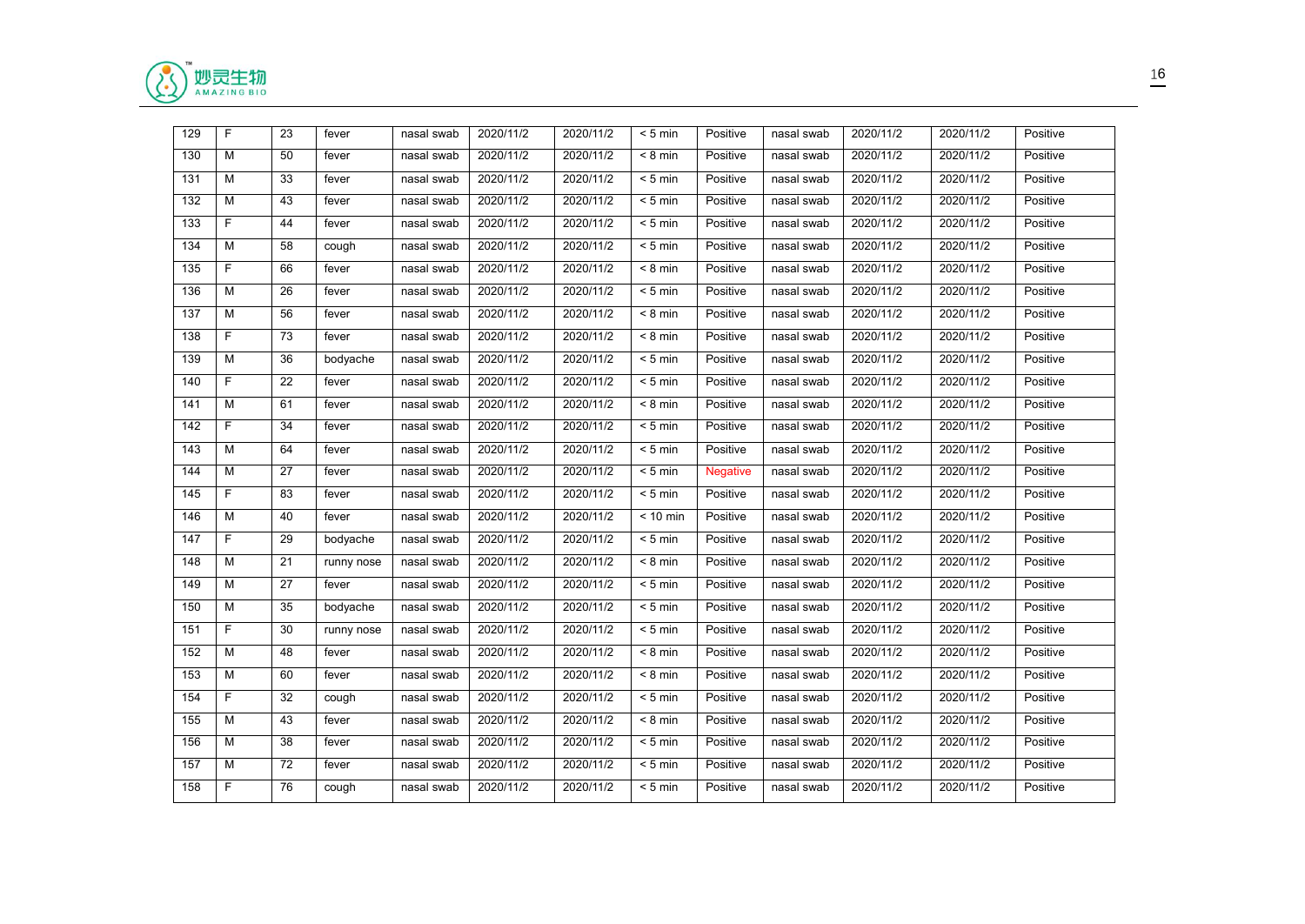

| 159 | M           | 46 | headache | nasal swab | 2020/11/2 | 2020/11/2 | $< 5$ min         | Positive | nasal swab | 2020/11/2 | 2020/11/2 | Positive |
|-----|-------------|----|----------|------------|-----------|-----------|-------------------|----------|------------|-----------|-----------|----------|
| 160 | F.          | 19 | fever    | nasal swab | 2020/11/2 | 2020/11/2 | $< 8$ min         | Positive | nasal swab | 2020/11/2 | 2020/11/2 | Positive |
| 161 | м           | 18 | fever    | nasal swab | 2020/11/2 | 2020/11/2 | $< 5$ min         | Positive | nasal swab | 2020/11/2 | 2020/11/2 | Positive |
| 162 | м           | 75 | fever    | nasal swab | 2020/11/2 | 2020/11/2 | $< 8 \text{ min}$ | Positive | nasal swab | 2020/11/2 | 2020/11/2 | Positive |
| 163 | $\mathsf F$ | 98 | fever    | nasal swab | 2020/11/2 | 2020/11/2 | $< 8$ min         | Positive | nasal swab | 2020/11/2 | 2020/11/2 | Positive |
| 164 | M           | 31 | fever    | nasal swab | 2020/11/2 | 2020/11/2 | $< 5$ min         | Positive | nasal swab | 2020/11/2 | 2020/11/2 | Positive |
| 165 | F           | 43 | fever    | nasal swab | 2020/11/2 | 2020/11/2 | $< 5$ min         | Positive | nasal swab | 2020/11/2 | 2020/11/2 | Positive |
| 166 | м           | 78 | fever    | nasal swab | 2020/11/2 | 2020/11/2 | $< 8$ min         | Positive | nasal swab | 2020/11/2 | 2020/11/2 | Positive |
| 167 | F.          | 70 | fever    | nasal swab | 2020/11/2 | 2020/11/2 | $< 5$ min         | Positive | nasal swab | 2020/11/2 | 2020/11/2 | Positive |
| 168 | м           | 19 | fever    | nasal swab | 2020/11/2 | 2020/11/2 | $< 5$ min         | Positive | nasal swab | 2020/11/2 | 2020/11/2 | Positive |
| 169 | М           | 74 | fever    | nasal swab | 2020/11/2 | 2020/11/2 | $< 5$ min         | Positive | nasal swab | 2020/11/2 | 2020/11/2 | Positive |
| 170 | F           | 20 | fever    | nasal swab | 2020/11/2 | 2020/11/2 | $< 5$ min         | Positive | nasal swab | 2020/11/2 | 2020/11/2 | Positive |
| 171 | М           | 24 | fever    | nasal swab | 2020/11/2 | 2020/11/2 | $< 10$ min        | Positive | nasal swab | 2020/11/2 | 2020/11/2 | Positive |
| 172 | F           | 52 | fever    | nasal swab | 2020/11/2 | 2020/11/2 | $< 5$ min         | Positive | nasal swab | 2020/11/2 | 2020/11/2 | Positive |
| 173 | м           | 41 | fever    | nasal swab | 2020/11/3 | 2020/11/3 | $< 8 \text{ min}$ | Positive | nasal swab | 2020/11/3 | 2020/11/3 | Positive |
| 174 | M           | 42 | fever    | nasal swab | 2020/11/3 | 2020/11/3 | $< 5$ min         | Positive | nasal swab | 2020/11/3 | 2020/11/3 | Positive |
| 175 | M           | 67 | bodyache | nasal swab | 2020/11/3 | 2020/11/3 | $< 5$ min         | Positive | nasal swab | 2020/11/3 | 2020/11/3 | Positive |
| 176 | F           | 69 | fever    | nasal swab | 2020/11/3 | 2020/11/3 | $< 5$ min         | Positive | nasal swab | 2020/11/3 | 2020/11/3 | Positive |
| 177 | М           | 74 | fever    | nasal swab | 2020/11/3 | 2020/11/3 | $< 8$ min         | Positive | nasal swab | 2020/11/3 | 2020/11/3 | Positive |
| 178 | М           | 29 | fever    | nasal swab | 2020/11/3 | 2020/11/3 | $< 8$ min         | Positive | nasal swab | 2020/11/3 | 2020/11/3 | Positive |
| 179 | F.          | 42 | fever    | nasal swab | 2020/11/3 | 2020/11/3 | $< 5 \text{ min}$ | Positive | nasal swab | 2020/11/3 | 2020/11/3 | Positive |
| 180 | M           | 51 | fever    | nasal swab | 2020/11/3 | 2020/11/3 | $< 8$ min         | Positive | nasal swab | 2020/11/3 | 2020/11/3 | Positive |
| 181 | М           | 26 | fever    | nasal swab | 2020/11/3 | 2020/11/3 | $< 5$ min         | Positive | nasal swab | 2020/11/3 | 2020/11/3 | Positive |
| 182 | M           | 56 | fever    | nasal swab | 2020/11/3 | 2020/11/3 | $< 5$ min         | Positive | nasal swab | 2020/11/3 | 2020/11/3 | Positive |
| 183 | F.          | 51 | cough    | nasal swab | 2020/11/3 | 2020/11/3 | $< 5$ min         | Positive | nasal swab | 2020/11/3 | 2020/11/3 | Positive |
| 184 | M           | 64 | fever    | nasal swab | 2020/11/3 | 2020/11/3 | $< 5$ min         | Positive | nasal swab | 2020/11/3 | 2020/11/3 | Positive |
| 185 | F           | 81 | fever    | nasal swab | 2020/11/3 | 2020/11/3 | $< 8$ min         | Positive | nasal swab | 2020/11/3 | 2020/11/3 | Positive |
| 186 | M           | 41 | fever    | nasal swab | 2020/11/3 | 2020/11/3 | $< 5$ min         | Positive | nasal swab | 2020/11/3 | 2020/11/3 | Positive |
| 187 | М           | 58 | fever    | nasal swab | 2020/11/3 | 2020/11/3 | $< 8$ min         | Positive | nasal swab | 2020/11/3 | 2020/11/3 | Positive |
| 188 | F.          | 66 | fever    | nasal swab | 2020/11/3 | 2020/11/3 | $< 8$ min         | Positive | nasal swab | 2020/11/3 | 2020/11/3 | Positive |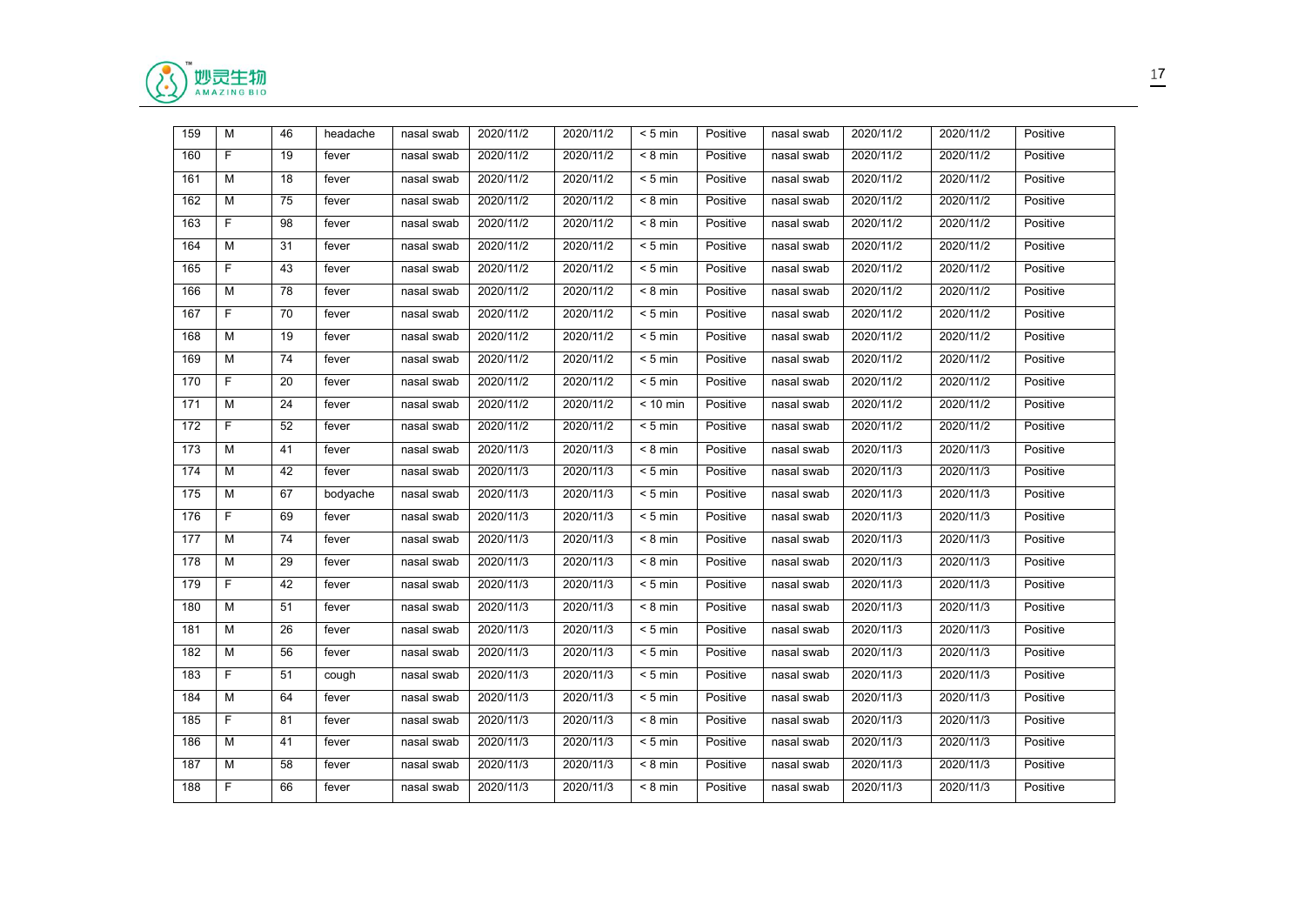

| 189 | M | 35 | fever    | nasal swab | 2020/11/3 | 2020/11/3 | $< 5$ min  | Positive | nasal swab | 2020/11/3 | 2020/11/3 | Positive |
|-----|---|----|----------|------------|-----------|-----------|------------|----------|------------|-----------|-----------|----------|
| 190 | Е | 39 | fever    | nasal swab | 2020/11/3 | 2020/11/3 | $< 5$ min  | Positive | nasal swab | 2020/11/3 | 2020/11/3 | Positive |
| 191 | M | 67 | fever    | nasal swab | 2020/11/3 | 2020/11/3 | $< 8$ min  | Positive | nasal swab | 2020/11/3 | 2020/11/3 | Positive |
| 192 | F | 33 | fever    | nasal swab | 2020/11/3 | 2020/11/3 | $< 5$ min  | Positive | nasal swab | 2020/11/3 | 2020/11/3 | Positive |
| 193 | M | 37 | headache | nasal swab | 2020/11/3 | 2020/11/3 | $< 5$ min  | Positive | nasal swab | 2020/11/3 | 2020/11/3 | Positive |
| 194 | M | 52 | fever    | nasal swab | 2020/11/3 | 2020/11/3 | $< 5$ min  | Positive | nasal swab | 2020/11/3 | 2020/11/3 | Positive |
| 195 |   | 38 | fever    | nasal swab | 2020/11/3 | 2020/11/3 | $< 5$ min  | Positive | nasal swab | 2020/11/3 | 2020/11/3 | Positive |
| 196 | M | 72 | fever    | nasal swab | 2020/11/3 | 2020/11/3 | $< 10$ min | Positive | nasal swab | 2020/11/3 | 2020/11/3 | Positive |
| 197 |   | 29 | cough    | nasal swab | 2020/11/3 | 2020/11/3 | $< 5$ min  | Positive | nasal swab | 2020/11/3 | 2020/11/3 | Positive |
| 198 | M | 75 | fever    | nasal swab | 2020/11/3 | 2020/11/3 | $< 8$ min  | Positive | nasal swab | 2020/11/3 | 2020/11/3 | Positive |
| 199 | M | 89 | cough    | nasal swab | 2020/11/3 | 2020/11/3 | $< 5$ min  | Positive | nasal swab | 2020/11/3 | 2020/11/3 | Positive |
| 200 | M | 33 | fever    | nasal swab | 2020/11/3 | 2020/11/3 | $< 5$ min  | Positive | nasal swab | 2020/11/3 | 2020/11/3 | Positive |

#### <span id="page-17-0"></span>15.1.2. Saliva swab sample

| NO. | Gender | Age | Physiological      |             |                    | Experimental reagent Assessment test results |                         |               |             |                 | <b>PCR</b> test results |               |
|-----|--------|-----|--------------------|-------------|--------------------|----------------------------------------------|-------------------------|---------------|-------------|-----------------|-------------------------|---------------|
|     |        |     | state              | Sample type | Collection<br>date | Test date                                    | test line<br>appearance | Determination | Sample type | Collection date | Test date               | Determination |
|     |        | 55  | Fever.head<br>ache | saliva swab | 2020/10/6          | 2020/10/6                                    | $< 5$ min               | Positive      | saliva swab | 2020/10/6       | 2020/10/6               | Positive      |
|     |        | 51  | fever              | saliva swab | 2020/10/9          | 2020/10/9                                    | $< 5$ min               | Positive      | saliva swab | 2020/10/9       | 2020/10/9               | Positive      |
|     |        | 50  | fever              | saliva swab | 2020/10/9          | 2020/10/9                                    | $< 5$ min               | Positive      | saliva swab | 2020/10/9       | 2020/10/9               | Positive      |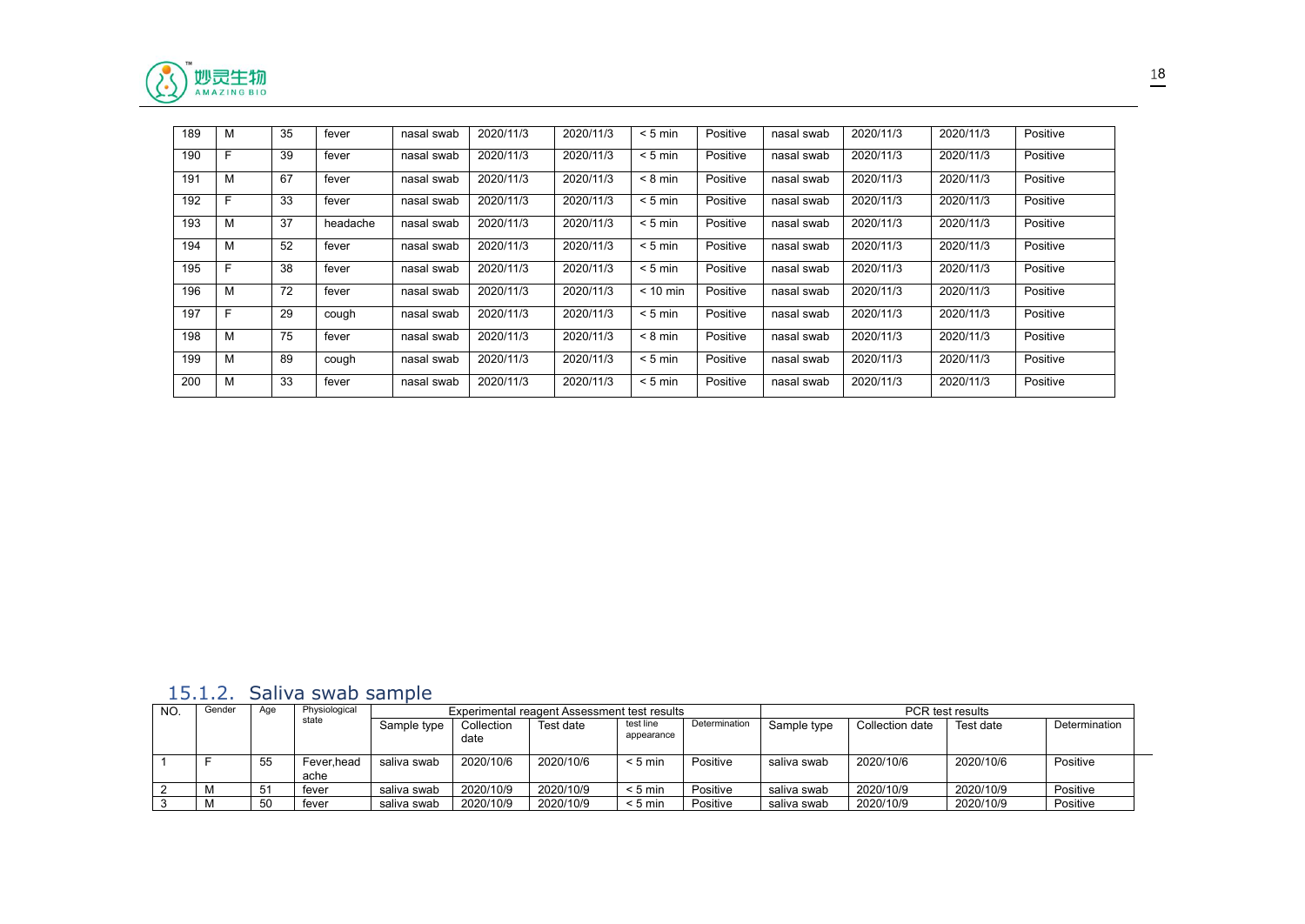

| 2020/10/9<br>2020/10/9<br>2020/10/9<br>2020/10/9<br>5<br>М<br>24<br>$< 5$ min<br>Positive<br>fever<br>saliva swab<br>saliva swab<br>F<br>2020/10/14<br>6<br>44<br>2020/10/14<br>$< 8$ min<br>2020/10/14<br>2020/10/14<br>headache<br>saliva swab<br>Positive<br>saliva swab<br>$\overline{7}$<br>M<br>85<br>2020/10/15<br>2020/10/15<br>2020/10/15<br>2020/10/15<br>bodyache<br>$< 8$ min<br>Positive<br>saliva swab<br>saliva swab<br>F<br>8<br>60<br>2020/10/15<br>2020/10/15<br>2020/10/15<br>2020/10/15<br>saliva swab<br>$< 5$ min<br>Positive<br>saliva swab<br>fever<br>M<br>9<br>62<br>2020/10/15<br>2020/10/15<br>2020/10/15<br>2020/10/15<br>fever<br>saliva swab<br>$< 8$ min<br>Positive<br>saliva swab<br>10<br>М<br>22<br>2020/10/15<br>2020/10/15<br>2020/10/15<br>2020/10/15<br>saliva swab<br>$< 5$ min<br>Positive<br>bodyache<br>saliva swab<br>F<br>11<br>57<br>2020/10/27<br>2020/10/27<br>$< 5$ min<br>2020/10/27<br>2020/10/27<br>fever<br>saliva swab<br>Positive<br>saliva swab<br>12<br>М<br>24<br>2020/10/27<br>2020/10/27<br>2020/10/27<br>2020/10/27<br>$< 5$ min<br>saliva swab<br>Positive<br>cough<br>saliva swab<br>32<br>М<br>2020/10/27<br>2020/10/27<br>2020/10/27<br>2020/10/27<br>13<br>saliva swab<br>$< 8$ min<br>cough<br><b>Negative</b><br>saliva swab<br>F<br>64<br>2020/10/30<br>2020/10/30<br>2020/10/30<br>2020/10/30<br>14<br>saliva swab<br>$< 5$ min<br>cough<br>Positive<br>saliva swab<br>М<br>30<br>2020/10/30<br>2020/10/30<br>2020/10/30<br>2020/10/30<br>15<br>saliva swab<br>$< 8$ min<br>Positive<br>fever<br>saliva swab<br>F<br>16<br>31<br>2020/10/30<br>2020/10/30<br>2020/10/30<br>2020/10/30<br>saliva swab<br>$< 5$ min<br>Positive<br>fever<br>saliva swab<br>M<br>$\overline{33}$<br>2020/10/30<br>17<br>bodyache<br>2020/10/30<br>2020/10/30<br>2020/10/30<br>saliva swab<br>$< 5$ min<br>Positive<br>saliva swab<br>18<br>М<br>50<br>2020/10/30<br>2020/10/30<br>2020/10/30<br>2020/10/30<br>saliva swab<br>Positive<br>cough<br>$< 8 \text{ min}$<br>saliva swab<br>F<br>19<br>50<br>2020/10/30<br>2020/10/30<br>$< 5$ min<br>Positive<br>2020/10/30<br>2020/10/30<br>fever<br>saliva swab<br>saliva swab<br>F<br>20<br>33<br>2020/10/30<br>2020/10/30<br>2020/10/30<br>2020/10/30<br>saliva swab<br>$< 5$ min<br>Positive<br>fever<br>saliva swab<br>21<br>M<br>44<br>2020/10/30<br>2020/10/30<br>2020/10/30<br>2020/10/30<br>$< 8$ min<br>headache<br>saliva swab<br>Positive<br>saliva swab<br>2020/10/30<br>2020/10/30<br>22<br>М<br>51<br>2020/10/30<br>2020/10/30<br>saliva swab<br>$< 8$ min<br>Positive<br>runny nose<br>saliva swab<br>23<br>М<br>26<br>2020/10/30<br>2020/10/30<br>2020/10/30<br>2020/10/30<br>Positive<br>fever<br>saliva swab<br>$< 5$ min<br>saliva swab<br>25<br>24<br>М<br>2020/10/30<br>2020/10/30<br>2020/10/30<br>2020/10/30<br>fever<br>saliva swab<br>$< 5$ min<br>Positive<br>saliva swab<br>F<br>25<br>41<br>2020/10/30<br>2020/10/30<br>2020/10/30<br>2020/10/30<br>saliva swab<br>$< 5$ min<br>Positive<br>fever<br>saliva swab<br>M<br>$\overline{52}$<br>26<br>2020/10/30<br>2020/10/30<br>2020/10/30<br>2020/10/30<br>headache<br>saliva swab<br>$< 5$ min<br>Positive<br>saliva swab<br>F<br>27<br>81<br>2020/10/30<br>2020/10/30<br>2020/10/30<br>2020/10/30<br>saliva swab<br>$< 8$ min<br>Positive<br>fever<br>saliva swab<br>28<br>M<br>26<br>2020/10/30<br>2020/10/30<br>2020/10/30<br>2020/10/30<br>fever<br>saliva swab<br>$< 5$ min<br>Positive<br>saliva swab<br>$\overline{29}$<br>М<br>56<br>2020/10/30<br>2020/10/30<br>2020/10/30<br>2020/10/30<br>saliva swab<br>$< 8$ min<br>Positive<br>saliva swab<br>fever<br>F<br>30<br>25<br>2020/10/30<br>2020/10/30<br>2020/10/30<br>2020/10/31<br>$< 8$ min<br>saliva swab<br>Positive<br>saliva swab<br>cough<br>M<br>2020/10/30<br>31<br>35<br>2020/10/30<br>2020/10/30<br>$< 5$ min<br>2020/10/31<br>saliva swab<br>Positive<br>fever<br>saliva swab<br>F<br>32<br>36<br>2020/10/31<br>2020/10/31<br>2020/10/31<br>2020/10/31<br>$< 5$ min<br>Positive<br>saliva swab<br>saliva swab<br>cough<br>M<br>33<br>65<br>2020/10/31<br>2020/10/31<br>2020/10/31<br>2020/10/31<br>saliva swab<br>$< 8$ min<br>Positive<br>fever<br>saliva swab<br>F<br>34<br>70<br>2020/10/31<br>2020/10/31<br>2020/10/31<br>$< 5$ min<br>Positive<br>2020/10/31<br>fever<br>saliva swab<br>saliva swab<br>35<br>М<br>56<br>2020/10/31<br>2020/10/31<br>2020/10/31<br>2020/10/31<br>saliva swab<br>$< 5$ min<br>Positive<br>fever<br>saliva swab<br>36<br>М<br>52<br>2020/10/31<br>2020/10/31<br>2020/10/31<br>2020/10/31<br>saliva_swab<br>$< 5$ min<br>Positive<br>fatigue<br>saliva swab<br>F<br>37<br>38<br>2020/10/31<br>2020/10/31<br>2020/10/31<br>2020/10/31<br>saliva swab<br>$< 5$ min<br><b>Negative</b><br>cough<br>saliva swab<br>М<br>74<br>38<br>2020/10/31<br>2020/10/31<br>2020/10/31<br>2020/10/31<br>fever<br>saliva swab<br>$< 10$ min<br>Positive<br>saliva swab<br>F<br>39<br>52<br>2020/10/31<br>2020/10/31<br>$< 5$ min<br>Positive<br>2020/10/31<br>2020/10/31<br>headache<br>saliva swab<br>saliva swab<br>40<br>М<br>21<br>2020/10/31<br>2020/10/31<br>2020/10/31<br>2020/10/31<br>saliva swab<br>$< 8$ min<br>Positive<br>fever<br>saliva swab<br>M<br>27<br>2020/10/31<br>2020/10/31<br>2020/10/31<br>2020/10/31<br>41<br>saliva swab<br>$< 5$ min<br>fever<br>Positive<br>saliva swab<br>42<br>М<br>35<br>2020/10/31<br>2020/10/31<br>$< 5$ min<br>2020/10/31<br>2020/10/31<br>saliva swab<br>Positive<br>fever<br>saliva swab<br>F<br>43<br>69<br>2020/10/31<br>2020/10/31<br>2020/10/31<br>2020/10/31<br>fever<br>saliva swab<br>$< 5$ min<br>Positive<br>saliva swab<br>М<br>32<br>2020/10/31<br>2020/10/31<br>2020/10/31<br>2020/10/31<br>44<br>saliva swab<br>$< 8$ min<br>Positive<br>fever<br>saliva swab<br>M<br>2020/10/31<br>40<br>2020/10/31<br>$\overline{8}$ min<br>Positive<br>2020/10/31<br>2020/10/31<br>Positive<br>45<br>fever<br>saliva swab<br>saliva swab<br>F<br>42<br>2020/10/31<br>2020/10/31<br>Positive<br>2020/10/31<br>2020/10/31<br>46<br>headache<br>saliva swab<br>$< 5$ min<br>saliva swab<br>М<br>2020/10/31<br>2020/10/31<br>2020/10/31<br>2020/11/2<br>47<br>20<br>$< 5$ min<br>Positive<br>fever<br>saliva swab<br>saliva swab<br>M<br>2020/10/31<br>48<br>51<br>2020/10/31<br>Positive<br>2020/10/31<br>2020/11/3<br>$< 5$ min<br>Positive<br>fever<br>saliva swab<br>saliva swab | $\overline{4}$ | М | 46 | cough | saliva swab | 2020/10/9 | 2020/10/9 | $< 5$ min | Positive | saliva swab | 2020/10/9 | 2020/10/9 | Positive |
|----------------------------------------------------------------------------------------------------------------------------------------------------------------------------------------------------------------------------------------------------------------------------------------------------------------------------------------------------------------------------------------------------------------------------------------------------------------------------------------------------------------------------------------------------------------------------------------------------------------------------------------------------------------------------------------------------------------------------------------------------------------------------------------------------------------------------------------------------------------------------------------------------------------------------------------------------------------------------------------------------------------------------------------------------------------------------------------------------------------------------------------------------------------------------------------------------------------------------------------------------------------------------------------------------------------------------------------------------------------------------------------------------------------------------------------------------------------------------------------------------------------------------------------------------------------------------------------------------------------------------------------------------------------------------------------------------------------------------------------------------------------------------------------------------------------------------------------------------------------------------------------------------------------------------------------------------------------------------------------------------------------------------------------------------------------------------------------------------------------------------------------------------------------------------------------------------------------------------------------------------------------------------------------------------------------------------------------------------------------------------------------------------------------------------------------------------------------------------------------------------------------------------------------------------------------------------------------------------------------------------------------------------------------------------------------------------------------------------------------------------------------------------------------------------------------------------------------------------------------------------------------------------------------------------------------------------------------------------------------------------------------------------------------------------------------------------------------------------------------------------------------------------------------------------------------------------------------------------------------------------------------------------------------------------------------------------------------------------------------------------------------------------------------------------------------------------------------------------------------------------------------------------------------------------------------------------------------------------------------------------------------------------------------------------------------------------------------------------------------------------------------------------------------------------------------------------------------------------------------------------------------------------------------------------------------------------------------------------------------------------------------------------------------------------------------------------------------------------------------------------------------------------------------------------------------------------------------------------------------------------------------------------------------------------------------------------------------------------------------------------------------------------------------------------------------------------------------------------------------------------------------------------------------------------------------------------------------------------------------------------------------------------------------------------------------------------------------------------------------------------------------------------------------------------------------------------------------------------------------------------------------------------------------------------------------------------------------------------------------------------------------------------------------------------------------------------------------------------------------------------------------------------------------------------------------------------------------------------------------------------------------------------------------------------------------------------------------------------------------------------------------------------------------------------------------------------------------------------------------------------------------------------------------------------------------------------------------------------------------------------------------------------------------------------------------------------------------------------------------------------------------------------------------------------------------------------------------------------------------------------------------------------------------------------------------------------------------------------------------------------------------------------------------------------------------------------------------------------------------------------------------------------------------------------------------------------------------------------------------------------------------------------------------------------------------------------------------------------------------------------------------------------------|----------------|---|----|-------|-------------|-----------|-----------|-----------|----------|-------------|-----------|-----------|----------|
|                                                                                                                                                                                                                                                                                                                                                                                                                                                                                                                                                                                                                                                                                                                                                                                                                                                                                                                                                                                                                                                                                                                                                                                                                                                                                                                                                                                                                                                                                                                                                                                                                                                                                                                                                                                                                                                                                                                                                                                                                                                                                                                                                                                                                                                                                                                                                                                                                                                                                                                                                                                                                                                                                                                                                                                                                                                                                                                                                                                                                                                                                                                                                                                                                                                                                                                                                                                                                                                                                                                                                                                                                                                                                                                                                                                                                                                                                                                                                                                                                                                                                                                                                                                                                                                                                                                                                                                                                                                                                                                                                                                                                                                                                                                                                                                                                                                                                                                                                                                                                                                                                                                                                                                                                                                                                                                                                                                                                                                                                                                                                                                                                                                                                                                                                                                                                                                                                                                                                                                                                                                                                                                                                                                                                                                                                                                                                                                                          |                |   |    |       |             |           |           |           |          |             |           |           | Positive |
|                                                                                                                                                                                                                                                                                                                                                                                                                                                                                                                                                                                                                                                                                                                                                                                                                                                                                                                                                                                                                                                                                                                                                                                                                                                                                                                                                                                                                                                                                                                                                                                                                                                                                                                                                                                                                                                                                                                                                                                                                                                                                                                                                                                                                                                                                                                                                                                                                                                                                                                                                                                                                                                                                                                                                                                                                                                                                                                                                                                                                                                                                                                                                                                                                                                                                                                                                                                                                                                                                                                                                                                                                                                                                                                                                                                                                                                                                                                                                                                                                                                                                                                                                                                                                                                                                                                                                                                                                                                                                                                                                                                                                                                                                                                                                                                                                                                                                                                                                                                                                                                                                                                                                                                                                                                                                                                                                                                                                                                                                                                                                                                                                                                                                                                                                                                                                                                                                                                                                                                                                                                                                                                                                                                                                                                                                                                                                                                                          |                |   |    |       |             |           |           |           |          |             |           |           | Positive |
|                                                                                                                                                                                                                                                                                                                                                                                                                                                                                                                                                                                                                                                                                                                                                                                                                                                                                                                                                                                                                                                                                                                                                                                                                                                                                                                                                                                                                                                                                                                                                                                                                                                                                                                                                                                                                                                                                                                                                                                                                                                                                                                                                                                                                                                                                                                                                                                                                                                                                                                                                                                                                                                                                                                                                                                                                                                                                                                                                                                                                                                                                                                                                                                                                                                                                                                                                                                                                                                                                                                                                                                                                                                                                                                                                                                                                                                                                                                                                                                                                                                                                                                                                                                                                                                                                                                                                                                                                                                                                                                                                                                                                                                                                                                                                                                                                                                                                                                                                                                                                                                                                                                                                                                                                                                                                                                                                                                                                                                                                                                                                                                                                                                                                                                                                                                                                                                                                                                                                                                                                                                                                                                                                                                                                                                                                                                                                                                                          |                |   |    |       |             |           |           |           |          |             |           |           | Positive |
|                                                                                                                                                                                                                                                                                                                                                                                                                                                                                                                                                                                                                                                                                                                                                                                                                                                                                                                                                                                                                                                                                                                                                                                                                                                                                                                                                                                                                                                                                                                                                                                                                                                                                                                                                                                                                                                                                                                                                                                                                                                                                                                                                                                                                                                                                                                                                                                                                                                                                                                                                                                                                                                                                                                                                                                                                                                                                                                                                                                                                                                                                                                                                                                                                                                                                                                                                                                                                                                                                                                                                                                                                                                                                                                                                                                                                                                                                                                                                                                                                                                                                                                                                                                                                                                                                                                                                                                                                                                                                                                                                                                                                                                                                                                                                                                                                                                                                                                                                                                                                                                                                                                                                                                                                                                                                                                                                                                                                                                                                                                                                                                                                                                                                                                                                                                                                                                                                                                                                                                                                                                                                                                                                                                                                                                                                                                                                                                                          |                |   |    |       |             |           |           |           |          |             |           |           | Positive |
|                                                                                                                                                                                                                                                                                                                                                                                                                                                                                                                                                                                                                                                                                                                                                                                                                                                                                                                                                                                                                                                                                                                                                                                                                                                                                                                                                                                                                                                                                                                                                                                                                                                                                                                                                                                                                                                                                                                                                                                                                                                                                                                                                                                                                                                                                                                                                                                                                                                                                                                                                                                                                                                                                                                                                                                                                                                                                                                                                                                                                                                                                                                                                                                                                                                                                                                                                                                                                                                                                                                                                                                                                                                                                                                                                                                                                                                                                                                                                                                                                                                                                                                                                                                                                                                                                                                                                                                                                                                                                                                                                                                                                                                                                                                                                                                                                                                                                                                                                                                                                                                                                                                                                                                                                                                                                                                                                                                                                                                                                                                                                                                                                                                                                                                                                                                                                                                                                                                                                                                                                                                                                                                                                                                                                                                                                                                                                                                                          |                |   |    |       |             |           |           |           |          |             |           |           | Positive |
|                                                                                                                                                                                                                                                                                                                                                                                                                                                                                                                                                                                                                                                                                                                                                                                                                                                                                                                                                                                                                                                                                                                                                                                                                                                                                                                                                                                                                                                                                                                                                                                                                                                                                                                                                                                                                                                                                                                                                                                                                                                                                                                                                                                                                                                                                                                                                                                                                                                                                                                                                                                                                                                                                                                                                                                                                                                                                                                                                                                                                                                                                                                                                                                                                                                                                                                                                                                                                                                                                                                                                                                                                                                                                                                                                                                                                                                                                                                                                                                                                                                                                                                                                                                                                                                                                                                                                                                                                                                                                                                                                                                                                                                                                                                                                                                                                                                                                                                                                                                                                                                                                                                                                                                                                                                                                                                                                                                                                                                                                                                                                                                                                                                                                                                                                                                                                                                                                                                                                                                                                                                                                                                                                                                                                                                                                                                                                                                                          |                |   |    |       |             |           |           |           |          |             |           |           | Positive |
|                                                                                                                                                                                                                                                                                                                                                                                                                                                                                                                                                                                                                                                                                                                                                                                                                                                                                                                                                                                                                                                                                                                                                                                                                                                                                                                                                                                                                                                                                                                                                                                                                                                                                                                                                                                                                                                                                                                                                                                                                                                                                                                                                                                                                                                                                                                                                                                                                                                                                                                                                                                                                                                                                                                                                                                                                                                                                                                                                                                                                                                                                                                                                                                                                                                                                                                                                                                                                                                                                                                                                                                                                                                                                                                                                                                                                                                                                                                                                                                                                                                                                                                                                                                                                                                                                                                                                                                                                                                                                                                                                                                                                                                                                                                                                                                                                                                                                                                                                                                                                                                                                                                                                                                                                                                                                                                                                                                                                                                                                                                                                                                                                                                                                                                                                                                                                                                                                                                                                                                                                                                                                                                                                                                                                                                                                                                                                                                                          |                |   |    |       |             |           |           |           |          |             |           |           | Positive |
|                                                                                                                                                                                                                                                                                                                                                                                                                                                                                                                                                                                                                                                                                                                                                                                                                                                                                                                                                                                                                                                                                                                                                                                                                                                                                                                                                                                                                                                                                                                                                                                                                                                                                                                                                                                                                                                                                                                                                                                                                                                                                                                                                                                                                                                                                                                                                                                                                                                                                                                                                                                                                                                                                                                                                                                                                                                                                                                                                                                                                                                                                                                                                                                                                                                                                                                                                                                                                                                                                                                                                                                                                                                                                                                                                                                                                                                                                                                                                                                                                                                                                                                                                                                                                                                                                                                                                                                                                                                                                                                                                                                                                                                                                                                                                                                                                                                                                                                                                                                                                                                                                                                                                                                                                                                                                                                                                                                                                                                                                                                                                                                                                                                                                                                                                                                                                                                                                                                                                                                                                                                                                                                                                                                                                                                                                                                                                                                                          |                |   |    |       |             |           |           |           |          |             |           |           | Positive |
|                                                                                                                                                                                                                                                                                                                                                                                                                                                                                                                                                                                                                                                                                                                                                                                                                                                                                                                                                                                                                                                                                                                                                                                                                                                                                                                                                                                                                                                                                                                                                                                                                                                                                                                                                                                                                                                                                                                                                                                                                                                                                                                                                                                                                                                                                                                                                                                                                                                                                                                                                                                                                                                                                                                                                                                                                                                                                                                                                                                                                                                                                                                                                                                                                                                                                                                                                                                                                                                                                                                                                                                                                                                                                                                                                                                                                                                                                                                                                                                                                                                                                                                                                                                                                                                                                                                                                                                                                                                                                                                                                                                                                                                                                                                                                                                                                                                                                                                                                                                                                                                                                                                                                                                                                                                                                                                                                                                                                                                                                                                                                                                                                                                                                                                                                                                                                                                                                                                                                                                                                                                                                                                                                                                                                                                                                                                                                                                                          |                |   |    |       |             |           |           |           |          |             |           |           | Positive |
|                                                                                                                                                                                                                                                                                                                                                                                                                                                                                                                                                                                                                                                                                                                                                                                                                                                                                                                                                                                                                                                                                                                                                                                                                                                                                                                                                                                                                                                                                                                                                                                                                                                                                                                                                                                                                                                                                                                                                                                                                                                                                                                                                                                                                                                                                                                                                                                                                                                                                                                                                                                                                                                                                                                                                                                                                                                                                                                                                                                                                                                                                                                                                                                                                                                                                                                                                                                                                                                                                                                                                                                                                                                                                                                                                                                                                                                                                                                                                                                                                                                                                                                                                                                                                                                                                                                                                                                                                                                                                                                                                                                                                                                                                                                                                                                                                                                                                                                                                                                                                                                                                                                                                                                                                                                                                                                                                                                                                                                                                                                                                                                                                                                                                                                                                                                                                                                                                                                                                                                                                                                                                                                                                                                                                                                                                                                                                                                                          |                |   |    |       |             |           |           |           |          |             |           |           | Positive |
|                                                                                                                                                                                                                                                                                                                                                                                                                                                                                                                                                                                                                                                                                                                                                                                                                                                                                                                                                                                                                                                                                                                                                                                                                                                                                                                                                                                                                                                                                                                                                                                                                                                                                                                                                                                                                                                                                                                                                                                                                                                                                                                                                                                                                                                                                                                                                                                                                                                                                                                                                                                                                                                                                                                                                                                                                                                                                                                                                                                                                                                                                                                                                                                                                                                                                                                                                                                                                                                                                                                                                                                                                                                                                                                                                                                                                                                                                                                                                                                                                                                                                                                                                                                                                                                                                                                                                                                                                                                                                                                                                                                                                                                                                                                                                                                                                                                                                                                                                                                                                                                                                                                                                                                                                                                                                                                                                                                                                                                                                                                                                                                                                                                                                                                                                                                                                                                                                                                                                                                                                                                                                                                                                                                                                                                                                                                                                                                                          |                |   |    |       |             |           |           |           |          |             |           |           | Positive |
|                                                                                                                                                                                                                                                                                                                                                                                                                                                                                                                                                                                                                                                                                                                                                                                                                                                                                                                                                                                                                                                                                                                                                                                                                                                                                                                                                                                                                                                                                                                                                                                                                                                                                                                                                                                                                                                                                                                                                                                                                                                                                                                                                                                                                                                                                                                                                                                                                                                                                                                                                                                                                                                                                                                                                                                                                                                                                                                                                                                                                                                                                                                                                                                                                                                                                                                                                                                                                                                                                                                                                                                                                                                                                                                                                                                                                                                                                                                                                                                                                                                                                                                                                                                                                                                                                                                                                                                                                                                                                                                                                                                                                                                                                                                                                                                                                                                                                                                                                                                                                                                                                                                                                                                                                                                                                                                                                                                                                                                                                                                                                                                                                                                                                                                                                                                                                                                                                                                                                                                                                                                                                                                                                                                                                                                                                                                                                                                                          |                |   |    |       |             |           |           |           |          |             |           |           | Positive |
|                                                                                                                                                                                                                                                                                                                                                                                                                                                                                                                                                                                                                                                                                                                                                                                                                                                                                                                                                                                                                                                                                                                                                                                                                                                                                                                                                                                                                                                                                                                                                                                                                                                                                                                                                                                                                                                                                                                                                                                                                                                                                                                                                                                                                                                                                                                                                                                                                                                                                                                                                                                                                                                                                                                                                                                                                                                                                                                                                                                                                                                                                                                                                                                                                                                                                                                                                                                                                                                                                                                                                                                                                                                                                                                                                                                                                                                                                                                                                                                                                                                                                                                                                                                                                                                                                                                                                                                                                                                                                                                                                                                                                                                                                                                                                                                                                                                                                                                                                                                                                                                                                                                                                                                                                                                                                                                                                                                                                                                                                                                                                                                                                                                                                                                                                                                                                                                                                                                                                                                                                                                                                                                                                                                                                                                                                                                                                                                                          |                |   |    |       |             |           |           |           |          |             |           |           | Positive |
|                                                                                                                                                                                                                                                                                                                                                                                                                                                                                                                                                                                                                                                                                                                                                                                                                                                                                                                                                                                                                                                                                                                                                                                                                                                                                                                                                                                                                                                                                                                                                                                                                                                                                                                                                                                                                                                                                                                                                                                                                                                                                                                                                                                                                                                                                                                                                                                                                                                                                                                                                                                                                                                                                                                                                                                                                                                                                                                                                                                                                                                                                                                                                                                                                                                                                                                                                                                                                                                                                                                                                                                                                                                                                                                                                                                                                                                                                                                                                                                                                                                                                                                                                                                                                                                                                                                                                                                                                                                                                                                                                                                                                                                                                                                                                                                                                                                                                                                                                                                                                                                                                                                                                                                                                                                                                                                                                                                                                                                                                                                                                                                                                                                                                                                                                                                                                                                                                                                                                                                                                                                                                                                                                                                                                                                                                                                                                                                                          |                |   |    |       |             |           |           |           |          |             |           |           | Positive |
|                                                                                                                                                                                                                                                                                                                                                                                                                                                                                                                                                                                                                                                                                                                                                                                                                                                                                                                                                                                                                                                                                                                                                                                                                                                                                                                                                                                                                                                                                                                                                                                                                                                                                                                                                                                                                                                                                                                                                                                                                                                                                                                                                                                                                                                                                                                                                                                                                                                                                                                                                                                                                                                                                                                                                                                                                                                                                                                                                                                                                                                                                                                                                                                                                                                                                                                                                                                                                                                                                                                                                                                                                                                                                                                                                                                                                                                                                                                                                                                                                                                                                                                                                                                                                                                                                                                                                                                                                                                                                                                                                                                                                                                                                                                                                                                                                                                                                                                                                                                                                                                                                                                                                                                                                                                                                                                                                                                                                                                                                                                                                                                                                                                                                                                                                                                                                                                                                                                                                                                                                                                                                                                                                                                                                                                                                                                                                                                                          |                |   |    |       |             |           |           |           |          |             |           |           | Positive |
|                                                                                                                                                                                                                                                                                                                                                                                                                                                                                                                                                                                                                                                                                                                                                                                                                                                                                                                                                                                                                                                                                                                                                                                                                                                                                                                                                                                                                                                                                                                                                                                                                                                                                                                                                                                                                                                                                                                                                                                                                                                                                                                                                                                                                                                                                                                                                                                                                                                                                                                                                                                                                                                                                                                                                                                                                                                                                                                                                                                                                                                                                                                                                                                                                                                                                                                                                                                                                                                                                                                                                                                                                                                                                                                                                                                                                                                                                                                                                                                                                                                                                                                                                                                                                                                                                                                                                                                                                                                                                                                                                                                                                                                                                                                                                                                                                                                                                                                                                                                                                                                                                                                                                                                                                                                                                                                                                                                                                                                                                                                                                                                                                                                                                                                                                                                                                                                                                                                                                                                                                                                                                                                                                                                                                                                                                                                                                                                                          |                |   |    |       |             |           |           |           |          |             |           |           | Positive |
|                                                                                                                                                                                                                                                                                                                                                                                                                                                                                                                                                                                                                                                                                                                                                                                                                                                                                                                                                                                                                                                                                                                                                                                                                                                                                                                                                                                                                                                                                                                                                                                                                                                                                                                                                                                                                                                                                                                                                                                                                                                                                                                                                                                                                                                                                                                                                                                                                                                                                                                                                                                                                                                                                                                                                                                                                                                                                                                                                                                                                                                                                                                                                                                                                                                                                                                                                                                                                                                                                                                                                                                                                                                                                                                                                                                                                                                                                                                                                                                                                                                                                                                                                                                                                                                                                                                                                                                                                                                                                                                                                                                                                                                                                                                                                                                                                                                                                                                                                                                                                                                                                                                                                                                                                                                                                                                                                                                                                                                                                                                                                                                                                                                                                                                                                                                                                                                                                                                                                                                                                                                                                                                                                                                                                                                                                                                                                                                                          |                |   |    |       |             |           |           |           |          |             |           |           | Positive |
|                                                                                                                                                                                                                                                                                                                                                                                                                                                                                                                                                                                                                                                                                                                                                                                                                                                                                                                                                                                                                                                                                                                                                                                                                                                                                                                                                                                                                                                                                                                                                                                                                                                                                                                                                                                                                                                                                                                                                                                                                                                                                                                                                                                                                                                                                                                                                                                                                                                                                                                                                                                                                                                                                                                                                                                                                                                                                                                                                                                                                                                                                                                                                                                                                                                                                                                                                                                                                                                                                                                                                                                                                                                                                                                                                                                                                                                                                                                                                                                                                                                                                                                                                                                                                                                                                                                                                                                                                                                                                                                                                                                                                                                                                                                                                                                                                                                                                                                                                                                                                                                                                                                                                                                                                                                                                                                                                                                                                                                                                                                                                                                                                                                                                                                                                                                                                                                                                                                                                                                                                                                                                                                                                                                                                                                                                                                                                                                                          |                |   |    |       |             |           |           |           |          |             |           |           | Positive |
|                                                                                                                                                                                                                                                                                                                                                                                                                                                                                                                                                                                                                                                                                                                                                                                                                                                                                                                                                                                                                                                                                                                                                                                                                                                                                                                                                                                                                                                                                                                                                                                                                                                                                                                                                                                                                                                                                                                                                                                                                                                                                                                                                                                                                                                                                                                                                                                                                                                                                                                                                                                                                                                                                                                                                                                                                                                                                                                                                                                                                                                                                                                                                                                                                                                                                                                                                                                                                                                                                                                                                                                                                                                                                                                                                                                                                                                                                                                                                                                                                                                                                                                                                                                                                                                                                                                                                                                                                                                                                                                                                                                                                                                                                                                                                                                                                                                                                                                                                                                                                                                                                                                                                                                                                                                                                                                                                                                                                                                                                                                                                                                                                                                                                                                                                                                                                                                                                                                                                                                                                                                                                                                                                                                                                                                                                                                                                                                                          |                |   |    |       |             |           |           |           |          |             |           |           | Positive |
|                                                                                                                                                                                                                                                                                                                                                                                                                                                                                                                                                                                                                                                                                                                                                                                                                                                                                                                                                                                                                                                                                                                                                                                                                                                                                                                                                                                                                                                                                                                                                                                                                                                                                                                                                                                                                                                                                                                                                                                                                                                                                                                                                                                                                                                                                                                                                                                                                                                                                                                                                                                                                                                                                                                                                                                                                                                                                                                                                                                                                                                                                                                                                                                                                                                                                                                                                                                                                                                                                                                                                                                                                                                                                                                                                                                                                                                                                                                                                                                                                                                                                                                                                                                                                                                                                                                                                                                                                                                                                                                                                                                                                                                                                                                                                                                                                                                                                                                                                                                                                                                                                                                                                                                                                                                                                                                                                                                                                                                                                                                                                                                                                                                                                                                                                                                                                                                                                                                                                                                                                                                                                                                                                                                                                                                                                                                                                                                                          |                |   |    |       |             |           |           |           |          |             |           |           | Positive |
|                                                                                                                                                                                                                                                                                                                                                                                                                                                                                                                                                                                                                                                                                                                                                                                                                                                                                                                                                                                                                                                                                                                                                                                                                                                                                                                                                                                                                                                                                                                                                                                                                                                                                                                                                                                                                                                                                                                                                                                                                                                                                                                                                                                                                                                                                                                                                                                                                                                                                                                                                                                                                                                                                                                                                                                                                                                                                                                                                                                                                                                                                                                                                                                                                                                                                                                                                                                                                                                                                                                                                                                                                                                                                                                                                                                                                                                                                                                                                                                                                                                                                                                                                                                                                                                                                                                                                                                                                                                                                                                                                                                                                                                                                                                                                                                                                                                                                                                                                                                                                                                                                                                                                                                                                                                                                                                                                                                                                                                                                                                                                                                                                                                                                                                                                                                                                                                                                                                                                                                                                                                                                                                                                                                                                                                                                                                                                                                                          |                |   |    |       |             |           |           |           |          |             |           |           | Positive |
|                                                                                                                                                                                                                                                                                                                                                                                                                                                                                                                                                                                                                                                                                                                                                                                                                                                                                                                                                                                                                                                                                                                                                                                                                                                                                                                                                                                                                                                                                                                                                                                                                                                                                                                                                                                                                                                                                                                                                                                                                                                                                                                                                                                                                                                                                                                                                                                                                                                                                                                                                                                                                                                                                                                                                                                                                                                                                                                                                                                                                                                                                                                                                                                                                                                                                                                                                                                                                                                                                                                                                                                                                                                                                                                                                                                                                                                                                                                                                                                                                                                                                                                                                                                                                                                                                                                                                                                                                                                                                                                                                                                                                                                                                                                                                                                                                                                                                                                                                                                                                                                                                                                                                                                                                                                                                                                                                                                                                                                                                                                                                                                                                                                                                                                                                                                                                                                                                                                                                                                                                                                                                                                                                                                                                                                                                                                                                                                                          |                |   |    |       |             |           |           |           |          |             |           |           | Positive |
|                                                                                                                                                                                                                                                                                                                                                                                                                                                                                                                                                                                                                                                                                                                                                                                                                                                                                                                                                                                                                                                                                                                                                                                                                                                                                                                                                                                                                                                                                                                                                                                                                                                                                                                                                                                                                                                                                                                                                                                                                                                                                                                                                                                                                                                                                                                                                                                                                                                                                                                                                                                                                                                                                                                                                                                                                                                                                                                                                                                                                                                                                                                                                                                                                                                                                                                                                                                                                                                                                                                                                                                                                                                                                                                                                                                                                                                                                                                                                                                                                                                                                                                                                                                                                                                                                                                                                                                                                                                                                                                                                                                                                                                                                                                                                                                                                                                                                                                                                                                                                                                                                                                                                                                                                                                                                                                                                                                                                                                                                                                                                                                                                                                                                                                                                                                                                                                                                                                                                                                                                                                                                                                                                                                                                                                                                                                                                                                                          |                |   |    |       |             |           |           |           |          |             |           |           | Positive |
|                                                                                                                                                                                                                                                                                                                                                                                                                                                                                                                                                                                                                                                                                                                                                                                                                                                                                                                                                                                                                                                                                                                                                                                                                                                                                                                                                                                                                                                                                                                                                                                                                                                                                                                                                                                                                                                                                                                                                                                                                                                                                                                                                                                                                                                                                                                                                                                                                                                                                                                                                                                                                                                                                                                                                                                                                                                                                                                                                                                                                                                                                                                                                                                                                                                                                                                                                                                                                                                                                                                                                                                                                                                                                                                                                                                                                                                                                                                                                                                                                                                                                                                                                                                                                                                                                                                                                                                                                                                                                                                                                                                                                                                                                                                                                                                                                                                                                                                                                                                                                                                                                                                                                                                                                                                                                                                                                                                                                                                                                                                                                                                                                                                                                                                                                                                                                                                                                                                                                                                                                                                                                                                                                                                                                                                                                                                                                                                                          |                |   |    |       |             |           |           |           |          |             |           |           | Positive |
|                                                                                                                                                                                                                                                                                                                                                                                                                                                                                                                                                                                                                                                                                                                                                                                                                                                                                                                                                                                                                                                                                                                                                                                                                                                                                                                                                                                                                                                                                                                                                                                                                                                                                                                                                                                                                                                                                                                                                                                                                                                                                                                                                                                                                                                                                                                                                                                                                                                                                                                                                                                                                                                                                                                                                                                                                                                                                                                                                                                                                                                                                                                                                                                                                                                                                                                                                                                                                                                                                                                                                                                                                                                                                                                                                                                                                                                                                                                                                                                                                                                                                                                                                                                                                                                                                                                                                                                                                                                                                                                                                                                                                                                                                                                                                                                                                                                                                                                                                                                                                                                                                                                                                                                                                                                                                                                                                                                                                                                                                                                                                                                                                                                                                                                                                                                                                                                                                                                                                                                                                                                                                                                                                                                                                                                                                                                                                                                                          |                |   |    |       |             |           |           |           |          |             |           |           | Positive |
|                                                                                                                                                                                                                                                                                                                                                                                                                                                                                                                                                                                                                                                                                                                                                                                                                                                                                                                                                                                                                                                                                                                                                                                                                                                                                                                                                                                                                                                                                                                                                                                                                                                                                                                                                                                                                                                                                                                                                                                                                                                                                                                                                                                                                                                                                                                                                                                                                                                                                                                                                                                                                                                                                                                                                                                                                                                                                                                                                                                                                                                                                                                                                                                                                                                                                                                                                                                                                                                                                                                                                                                                                                                                                                                                                                                                                                                                                                                                                                                                                                                                                                                                                                                                                                                                                                                                                                                                                                                                                                                                                                                                                                                                                                                                                                                                                                                                                                                                                                                                                                                                                                                                                                                                                                                                                                                                                                                                                                                                                                                                                                                                                                                                                                                                                                                                                                                                                                                                                                                                                                                                                                                                                                                                                                                                                                                                                                                                          |                |   |    |       |             |           |           |           |          |             |           |           | Positive |
|                                                                                                                                                                                                                                                                                                                                                                                                                                                                                                                                                                                                                                                                                                                                                                                                                                                                                                                                                                                                                                                                                                                                                                                                                                                                                                                                                                                                                                                                                                                                                                                                                                                                                                                                                                                                                                                                                                                                                                                                                                                                                                                                                                                                                                                                                                                                                                                                                                                                                                                                                                                                                                                                                                                                                                                                                                                                                                                                                                                                                                                                                                                                                                                                                                                                                                                                                                                                                                                                                                                                                                                                                                                                                                                                                                                                                                                                                                                                                                                                                                                                                                                                                                                                                                                                                                                                                                                                                                                                                                                                                                                                                                                                                                                                                                                                                                                                                                                                                                                                                                                                                                                                                                                                                                                                                                                                                                                                                                                                                                                                                                                                                                                                                                                                                                                                                                                                                                                                                                                                                                                                                                                                                                                                                                                                                                                                                                                                          |                |   |    |       |             |           |           |           |          |             |           |           | Positive |
|                                                                                                                                                                                                                                                                                                                                                                                                                                                                                                                                                                                                                                                                                                                                                                                                                                                                                                                                                                                                                                                                                                                                                                                                                                                                                                                                                                                                                                                                                                                                                                                                                                                                                                                                                                                                                                                                                                                                                                                                                                                                                                                                                                                                                                                                                                                                                                                                                                                                                                                                                                                                                                                                                                                                                                                                                                                                                                                                                                                                                                                                                                                                                                                                                                                                                                                                                                                                                                                                                                                                                                                                                                                                                                                                                                                                                                                                                                                                                                                                                                                                                                                                                                                                                                                                                                                                                                                                                                                                                                                                                                                                                                                                                                                                                                                                                                                                                                                                                                                                                                                                                                                                                                                                                                                                                                                                                                                                                                                                                                                                                                                                                                                                                                                                                                                                                                                                                                                                                                                                                                                                                                                                                                                                                                                                                                                                                                                                          |                |   |    |       |             |           |           |           |          |             |           |           | Positive |
|                                                                                                                                                                                                                                                                                                                                                                                                                                                                                                                                                                                                                                                                                                                                                                                                                                                                                                                                                                                                                                                                                                                                                                                                                                                                                                                                                                                                                                                                                                                                                                                                                                                                                                                                                                                                                                                                                                                                                                                                                                                                                                                                                                                                                                                                                                                                                                                                                                                                                                                                                                                                                                                                                                                                                                                                                                                                                                                                                                                                                                                                                                                                                                                                                                                                                                                                                                                                                                                                                                                                                                                                                                                                                                                                                                                                                                                                                                                                                                                                                                                                                                                                                                                                                                                                                                                                                                                                                                                                                                                                                                                                                                                                                                                                                                                                                                                                                                                                                                                                                                                                                                                                                                                                                                                                                                                                                                                                                                                                                                                                                                                                                                                                                                                                                                                                                                                                                                                                                                                                                                                                                                                                                                                                                                                                                                                                                                                                          |                |   |    |       |             |           |           |           |          |             |           |           | Positive |
|                                                                                                                                                                                                                                                                                                                                                                                                                                                                                                                                                                                                                                                                                                                                                                                                                                                                                                                                                                                                                                                                                                                                                                                                                                                                                                                                                                                                                                                                                                                                                                                                                                                                                                                                                                                                                                                                                                                                                                                                                                                                                                                                                                                                                                                                                                                                                                                                                                                                                                                                                                                                                                                                                                                                                                                                                                                                                                                                                                                                                                                                                                                                                                                                                                                                                                                                                                                                                                                                                                                                                                                                                                                                                                                                                                                                                                                                                                                                                                                                                                                                                                                                                                                                                                                                                                                                                                                                                                                                                                                                                                                                                                                                                                                                                                                                                                                                                                                                                                                                                                                                                                                                                                                                                                                                                                                                                                                                                                                                                                                                                                                                                                                                                                                                                                                                                                                                                                                                                                                                                                                                                                                                                                                                                                                                                                                                                                                                          |                |   |    |       |             |           |           |           |          |             |           |           | Positive |
|                                                                                                                                                                                                                                                                                                                                                                                                                                                                                                                                                                                                                                                                                                                                                                                                                                                                                                                                                                                                                                                                                                                                                                                                                                                                                                                                                                                                                                                                                                                                                                                                                                                                                                                                                                                                                                                                                                                                                                                                                                                                                                                                                                                                                                                                                                                                                                                                                                                                                                                                                                                                                                                                                                                                                                                                                                                                                                                                                                                                                                                                                                                                                                                                                                                                                                                                                                                                                                                                                                                                                                                                                                                                                                                                                                                                                                                                                                                                                                                                                                                                                                                                                                                                                                                                                                                                                                                                                                                                                                                                                                                                                                                                                                                                                                                                                                                                                                                                                                                                                                                                                                                                                                                                                                                                                                                                                                                                                                                                                                                                                                                                                                                                                                                                                                                                                                                                                                                                                                                                                                                                                                                                                                                                                                                                                                                                                                                                          |                |   |    |       |             |           |           |           |          |             |           |           | Positive |
|                                                                                                                                                                                                                                                                                                                                                                                                                                                                                                                                                                                                                                                                                                                                                                                                                                                                                                                                                                                                                                                                                                                                                                                                                                                                                                                                                                                                                                                                                                                                                                                                                                                                                                                                                                                                                                                                                                                                                                                                                                                                                                                                                                                                                                                                                                                                                                                                                                                                                                                                                                                                                                                                                                                                                                                                                                                                                                                                                                                                                                                                                                                                                                                                                                                                                                                                                                                                                                                                                                                                                                                                                                                                                                                                                                                                                                                                                                                                                                                                                                                                                                                                                                                                                                                                                                                                                                                                                                                                                                                                                                                                                                                                                                                                                                                                                                                                                                                                                                                                                                                                                                                                                                                                                                                                                                                                                                                                                                                                                                                                                                                                                                                                                                                                                                                                                                                                                                                                                                                                                                                                                                                                                                                                                                                                                                                                                                                                          |                |   |    |       |             |           |           |           |          |             |           |           | Positive |
|                                                                                                                                                                                                                                                                                                                                                                                                                                                                                                                                                                                                                                                                                                                                                                                                                                                                                                                                                                                                                                                                                                                                                                                                                                                                                                                                                                                                                                                                                                                                                                                                                                                                                                                                                                                                                                                                                                                                                                                                                                                                                                                                                                                                                                                                                                                                                                                                                                                                                                                                                                                                                                                                                                                                                                                                                                                                                                                                                                                                                                                                                                                                                                                                                                                                                                                                                                                                                                                                                                                                                                                                                                                                                                                                                                                                                                                                                                                                                                                                                                                                                                                                                                                                                                                                                                                                                                                                                                                                                                                                                                                                                                                                                                                                                                                                                                                                                                                                                                                                                                                                                                                                                                                                                                                                                                                                                                                                                                                                                                                                                                                                                                                                                                                                                                                                                                                                                                                                                                                                                                                                                                                                                                                                                                                                                                                                                                                                          |                |   |    |       |             |           |           |           |          |             |           |           | Positive |
|                                                                                                                                                                                                                                                                                                                                                                                                                                                                                                                                                                                                                                                                                                                                                                                                                                                                                                                                                                                                                                                                                                                                                                                                                                                                                                                                                                                                                                                                                                                                                                                                                                                                                                                                                                                                                                                                                                                                                                                                                                                                                                                                                                                                                                                                                                                                                                                                                                                                                                                                                                                                                                                                                                                                                                                                                                                                                                                                                                                                                                                                                                                                                                                                                                                                                                                                                                                                                                                                                                                                                                                                                                                                                                                                                                                                                                                                                                                                                                                                                                                                                                                                                                                                                                                                                                                                                                                                                                                                                                                                                                                                                                                                                                                                                                                                                                                                                                                                                                                                                                                                                                                                                                                                                                                                                                                                                                                                                                                                                                                                                                                                                                                                                                                                                                                                                                                                                                                                                                                                                                                                                                                                                                                                                                                                                                                                                                                                          |                |   |    |       |             |           |           |           |          |             |           |           | Positive |
|                                                                                                                                                                                                                                                                                                                                                                                                                                                                                                                                                                                                                                                                                                                                                                                                                                                                                                                                                                                                                                                                                                                                                                                                                                                                                                                                                                                                                                                                                                                                                                                                                                                                                                                                                                                                                                                                                                                                                                                                                                                                                                                                                                                                                                                                                                                                                                                                                                                                                                                                                                                                                                                                                                                                                                                                                                                                                                                                                                                                                                                                                                                                                                                                                                                                                                                                                                                                                                                                                                                                                                                                                                                                                                                                                                                                                                                                                                                                                                                                                                                                                                                                                                                                                                                                                                                                                                                                                                                                                                                                                                                                                                                                                                                                                                                                                                                                                                                                                                                                                                                                                                                                                                                                                                                                                                                                                                                                                                                                                                                                                                                                                                                                                                                                                                                                                                                                                                                                                                                                                                                                                                                                                                                                                                                                                                                                                                                                          |                |   |    |       |             |           |           |           |          |             |           |           | Positive |
|                                                                                                                                                                                                                                                                                                                                                                                                                                                                                                                                                                                                                                                                                                                                                                                                                                                                                                                                                                                                                                                                                                                                                                                                                                                                                                                                                                                                                                                                                                                                                                                                                                                                                                                                                                                                                                                                                                                                                                                                                                                                                                                                                                                                                                                                                                                                                                                                                                                                                                                                                                                                                                                                                                                                                                                                                                                                                                                                                                                                                                                                                                                                                                                                                                                                                                                                                                                                                                                                                                                                                                                                                                                                                                                                                                                                                                                                                                                                                                                                                                                                                                                                                                                                                                                                                                                                                                                                                                                                                                                                                                                                                                                                                                                                                                                                                                                                                                                                                                                                                                                                                                                                                                                                                                                                                                                                                                                                                                                                                                                                                                                                                                                                                                                                                                                                                                                                                                                                                                                                                                                                                                                                                                                                                                                                                                                                                                                                          |                |   |    |       |             |           |           |           |          |             |           |           | Positive |
|                                                                                                                                                                                                                                                                                                                                                                                                                                                                                                                                                                                                                                                                                                                                                                                                                                                                                                                                                                                                                                                                                                                                                                                                                                                                                                                                                                                                                                                                                                                                                                                                                                                                                                                                                                                                                                                                                                                                                                                                                                                                                                                                                                                                                                                                                                                                                                                                                                                                                                                                                                                                                                                                                                                                                                                                                                                                                                                                                                                                                                                                                                                                                                                                                                                                                                                                                                                                                                                                                                                                                                                                                                                                                                                                                                                                                                                                                                                                                                                                                                                                                                                                                                                                                                                                                                                                                                                                                                                                                                                                                                                                                                                                                                                                                                                                                                                                                                                                                                                                                                                                                                                                                                                                                                                                                                                                                                                                                                                                                                                                                                                                                                                                                                                                                                                                                                                                                                                                                                                                                                                                                                                                                                                                                                                                                                                                                                                                          |                |   |    |       |             |           |           |           |          |             |           |           | Positive |
|                                                                                                                                                                                                                                                                                                                                                                                                                                                                                                                                                                                                                                                                                                                                                                                                                                                                                                                                                                                                                                                                                                                                                                                                                                                                                                                                                                                                                                                                                                                                                                                                                                                                                                                                                                                                                                                                                                                                                                                                                                                                                                                                                                                                                                                                                                                                                                                                                                                                                                                                                                                                                                                                                                                                                                                                                                                                                                                                                                                                                                                                                                                                                                                                                                                                                                                                                                                                                                                                                                                                                                                                                                                                                                                                                                                                                                                                                                                                                                                                                                                                                                                                                                                                                                                                                                                                                                                                                                                                                                                                                                                                                                                                                                                                                                                                                                                                                                                                                                                                                                                                                                                                                                                                                                                                                                                                                                                                                                                                                                                                                                                                                                                                                                                                                                                                                                                                                                                                                                                                                                                                                                                                                                                                                                                                                                                                                                                                          |                |   |    |       |             |           |           |           |          |             |           |           | Positive |
|                                                                                                                                                                                                                                                                                                                                                                                                                                                                                                                                                                                                                                                                                                                                                                                                                                                                                                                                                                                                                                                                                                                                                                                                                                                                                                                                                                                                                                                                                                                                                                                                                                                                                                                                                                                                                                                                                                                                                                                                                                                                                                                                                                                                                                                                                                                                                                                                                                                                                                                                                                                                                                                                                                                                                                                                                                                                                                                                                                                                                                                                                                                                                                                                                                                                                                                                                                                                                                                                                                                                                                                                                                                                                                                                                                                                                                                                                                                                                                                                                                                                                                                                                                                                                                                                                                                                                                                                                                                                                                                                                                                                                                                                                                                                                                                                                                                                                                                                                                                                                                                                                                                                                                                                                                                                                                                                                                                                                                                                                                                                                                                                                                                                                                                                                                                                                                                                                                                                                                                                                                                                                                                                                                                                                                                                                                                                                                                                          |                |   |    |       |             |           |           |           |          |             |           |           | Positive |
|                                                                                                                                                                                                                                                                                                                                                                                                                                                                                                                                                                                                                                                                                                                                                                                                                                                                                                                                                                                                                                                                                                                                                                                                                                                                                                                                                                                                                                                                                                                                                                                                                                                                                                                                                                                                                                                                                                                                                                                                                                                                                                                                                                                                                                                                                                                                                                                                                                                                                                                                                                                                                                                                                                                                                                                                                                                                                                                                                                                                                                                                                                                                                                                                                                                                                                                                                                                                                                                                                                                                                                                                                                                                                                                                                                                                                                                                                                                                                                                                                                                                                                                                                                                                                                                                                                                                                                                                                                                                                                                                                                                                                                                                                                                                                                                                                                                                                                                                                                                                                                                                                                                                                                                                                                                                                                                                                                                                                                                                                                                                                                                                                                                                                                                                                                                                                                                                                                                                                                                                                                                                                                                                                                                                                                                                                                                                                                                                          |                |   |    |       |             |           |           |           |          |             |           |           | Positive |
|                                                                                                                                                                                                                                                                                                                                                                                                                                                                                                                                                                                                                                                                                                                                                                                                                                                                                                                                                                                                                                                                                                                                                                                                                                                                                                                                                                                                                                                                                                                                                                                                                                                                                                                                                                                                                                                                                                                                                                                                                                                                                                                                                                                                                                                                                                                                                                                                                                                                                                                                                                                                                                                                                                                                                                                                                                                                                                                                                                                                                                                                                                                                                                                                                                                                                                                                                                                                                                                                                                                                                                                                                                                                                                                                                                                                                                                                                                                                                                                                                                                                                                                                                                                                                                                                                                                                                                                                                                                                                                                                                                                                                                                                                                                                                                                                                                                                                                                                                                                                                                                                                                                                                                                                                                                                                                                                                                                                                                                                                                                                                                                                                                                                                                                                                                                                                                                                                                                                                                                                                                                                                                                                                                                                                                                                                                                                                                                                          |                |   |    |       |             |           |           |           |          |             |           |           |          |
|                                                                                                                                                                                                                                                                                                                                                                                                                                                                                                                                                                                                                                                                                                                                                                                                                                                                                                                                                                                                                                                                                                                                                                                                                                                                                                                                                                                                                                                                                                                                                                                                                                                                                                                                                                                                                                                                                                                                                                                                                                                                                                                                                                                                                                                                                                                                                                                                                                                                                                                                                                                                                                                                                                                                                                                                                                                                                                                                                                                                                                                                                                                                                                                                                                                                                                                                                                                                                                                                                                                                                                                                                                                                                                                                                                                                                                                                                                                                                                                                                                                                                                                                                                                                                                                                                                                                                                                                                                                                                                                                                                                                                                                                                                                                                                                                                                                                                                                                                                                                                                                                                                                                                                                                                                                                                                                                                                                                                                                                                                                                                                                                                                                                                                                                                                                                                                                                                                                                                                                                                                                                                                                                                                                                                                                                                                                                                                                                          |                |   |    |       |             |           |           |           |          |             |           |           |          |
|                                                                                                                                                                                                                                                                                                                                                                                                                                                                                                                                                                                                                                                                                                                                                                                                                                                                                                                                                                                                                                                                                                                                                                                                                                                                                                                                                                                                                                                                                                                                                                                                                                                                                                                                                                                                                                                                                                                                                                                                                                                                                                                                                                                                                                                                                                                                                                                                                                                                                                                                                                                                                                                                                                                                                                                                                                                                                                                                                                                                                                                                                                                                                                                                                                                                                                                                                                                                                                                                                                                                                                                                                                                                                                                                                                                                                                                                                                                                                                                                                                                                                                                                                                                                                                                                                                                                                                                                                                                                                                                                                                                                                                                                                                                                                                                                                                                                                                                                                                                                                                                                                                                                                                                                                                                                                                                                                                                                                                                                                                                                                                                                                                                                                                                                                                                                                                                                                                                                                                                                                                                                                                                                                                                                                                                                                                                                                                                                          |                |   |    |       |             |           |           |           |          |             |           |           | Positive |
|                                                                                                                                                                                                                                                                                                                                                                                                                                                                                                                                                                                                                                                                                                                                                                                                                                                                                                                                                                                                                                                                                                                                                                                                                                                                                                                                                                                                                                                                                                                                                                                                                                                                                                                                                                                                                                                                                                                                                                                                                                                                                                                                                                                                                                                                                                                                                                                                                                                                                                                                                                                                                                                                                                                                                                                                                                                                                                                                                                                                                                                                                                                                                                                                                                                                                                                                                                                                                                                                                                                                                                                                                                                                                                                                                                                                                                                                                                                                                                                                                                                                                                                                                                                                                                                                                                                                                                                                                                                                                                                                                                                                                                                                                                                                                                                                                                                                                                                                                                                                                                                                                                                                                                                                                                                                                                                                                                                                                                                                                                                                                                                                                                                                                                                                                                                                                                                                                                                                                                                                                                                                                                                                                                                                                                                                                                                                                                                                          |                |   |    |       |             |           |           |           |          |             |           |           | Positive |
|                                                                                                                                                                                                                                                                                                                                                                                                                                                                                                                                                                                                                                                                                                                                                                                                                                                                                                                                                                                                                                                                                                                                                                                                                                                                                                                                                                                                                                                                                                                                                                                                                                                                                                                                                                                                                                                                                                                                                                                                                                                                                                                                                                                                                                                                                                                                                                                                                                                                                                                                                                                                                                                                                                                                                                                                                                                                                                                                                                                                                                                                                                                                                                                                                                                                                                                                                                                                                                                                                                                                                                                                                                                                                                                                                                                                                                                                                                                                                                                                                                                                                                                                                                                                                                                                                                                                                                                                                                                                                                                                                                                                                                                                                                                                                                                                                                                                                                                                                                                                                                                                                                                                                                                                                                                                                                                                                                                                                                                                                                                                                                                                                                                                                                                                                                                                                                                                                                                                                                                                                                                                                                                                                                                                                                                                                                                                                                                                          |                |   |    |       |             |           |           |           |          |             |           |           |          |
|                                                                                                                                                                                                                                                                                                                                                                                                                                                                                                                                                                                                                                                                                                                                                                                                                                                                                                                                                                                                                                                                                                                                                                                                                                                                                                                                                                                                                                                                                                                                                                                                                                                                                                                                                                                                                                                                                                                                                                                                                                                                                                                                                                                                                                                                                                                                                                                                                                                                                                                                                                                                                                                                                                                                                                                                                                                                                                                                                                                                                                                                                                                                                                                                                                                                                                                                                                                                                                                                                                                                                                                                                                                                                                                                                                                                                                                                                                                                                                                                                                                                                                                                                                                                                                                                                                                                                                                                                                                                                                                                                                                                                                                                                                                                                                                                                                                                                                                                                                                                                                                                                                                                                                                                                                                                                                                                                                                                                                                                                                                                                                                                                                                                                                                                                                                                                                                                                                                                                                                                                                                                                                                                                                                                                                                                                                                                                                                                          |                |   |    |       |             |           |           |           |          |             |           |           |          |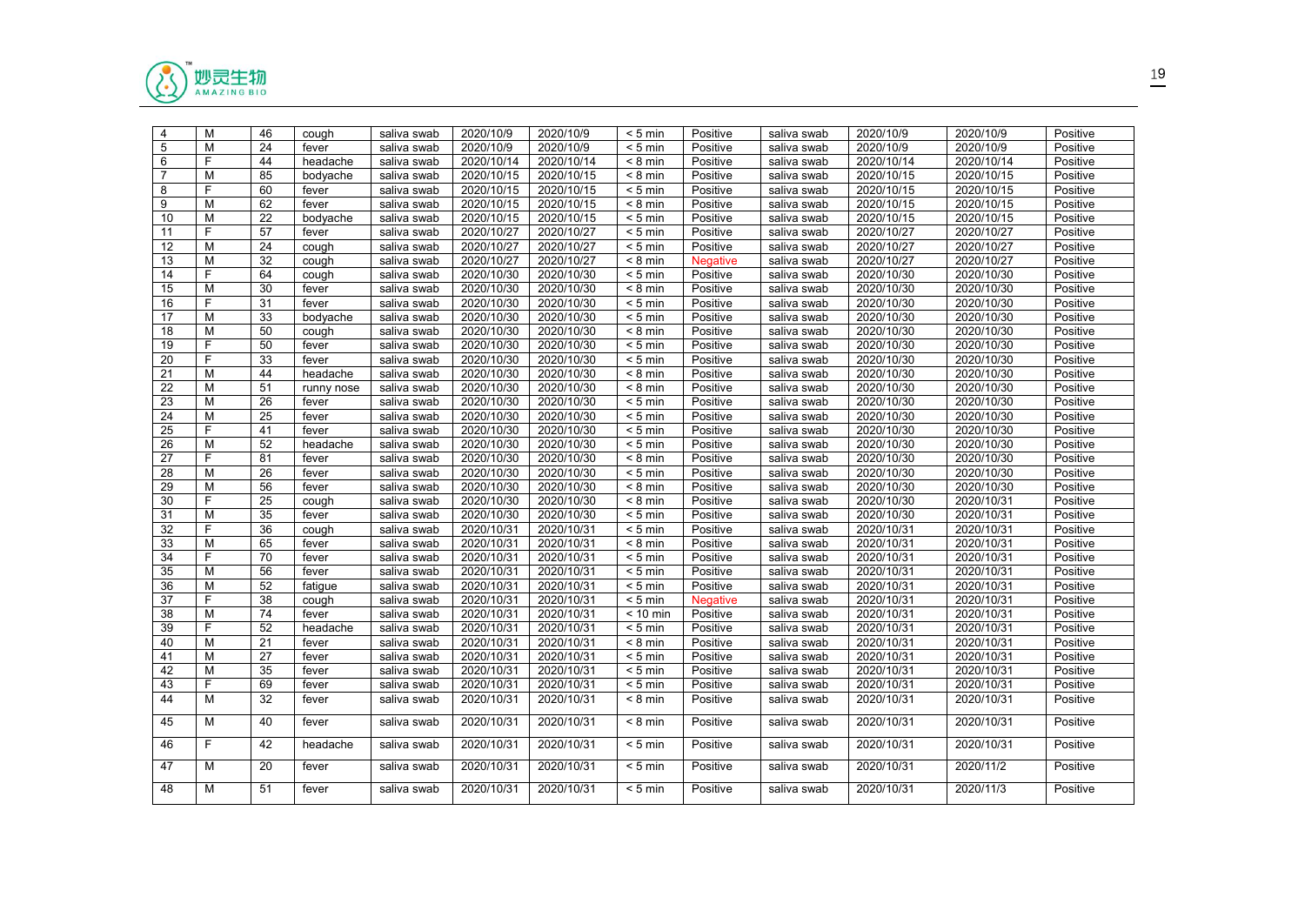

| 49 | M  | 57 | fever      | saliva swab | 2020/10/31 | 2020/10/31 | $< 5$ min | Positive | saliva swab | 2020/10/31 | 2020/11/3 | Positive |
|----|----|----|------------|-------------|------------|------------|-----------|----------|-------------|------------|-----------|----------|
| 50 | M  | 57 | fever      | saliva swab | 2020/10/31 | 2020/10/31 | $< 8$ min | Positive | saliva swab | 2020/10/31 | 2020/11/3 | Positive |
| 51 | F  | 55 | runny nose | saliva swab | 2020/10/30 | 2020/10/31 | $< 8$ min | Positive | saliva swab | 2020/10/31 | 2020/11/2 | Positive |
| 52 | М  | 22 | fever      | saliva swab | 2020/10/30 | 2020/10/31 | $< 5$ min | Positive | saliva swab | 2020/10/31 | 2020/11/2 | Positive |
| 53 | M  | 88 | fever      | saliva swab | 2020/10/30 | 2020/10/31 | $< 5$ min | Positive | saliva swab | 2020/10/31 | 2020/11/2 | Positive |
| 54 | F  | 25 | fever      | saliva swab | 2020/11/3  | 2020/11/3  |           | Positive | saliva swab | 2020/11/4  | 2020/11/4 | Positive |
| 55 | F  | 42 | fatigue    | saliva swab | 2020/11/3  | 2020/11/3  |           | Positive | saliva swab | 2020/11/4  | 2020/11/4 | Positive |
| 56 | M  | 63 | runny nose | saliva swab | 2020/11/3  | 2020/11/3  |           | Positive | saliva swab | 2020/11/4  | 2020/11/4 | Positive |
| 57 | F  | 61 | fever      | saliva swab | 2020/11/3  | 2020/11/3  |           | Positive | saliva swab | 2020/11/4  | 2020/11/4 | Positive |
| 58 | F. | 57 | fever      | saliva swab | 2020/11/4  | 2020/11/4  |           | Positive | saliva swab | 2020/11/4  | 2020/11/5 | Positive |
| 59 | F  | 56 | fever      | saliva swab | 2020/11/4  | 2020/11/4  |           | Positive | saliva swab | 2020/11/4  | 2020/11/5 | Positive |
| 60 | M  | 64 | fever      | saliva swab | 2020/11/5  | 2020/11/5  |           | Positive | saliva swab | 2020/11/5  | 2020/11/5 | Positive |
| 61 | F  | 68 | fever      | saliva swab | 2020/11/5  | 2020/11/5  |           | Positive | saliva swab | 2020/11/5  | 2020/11/5 | Positive |
| 62 | M  | 49 | fever      | saliva swab | 2020/11/5  | 2020/11/5  |           | Positive | saliva swab | 2020/11/5  | 2020/11/5 | Positive |
| 63 | F. | 73 | fever      | saliva swab | 2020/11/5  | 2020/11/5  |           | Positive | saliva swab | 2020/11/5  | 2020/11/5 | Positive |
| 64 | M  | 17 | cough      | saliva swab | 2020/11/5  | 2020/11/5  |           | Positive | saliva swab | 2020/11/5  | 2020/11/5 | Positive |
| 65 | м  | 50 | fever      | saliva swab | 2020/11/5  | 2020/11/5  |           | Positive | saliva swab | 2020/11/5  | 2020/11/5 | Positive |
| 66 | М  | 30 | fever      | saliva swab | 2020/11/5  | 2020/11/5  |           | Positive | saliva swab | 2020/11/5  | 2020/11/5 | Positive |
| 67 | M  | 56 | fever      | saliva swab | 2020/11/5  | 2020/11/5  |           | Positive | saliva swab | 2020/11/5  | 2020/11/5 | Positive |
| 68 | M  | 58 | fever      | saliva swab | 2020/11/5  | 2020/11/5  |           | Positive | saliva swab | 2020/11/5  | 2020/11/5 | Positive |
| 69 | F  | 46 | fever      | saliva swab | 2020/11/5  | 2020/11/5  |           | Positive | saliva swab | 2020/11/5  | 2020/11/5 | Positive |
| 70 | M  | 52 | cough      | saliva swab | 2020/11/5  | 2020/11/5  |           | Positive | saliva swab | 2020/11/5  | 2020/11/5 | Positive |
| 71 | M  | 62 | fever      | saliva swab | 2020/11/5  | 2020/11/5  |           | Positive | saliva swab | 2020/11/6  | 2020/11/6 | Positive |
| 72 | M  | 53 | fever      | saliva swab | 2020/11/5  | 2020/11/5  |           | Positive | saliva swab | 2020/11/6  | 2020/11/6 | Positive |
| 73 | F. | 55 | fever      | saliva swab | 2020/11/5  | 2020/11/5  |           | Positive | saliva swab | 2020/11/6  | 2020/11/6 | Positive |
| 74 | M  | 26 | fever      | saliva swab | 2020/11/5  | 2020/11/5  |           | Positive | saliva swab | 2020/11/6  | 2020/11/6 | Positive |
| 75 | F. | 58 | fever      | saliva swab | 2020/11/5  | 2020/11/5  |           | Positive | saliva swab | 2020/11/6  | 2020/11/6 | Positive |
| 76 | М  | 69 | fever      | saliva swab | 2020/11/5  | 2020/11/5  |           | Positive | saliva swab | 2020/11/6  | 2020/11/6 | Positive |
| 77 | М  | 24 | fever      | saliva swab | 2020/11/5  | 2020/11/5  |           | Positive | saliva swab | 2020/11/6  | 2020/11/6 | Positive |
| 78 | M  | 27 | fever      | saliva swab | 2020/11/5  | 2020/11/5  |           | Positive | saliva swab | 2020/11/6  | 2020/11/6 | Positive |
|    |    |    |            |             |            |            |           |          |             |            |           |          |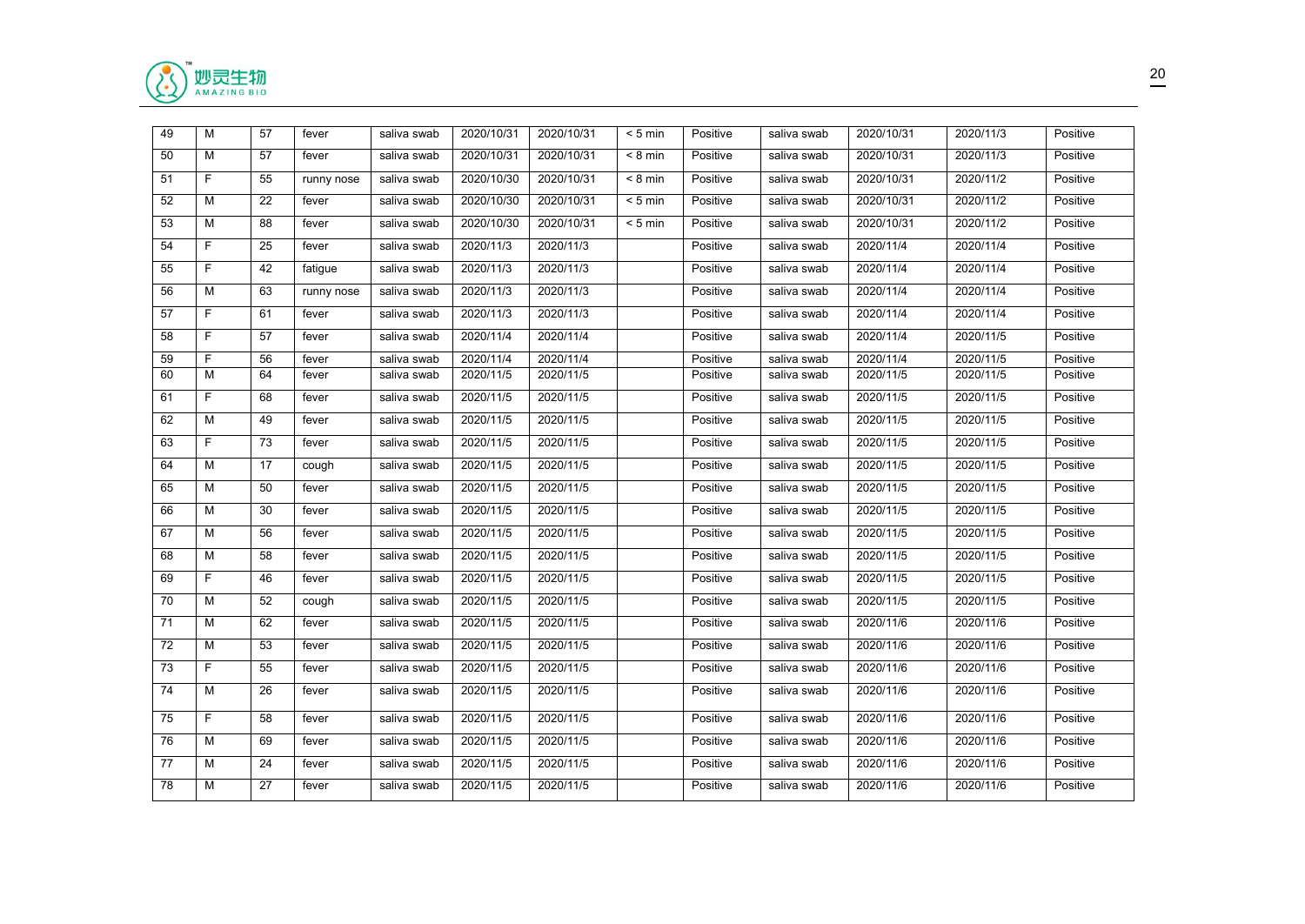

| 79  | М  | 55 | fever      | saliva swab | 2020/10/30 | 2020/10/30 | $< 8$ min         | Positive | saliva swab | 2020/10/30 | 2020/10/30 | Positive |
|-----|----|----|------------|-------------|------------|------------|-------------------|----------|-------------|------------|------------|----------|
| 80  | М  | 45 | fever      | saliva swab | 2020/10/30 | 2020/10/30 | $< 5$ min         | Positive | saliva swab | 2020/10/30 | 2020/10/30 | Positive |
| 81  | м  | 76 | fever      | saliva swab | 2020/10/30 | 2020/10/30 | $< 5$ min         | Positive | saliva swab | 2020/10/30 | 2020/10/30 | Positive |
| 82  | F. | 42 | fever      | saliva swab | 2020/10/30 | 2020/10/30 | $< 5$ min         | Positive | saliva swab | 2020/10/30 | 2020/10/30 | Positive |
| 83  | М  | 62 | fever      | saliva swab | 2020/10/30 | 2020/10/30 | $< 5$ min         | Positive | saliva swab | 2020/10/30 | 2020/10/30 | Positive |
| 84  | F. | 65 | headache   | saliva swab | 2020/10/30 | 2020/10/30 | $< 8$ min         | Positive | saliva swab | 2020/10/30 | 2020/10/30 | Positive |
| 85  | M  | 46 | fever      | saliva swab | 2020/10/30 | 2020/10/30 | $< 5$ min         | Positive | saliva swab | 2020/10/30 | 2020/10/30 | Positive |
| 86  | M  | 41 | fever      | saliva swab | 2020/10/30 | 2020/10/30 | $< 8$ min         | Positive | saliva swab | 2020/10/30 | 2020/10/30 | Positive |
| 87  | F  | 38 | fever      | saliva swab | 2020/10/30 | 2020/10/30 | $< 8 \text{ min}$ | Positive | saliva swab | 2020/10/30 | 2020/10/31 | Positive |
| 88  | M  | 35 | fever      | saliva swab | 2020/10/30 | 2020/10/30 | $< 5$ min         | Positive | saliva swab | 2020/10/30 | 2020/10/31 | Positive |
| 89  | F. | 28 | headache   | saliva swab | 2020/10/30 | 2020/10/30 | $< 5$ min         | Positive | saliva swab | 2020/10/30 | 2020/10/31 | Positive |
| 90  | F. | 60 | fever      | saliva swab | 2020/10/31 | 2020/10/31 | $< 5$ min         | Positive | saliva swab | 2020/10/31 | 2020/10/31 | Positive |
| 91  | М  | 61 | fever      | saliva swab | 2020/10/31 | 2020/10/31 | $< 8$ min         | Positive | saliva swab | 2020/10/31 | 2020/10/31 | Positive |
| 92  | F. | 22 | bodyache   | saliva swab | 2020/10/31 | 2020/10/31 | $< 5$ min         | Positive | saliva swab | 2020/10/31 | 2020/10/31 | Positive |
| 93  | M  | 25 | fever      | saliva swab | 2020/10/31 | 2020/10/31 | $< 5$ min         | Positive | saliva swab | 2020/10/31 | 2020/10/31 | Positive |
| 94  | M  | 81 | fever      | saliva swab | 2020/10/31 | 2020/10/31 | $< 5$ min         | Positive | saliva swab | 2020/10/31 | 2020/10/31 | Positive |
| 95  | F. | 38 | fever      | saliva swab | 2020/10/31 | 2020/10/31 | $< 5$ min         | Positive | saliva swab | 2020/10/31 | 2020/10/31 | Positive |
| 96  | М  | 74 | fever      | saliva swab | 2020/10/31 | 2020/10/31 | $< 10$ min        | Positive | saliva swab | 2020/10/31 | 2020/10/31 | Positive |
| 97  | F  | 20 | fever      | saliva swab | 2020/10/31 | 2020/10/31 | $< 5$ min         | Positive | saliva swab | 2020/10/31 | 2020/10/31 | Positive |
| 98  | м  | 22 | fever      | saliva swab | 2020/10/31 | 2020/10/31 | $< 8$ min         | Positive | saliva swab | 2020/10/31 | 2020/10/31 | Positive |
| 99  | M  | 24 | bodyache   | saliva swab | 2020/10/31 | 2020/10/31 | $< 5$ min         | Positive | saliva swab | 2020/10/31 | 2020/10/31 | Positive |
| 100 | М  | 73 | fever      | saliva swab | 2020/10/31 | 2020/10/31 | $< 5$ min         | Positive | saliva swab | 2020/10/31 | 2020/10/31 | Positive |
| 101 | F  | 62 | fever      | saliva swab | 2020/10/31 | 2020/10/31 | $< 5$ min         | Positive | saliva swab | 2020/10/31 | 2020/10/31 | Positive |
| 102 | М  | 33 | fever      | saliva swab | 2020/10/31 | 2020/10/31 | $< 8$ min         | Positive | saliva swab | 2020/10/31 | 2020/10/31 | Positive |
| 103 | M  | 40 | runny nose | saliva swab | 2020/10/31 | 2020/10/31 | $< 8$ min         | Positive | saliva swab | 2020/10/31 | 2020/10/31 | Positive |
| 104 | F. | 48 | fever      | saliva swab | 2020/10/31 | 2020/10/31 | $< 5$ min         | Positive | saliva swab | 2020/10/31 | 2020/10/31 | Positive |
| 105 | M  | 59 | fever      | saliva swab | 2020/11/1  | 2020/11/1  | $< 8$ min         | Positive | saliva swab | 2020/11/1  | 2020/11/1  | Positive |
| 106 | М  | 86 | fever      | saliva swab | 2020/11/1  | 2020/11/1  | $< 5$ min         | Positive | saliva swab | 2020/11/1  | 2020/11/1  | Positive |
| 107 | M  | 88 | fever      | saliva swab | 2020/11/1  | 2020/11/1  | $< 5$ min         | Positive | saliva swab | 2020/11/1  | 2020/11/1  | Positive |
| 108 | F  | 64 | fever      | saliva swab | 2020/11/1  | 2020/11/1  | $< 5$ min         | Positive | saliva swab | 2020/11/1  | 2020/11/1  | Positive |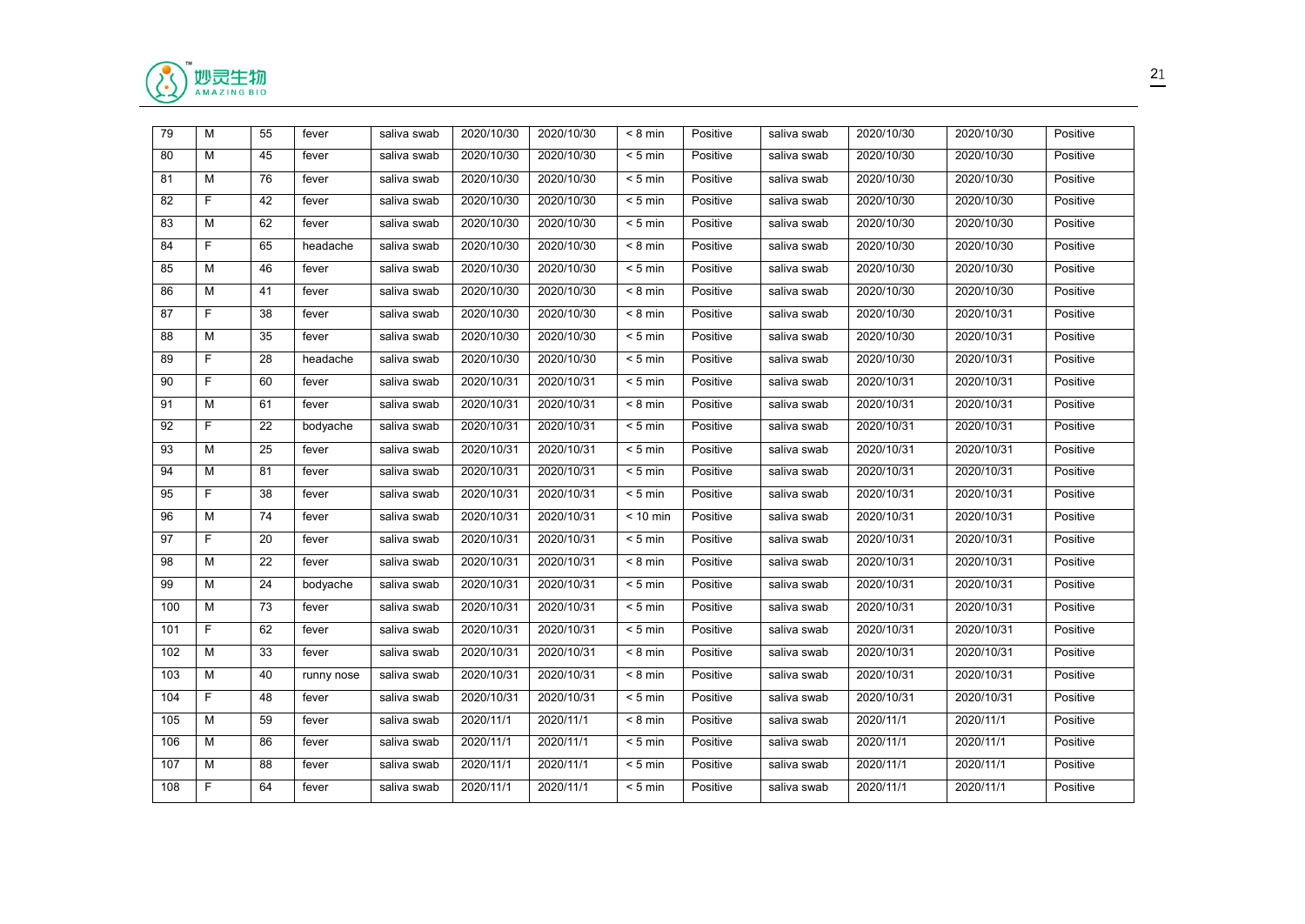

| 109 | м              | 31 | headache | saliva swab | 2020/11/1 | 2020/11/1 | $< 5$ min         | Positive | saliva swab | 2020/11/1 | 2020/11/1 | Positive |
|-----|----------------|----|----------|-------------|-----------|-----------|-------------------|----------|-------------|-----------|-----------|----------|
| 110 | F.             | 90 | fever    | saliva swab | 2020/11/1 | 2020/11/1 | $< 8$ min         | Positive | saliva swab | 2020/11/1 | 2020/11/1 | Positive |
| 111 | м              | 26 | fever    | saliva swab | 2020/11/1 | 2020/11/1 | $< 5$ min         | Positive | saliva swab | 2020/11/1 | 2020/11/1 | Positive |
| 112 | М              | 56 | fever    | saliva swab | 2020/11/1 | 2020/11/1 | $< 8$ min         | Positive | saliva swab | 2020/11/1 | 2020/11/1 | Positive |
| 113 | F.             | 25 | fever    | saliva swab | 2020/11/1 | 2020/11/1 | $< 8 \text{ min}$ | Positive | saliva swab | 2020/11/1 | 2020/11/1 | Positive |
| 114 | M              | 35 | fever    | saliva swab | 2020/11/1 | 2020/11/1 | $< 5$ min         | Positive | saliva swab | 2020/11/1 | 2020/11/1 | Positive |
| 115 | F.             | 36 | fever    | saliva swab | 2020/11/1 | 2020/11/1 | $< 5$ min         | Positive | saliva swab | 2020/11/1 | 2020/11/1 | Positive |
| 116 | М              | 65 | headache | saliva swab | 2020/11/1 | 2020/11/1 | $< 8$ min         | Positive | saliva swab | 2020/11/1 | 2020/11/1 | Positive |
| 117 | F.             | 75 | fever    | saliva swab | 2020/11/1 | 2020/11/1 | $< 5 \text{ min}$ | Positive | saliva swab | 2020/11/1 | 2020/11/1 | Positive |
| 118 | М              | 44 | fever    | saliva swab | 2020/11/1 | 2020/11/1 | $< 5$ min         | Positive | saliva swab | 2020/11/1 | 2020/11/1 | Positive |
| 119 | М              | 53 | fever    | saliva swab | 2020/11/1 | 2020/11/1 | $< 5$ min         | Positive | saliva swab | 2020/11/1 | 2020/11/1 | Positive |
| 120 | F.             | 31 | fever    | saliva swab | 2020/11/1 | 2020/11/1 | $< 5$ min         | Positive | saliva swab | 2020/11/1 | 2020/11/1 | Positive |
| 121 | м              | 68 | fever    | saliva swab | 2020/11/1 | 2020/11/1 | $< 10$ min        | Positive | saliva swab | 2020/11/1 | 2020/11/1 | Positive |
| 122 | F.             | 69 | fever    | saliva swab | 2020/11/1 | 2020/11/1 | $< 5$ min         | Positive | saliva swab | 2020/11/1 | 2020/11/1 | Positive |
| 123 | М              | 26 | fever    | saliva swab | 2020/11/1 | 2020/11/1 | $< 8 \text{ min}$ | Positive | saliva swab | 2020/11/1 | 2020/11/1 | Positive |
| 124 | М              | 26 | fever    | saliva swab | 2020/11/1 | 2020/11/1 | $< 5$ min         | Positive | saliva swab | 2020/11/1 | 2020/11/1 | Positive |
| 125 | М              | 43 | fever    | saliva swab | 2020/11/1 | 2020/11/1 | $< 5$ min         | Positive | saliva swab | 2020/11/1 | 2020/11/1 | Positive |
| 126 | F.             | 22 | fever    | saliva swab | 2020/11/2 | 2020/11/2 | $< 5$ min         | Positive | saliva swab | 2020/11/2 | 2020/11/2 | Positive |
| 127 | M              | 31 | fever    | saliva swab | 2020/11/2 | 2020/11/2 | $< 8$ min         | Positive | saliva swab | 2020/11/2 | 2020/11/2 | Positive |
| 128 | м              | 44 | fever    | saliva swab | 2020/11/2 | 2020/11/2 | $< 8 \text{ min}$ | Positive | saliva swab | 2020/11/2 | 2020/11/2 | Positive |
| 129 | F.             | 23 | fever    | saliva swab | 2020/11/2 | 2020/11/2 | $< 5$ min         | Positive | saliva swab | 2020/11/2 | 2020/11/2 | Positive |
| 130 | м              | 50 | fever    | saliva swab | 2020/11/2 | 2020/11/2 | $< 8$ min         | Positive | saliva swab | 2020/11/2 | 2020/11/2 | Positive |
| 131 | м              | 33 | fever    | saliva swab | 2020/11/2 | 2020/11/2 | $< 5$ min         | Positive | saliva swab | 2020/11/2 | 2020/11/2 | Positive |
| 132 | м              | 43 | fever    | saliva swab | 2020/11/2 | 2020/11/2 | $< 5$ min         | Positive | saliva swab | 2020/11/2 | 2020/11/2 | Positive |
| 133 | F.             | 44 | fever    | saliva swab | 2020/11/2 | 2020/11/2 | $< 5$ min         | Positive | saliva swab | 2020/11/2 | 2020/11/2 | Positive |
| 134 | М              | 58 | cough    | saliva swab | 2020/11/2 | 2020/11/2 | $< 5$ min         | Positive | saliva swab | 2020/11/2 | 2020/11/2 | Positive |
| 135 | F.             | 66 | fever    | saliva swab | 2020/11/2 | 2020/11/2 | $< 8$ min         | Positive | saliva swab | 2020/11/2 | 2020/11/2 | Positive |
| 136 | М              | 26 | fever    | saliva swab | 2020/11/2 | 2020/11/2 | $< 5$ min         | Positive | saliva swab | 2020/11/2 | 2020/11/2 | Positive |
| 137 | М              | 56 | fever    | saliva swab | 2020/11/2 | 2020/11/2 | $< 8$ min         | Positive | saliva swab | 2020/11/2 | 2020/11/2 | Positive |
| 138 | $\overline{F}$ | 73 | fever    | saliva swab | 2020/11/2 | 2020/11/2 | $< 8$ min         | Positive | saliva swab | 2020/11/2 | 2020/11/2 | Positive |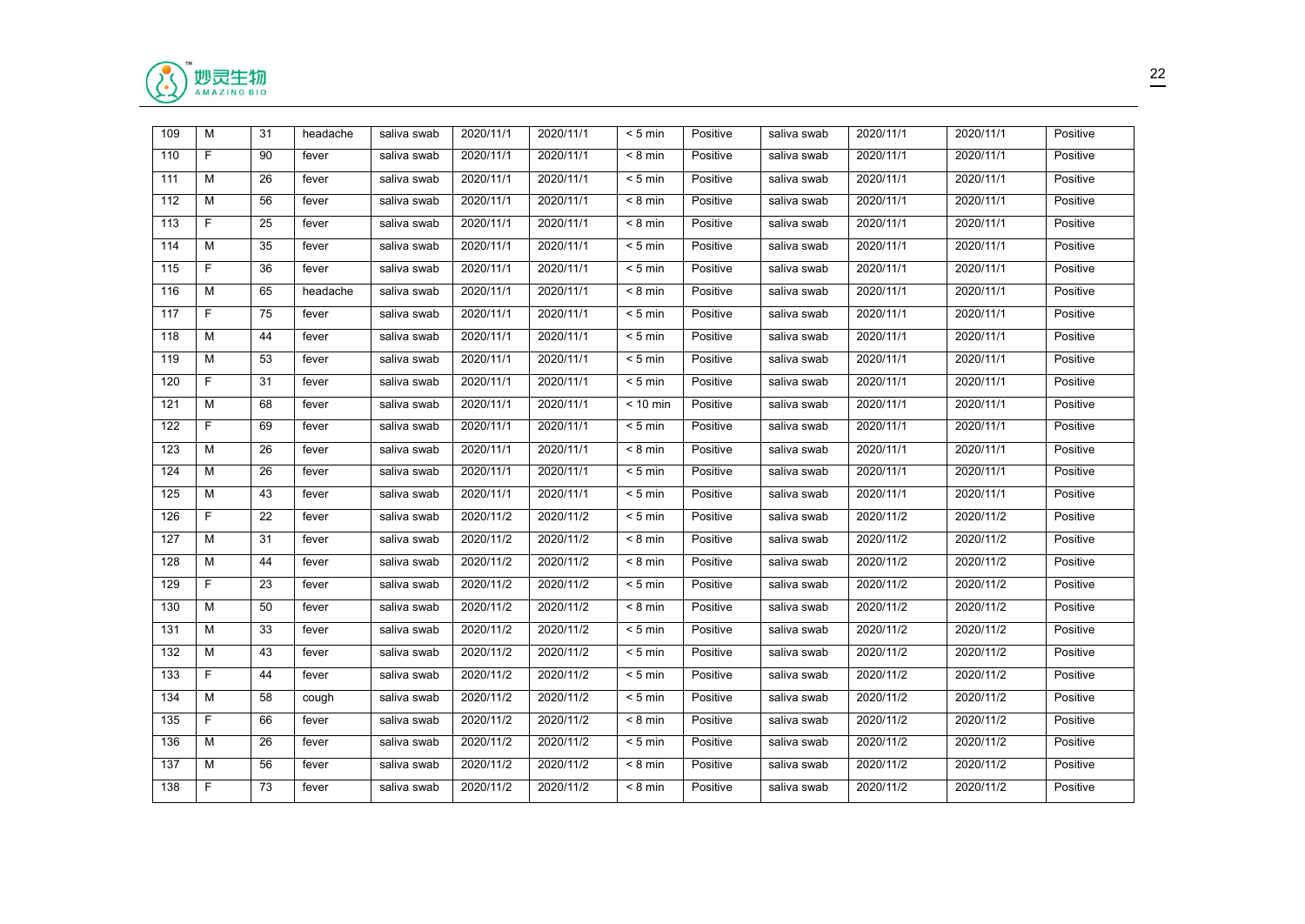

| 139 | M              | 36 | bodyache   | saliva swab | 2020/11/2 | 2020/11/2 | $< 5$ min          | Positive        | saliva swab | 2020/11/2 | 2020/11/2 | Positive |
|-----|----------------|----|------------|-------------|-----------|-----------|--------------------|-----------------|-------------|-----------|-----------|----------|
| 140 | F.             | 22 | fever      | saliva swab | 2020/11/2 | 2020/11/2 | $< 5$ min          | Positive        | saliva swab | 2020/11/2 | 2020/11/2 | Positive |
| 141 | м              | 61 | fever      | saliva swab | 2020/11/2 | 2020/11/2 | $< 8$ min          | Positive        | saliva swab | 2020/11/2 | 2020/11/2 | Positive |
| 142 | F.             | 34 | fever      | saliva swab | 2020/11/2 | 2020/11/2 | $< 5$ min          | Positive        | saliva swab | 2020/11/2 | 2020/11/2 | Positive |
| 143 | М              | 64 | fever      | saliva swab | 2020/11/2 | 2020/11/2 | $< 5$ min          | Positive        | saliva swab | 2020/11/2 | 2020/11/2 | Positive |
| 144 | M              | 27 | fever      | saliva swab | 2020/11/2 | 2020/11/2 | $< 5$ min          | <b>Negative</b> | saliva swab | 2020/11/2 | 2020/11/2 | Positive |
| 145 | F.             | 83 | fever      | saliva swab | 2020/11/2 | 2020/11/2 | $< 5$ min          | Positive        | saliva swab | 2020/11/2 | 2020/11/2 | Positive |
| 146 | М              | 40 | fever      | saliva swab | 2020/11/2 | 2020/11/2 | $< 10$ min         | Positive        | saliva swab | 2020/11/2 | 2020/11/2 | Positive |
| 147 | $\overline{F}$ | 29 | bodyache   | saliva swab | 2020/11/2 | 2020/11/2 | $< 5$ min          | Positive        | saliva swab | 2020/11/2 | 2020/11/2 | Positive |
| 148 | M              | 21 | runny nose | saliva swab | 2020/11/2 | 2020/11/2 | $< 8$ min          | Positive        | saliva swab | 2020/11/2 | 2020/11/2 | Positive |
| 149 | М              | 27 | fever      | saliva swab | 2020/11/2 | 2020/11/2 | $< 5$ min          | Positive        | saliva swab | 2020/11/2 | 2020/11/2 | Positive |
| 150 | М              | 35 | bodyache   | saliva swab | 2020/11/2 | 2020/11/2 | $< 5$ min          | Positive        | saliva swab | 2020/11/2 | 2020/11/2 | Positive |
| 151 | F.             | 30 | runny nose | saliva swab | 2020/11/2 | 2020/11/2 | $< 5$ min          | Positive        | saliva swab | 2020/11/2 | 2020/11/2 | Positive |
| 152 | м              | 48 | fever      | saliva swab | 2020/11/2 | 2020/11/2 | $< 8$ min          | Positive        | saliva swab | 2020/11/2 | 2020/11/2 | Positive |
| 153 | М              | 60 | fever      | saliva swab | 2020/11/2 | 2020/11/2 | $< 8 \text{ min}$  | Positive        | saliva swab | 2020/11/2 | 2020/11/2 | Positive |
| 154 | F.             | 32 | cough      | saliva swab | 2020/11/2 | 2020/11/2 | $< 5$ min          | Positive        | saliva swab | 2020/11/2 | 2020/11/2 | Positive |
| 155 | М              | 43 | fever      | saliva swab | 2020/11/2 | 2020/11/2 | $< 8$ min          | Positive        | saliva swab | 2020/11/2 | 2020/11/2 | Positive |
| 156 | M              | 38 | fever      | saliva swab | 2020/11/2 | 2020/11/2 | $< 5$ min          | Positive        | saliva swab | 2020/11/2 | 2020/11/2 | Positive |
| 157 | М              | 72 | fever      | saliva swab | 2020/11/2 | 2020/11/2 | $< 5$ min          | Positive        | saliva swab | 2020/11/2 | 2020/11/2 | Positive |
| 158 | $\overline{F}$ | 76 | cough      | saliva swab | 2020/11/2 | 2020/11/2 | $< 5$ min          | Positive        | saliva swab | 2020/11/2 | 2020/11/2 | Positive |
| 159 | м              | 46 | headache   | saliva swab | 2020/11/2 | 2020/11/2 | $< 5$ min          | Positive        | saliva swab | 2020/11/2 | 2020/11/2 | Positive |
| 160 | F              | 19 | fever      | saliva swab | 2020/11/2 | 2020/11/2 | $< 8$ min          | Positive        | saliva swab | 2020/11/2 | 2020/11/2 | Positive |
| 161 | М              | 18 | fever      | saliva swab | 2020/11/2 | 2020/11/2 | $< 5$ min          | Positive        | saliva swab | 2020/11/2 | 2020/11/2 | Positive |
| 162 | М              | 75 | fever      | saliva swab | 2020/11/2 | 2020/11/2 | $< 8$ min          | Positive        | saliva swab | 2020/11/2 | 2020/11/2 | Positive |
| 163 | F.             | 98 | fever      | saliva swab | 2020/11/2 | 2020/11/2 | $\overline{8}$ min | Positive        | saliva swab | 2020/11/2 | 2020/11/2 | Positive |
| 164 | М              | 31 | fever      | saliva swab | 2020/11/2 | 2020/11/2 | $< 5$ min          | Positive        | saliva swab | 2020/11/2 | 2020/11/2 | Positive |
| 165 | F.             | 43 | fever      | saliva swab | 2020/11/2 | 2020/11/2 | $< 5$ min          | Positive        | saliva swab | 2020/11/2 | 2020/11/2 | Positive |
| 166 | М              | 78 | fever      | saliva swab | 2020/11/2 | 2020/11/2 | $< 8$ min          | Positive        | saliva swab | 2020/11/2 | 2020/11/2 | Positive |
| 167 | F.             | 70 | fever      | saliva swab | 2020/11/2 | 2020/11/2 | $< 5$ min          | Positive        | saliva swab | 2020/11/2 | 2020/11/2 | Positive |
| 168 | M              | 19 | fever      | saliva swab | 2020/11/2 | 2020/11/2 | $< 5$ min          | Positive        | saliva swab | 2020/11/2 | 2020/11/2 | Positive |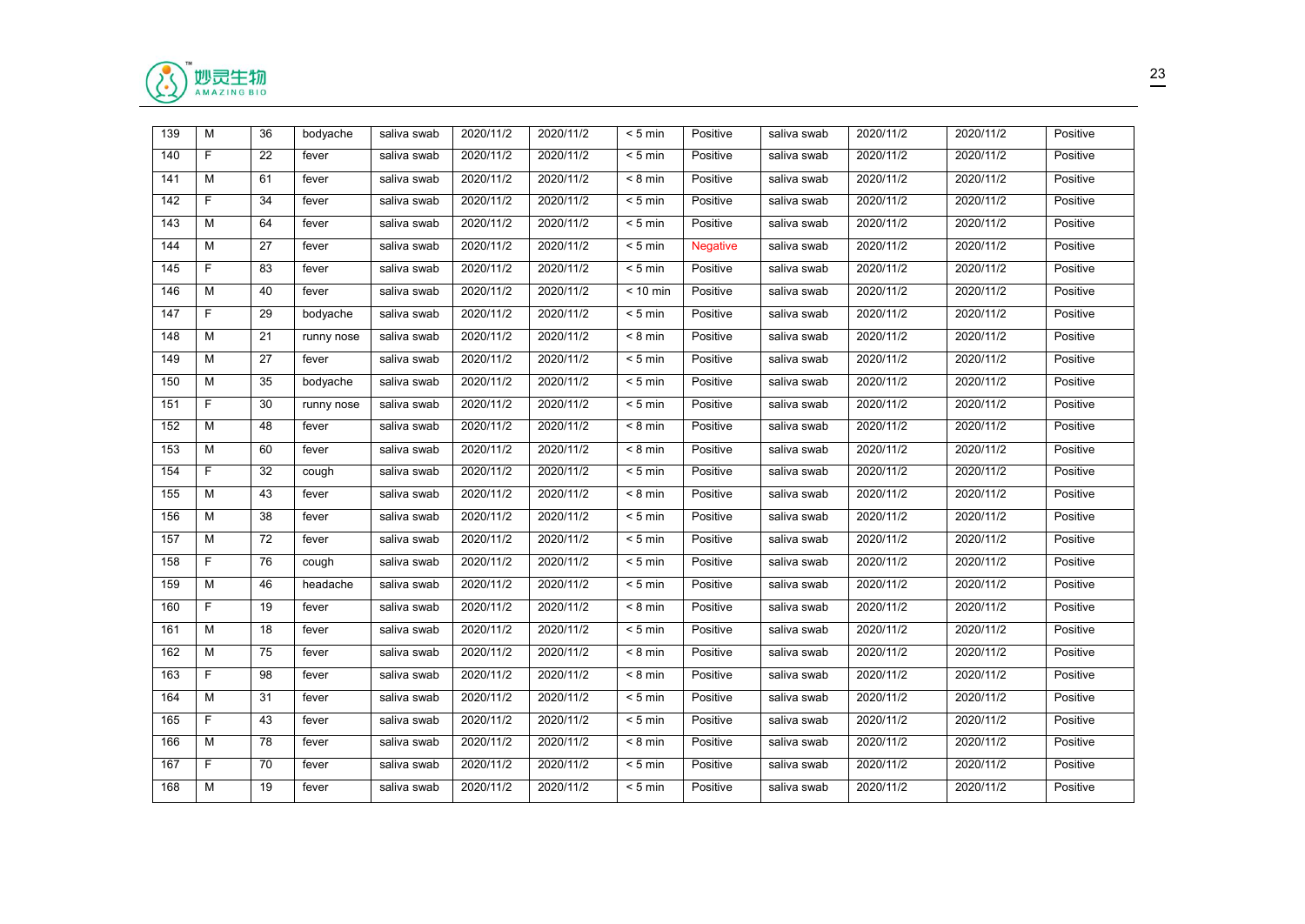

| 169 | M  | 74 | fever    | saliva swab | 2020/11/2 | 2020/11/2 | $< 5$ min         | Positive | saliva swab | 2020/11/2 | 2020/11/2 | Positive |
|-----|----|----|----------|-------------|-----------|-----------|-------------------|----------|-------------|-----------|-----------|----------|
| 170 | F. | 20 | fever    | saliva swab | 2020/11/2 | 2020/11/2 | $< 5$ min         | Positive | saliva swab | 2020/11/2 | 2020/11/2 | Positive |
| 171 | M  | 24 | fever    | saliva swab | 2020/11/2 | 2020/11/2 | $< 10$ min        | Positive | saliva swab | 2020/11/2 | 2020/11/2 | Positive |
| 172 | F. | 52 | fever    | saliva swab | 2020/11/2 | 2020/11/2 | $< 5$ min         | Positive | saliva swab | 2020/11/2 | 2020/11/2 | Positive |
| 173 | M  | 41 | fever    | saliva swab | 2020/11/3 | 2020/11/3 | $< 8$ min         | Positive | saliva swab | 2020/11/3 | 2020/11/3 | Positive |
| 174 | M  | 42 | fever    | saliva swab | 2020/11/3 | 2020/11/3 | $< 5$ min         | Positive | saliva swab | 2020/11/3 | 2020/11/3 | Positive |
| 175 | M  | 67 | bodyache | saliva swab | 2020/11/3 | 2020/11/3 | $< 5$ min         | Positive | saliva swab | 2020/11/3 | 2020/11/3 | Positive |
| 176 | F. | 69 | fever    | saliva swab | 2020/11/3 | 2020/11/3 | $< 5$ min         | Positive | saliva swab | 2020/11/3 | 2020/11/3 | Positive |
| 177 | M  | 74 | fever    | saliva swab | 2020/11/3 | 2020/11/3 | $< 8$ min         | Positive | saliva swab | 2020/11/3 | 2020/11/3 | Positive |
| 178 | M  | 29 | fever    | saliva swab | 2020/11/3 | 2020/11/3 | $< 8$ min         | Positive | saliva swab | 2020/11/3 | 2020/11/3 | Positive |
| 179 | F  | 42 | fever    | saliva swab | 2020/11/3 | 2020/11/3 | $< 5$ min         | Positive | saliva swab | 2020/11/3 | 2020/11/3 | Positive |
| 180 | м  | 51 | fever    | saliva swab | 2020/11/3 | 2020/11/3 | $< 8$ min         | Positive | saliva swab | 2020/11/3 | 2020/11/3 | Positive |
| 181 | M  | 26 | fever    | saliva swab | 2020/11/3 | 2020/11/3 | $< 5$ min         | Positive | saliva swab | 2020/11/3 | 2020/11/3 | Positive |
| 182 | M  | 56 | fever    | saliva swab | 2020/11/3 | 2020/11/3 | $< 5$ min         | Positive | saliva swab | 2020/11/3 | 2020/11/3 | Positive |
| 183 | F  | 51 | cough    | saliva swab | 2020/11/3 | 2020/11/3 | $< 5$ min         | Positive | saliva swab | 2020/11/3 | 2020/11/3 | Positive |
| 184 | M  | 64 | fever    | saliva swab | 2020/11/3 | 2020/11/3 | $< 5$ min         | Positive | saliva swab | 2020/11/3 | 2020/11/3 | Positive |
| 185 | F. | 81 | fever    | saliva swab | 2020/11/3 | 2020/11/3 | $< 8 \text{ min}$ | Positive | saliva swab | 2020/11/3 | 2020/11/3 | Positive |
| 186 | M  | 41 | fever    | saliva swab | 2020/11/3 | 2020/11/3 | $< 5$ min         | Positive | saliva swab | 2020/11/3 | 2020/11/3 | Positive |
| 187 | M  | 58 | fever    | saliva swab | 2020/11/3 | 2020/11/3 | $< 8 \text{ min}$ | Positive | saliva swab | 2020/11/3 | 2020/11/3 | Positive |
| 188 | F. | 66 | fever    | saliva swab | 2020/11/3 | 2020/11/3 | $< 8$ min         | Positive | saliva swab | 2020/11/3 | 2020/11/3 | Positive |
| 189 | M  | 35 | fever    | saliva swab | 2020/11/3 | 2020/11/3 | $< 5$ min         | Positive | saliva swab | 2020/11/3 | 2020/11/3 | Positive |
| 190 | F  | 39 | fever    | saliva swab | 2020/11/3 | 2020/11/3 | $< 5$ min         | Positive | saliva swab | 2020/11/3 | 2020/11/3 | Positive |
| 191 | M  | 67 | fever    | saliva swab | 2020/11/3 | 2020/11/3 | $< 8$ min         | Positive | saliva swab | 2020/11/3 | 2020/11/3 | Positive |
| 192 | F  | 33 | fever    | saliva swab | 2020/11/3 | 2020/11/3 | $< 5$ min         | Positive | saliva swab | 2020/11/3 | 2020/11/3 | Positive |
| 193 | M  | 37 | headache | saliva swab | 2020/11/3 | 2020/11/3 | $< 5$ min         | Positive | saliva swab | 2020/11/3 | 2020/11/3 | Positive |
| 194 | M  | 52 | fever    | saliva swab | 2020/11/3 | 2020/11/3 | $< 5$ min         | Positive | saliva swab | 2020/11/3 | 2020/11/3 | Positive |
| 195 | F. | 38 | fever    | saliva swab | 2020/11/3 | 2020/11/3 | $< 5$ min         | Positive | saliva swab | 2020/11/3 | 2020/11/3 | Positive |
| 196 | М  | 72 | fever    | saliva swab | 2020/11/3 | 2020/11/3 | $< 10$ min        | Positive | saliva swab | 2020/11/3 | 2020/11/3 | Positive |
| 197 | F. | 29 | cough    | saliva swab | 2020/11/3 | 2020/11/3 | $< 5$ min         | Positive | saliva swab | 2020/11/3 | 2020/11/3 | Positive |
| 198 | M  | 75 | fever    | saliva swab | 2020/11/3 | 2020/11/3 | $< 8 \text{ min}$ | Positive | saliva swab | 2020/11/3 | 2020/11/3 | Positive |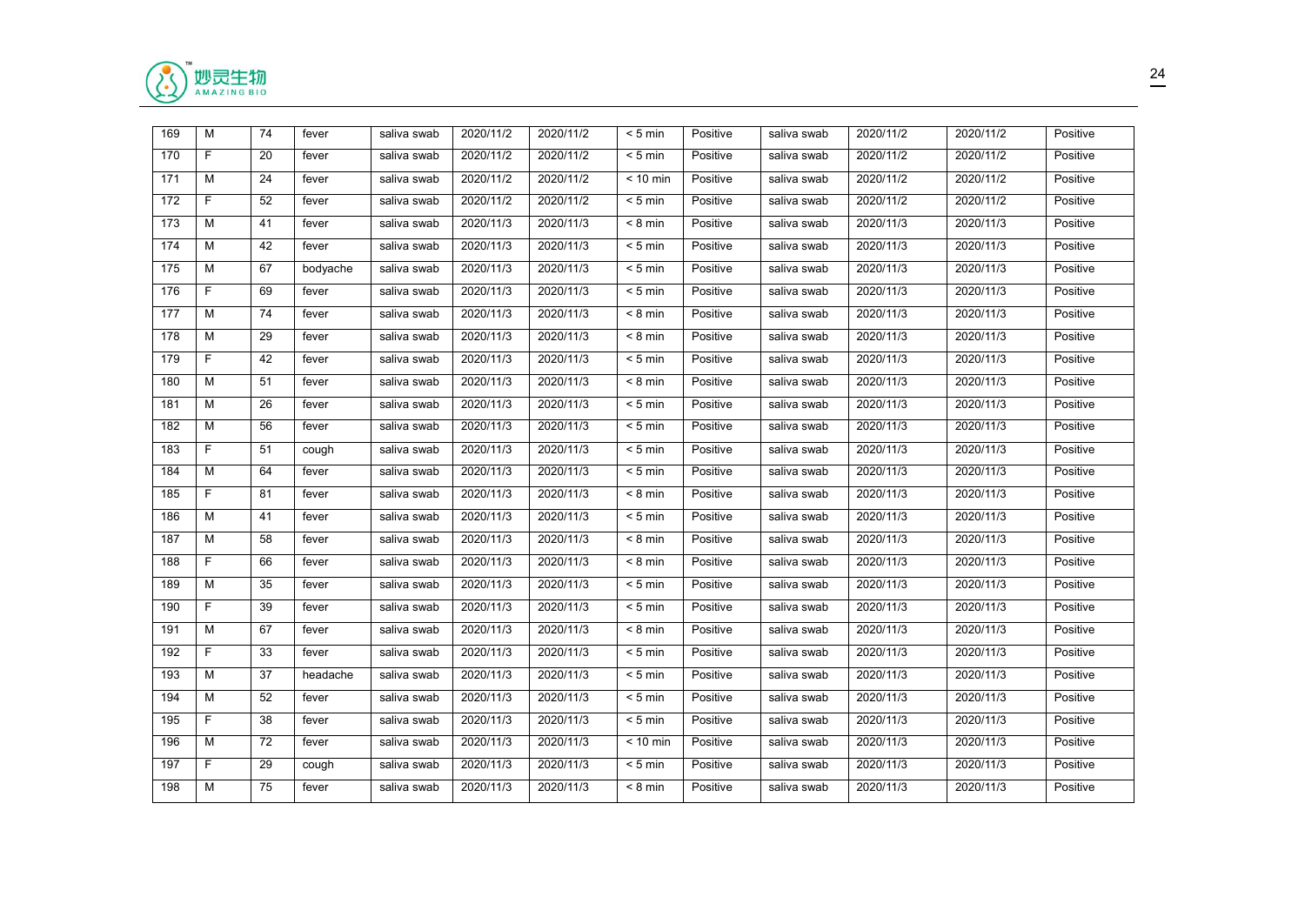

| 199 | <b>IVI</b> | 89  | cough | saliva<br>swab | 2020/11/3 | 2020/11/3 | ີ ປ II | Positive | saliva swa⊾ | 2020/11/3          | 2020/11/3 | Positive |
|-----|------------|-----|-------|----------------|-----------|-----------|--------|----------|-------------|--------------------|-----------|----------|
| 200 | <b>IVI</b> | ັບປ | teve  | saliva swab    | 2020/11/3 | 2020/11/3 | ີ      | Positive | saliva swau | 2020/11/3<br>ZUZU, | 2020/11/3 | Positive |

# <span id="page-24-0"></span>15.1.3. Oropharyngeal swab sample

| NO. | Gender | Age | Physiological      |                    | Experimental reagent Assessment test results |            |                         |                   |                    | <b>PCR</b> test results |            |               |
|-----|--------|-----|--------------------|--------------------|----------------------------------------------|------------|-------------------------|-------------------|--------------------|-------------------------|------------|---------------|
|     |        |     | state              | Sample type        | Collection<br>date                           | Test date  | test line<br>appearance | Determinati<br>on | Sample type        | Collection<br>date      | Test date  | Determination |
|     |        | 55  | fever.head<br>ache | oropharyngeal swab | 2020/10/6                                    | 2020/10/6  | $< 5$ min               | Positive          | oropharyngeal swab | 2020/10/6               | 2020/10/6  | Positive      |
|     | М      | -51 | fever              | oropharyngeal swab | 2020/10/9                                    | 2020/10/9  | $< 5$ min               | Positive          | oropharyngeal swab | 2020/10/9               | 2020/10/9  | Positive      |
| 3   | М      | 50  | fever              | oropharyngeal swab | 2020/10/9                                    | 2020/10/9  | $< 5$ min               | Positive          | oropharyngeal swab | 2020/10/9               | 2020/10/9  | Positive      |
|     | M      | 46  | cough              | oropharyngeal swab | 2020/10/9                                    | 2020/10/9  | $< 5$ min               | Positive          | oropharyngeal swab | 2020/10/9               | 2020/10/9  | Positive      |
|     | M      | 24  | fever              | oropharyngeal swab | 2020/10/9                                    | 2020/10/9  | $< 5$ min               | Positive          | oropharyngeal swab | 2020/10/9               | 2020/10/9  | Positive      |
| 6   |        | 44  | headache           | oropharyngeal swab | 2020/10/14                                   | 2020/10/14 | $< 8$ min               | Positive          | oropharyngeal swab | 2020/10/14              | 2020/10/14 | Positive      |
|     | M      | 85  | bodyache           | oropharyngeal swab | 2020/10/15                                   | 2020/10/15 | $< 8 \text{ min}$       | Positive          | oropharyngeal swab | 2020/10/15              | 2020/10/15 | Positive      |
| 8   |        | 60  | fever              | oropharyngeal swab | 2020/10/15                                   | 2020/10/15 | $< 5 \text{ min}$       | Positive          | oropharyngeal swab | 2020/10/15              | 2020/10/15 | Positive      |
| 9   | м      | 62  | fever              | oropharyngeal swab | 2020/10/15                                   | 2020/10/15 | $< 8$ min               | Positive          | oropharyngeal swab | 2020/10/15              | 2020/10/15 | Positive      |
| 10  | м      | 22  | bodyache           | oropharyngeal swab | 2020/10/15                                   | 2020/10/15 | $< 5$ min               | Positive          | oropharyngeal swab | 2020/10/15              | 2020/10/15 | Positive      |
| 11  |        | 57  | fever              | oropharyngeal swab | 2020/10/27                                   | 2020/10/27 | $< 5$ min               | Positive          | oropharyngeal swab | 2020/10/27              | 2020/10/27 | Positive      |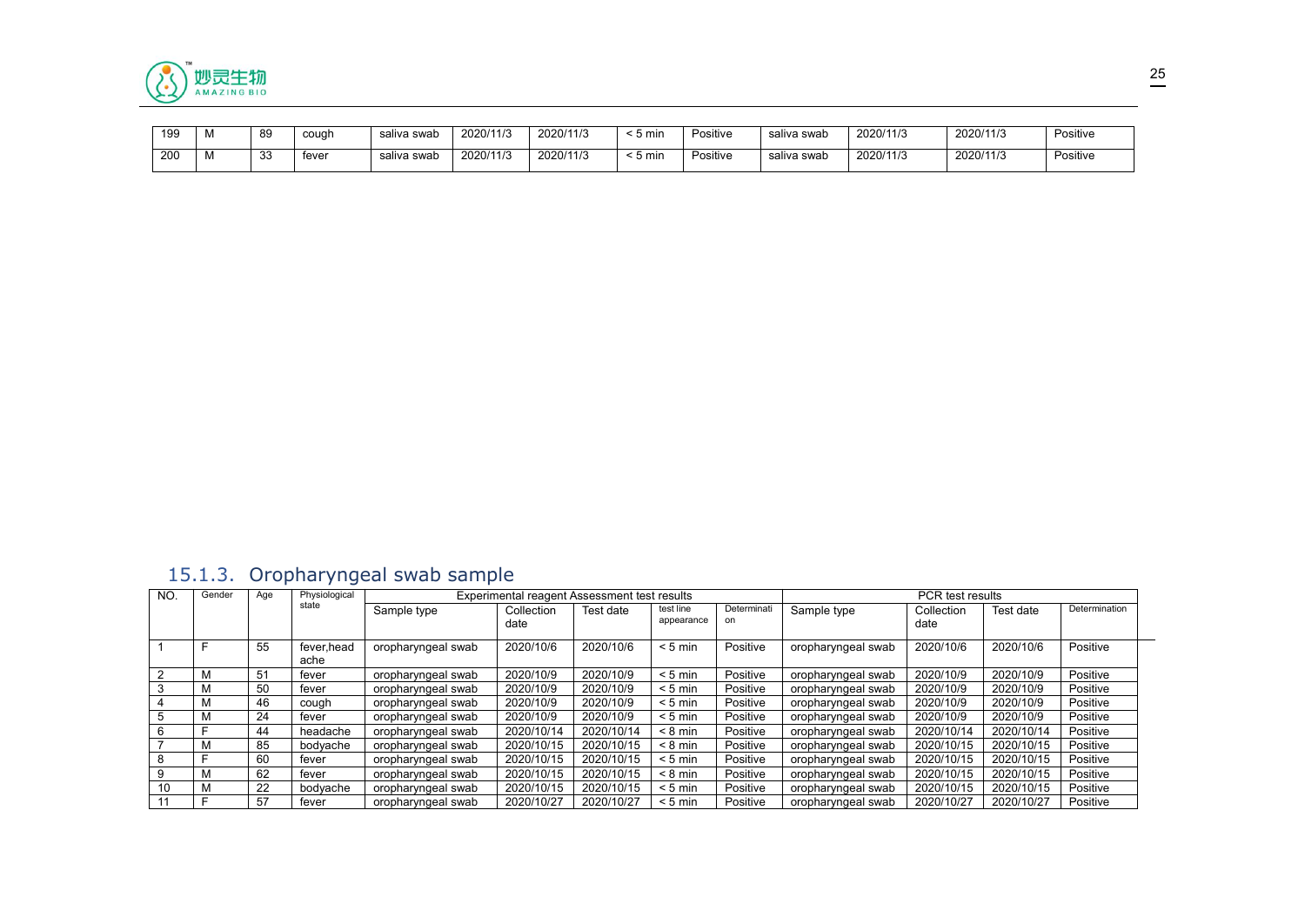

| 12              | M           | 24              | cough         | oropharyngeal swab | 2020/10/27 | 2020/10/27 | $< 5$ min         | <b>Negative</b> | oropharyngeal swab | 2020/10/27 | 2020/10/27 | Positive |
|-----------------|-------------|-----------------|---------------|--------------------|------------|------------|-------------------|-----------------|--------------------|------------|------------|----------|
| 13              | M           | 32              | cough         | oropharyngeal swab | 2020/10/27 | 2020/10/27 | $< 8 \text{ min}$ | Positive        | oropharyngeal swab | 2020/10/27 | 2020/10/27 | Positive |
| 14              | F           | 64              | cough         | oropharyngeal swab | 2020/10/30 | 2020/10/30 | $< 5$ min         | Positive        | oropharyngeal swab | 2020/10/30 | 2020/10/30 | Positive |
| 15              | M           | 30              | fever         | oropharyngeal swab | 2020/10/30 | 2020/10/30 | $< 8$ min         | Positive        | oropharyngeal swab | 2020/10/30 | 2020/10/30 | Positive |
| 16              | F           | 31              | fever         | oropharyngeal swab | 2020/10/30 | 2020/10/30 | $< 5$ min         | Positive        | oropharyngeal swab | 2020/10/30 | 2020/10/30 | Positive |
| $\overline{17}$ | M           | $\overline{33}$ | bodyache      | oropharyngeal swab | 2020/10/30 | 2020/10/30 | $< 5$ min         | Positive        | oropharyngeal swab | 2020/10/30 | 2020/10/30 | Positive |
| 18              | M           | 50              | cough         | oropharyngeal swab | 2020/10/30 | 2020/10/30 | $< 8$ min         | Positive        | oropharyngeal swab | 2020/10/30 | 2020/10/30 | Positive |
| 19              | F           | 50              | fever         | oropharyngeal swab | 2020/10/30 | 2020/10/30 | $< 5$ min         | Positive        | oropharyngeal swab | 2020/10/30 | 2020/10/30 | Positive |
| 20              | F           | 33              | fever         | oropharyngeal swab | 2020/10/30 | 2020/10/30 | $< 5$ min         | Positive        | oropharyngeal swab | 2020/10/30 | 2020/10/30 | Positive |
| 21              | M           | 44              | headache      | oropharyngeal swab | 2020/10/30 | 2020/10/30 | $< 8$ min         | Positive        | oropharyngeal swab | 2020/10/30 | 2020/10/30 | Positive |
| 22              | М           | 51              | runny<br>nose | oropharyngeal swab | 2020/10/30 | 2020/10/30 | $< 8$ min         | Positive        | oropharyngeal swab | 2020/10/30 | 2020/10/30 | Positive |
| 23              | M           | $\overline{26}$ | fever         | oropharyngeal swab | 2020/10/30 | 2020/10/30 | $< 5$ min         | Positive        | oropharyngeal swab | 2020/10/30 | 2020/10/30 | Positive |
| 24              | M           | 25              | fever         | oropharyngeal swab | 2020/10/30 | 2020/10/30 | $< 5$ min         | Positive        | oropharyngeal swab | 2020/10/30 | 2020/10/30 | Positive |
| 25              | F           | 41              | fever         | oropharyngeal swab | 2020/10/30 | 2020/10/30 | $< 5$ min         | Positive        | oropharyngeal swab | 2020/10/30 | 2020/10/30 | Positive |
| 26              | M           | 52              | headache      | oropharyngeal swab | 2020/10/30 | 2020/10/30 | $< 5$ min         | Positive        | oropharyngeal swab | 2020/10/30 | 2020/10/30 | Positive |
| 27              | F           | 81              | fever         | oropharyngeal swab | 2020/10/30 | 2020/10/30 | $< 8$ min         | Positive        | oropharyngeal swab | 2020/10/30 | 2020/10/30 | Positive |
| 28              | M           | 26              | fever         | oropharyngeal swab | 2020/10/30 | 2020/10/30 | $< 5$ min         | Positive        | oropharyngeal swab | 2020/10/30 | 2020/10/30 | Positive |
| 29              | M           | 56              | fever         | oropharyngeal swab | 2020/10/30 | 2020/10/30 | $< 8$ min         | Positive        | oropharyngeal swab | 2020/10/30 | 2020/10/30 | Positive |
| 30              | F           | 25              | cough         | oropharyngeal swab | 2020/10/30 | 2020/10/30 | $< 8$ min         | Positive        | oropharyngeal swab | 2020/10/30 | 2020/10/31 | Positive |
| 31              | M           | $\overline{35}$ | fever         | oropharyngeal swab | 2020/10/30 | 2020/10/30 | $< 5$ min         | Positive        | oropharyngeal swab | 2020/10/30 | 2020/10/31 | Positive |
| 32              | F           | 36              | cough         | oropharyngeal swab | 2020/10/31 | 2020/10/31 | $< 5$ min         | Positive        | oropharyngeal swab | 2020/10/31 | 2020/10/31 | Positive |
| 33              | M           | 65              | fever         | oropharyngeal swab | 2020/10/31 | 2020/10/31 | $< 8$ min         | Positive        | oropharyngeal swab | 2020/10/31 | 2020/10/31 | Positive |
| $\overline{34}$ | $\mathsf F$ | 70              | fever         | oropharyngeal swab | 2020/10/31 | 2020/10/31 | $< 5$ min         | Positive        | oropharyngeal swab | 2020/10/31 | 2020/10/31 | Positive |
| $\overline{35}$ | M           | 56              | fever         | oropharyngeal swab | 2020/10/31 | 2020/10/31 | $< 5$ min         | Positive        | oropharyngeal swab | 2020/10/31 | 2020/10/31 | Positive |
| 36              | M           | 52              | fatigue       | oropharyngeal swab | 2020/10/31 | 2020/10/31 | $< 5$ min         | Positive        | oropharyngeal swab | 2020/10/31 | 2020/10/31 | Positive |
| $\overline{37}$ | F           | 38              | cough         | oropharyngeal swab | 2020/10/31 | 2020/10/31 | $< 5$ min         | <b>Negative</b> | oropharyngeal swab | 2020/10/31 | 2020/10/31 | Positive |
| 38              | M           | 74              | fever         | oropharyngeal swab | 2020/10/31 | 2020/10/31 | $< 10$ min        | Positive        | oropharyngeal swab | 2020/10/31 | 2020/10/31 | Positive |
| 39              | F           | 52              | headache      | oropharyngeal swab | 2020/10/31 | 2020/10/31 | $< 5$ min         | Positive        | oropharyngeal swab | 2020/10/31 | 2020/10/31 | Positive |
| 40              | M           | 21              | fever         | oropharyngeal swab | 2020/10/31 | 2020/10/31 | $< 8$ min         | Positive        | oropharyngeal swab | 2020/10/31 | 2020/10/31 | Positive |
| 41              | M           | 27              | fever         | oropharyngeal swab | 2020/10/31 | 2020/10/31 | $< 5$ min         | Positive        | oropharyngeal swab | 2020/10/31 | 2020/10/31 | Positive |
| 42              | M           | 35              | fever         | oropharyngeal swab | 2020/10/31 | 2020/10/31 | $< 5$ min         | Positive        | oropharyngeal swab | 2020/10/31 | 2020/10/31 | Positive |
| 43              | $\mathsf F$ | 69              | fever         | oropharyngeal swab | 2020/10/31 | 2020/10/31 | $< 5$ min         | Positive        | oropharyngeal swab | 2020/10/31 | 2020/10/31 | Positive |
| 44              | M           | 32              | fever         | oropharyngeal swab | 2020/10/31 | 2020/10/31 | $< 8$ min         | Positive        | oropharyngeal swab | 2020/10/31 | 2020/10/31 | Positive |
| 45              | M           | 40              | fever         | oropharyngeal swab | 2020/10/31 | 2020/10/31 | $< 8$ min         | Positive        | oropharyngeal swab | 2020/10/31 | 2020/10/31 | Positive |
| 46              | F.          | 42              | headache      | oropharyngeal swab | 2020/10/31 | 2020/10/31 | $< 5$ min         | Positive        | oropharyngeal swab | 2020/10/31 | 2020/10/31 | Positive |
| 47              | M           | 20              | fever         | oropharyngeal swab | 2020/10/31 | 2020/10/31 | $< 5$ min         | Positive        | oropharyngeal swab | 2020/10/31 | 2020/11/2  | Positive |
| 48              | M           | 51              | fever         | oropharyngeal swab | 2020/10/31 | 2020/10/31 | $< 5$ min         | Positive        | oropharyngeal swab | 2020/10/31 | 2020/11/3  | Positive |
| 49              | М           | 57              | fever         | oropharyngeal swab | 2020/10/31 | 2020/10/31 | $< 5$ min         | Positive        | oropharyngeal swab | 2020/10/31 | 2020/11/3  | Positive |
| 50              | м           | 57              | fever         | oropharyngeal swab | 2020/10/31 | 2020/10/31 | $< 8$ min         | Positive        | oropharyngeal swab | 2020/10/31 | 2020/11/3  | Positive |
| 51              | F.          | 55              | runny<br>nose | oropharyngeal swab | 2020/10/30 | 2020/10/31 | $< 8$ min         | Positive        | oropharyngeal swab | 2020/10/31 | 2020/11/2  | Positive |
| 52              | М           | 22              | fever         | oropharyngeal swab | 2020/10/30 | 2020/10/31 | $< 5$ min         | Positive        | oropharyngeal swab | 2020/10/31 | 2020/11/2  | Positive |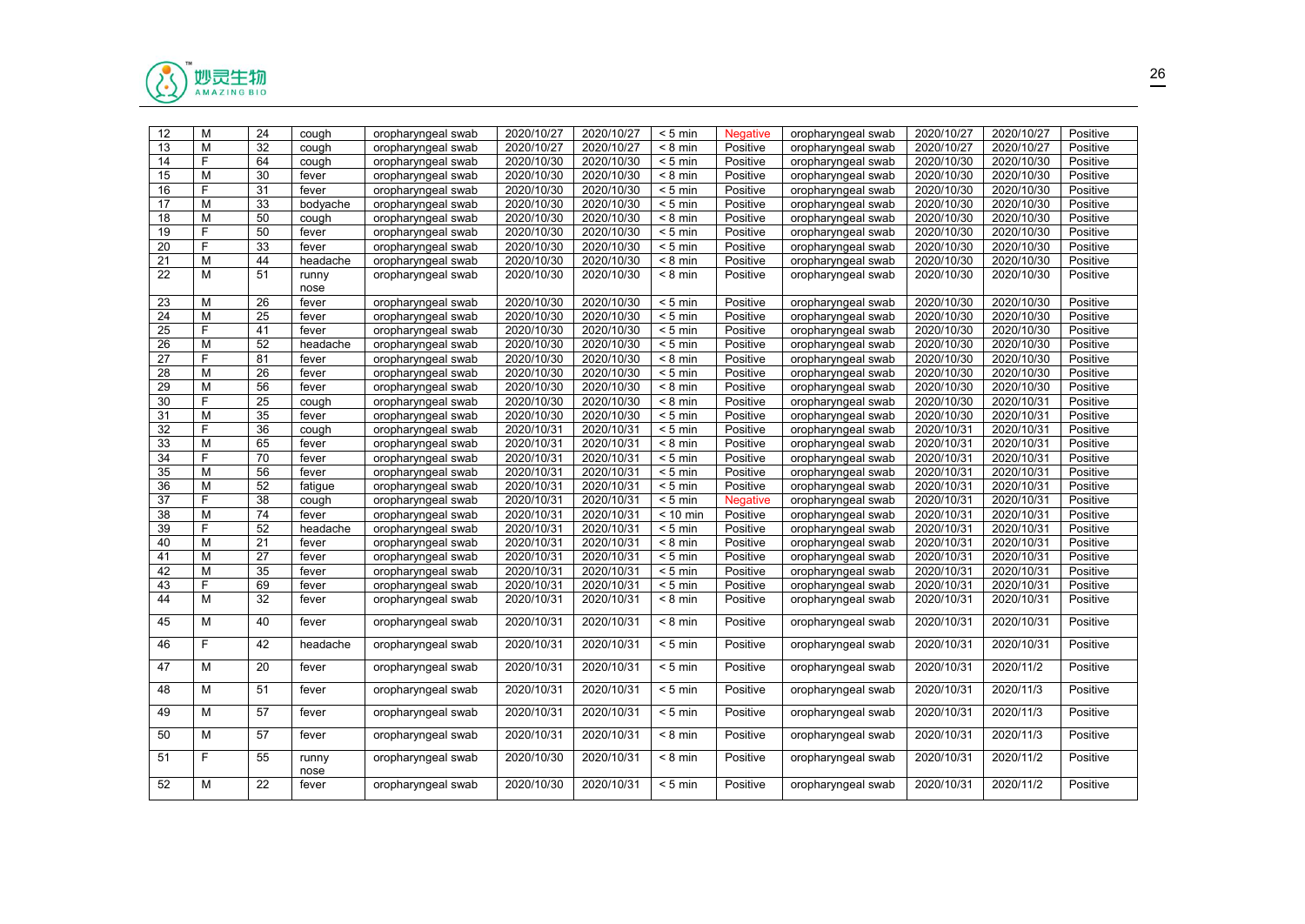

| 53 | M              | 88 | fever         | oropharyngeal swab | 2020/10/30 | 2020/10/31 | $< 5$ min | Positive | oropharyngeal swab | 2020/10/31 | 2020/11/2  | Positive |
|----|----------------|----|---------------|--------------------|------------|------------|-----------|----------|--------------------|------------|------------|----------|
| 54 | F.             | 25 | fever         | oropharyngeal swab | 2020/11/3  | 2020/11/3  |           | Positive | oropharyngeal swab | 2020/11/4  | 2020/11/4  | Positive |
| 55 | F              | 42 | fatigue       | oropharyngeal swab | 2020/11/3  | 2020/11/3  |           | Positive | oropharyngeal swab | 2020/11/4  | 2020/11/4  | Positive |
| 56 | M              | 63 | runny<br>nose | oropharyngeal swab | 2020/11/3  | 2020/11/3  |           | Positive | oropharyngeal swab | 2020/11/4  | 2020/11/4  | Positive |
| 57 | F.             | 61 | fever         | oropharyngeal swab | 2020/11/3  | 2020/11/3  |           | Positive | oropharyngeal swab | 2020/11/4  | 2020/11/4  | Positive |
| 58 | $\overline{F}$ | 57 | fever         | oropharyngeal swab | 2020/11/4  | 2020/11/4  |           | Positive | oropharyngeal swab | 2020/11/4  | 2020/11/5  | Positive |
| 59 | F              | 56 | fever         | oropharyngeal swab | 2020/11/4  | 2020/11/4  |           | Positive | oropharyngeal swab | 2020/11/4  | 2020/11/5  | Positive |
| 60 | M              | 64 | fever         | oropharyngeal swab | 2020/11/5  | 2020/11/5  |           | Positive | oropharyngeal swab | 2020/11/5  | 2020/11/5  | Positive |
| 61 | F              | 68 | fever         | oropharyngeal swab | 2020/11/5  | 2020/11/5  |           | Positive | oropharyngeal swab | 2020/11/5  | 2020/11/5  | Positive |
| 62 | M              | 49 | fever         | oropharyngeal swab | 2020/11/5  | 2020/11/5  |           | Positive | oropharyngeal swab | 2020/11/5  | 2020/11/5  | Positive |
| 63 | F              | 73 | fever         | oropharyngeal swab | 2020/11/5  | 2020/11/5  |           | Positive | oropharyngeal swab | 2020/11/5  | 2020/11/5  | Positive |
| 64 | M              | 17 | cough         | oropharyngeal swab | 2020/11/5  | 2020/11/5  |           | Positive | oropharyngeal swab | 2020/11/5  | 2020/11/5  | Positive |
| 65 | М              | 50 | fever         | oropharyngeal swab | 2020/11/5  | 2020/11/5  |           | Positive | oropharyngeal swab | 2020/11/5  | 2020/11/5  | Positive |
| 66 | М              | 30 | fever         | oropharyngeal swab | 2020/11/5  | 2020/11/5  |           | Positive | oropharyngeal swab | 2020/11/5  | 2020/11/5  | Positive |
| 67 | М              | 56 | fever         | oropharyngeal swab | 2020/11/5  | 2020/11/5  |           | Positive | oropharyngeal swab | 2020/11/5  | 2020/11/5  | Positive |
| 68 | M              | 58 | fever         | oropharyngeal swab | 2020/11/5  | 2020/11/5  |           | Positive | oropharyngeal swab | 2020/11/5  | 2020/11/5  | Positive |
| 69 | F.             | 46 | fever         | oropharyngeal swab | 2020/11/5  | 2020/11/5  |           | Positive | oropharyngeal swab | 2020/11/5  | 2020/11/5  | Positive |
| 70 | M              | 52 | cough         | oropharyngeal swab | 2020/11/5  | 2020/11/5  |           | Positive | oropharyngeal swab | 2020/11/5  | 2020/11/5  | Positive |
| 71 | M              | 62 | fever         | oropharyngeal swab | 2020/11/5  | 2020/11/5  |           | Positive | oropharyngeal swab | 2020/11/6  | 2020/11/6  | Positive |
| 72 | M              | 53 | fever         | oropharyngeal swab | 2020/11/5  | 2020/11/5  |           | Positive | oropharyngeal swab | 2020/11/6  | 2020/11/6  | Positive |
| 73 | F              | 55 | fever         | oropharyngeal swab | 2020/11/5  | 2020/11/5  |           | Positive | oropharyngeal swab | 2020/11/6  | 2020/11/6  | Positive |
| 74 | М              | 26 | fever         | oropharyngeal swab | 2020/11/5  | 2020/11/5  |           | Positive | oropharyngeal swab | 2020/11/6  | 2020/11/6  | Positive |
| 75 | F              | 58 | fever         | oropharyngeal swab | 2020/11/5  | 2020/11/5  |           | Positive | oropharyngeal swab | 2020/11/6  | 2020/11/6  | Positive |
| 76 | М              | 69 | fever         | oropharyngeal swab | 2020/11/5  | 2020/11/5  |           | Positive | oropharyngeal swab | 2020/11/6  | 2020/11/6  | Positive |
| 77 | M              | 24 | fever         | oropharyngeal swab | 2020/11/5  | 2020/11/5  |           | Positive | oropharyngeal swab | 2020/11/6  | 2020/11/6  | Positive |
| 78 | M              | 27 | fever         | oropharyngeal swab | 2020/11/5  | 2020/11/5  |           | Positive | oropharyngeal swab | 2020/11/6  | 2020/11/6  | Positive |
| 79 | M              | 55 | fever         | oropharyngeal swab | 2020/10/30 | 2020/10/30 | $< 8$ min | Positive | oropharyngeal swab | 2020/10/30 | 2020/10/30 | Positive |
| 80 | M              | 45 | fever         | oropharyngeal swab | 2020/10/30 | 2020/10/30 | $< 5$ min | Positive | oropharyngeal swab | 2020/10/30 | 2020/10/30 | Positive |
| 81 | M              | 76 | fever         | oropharyngeal swab | 2020/10/30 | 2020/10/30 | $< 5$ min | Positive | oropharyngeal swab | 2020/10/30 | 2020/10/30 | Positive |
| 82 | F.             | 42 | fever         | oropharyngeal swab | 2020/10/30 | 2020/10/30 | $< 5$ min | Positive | oropharyngeal swab | 2020/10/30 | 2020/10/30 | Positive |
|    |                |    |               |                    |            |            |           |          |                    |            |            |          |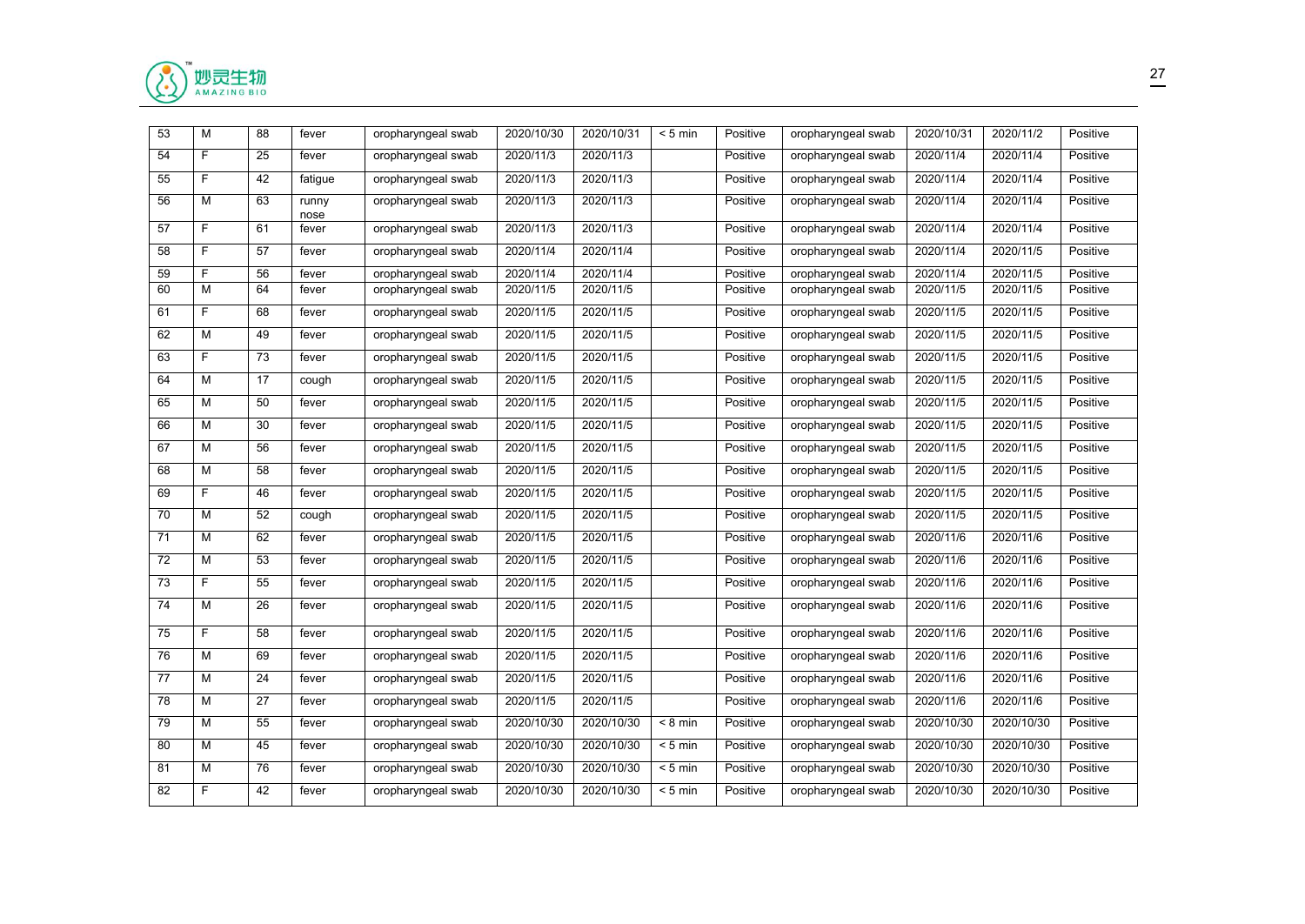

| 83  | M  | 62 | fever    | oropharyngeal swab | 2020/10/30 | 2020/10/30 | $< 5$ min                  | Positive | oropharyngeal swab | 2020/10/30 | 2020/10/30 | Positive |
|-----|----|----|----------|--------------------|------------|------------|----------------------------|----------|--------------------|------------|------------|----------|
| 84  | F. | 65 | headache | oropharyngeal swab | 2020/10/30 | 2020/10/30 | $\overline{8 \text{ min}}$ | Positive | oropharyngeal swab | 2020/10/30 | 2020/10/30 | Positive |
| 85  | M  | 46 | fever    | oropharyngeal swab | 2020/10/30 | 2020/10/30 | $< 5$ min                  | Positive | oropharyngeal swab | 2020/10/30 | 2020/10/30 | Positive |
| 86  | M  | 41 | fever    | oropharyngeal swab | 2020/10/30 | 2020/10/30 | $< 8$ min                  | Positive | oropharyngeal swab | 2020/10/30 | 2020/10/30 | Positive |
| 87  | F. | 38 | fever    | oropharyngeal swab | 2020/10/30 | 2020/10/30 | $< 8$ min                  | Positive | oropharyngeal swab | 2020/10/30 | 2020/10/31 | Positive |
| 88  | M  | 35 | fever    | oropharyngeal swab | 2020/10/30 | 2020/10/30 | $< 5$ min                  | Positive | oropharyngeal swab | 2020/10/30 | 2020/10/31 | Positive |
| 89  | F. | 28 | headache | oropharyngeal swab | 2020/10/30 | 2020/10/30 | $< 5$ min                  | Positive | oropharyngeal swab | 2020/10/30 | 2020/10/31 | Positive |
| 90  | F  | 60 | fever    | oropharyngeal swab | 2020/10/31 | 2020/10/31 | $< 5$ min                  | Positive | oropharyngeal swab | 2020/10/31 | 2020/10/31 | Positive |
| 91  | M  | 61 | fever    | oropharyngeal swab | 2020/10/31 | 2020/10/31 | $< 8 \text{ min}$          | Positive | oropharyngeal swab | 2020/10/31 | 2020/10/31 | Positive |
| 92  | F. | 22 | bodyache | oropharyngeal swab | 2020/10/31 | 2020/10/31 | $< 5$ min                  | Positive | oropharyngeal swab | 2020/10/31 | 2020/10/31 | Positive |
| 93  | M  | 25 | fever    | oropharyngeal swab | 2020/10/31 | 2020/10/31 | $< 5$ min                  | Positive | oropharyngeal swab | 2020/10/31 | 2020/10/31 | Positive |
| 94  | M  | 81 | fever    | oropharyngeal swab | 2020/10/31 | 2020/10/31 | $< 5$ min                  | Positive | oropharyngeal swab | 2020/10/31 | 2020/10/31 | Positive |
| 95  | F. | 38 | fever    | oropharyngeal swab | 2020/10/31 | 2020/10/31 | $< 5$ min                  | Positive | oropharyngeal swab | 2020/10/31 | 2020/10/31 | Positive |
| 96  | M  | 74 | fever    | oropharyngeal swab | 2020/10/31 | 2020/10/31 | $< 10$ min                 | Positive | oropharyngeal swab | 2020/10/31 | 2020/10/31 | Positive |
| 97  | F  | 20 | fever    | oropharyngeal swab | 2020/10/31 | 2020/10/31 | $< 5$ min                  | Positive | oropharyngeal swab | 2020/10/31 | 2020/10/31 | Positive |
| 98  | M  | 22 | fever    | oropharyngeal swab | 2020/10/31 | 2020/10/31 | $< 8$ min                  | Positive | oropharyngeal swab | 2020/10/31 | 2020/10/31 | Positive |
| 99  | М  | 24 | bodyache | oropharyngeal swab | 2020/10/31 | 2020/10/31 | $< 5$ min                  | Positive | oropharyngeal swab | 2020/10/31 | 2020/10/31 | Positive |
| 100 | М  | 73 | fever    | oropharyngeal swab | 2020/10/31 | 2020/10/31 | $< 5$ min                  | Positive | oropharyngeal swab | 2020/10/31 | 2020/10/31 | Positive |
| 101 | F. | 62 | fever    | oropharyngeal swab | 2020/10/31 | 2020/10/31 | $< 5$ min                  | Positive | oropharyngeal swab | 2020/10/31 | 2020/10/31 | Positive |
| 102 | M  | 33 | fever    | oropharyngeal swab | 2020/10/31 | 2020/10/31 | $< 8 \text{ min}$          | Positive | oropharyngeal swab | 2020/10/31 | 2020/10/31 | Positive |
| 103 | M  | 40 | 流涕       | oropharyngeal swab | 2020/10/31 | 2020/10/31 | $< 8$ min                  | Positive | oropharyngeal swab | 2020/10/31 | 2020/10/31 | Positive |
| 104 | F. | 48 | fever    | oropharyngeal swab | 2020/10/31 | 2020/10/31 | $< 5$ min                  | Positive | oropharyngeal swab | 2020/10/31 | 2020/10/31 | Positive |
| 105 | M  | 59 | fever    | oropharyngeal swab | 2020/11/1  | 2020/11/1  | $< 8$ min                  | Positive | oropharyngeal swab | 2020/11/1  | 2020/11/1  | Positive |
| 106 | M  | 86 | fever    | oropharyngeal swab | 2020/11/1  | 2020/11/1  | $< 5$ min                  | Positive | oropharyngeal swab | 2020/11/1  | 2020/11/1  | Positive |
| 107 | M  | 88 | fever    | oropharyngeal swab | 2020/11/1  | 2020/11/1  | $< 5$ min                  | Positive | oropharyngeal swab | 2020/11/1  | 2020/11/1  | Positive |
| 108 | F. | 64 | fever    | oropharyngeal swab | 2020/11/1  | 2020/11/1  | $< 5$ min                  | Positive | oropharyngeal swab | 2020/11/1  | 2020/11/1  | Positive |
| 109 | М  | 31 | headache | oropharyngeal swab | 2020/11/1  | 2020/11/1  | $< 5$ min                  | Positive | oropharyngeal swab | 2020/11/1  | 2020/11/1  | Positive |
| 110 | F  | 90 | fever    | oropharyngeal swab | 2020/11/1  | 2020/11/1  | $< 8$ min                  | Positive | oropharyngeal swab | 2020/11/1  | 2020/11/1  | Positive |
| 111 | M  | 26 | fever    | oropharyngeal swab | 2020/11/1  | 2020/11/1  | $< 5$ min                  | Positive | oropharyngeal swab | 2020/11/1  | 2020/11/1  | Positive |
| 112 | M  | 56 | fever    | oropharyngeal swab | 2020/11/1  | 2020/11/1  | $< 8$ min                  | Positive | oropharyngeal swab | 2020/11/1  | 2020/11/1  | Positive |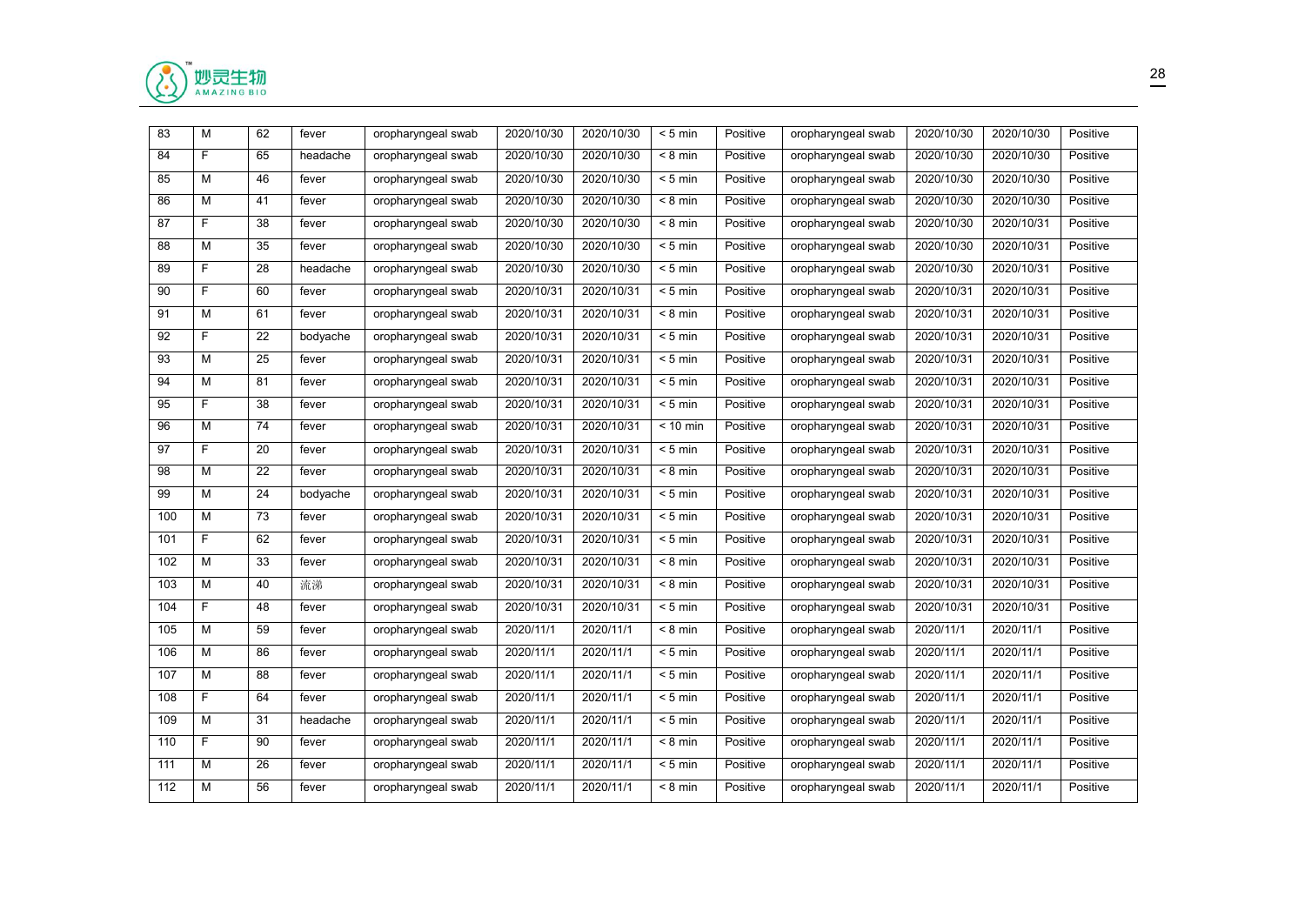

| 113              | F              | 25 | fever    | oropharyngeal swab | 2020/11/1 | 2020/11/1 | $< 8$ min         | Positive | oropharyngeal swab | 2020/11/1 | 2020/11/1 | Positive |
|------------------|----------------|----|----------|--------------------|-----------|-----------|-------------------|----------|--------------------|-----------|-----------|----------|
| 114              | $\overline{M}$ | 35 | fever    | oropharyngeal swab | 2020/11/1 | 2020/11/1 | $\frac{1}{5}$ min | Positive | oropharyngeal swab | 2020/11/1 | 2020/11/1 | Positive |
| 115              | F              | 36 | fever    | oropharyngeal swab | 2020/11/1 | 2020/11/1 | $< 5$ min         | Positive | oropharyngeal swab | 2020/11/1 | 2020/11/1 | Positive |
| 116              | M              | 65 | headache | oropharyngeal swab | 2020/11/1 | 2020/11/1 | $< 8$ min         | Positive | oropharyngeal swab | 2020/11/1 | 2020/11/1 | Positive |
| 117              | F              | 75 | fever    | oropharyngeal swab | 2020/11/1 | 2020/11/1 | $< 5$ min         | Positive | oropharyngeal swab | 2020/11/1 | 2020/11/1 | Positive |
| 118              | M              | 44 | fever    | oropharyngeal swab | 2020/11/1 | 2020/11/1 | $< 5$ min         | Positive | oropharyngeal swab | 2020/11/1 | 2020/11/1 | Positive |
| 119              | М              | 53 | fever    | oropharyngeal swab | 2020/11/1 | 2020/11/1 | $< 5$ min         | Positive | oropharyngeal swab | 2020/11/1 | 2020/11/1 | Positive |
| 120              | F              | 31 | fever    | oropharyngeal swab | 2020/11/1 | 2020/11/1 | $< 5$ min         | Positive | oropharyngeal swab | 2020/11/1 | 2020/11/1 | Positive |
| 121              | M              | 68 | fever    | oropharyngeal swab | 2020/11/1 | 2020/11/1 | $< 10$ min        | Positive | oropharyngeal swab | 2020/11/1 | 2020/11/1 | Positive |
| 122              | F              | 69 | fever    | oropharyngeal swab | 2020/11/1 | 2020/11/1 | $< 5$ min         | Positive | oropharyngeal swab | 2020/11/1 | 2020/11/1 | Positive |
| 123              | $\overline{M}$ | 26 | fever    | oropharyngeal swab | 2020/11/1 | 2020/11/1 | $< 8$ min         | Positive | oropharyngeal swab | 2020/11/1 | 2020/11/1 | Positive |
| 124              | M              | 26 | fever    | oropharyngeal swab | 2020/11/1 | 2020/11/1 | $< 5$ min         | Positive | oropharyngeal swab | 2020/11/1 | 2020/11/1 | Positive |
| 125              | M              | 43 | fever    | oropharyngeal swab | 2020/11/1 | 2020/11/1 | $< 5$ min         | Positive | oropharyngeal swab | 2020/11/1 | 2020/11/1 | Positive |
| 126              | F              | 22 | fever    | oropharyngeal swab | 2020/11/2 | 2020/11/2 | $< 5$ min         | Positive | oropharyngeal swab | 2020/11/2 | 2020/11/2 | Positive |
| 127              | M              | 31 | fever    | oropharyngeal swab | 2020/11/2 | 2020/11/2 | $< 8$ min         | Positive | oropharyngeal swab | 2020/11/2 | 2020/11/2 | Positive |
| 128              | M              | 44 | fever    | oropharyngeal swab | 2020/11/2 | 2020/11/2 | $< 8$ min         | Positive | oropharyngeal swab | 2020/11/2 | 2020/11/2 | Positive |
| 129              | F              | 23 | fever    | oropharyngeal swab | 2020/11/2 | 2020/11/2 | $< 5$ min         | Positive | oropharyngeal swab | 2020/11/2 | 2020/11/2 | Positive |
| 130              | М              | 50 | fever    | oropharyngeal swab | 2020/11/2 | 2020/11/2 | $< 8$ min         | Positive | oropharyngeal swab | 2020/11/2 | 2020/11/2 | Positive |
| 131              | M              | 33 | fever    | oropharyngeal swab | 2020/11/2 | 2020/11/2 | $< 5$ min         | Positive | oropharyngeal swab | 2020/11/2 | 2020/11/2 | Positive |
| 132              | M              | 43 | fever    | oropharyngeal swab | 2020/11/2 | 2020/11/2 | $< 5$ min         | Positive | oropharyngeal swab | 2020/11/2 | 2020/11/2 | Positive |
| 133              | F              | 44 | fever    | oropharyngeal swab | 2020/11/2 | 2020/11/2 | $< 5$ min         | Positive | oropharyngeal swab | 2020/11/2 | 2020/11/2 | Positive |
| 134              | M              | 58 | cough    | oropharyngeal swab | 2020/11/2 | 2020/11/2 | $< 5$ min         | Positive | oropharyngeal swab | 2020/11/2 | 2020/11/2 | Positive |
| 135              | F              | 66 | fever    | oropharyngeal swab | 2020/11/2 | 2020/11/2 | $< 8$ min         | Positive | oropharyngeal swab | 2020/11/2 | 2020/11/2 | Positive |
| 136              | M              | 26 | fever    | oropharyngeal swab | 2020/11/2 | 2020/11/2 | $< 5$ min         | Positive | oropharyngeal swab | 2020/11/2 | 2020/11/2 | Positive |
| $\overline{137}$ | M              | 56 | fever    | oropharyngeal swab | 2020/11/2 | 2020/11/2 | $< 8$ min         | Positive | oropharyngeal swab | 2020/11/2 | 2020/11/2 | Positive |
| 138              | F              | 73 | fever    | oropharyngeal swab | 2020/11/2 | 2020/11/2 | $< 8$ min         | Positive | oropharyngeal swab | 2020/11/2 | 2020/11/2 | Positive |
| 139              | M              | 36 | bodyache | oropharyngeal swab | 2020/11/2 | 2020/11/2 | $\frac{1}{5}$ min | Positive | oropharyngeal swab | 2020/11/2 | 2020/11/2 | Positive |
| 140              | F              | 22 | fever    | oropharyngeal swab | 2020/11/2 | 2020/11/2 | $< 5$ min         | Positive | oropharyngeal swab | 2020/11/2 | 2020/11/2 | Positive |
| 141              | M              | 61 | fever    | oropharyngeal swab | 2020/11/2 | 2020/11/2 | $< 8$ min         | Positive | oropharyngeal swab | 2020/11/2 | 2020/11/2 | Positive |
| 142              | F.             | 34 | fever    | oropharyngeal swab | 2020/11/2 | 2020/11/2 | $< 5$ min         | Positive | oropharyngeal swab | 2020/11/2 | 2020/11/2 | Positive |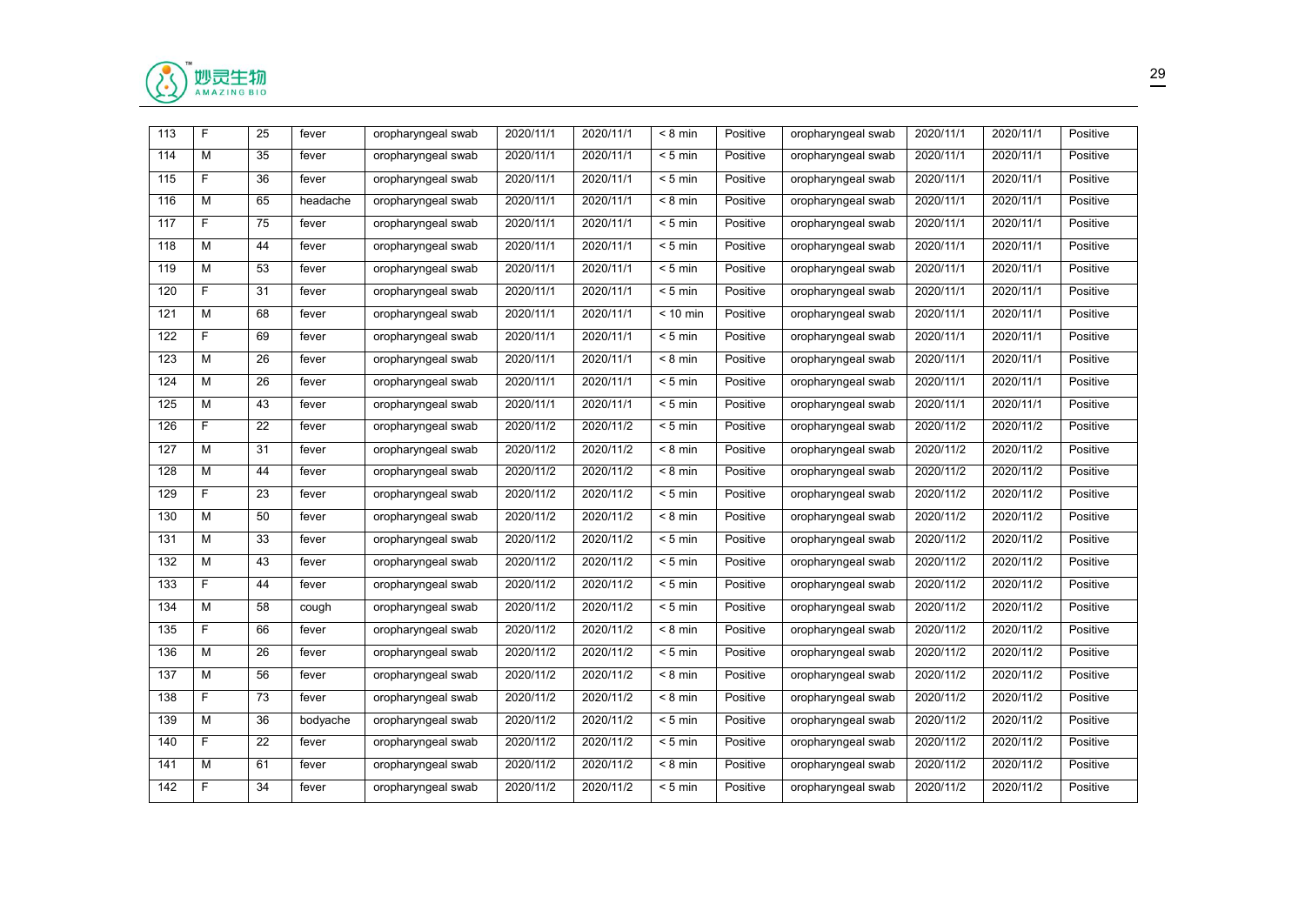

| 143 | M              | 64 | fever         | oropharyngeal swab | 2020/11/2 | 2020/11/2 | $< 5$ min         | Positive        | oropharyngeal swab | 2020/11/2 | 2020/11/2 | Positive |
|-----|----------------|----|---------------|--------------------|-----------|-----------|-------------------|-----------------|--------------------|-----------|-----------|----------|
| 144 | M              | 27 | fever         | oropharyngeal swab | 2020/11/2 | 2020/11/2 | $< 5$ min         | <b>Negative</b> | oropharyngeal swab | 2020/11/2 | 2020/11/2 | Positive |
| 145 | F              | 83 | fever         | oropharyngeal swab | 2020/11/2 | 2020/11/2 | $< 5$ min         | Positive        | oropharyngeal swab | 2020/11/2 | 2020/11/2 | Positive |
| 146 | M              | 40 | fever         | oropharyngeal swab | 2020/11/2 | 2020/11/2 | $< 10$ min        | Positive        | oropharyngeal swab | 2020/11/2 | 2020/11/2 | Positive |
| 147 | F              | 29 | bodyache      | oropharyngeal swab | 2020/11/2 | 2020/11/2 | $< 5$ min         | Positive        | oropharyngeal swab | 2020/11/2 | 2020/11/2 | Positive |
| 148 | M              | 21 | runny<br>nose | oropharyngeal swab | 2020/11/2 | 2020/11/2 | $< 8$ min         | Positive        | oropharyngeal swab | 2020/11/2 | 2020/11/2 | Positive |
| 149 | M              | 27 | fever         | oropharyngeal swab | 2020/11/2 | 2020/11/2 | $< 5$ min         | Positive        | oropharyngeal swab | 2020/11/2 | 2020/11/2 | Positive |
| 150 | M              | 35 | bodyache      | oropharyngeal swab | 2020/11/2 | 2020/11/2 | $< 5$ min         | Positive        | oropharyngeal swab | 2020/11/2 | 2020/11/2 | Positive |
| 151 | F              | 30 | runny<br>nose | oropharyngeal swab | 2020/11/2 | 2020/11/2 | $< 5$ min         | Positive        | oropharyngeal swab | 2020/11/2 | 2020/11/2 | Positive |
| 152 | M              | 48 | fever         | oropharyngeal swab | 2020/11/2 | 2020/11/2 | $< 8$ min         | Positive        | oropharyngeal swab | 2020/11/2 | 2020/11/2 | Positive |
| 153 | M              | 60 | fever         | oropharyngeal swab | 2020/11/2 | 2020/11/2 | $< 8$ min         | Positive        | oropharyngeal swab | 2020/11/2 | 2020/11/2 | Positive |
| 154 | F              | 32 | cough         | oropharyngeal swab | 2020/11/2 | 2020/11/2 | $< 5$ min         | Positive        | oropharyngeal swab | 2020/11/2 | 2020/11/2 | Positive |
| 155 | $\overline{M}$ | 43 | fever         | oropharyngeal swab | 2020/11/2 | 2020/11/2 | $< 8$ min         | Positive        | oropharyngeal swab | 2020/11/2 | 2020/11/2 | Positive |
| 156 | $\overline{M}$ | 38 | fever         | oropharyngeal swab | 2020/11/2 | 2020/11/2 | $< 5$ min         | Positive        | oropharyngeal swab | 2020/11/2 | 2020/11/2 | Positive |
| 157 | M              | 72 | fever         | oropharyngeal swab | 2020/11/2 | 2020/11/2 | $< 5$ min         | Positive        | oropharyngeal swab | 2020/11/2 | 2020/11/2 | Positive |
| 158 | F              | 76 | cough         | oropharyngeal swab | 2020/11/2 | 2020/11/2 | $< 5$ min         | Positive        | oropharyngeal swab | 2020/11/2 | 2020/11/2 | Positive |
| 159 | M              | 46 | headache      | oropharyngeal swab | 2020/11/2 | 2020/11/2 | $< 5$ min         | Positive        | oropharyngeal swab | 2020/11/2 | 2020/11/2 | Positive |
| 160 | F.             | 19 | fever         | oropharyngeal swab | 2020/11/2 | 2020/11/2 | $< 8$ min         | Positive        | oropharyngeal swab | 2020/11/2 | 2020/11/2 | Positive |
| 161 | M              | 18 | fever         | oropharyngeal swab | 2020/11/2 | 2020/11/2 | $< 5$ min         | Positive        | oropharyngeal swab | 2020/11/2 | 2020/11/2 | Positive |
| 162 | М              | 75 | fever         | oropharyngeal swab | 2020/11/2 | 2020/11/2 | $< 8$ min         | Positive        | oropharyngeal swab | 2020/11/2 | 2020/11/2 | Positive |
| 163 | F              | 98 | fever         | oropharyngeal swab | 2020/11/2 | 2020/11/2 | $< 8$ min         | Positive        | oropharyngeal swab | 2020/11/2 | 2020/11/2 | Positive |
| 164 | M              | 31 | fever         | oropharyngeal swab | 2020/11/2 | 2020/11/2 | $< 5$ min         | Positive        | oropharyngeal swab | 2020/11/2 | 2020/11/2 | Positive |
| 165 | F.             | 43 | fever         | oropharyngeal swab | 2020/11/2 | 2020/11/2 | $< 5$ min         | Positive        | oropharyngeal swab | 2020/11/2 | 2020/11/2 | Positive |
| 166 | M              | 78 | fever         | oropharyngeal swab | 2020/11/2 | 2020/11/2 | $< 8$ min         | Positive        | oropharyngeal swab | 2020/11/2 | 2020/11/2 | Positive |
| 167 | F              | 70 | fever         | oropharyngeal swab | 2020/11/2 | 2020/11/2 | $< 5$ min         | Positive        | oropharyngeal swab | 2020/11/2 | 2020/11/2 | Positive |
| 168 | М              | 19 | fever         | oropharyngeal swab | 2020/11/2 | 2020/11/2 | $\frac{1}{5}$ min | Positive        | oropharyngeal swab | 2020/11/2 | 2020/11/2 | Positive |
| 169 | M              | 74 | fever         | oropharyngeal swab | 2020/11/2 | 2020/11/2 | $< 5$ min         | Positive        | oropharyngeal swab | 2020/11/2 | 2020/11/2 | Positive |
| 170 | F              | 20 | fever         | oropharyngeal swab | 2020/11/2 | 2020/11/2 | $< 5$ min         | Positive        | oropharyngeal swab | 2020/11/2 | 2020/11/2 | Positive |
| 171 | M              | 24 | fever         | oropharyngeal swab | 2020/11/2 | 2020/11/2 | $< 10$ min        | Positive        | oropharyngeal swab | 2020/11/2 | 2020/11/2 | Positive |
|     |                |    |               |                    |           |           |                   |                 |                    |           |           |          |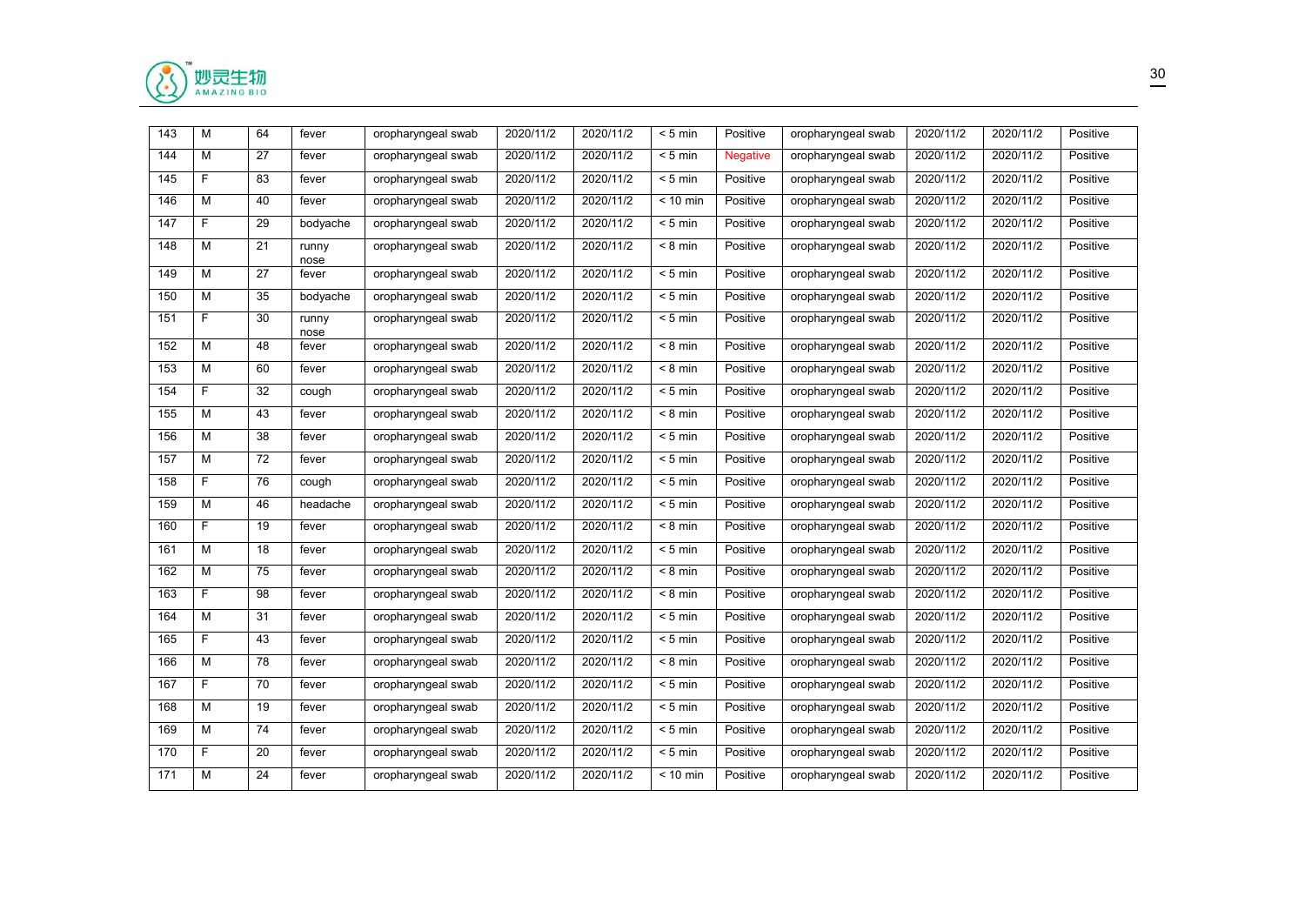

| M<br>173<br>2020/11/3<br>2020/11/3<br>Positive<br>2020/11/3<br>41<br>fever<br>oropharyngeal swab<br>$< 8 \text{ min}$<br>oropharyngeal swab<br>2020/11/3<br>174<br>М<br>42<br>2020/11/3<br>2020/11/3<br>Positive<br>2020/11/3<br>2020/11/3<br>oropharyngeal swab<br>$< 5$ min<br>oropharyngeal swab<br>fever<br>M<br>67<br>2020/11/3<br>2020/11/3<br>Positive<br>2020/11/3<br>2020/11/3<br>175<br>oropharyngeal swab<br>$< 5$ min<br>oropharyngeal swab<br>bodyache<br>F<br>2020/11/3<br>176<br>2020/11/3<br>2020/11/3<br>$< 5$ min<br>2020/11/3<br>69<br>oropharyngeal swab<br>Positive<br>oropharyngeal swab<br>fever<br>M<br>74<br>2020/11/3<br>2020/11/3<br>177<br>oropharyngeal swab<br>2020/11/3<br>$< 8 \text{ min}$<br>Positive<br>oropharyngeal swab<br>2020/11/3<br>fever<br>M<br>2020/11/3<br>2020/11/3<br>2020/11/3<br>2020/11/3<br>178<br>29<br>fever<br>oropharyngeal swab<br>$< 8$ min<br>Positive<br>oropharyngeal swab<br>F.<br>2020/11/3<br>2020/11/3<br>2020/11/3<br>2020/11/3<br>179<br>42<br>oropharyngeal swab<br>$< 5$ min<br>Positive<br>oropharyngeal swab<br>fever<br>М<br>2020/11/3<br>2020/11/3<br>2020/11/3<br>2020/11/3<br>180<br>51<br>oropharyngeal swab<br>$< 8$ min<br>Positive<br>oropharyngeal swab<br>fever<br>M<br>2020/11/3<br>2020/11/3<br>2020/11/3<br>181<br>26<br>oropharyngeal swab<br>$< 5$ min<br>Positive<br>oropharyngeal swab<br>2020/11/3<br>fever<br>M<br>2020/11/3<br>182<br>56<br>oropharyngeal swab<br>2020/11/3<br>Positive<br>oropharyngeal swab<br>2020/11/3<br>2020/11/3<br>fever<br>$< 5$ min<br>F<br>2020/11/3<br>2020/11/3<br>2020/11/3<br>2020/11/3<br>183<br>51<br>oropharyngeal swab<br>$< 5$ min<br>Positive<br>oropharyngeal swab<br>cough<br>M<br>2020/11/3<br>2020/11/3<br>184<br>64<br>oropharyngeal swab<br>2020/11/3<br>$< 5$ min<br>Positive<br>oropharyngeal swab<br>2020/11/3<br>fever<br>F.<br>2020/11/3<br>2020/11/3<br>185<br>81<br>oropharyngeal swab<br>2020/11/3<br>$< 8$ min<br>Positive<br>oropharyngeal swab<br>2020/11/3<br>fever<br>M<br>2020/11/3<br>186<br>41<br>oropharyngeal swab<br>2020/11/3<br>$< 5$ min<br>Positive<br>oropharyngeal swab<br>2020/11/3<br>2020/11/3<br>fever<br>M<br>2020/11/3<br>187<br>58<br>oropharyngeal swab<br>2020/11/3<br>2020/11/3<br>$< 8$ min<br>Positive<br>oropharyngeal swab<br>2020/11/3<br>fever<br>F<br>188<br>66<br>2020/11/3<br>2020/11/3<br>Positive<br>2020/11/3<br>2020/11/3<br>oropharyngeal swab<br>$< 8 \text{ min}$<br>oropharyngeal swab<br>fever<br>M<br>2020/11/3<br>2020/11/3<br>2020/11/3<br>189<br>35<br>oropharyngeal swab<br>$< 5$ min<br>Positive<br>oropharyngeal swab<br>2020/11/3<br>fever<br>F.<br>2020/11/3<br>2020/11/3<br>39<br>2020/11/3<br>$< 5$ min<br>Positive<br>2020/11/3<br>190<br>fever<br>oropharyngeal swab<br>oropharyngeal swab<br>M<br>2020/11/3<br>2020/11/3<br>2020/11/3<br>191<br>67<br>oropharyngeal swab<br>Positive<br>oropharyngeal swab<br>2020/11/3<br>fever<br>$< 8 \text{ min}$<br>F<br>2020/11/3<br>2020/11/3<br>2020/11/3<br>192<br>33<br>Positive<br>2020/11/3<br>fever<br>oropharyngeal swab<br>$< 5$ min<br>oropharyngeal swab<br>M<br>37<br>oropharyngeal swab<br>2020/11/3<br>2020/11/3<br>Positive<br>oropharyngeal swab<br>2020/11/3<br>2020/11/3<br>193<br>headache<br>$< 5$ min<br>М<br>52<br>2020/11/3<br>2020/11/3<br>$< 5$ min<br>Positive<br>2020/11/3<br>2020/11/3<br>194<br>oropharyngeal swab<br>oropharyngeal swab<br>fever<br>F.<br>38<br>2020/11/3<br>2020/11/3<br>Positive<br>2020/11/3<br>195<br>oropharyngeal swab<br>$< 5$ min<br>oropharyngeal swab<br>2020/11/3<br>fever<br>M<br>72<br>2020/11/3<br>2020/11/3<br>2020/11/3 | Positive<br>Positive<br>Positive<br>Positive<br>Positive |
|--------------------------------------------------------------------------------------------------------------------------------------------------------------------------------------------------------------------------------------------------------------------------------------------------------------------------------------------------------------------------------------------------------------------------------------------------------------------------------------------------------------------------------------------------------------------------------------------------------------------------------------------------------------------------------------------------------------------------------------------------------------------------------------------------------------------------------------------------------------------------------------------------------------------------------------------------------------------------------------------------------------------------------------------------------------------------------------------------------------------------------------------------------------------------------------------------------------------------------------------------------------------------------------------------------------------------------------------------------------------------------------------------------------------------------------------------------------------------------------------------------------------------------------------------------------------------------------------------------------------------------------------------------------------------------------------------------------------------------------------------------------------------------------------------------------------------------------------------------------------------------------------------------------------------------------------------------------------------------------------------------------------------------------------------------------------------------------------------------------------------------------------------------------------------------------------------------------------------------------------------------------------------------------------------------------------------------------------------------------------------------------------------------------------------------------------------------------------------------------------------------------------------------------------------------------------------------------------------------------------------------------------------------------------------------------------------------------------------------------------------------------------------------------------------------------------------------------------------------------------------------------------------------------------------------------------------------------------------------------------------------------------------------------------------------------------------------------------------------------------------------------------------------------------------------------------------------------------------------------------------------------------------------------------------------------------------------------------------------------------------------------------------------------------------------------------------------------------------------------------------------------------------------------------------------------------------------------------------------------------------------------|----------------------------------------------------------|
|                                                                                                                                                                                                                                                                                                                                                                                                                                                                                                                                                                                                                                                                                                                                                                                                                                                                                                                                                                                                                                                                                                                                                                                                                                                                                                                                                                                                                                                                                                                                                                                                                                                                                                                                                                                                                                                                                                                                                                                                                                                                                                                                                                                                                                                                                                                                                                                                                                                                                                                                                                                                                                                                                                                                                                                                                                                                                                                                                                                                                                                                                                                                                                                                                                                                                                                                                                                                                                                                                                                                                                                                                                      |                                                          |
|                                                                                                                                                                                                                                                                                                                                                                                                                                                                                                                                                                                                                                                                                                                                                                                                                                                                                                                                                                                                                                                                                                                                                                                                                                                                                                                                                                                                                                                                                                                                                                                                                                                                                                                                                                                                                                                                                                                                                                                                                                                                                                                                                                                                                                                                                                                                                                                                                                                                                                                                                                                                                                                                                                                                                                                                                                                                                                                                                                                                                                                                                                                                                                                                                                                                                                                                                                                                                                                                                                                                                                                                                                      |                                                          |
|                                                                                                                                                                                                                                                                                                                                                                                                                                                                                                                                                                                                                                                                                                                                                                                                                                                                                                                                                                                                                                                                                                                                                                                                                                                                                                                                                                                                                                                                                                                                                                                                                                                                                                                                                                                                                                                                                                                                                                                                                                                                                                                                                                                                                                                                                                                                                                                                                                                                                                                                                                                                                                                                                                                                                                                                                                                                                                                                                                                                                                                                                                                                                                                                                                                                                                                                                                                                                                                                                                                                                                                                                                      |                                                          |
|                                                                                                                                                                                                                                                                                                                                                                                                                                                                                                                                                                                                                                                                                                                                                                                                                                                                                                                                                                                                                                                                                                                                                                                                                                                                                                                                                                                                                                                                                                                                                                                                                                                                                                                                                                                                                                                                                                                                                                                                                                                                                                                                                                                                                                                                                                                                                                                                                                                                                                                                                                                                                                                                                                                                                                                                                                                                                                                                                                                                                                                                                                                                                                                                                                                                                                                                                                                                                                                                                                                                                                                                                                      |                                                          |
|                                                                                                                                                                                                                                                                                                                                                                                                                                                                                                                                                                                                                                                                                                                                                                                                                                                                                                                                                                                                                                                                                                                                                                                                                                                                                                                                                                                                                                                                                                                                                                                                                                                                                                                                                                                                                                                                                                                                                                                                                                                                                                                                                                                                                                                                                                                                                                                                                                                                                                                                                                                                                                                                                                                                                                                                                                                                                                                                                                                                                                                                                                                                                                                                                                                                                                                                                                                                                                                                                                                                                                                                                                      |                                                          |
|                                                                                                                                                                                                                                                                                                                                                                                                                                                                                                                                                                                                                                                                                                                                                                                                                                                                                                                                                                                                                                                                                                                                                                                                                                                                                                                                                                                                                                                                                                                                                                                                                                                                                                                                                                                                                                                                                                                                                                                                                                                                                                                                                                                                                                                                                                                                                                                                                                                                                                                                                                                                                                                                                                                                                                                                                                                                                                                                                                                                                                                                                                                                                                                                                                                                                                                                                                                                                                                                                                                                                                                                                                      | Positive                                                 |
|                                                                                                                                                                                                                                                                                                                                                                                                                                                                                                                                                                                                                                                                                                                                                                                                                                                                                                                                                                                                                                                                                                                                                                                                                                                                                                                                                                                                                                                                                                                                                                                                                                                                                                                                                                                                                                                                                                                                                                                                                                                                                                                                                                                                                                                                                                                                                                                                                                                                                                                                                                                                                                                                                                                                                                                                                                                                                                                                                                                                                                                                                                                                                                                                                                                                                                                                                                                                                                                                                                                                                                                                                                      | Positive                                                 |
|                                                                                                                                                                                                                                                                                                                                                                                                                                                                                                                                                                                                                                                                                                                                                                                                                                                                                                                                                                                                                                                                                                                                                                                                                                                                                                                                                                                                                                                                                                                                                                                                                                                                                                                                                                                                                                                                                                                                                                                                                                                                                                                                                                                                                                                                                                                                                                                                                                                                                                                                                                                                                                                                                                                                                                                                                                                                                                                                                                                                                                                                                                                                                                                                                                                                                                                                                                                                                                                                                                                                                                                                                                      | Positive                                                 |
|                                                                                                                                                                                                                                                                                                                                                                                                                                                                                                                                                                                                                                                                                                                                                                                                                                                                                                                                                                                                                                                                                                                                                                                                                                                                                                                                                                                                                                                                                                                                                                                                                                                                                                                                                                                                                                                                                                                                                                                                                                                                                                                                                                                                                                                                                                                                                                                                                                                                                                                                                                                                                                                                                                                                                                                                                                                                                                                                                                                                                                                                                                                                                                                                                                                                                                                                                                                                                                                                                                                                                                                                                                      | Positive                                                 |
|                                                                                                                                                                                                                                                                                                                                                                                                                                                                                                                                                                                                                                                                                                                                                                                                                                                                                                                                                                                                                                                                                                                                                                                                                                                                                                                                                                                                                                                                                                                                                                                                                                                                                                                                                                                                                                                                                                                                                                                                                                                                                                                                                                                                                                                                                                                                                                                                                                                                                                                                                                                                                                                                                                                                                                                                                                                                                                                                                                                                                                                                                                                                                                                                                                                                                                                                                                                                                                                                                                                                                                                                                                      | Positive                                                 |
|                                                                                                                                                                                                                                                                                                                                                                                                                                                                                                                                                                                                                                                                                                                                                                                                                                                                                                                                                                                                                                                                                                                                                                                                                                                                                                                                                                                                                                                                                                                                                                                                                                                                                                                                                                                                                                                                                                                                                                                                                                                                                                                                                                                                                                                                                                                                                                                                                                                                                                                                                                                                                                                                                                                                                                                                                                                                                                                                                                                                                                                                                                                                                                                                                                                                                                                                                                                                                                                                                                                                                                                                                                      | Positive                                                 |
|                                                                                                                                                                                                                                                                                                                                                                                                                                                                                                                                                                                                                                                                                                                                                                                                                                                                                                                                                                                                                                                                                                                                                                                                                                                                                                                                                                                                                                                                                                                                                                                                                                                                                                                                                                                                                                                                                                                                                                                                                                                                                                                                                                                                                                                                                                                                                                                                                                                                                                                                                                                                                                                                                                                                                                                                                                                                                                                                                                                                                                                                                                                                                                                                                                                                                                                                                                                                                                                                                                                                                                                                                                      | Positive                                                 |
|                                                                                                                                                                                                                                                                                                                                                                                                                                                                                                                                                                                                                                                                                                                                                                                                                                                                                                                                                                                                                                                                                                                                                                                                                                                                                                                                                                                                                                                                                                                                                                                                                                                                                                                                                                                                                                                                                                                                                                                                                                                                                                                                                                                                                                                                                                                                                                                                                                                                                                                                                                                                                                                                                                                                                                                                                                                                                                                                                                                                                                                                                                                                                                                                                                                                                                                                                                                                                                                                                                                                                                                                                                      | Positive                                                 |
|                                                                                                                                                                                                                                                                                                                                                                                                                                                                                                                                                                                                                                                                                                                                                                                                                                                                                                                                                                                                                                                                                                                                                                                                                                                                                                                                                                                                                                                                                                                                                                                                                                                                                                                                                                                                                                                                                                                                                                                                                                                                                                                                                                                                                                                                                                                                                                                                                                                                                                                                                                                                                                                                                                                                                                                                                                                                                                                                                                                                                                                                                                                                                                                                                                                                                                                                                                                                                                                                                                                                                                                                                                      | Positive                                                 |
|                                                                                                                                                                                                                                                                                                                                                                                                                                                                                                                                                                                                                                                                                                                                                                                                                                                                                                                                                                                                                                                                                                                                                                                                                                                                                                                                                                                                                                                                                                                                                                                                                                                                                                                                                                                                                                                                                                                                                                                                                                                                                                                                                                                                                                                                                                                                                                                                                                                                                                                                                                                                                                                                                                                                                                                                                                                                                                                                                                                                                                                                                                                                                                                                                                                                                                                                                                                                                                                                                                                                                                                                                                      | Positive                                                 |
|                                                                                                                                                                                                                                                                                                                                                                                                                                                                                                                                                                                                                                                                                                                                                                                                                                                                                                                                                                                                                                                                                                                                                                                                                                                                                                                                                                                                                                                                                                                                                                                                                                                                                                                                                                                                                                                                                                                                                                                                                                                                                                                                                                                                                                                                                                                                                                                                                                                                                                                                                                                                                                                                                                                                                                                                                                                                                                                                                                                                                                                                                                                                                                                                                                                                                                                                                                                                                                                                                                                                                                                                                                      | Positive                                                 |
|                                                                                                                                                                                                                                                                                                                                                                                                                                                                                                                                                                                                                                                                                                                                                                                                                                                                                                                                                                                                                                                                                                                                                                                                                                                                                                                                                                                                                                                                                                                                                                                                                                                                                                                                                                                                                                                                                                                                                                                                                                                                                                                                                                                                                                                                                                                                                                                                                                                                                                                                                                                                                                                                                                                                                                                                                                                                                                                                                                                                                                                                                                                                                                                                                                                                                                                                                                                                                                                                                                                                                                                                                                      | Positive                                                 |
|                                                                                                                                                                                                                                                                                                                                                                                                                                                                                                                                                                                                                                                                                                                                                                                                                                                                                                                                                                                                                                                                                                                                                                                                                                                                                                                                                                                                                                                                                                                                                                                                                                                                                                                                                                                                                                                                                                                                                                                                                                                                                                                                                                                                                                                                                                                                                                                                                                                                                                                                                                                                                                                                                                                                                                                                                                                                                                                                                                                                                                                                                                                                                                                                                                                                                                                                                                                                                                                                                                                                                                                                                                      | Positive                                                 |
|                                                                                                                                                                                                                                                                                                                                                                                                                                                                                                                                                                                                                                                                                                                                                                                                                                                                                                                                                                                                                                                                                                                                                                                                                                                                                                                                                                                                                                                                                                                                                                                                                                                                                                                                                                                                                                                                                                                                                                                                                                                                                                                                                                                                                                                                                                                                                                                                                                                                                                                                                                                                                                                                                                                                                                                                                                                                                                                                                                                                                                                                                                                                                                                                                                                                                                                                                                                                                                                                                                                                                                                                                                      | Positive                                                 |
|                                                                                                                                                                                                                                                                                                                                                                                                                                                                                                                                                                                                                                                                                                                                                                                                                                                                                                                                                                                                                                                                                                                                                                                                                                                                                                                                                                                                                                                                                                                                                                                                                                                                                                                                                                                                                                                                                                                                                                                                                                                                                                                                                                                                                                                                                                                                                                                                                                                                                                                                                                                                                                                                                                                                                                                                                                                                                                                                                                                                                                                                                                                                                                                                                                                                                                                                                                                                                                                                                                                                                                                                                                      | Positive                                                 |
|                                                                                                                                                                                                                                                                                                                                                                                                                                                                                                                                                                                                                                                                                                                                                                                                                                                                                                                                                                                                                                                                                                                                                                                                                                                                                                                                                                                                                                                                                                                                                                                                                                                                                                                                                                                                                                                                                                                                                                                                                                                                                                                                                                                                                                                                                                                                                                                                                                                                                                                                                                                                                                                                                                                                                                                                                                                                                                                                                                                                                                                                                                                                                                                                                                                                                                                                                                                                                                                                                                                                                                                                                                      | Positive                                                 |
|                                                                                                                                                                                                                                                                                                                                                                                                                                                                                                                                                                                                                                                                                                                                                                                                                                                                                                                                                                                                                                                                                                                                                                                                                                                                                                                                                                                                                                                                                                                                                                                                                                                                                                                                                                                                                                                                                                                                                                                                                                                                                                                                                                                                                                                                                                                                                                                                                                                                                                                                                                                                                                                                                                                                                                                                                                                                                                                                                                                                                                                                                                                                                                                                                                                                                                                                                                                                                                                                                                                                                                                                                                      | Positive                                                 |
|                                                                                                                                                                                                                                                                                                                                                                                                                                                                                                                                                                                                                                                                                                                                                                                                                                                                                                                                                                                                                                                                                                                                                                                                                                                                                                                                                                                                                                                                                                                                                                                                                                                                                                                                                                                                                                                                                                                                                                                                                                                                                                                                                                                                                                                                                                                                                                                                                                                                                                                                                                                                                                                                                                                                                                                                                                                                                                                                                                                                                                                                                                                                                                                                                                                                                                                                                                                                                                                                                                                                                                                                                                      | Positive                                                 |
| 196<br>oropharyngeal swab<br>$< 10$ min<br>Positive<br>oropharyngeal swab<br>2020/11/3<br>fever                                                                                                                                                                                                                                                                                                                                                                                                                                                                                                                                                                                                                                                                                                                                                                                                                                                                                                                                                                                                                                                                                                                                                                                                                                                                                                                                                                                                                                                                                                                                                                                                                                                                                                                                                                                                                                                                                                                                                                                                                                                                                                                                                                                                                                                                                                                                                                                                                                                                                                                                                                                                                                                                                                                                                                                                                                                                                                                                                                                                                                                                                                                                                                                                                                                                                                                                                                                                                                                                                                                                      | Positive                                                 |
| F<br>29<br>2020/11/3<br>2020/11/3<br>Positive<br>2020/11/3<br>197<br>oropharyngeal swab<br>$< 5$ min<br>oropharyngeal swab<br>2020/11/3<br>cough                                                                                                                                                                                                                                                                                                                                                                                                                                                                                                                                                                                                                                                                                                                                                                                                                                                                                                                                                                                                                                                                                                                                                                                                                                                                                                                                                                                                                                                                                                                                                                                                                                                                                                                                                                                                                                                                                                                                                                                                                                                                                                                                                                                                                                                                                                                                                                                                                                                                                                                                                                                                                                                                                                                                                                                                                                                                                                                                                                                                                                                                                                                                                                                                                                                                                                                                                                                                                                                                                     | Positive                                                 |
| 198<br>М<br>75<br>2020/11/3<br>2020/11/3<br>Positive<br>2020/11/3<br>2020/11/3<br>oropharyngeal swab<br>$< 8$ min<br>oropharyngeal swab<br>fever                                                                                                                                                                                                                                                                                                                                                                                                                                                                                                                                                                                                                                                                                                                                                                                                                                                                                                                                                                                                                                                                                                                                                                                                                                                                                                                                                                                                                                                                                                                                                                                                                                                                                                                                                                                                                                                                                                                                                                                                                                                                                                                                                                                                                                                                                                                                                                                                                                                                                                                                                                                                                                                                                                                                                                                                                                                                                                                                                                                                                                                                                                                                                                                                                                                                                                                                                                                                                                                                                     | Positive                                                 |
| M<br>2020/11/3<br>2020/11/3<br>Positive<br>2020/11/3<br>2020/11/3<br>199<br>89<br>oropharyngeal swab<br>$< 5$ min<br>oropharyngeal swab<br>cough                                                                                                                                                                                                                                                                                                                                                                                                                                                                                                                                                                                                                                                                                                                                                                                                                                                                                                                                                                                                                                                                                                                                                                                                                                                                                                                                                                                                                                                                                                                                                                                                                                                                                                                                                                                                                                                                                                                                                                                                                                                                                                                                                                                                                                                                                                                                                                                                                                                                                                                                                                                                                                                                                                                                                                                                                                                                                                                                                                                                                                                                                                                                                                                                                                                                                                                                                                                                                                                                                     | Positive                                                 |
| М<br>33<br>2020/11/3<br>2020/11/3<br>Positive<br>2020/11/3<br>Positive<br>200<br>oropharyngeal swab<br>$< 5$ min<br>oropharyngeal swab<br>2020/11/3<br>fever                                                                                                                                                                                                                                                                                                                                                                                                                                                                                                                                                                                                                                                                                                                                                                                                                                                                                                                                                                                                                                                                                                                                                                                                                                                                                                                                                                                                                                                                                                                                                                                                                                                                                                                                                                                                                                                                                                                                                                                                                                                                                                                                                                                                                                                                                                                                                                                                                                                                                                                                                                                                                                                                                                                                                                                                                                                                                                                                                                                                                                                                                                                                                                                                                                                                                                                                                                                                                                                                         |                                                          |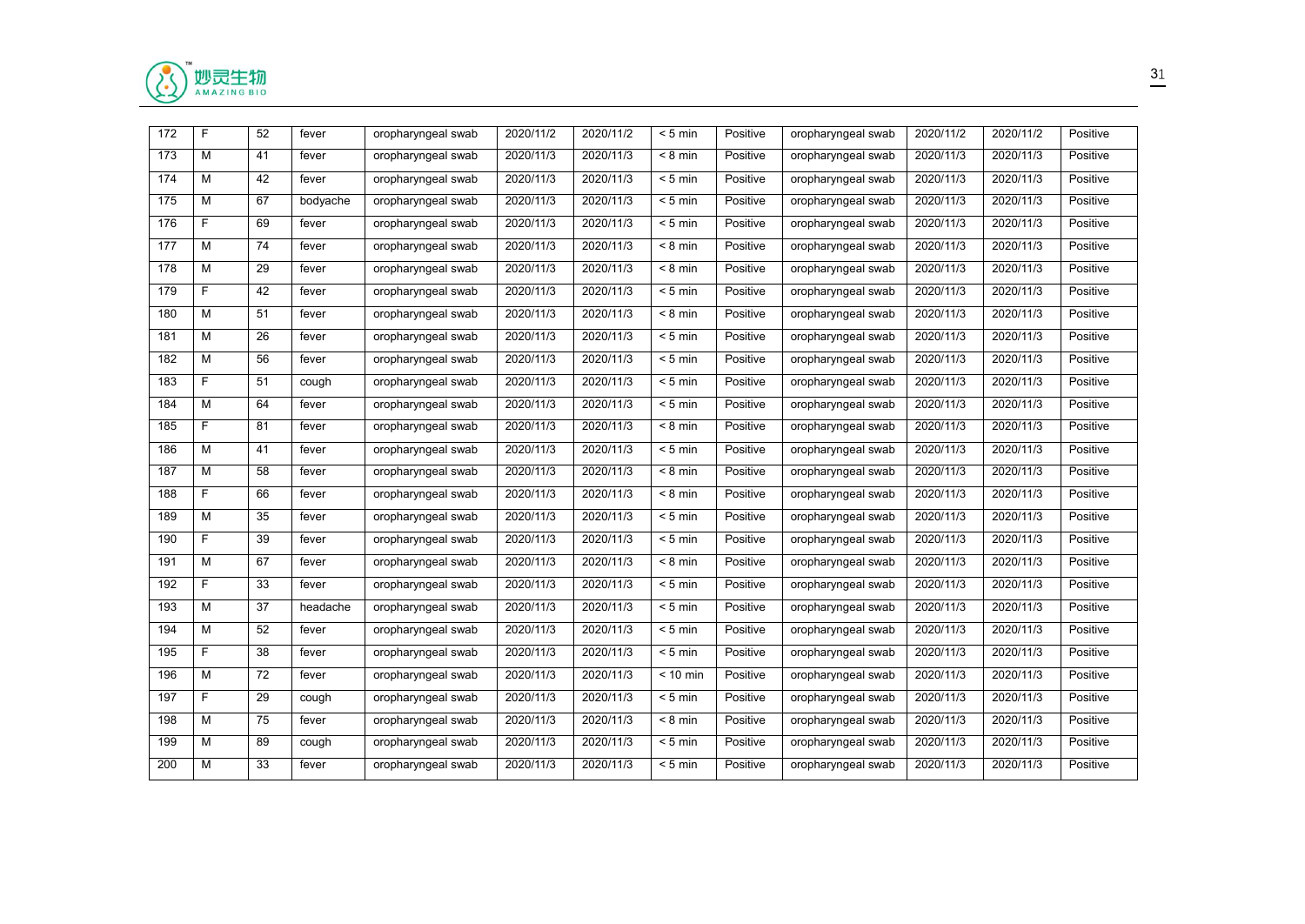

# <span id="page-31-0"></span>15.2. Basic information on negative samples of COVID-19

## <span id="page-31-1"></span>15.2.1. Nasal swab sample

| NO. | Gender | Age | Physiological |            |            | Experimental reagent Assessment test results |            |               |             |            | PCR test results |               |
|-----|--------|-----|---------------|------------|------------|----------------------------------------------|------------|---------------|-------------|------------|------------------|---------------|
|     |        |     | state         | Sample     | Collection | Test date                                    | test line  | Determination | Sample type | Collection | Test date        | Determination |
|     |        |     |               | type       | date       |                                              | appearance |               |             | date       |                  |               |
|     |        | 22  | fever         | nasal swab | 2020/10/9  | 2020/10/9                                    |            | Negative      | nasal swab  | 2020/10/9  | 2020/10/9        | Negative      |
| 2   |        | 55  | fever         | nasal swab | 2020/10/8  | 2020/10/8                                    |            | Negative      | nasal swab  | 2020/10/8  | 2020/10/8        | Negative      |
| 3   |        | 54  | fever         | nasal swab | 2020/10/9  | 2020/10/9                                    |            | Negative      | nasal swab  | 2020/10/9  | 2020/10/9        | Negative      |
|     |        | 51  | fever         | nasal swab | 2020/10/9  | 2020/10/9                                    |            | Negative      | nasal swab  | 2020/10/9  | 2020/10/9        | Negative      |
|     |        | 31  | fever         | nasal swab | 2020/10/9  | 2020/10/9                                    |            | Negative      | nasal swab  | 2020/10/9  | 2020/10/9        | Negative      |
| 6   |        | 31  | cough         | nasal swab | 2020/10/9  | 2020/10/9                                    |            | Negative      | nasal swab  | 2020/10/9  | 2020/10/9        | Negative      |
|     |        | 89  | fatigue       | nasal swab | 2020/10/13 | 2020/10/13                                   |            | Negative      | nasal swab  | 2020/10/13 | 2020/10/13       | Negative      |
| 8   |        | 45  | fever         | nasal swab | 2020/10/13 | 2020/10/13                                   |            | Negative      | nasal swab  | 2020/10/13 | 2020/10/13       | Negative      |
| 9   |        | 46  | fever         | nasal swab | 2020/10/13 | 2020/10/13                                   |            | Negative      | nasal swab  | 2020/10/13 | 2020/10/13       | Negative      |
| 10  |        | 70  | fever         | nasal swab | 2020/10/13 | 2020/10/13                                   |            | Positive      | nasal swab  | 2020/10/13 | 2020/10/13       | Negative      |
| 11  |        | 83  | fever         | nasal swab | 2020/10/15 | 2020/10/15                                   |            | Negative      | nasal swab  | 2020/10/15 | 2020/10/15       | Negative      |
| 12  |        | 51  | fever         | nasal swab | 2020/10/15 | 2020/10/15                                   |            | Negative      | nasal swab  | 2020/10/15 | 2020/10/15       | Negative      |
| 13  |        | 33  | headache      | nasal swab | 2020/10/15 | 2020/10/15                                   |            | Negative      | nasal swab  | 2020/10/15 | 2020/10/15       | Negative      |
| 14  |        | 31  | headache      | nasal swab | 2020/10/15 | 2020/10/15                                   |            | Negative      | nasal swab  | 2020/10/15 | 2020/10/15       | Negative      |
| 15  |        | 24  | fever         | nasal swab | 2020/10/15 | 2020/10/15                                   |            | Negative      | nasal swab  | 2020/10/15 | 2020/10/15       | Negative      |
| 16  |        | 35  | fever         | nasal swab | 2020/10/16 | 2020/10/16                                   |            | Negative      | nasal swab  | 2020/10/16 | 2020/10/16       | Negative      |
| 17  |        | 79  | fever         | nasal swab | 2020/10/31 | 2020/10/31                                   |            | Negative      | nasal swab  | 2020/10/31 | 2020/10/31       | Negative      |
| 18  |        | 42  | fever         | nasal swab | 2020/10/31 | 2020/10/31                                   |            | Negative      | nasal swab  | 2020/10/31 | 2020/10/31       | Negative      |
| 19  |        | 77  | fever         | nasal swab | 2020/10/31 | 2020/10/31                                   |            | Negative      | nasal swab  | 2020/10/31 | 2020/10/31       | Negative      |
| 20  |        | 69  | fever         | nasal swab | 2020/10/31 | 2020/10/31                                   |            | Negative      | nasal swab  | 2020/10/31 | 2020/10/31       | Negative      |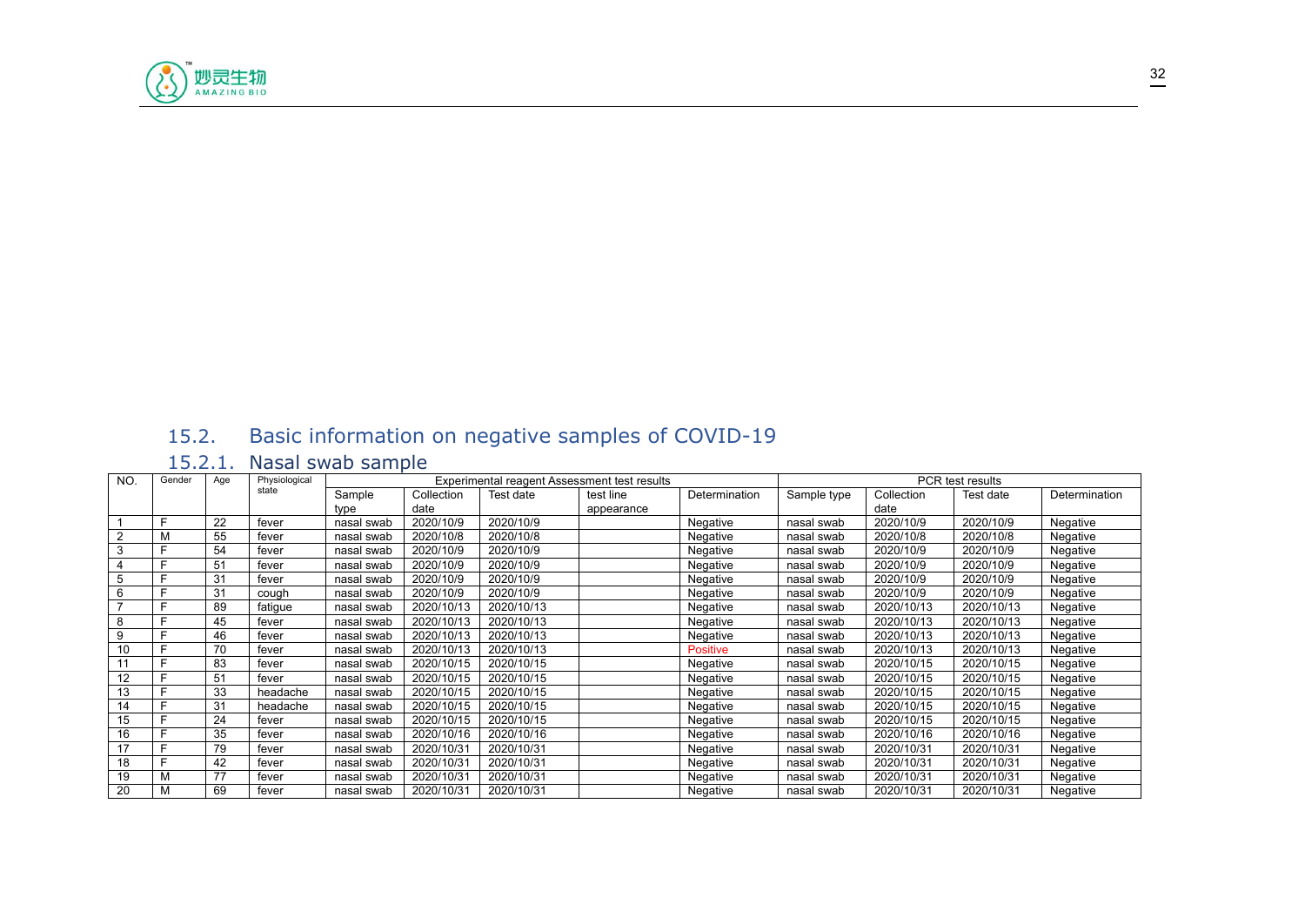

| 21 | M | 26              | fever      | nasal swab | 2020/10/31 | 2020/10/31 | Negative        | nasal swab | 2020/10/31 | 2020/10/31 | Negative |  |
|----|---|-----------------|------------|------------|------------|------------|-----------------|------------|------------|------------|----------|--|
| 22 | M | 42              | runny nose | nasal swab | 2020/10/31 | 2020/10/31 | Negative        | nasal swab | 2020/10/31 | 2020/10/31 | Negative |  |
| 23 | M | 21              | fever      | nasal swab | 2020/10/31 | 2020/10/31 | Negative        | nasal swab | 2020/10/31 | 2020/10/31 | Negative |  |
| 24 | M | 36              | fever      | nasal swab | 2020/10/31 | 2020/10/31 | Negative        | nasal swab | 2020/10/31 | 2020/10/31 | Negative |  |
| 25 | M | 15              | fever      | nasal swab | 2020/10/31 | 2020/10/31 | Negative        | nasal swab | 2020/10/31 | 2020/10/31 | Negative |  |
| 26 | M | 48              | fever      | nasal swab | 2020/10/31 | 2020/10/31 | Negative        | nasal swab | 2020/10/31 | 2020/10/31 | Negative |  |
| 27 | M | 31              | cough      | nasal swab | 2020/10/30 | 2020/10/30 | Negative        | nasal swab | 2020/10/30 | 2020/10/30 | Negative |  |
| 28 | M | 58              | fever      | nasal swab | 2020/10/30 | 2020/10/30 | Negative        | nasal swab | 2020/10/30 | 2020/10/30 | Negative |  |
| 29 | м | 39              | fever      | nasal swab | 2020/10/31 | 2020/10/31 | Negative        | nasal swab | 2020/10/31 | 2020/10/31 | Negative |  |
| 30 | M | 31              | fever      | nasal swab | 2020/10/31 | 2020/10/31 | Negative        | nasal swab | 2020/10/31 | 2020/10/31 | Negative |  |
| 31 | M | 8               | headache   | nasal swab | 2020/10/31 | 2020/10/31 | Negative        | nasal swab | 2020/10/31 | 2020/10/31 | Negative |  |
| 32 | M | 50              | fever      | nasal swab | 2020/10/31 | 2020/10/31 | Negative        | nasal swab | 2020/10/31 | 2020/10/31 | Negative |  |
| 33 | M | 21              | fever      | nasal swab | 2020/10/31 | 2020/10/31 | Negative        | nasal swab | 2020/10/31 | 2020/10/31 | Negative |  |
| 34 | M | 48              | fever      | nasal swab | 2020/10/31 | 2020/10/31 | <b>Positive</b> | nasal swab | 2020/10/31 | 2020/10/31 | Negative |  |
| 35 | M | 29              | fever      | nasal swab | 2020/10/31 | 2020/10/31 | Negative        | nasal swab | 2020/10/31 | 2020/10/31 | Negative |  |
| 36 | M | 63              | headache   | nasal swab | 2020/10/31 | 2020/10/31 | Negative        | nasal swab | 2020/10/31 | 2020/10/31 | Negative |  |
| 37 | M | $\overline{23}$ | fever      | nasal swab | 2020/10/31 | 2020/10/31 | Negative        | nasal swab | 2020/10/31 | 2020/11/3  | Negative |  |
| 38 | M | 59              | fever      | nasal swab | 2020/11/3  | 2020/11/3  | Negative        | nasal swab | 2020/11/3  | 2020/11/3  | Negative |  |
| 39 | M | 56              | fever      | nasal swab | 2020/11/3  | 2020/11/3  | Negative        | nasal swab | 2020/11/3  | 2020/11/3  | Negative |  |
| 40 | M | 30              | fever      | nasal swab | 2020/11/3  | 2020/11/3  | Negative        | nasal swab | 2020/11/3  | 2020/11/3  | Negative |  |
| 41 | M | 33              | fever      | nasal swab | 2020/11/3  | 2020/11/3  | Negative        | nasal swab | 2020/11/3  | 2020/11/3  | Negative |  |
| 42 | M | 49              | fever      | nasal swab | 2020/11/3  | 2020/11/3  | Negative        | nasal swab | 2020/11/3  | 2020/11/3  | Negative |  |
| 43 | M | 25              | bodyache   | nasal swab | 2020/11/3  | 2020/11/3  | Negative        | nasal swab | 2020/11/3  | 2020/11/3  | Negative |  |
| 44 | M | 50              | fever      | nasal swab | 2020/11/3  | 2020/11/3  | Negative        | nasal swab | 2020/11/3  | 2020/11/3  | Negative |  |
| 45 | M | 47              | fever      | nasal swab | 2020/11/3  | 2020/11/3  | Negative        | nasal swab | 2020/11/3  | 2020/11/3  | Negative |  |
| 46 | м | 45              | fever      | nasal swab | 2020/11/3  | 2020/11/3  | Negative        | nasal swab | 2020/11/3  | 2020/11/3  | Negative |  |
| 47 | F | 38              | fever      | nasal swab | 2020/11/3  | 2020/11/3  | Negative        | nasal swab | 2020/11/4  | 2020/11/4  | Negative |  |
| 48 | F | 33              | fever      | nasal swab | 2020/11/3  | 2020/11/3  | Negative        | nasal swab | 2020/11/4  | 2020/11/4  | Negative |  |
| 49 | M | 21              | fever      | nasal swab | 2020/11/4  | 2020/11/4  | Negative        | nasal swab | 2020/11/5  | 2020/11/5  | Negative |  |
| 50 | F | 28              | fever      | nasal swab | 2020/11/4  | 2020/11/4  | Negative        | nasal swab | 2020/11/4  | 2020/11/4  | Negative |  |
| 51 | M | 25              | fever      | nasal swab | 2020/11/4  | 2020/11/4  | Negative        | nasal swab | 2020/11/4  | 2020/11/4  | Negative |  |
| 52 | M | $\overline{31}$ | fever      | nasal swab | 2020/11/4  | 2020/11/4  | Negative        | nasal swab | 2020/11/4  | 2020/11/5  | Negative |  |
| 53 | M | 28              | fever      | nasal swab | 2020/11/5  | 2020/11/5  | Negative        | nasal swab | 2020/11/5  | 2020/11/5  | Negative |  |
| 54 | M | 33              | cough      | nasal swab | 2020/11/5  | 2020/11/5  | Negative        | nasal swab | 2020/11/5  | 2020/11/5  | Negative |  |
| 55 | м | 69              | fever      | nasal swab | 2020/11/5  | 2020/11/5  | Negative        | nasal swab | 2020/11/5  | 2020/11/5  | Negative |  |
| 56 | M | 30              | fever      | nasal swab | 2020/11/5  | 2020/11/5  | Negative        | nasal swab | 2020/11/6  | 2020/11/6  | Negative |  |
| 57 | M | 27              | cough      | nasal swab | 2020/11/5  | 2020/11/5  | Negative        | nasal swab | 2020/11/6  | 2020/11/6  | Negative |  |
| 58 | M | 42              | fever      | nasal swab | 2020/11/5  | 2020/11/5  | Negative        | nasal swab | 2020/11/6  | 2020/11/6  | Negative |  |
| 59 | M | 30              | cough      | nasal swab | 2020/11/5  | 2020/11/5  | Negative        | nasal swab | 2020/11/6  | 2020/11/6  | Negative |  |
| 60 | M | 35              | fever      | nasal swab | 2020/11/5  | 2020/11/5  | Negative        | nasal swab | 2020/11/6  | 2020/11/6  | Negative |  |
| 61 | F | 27              | fever      | nasal swab | 2020/11/5  | 2020/11/5  | Negative        | nasal swab | 2020/11/6  | 2020/11/6  | Negative |  |
| 62 | F | 24              | fever      | nasal swab | 2020/11/5  | 2020/11/5  | Negative        | nasal swab | 2020/11/6  | 2020/11/6  | Negative |  |
| 63 | F | 40              | fever      | nasal swab | 2020/11/5  | 2020/11/5  | Negative        | nasal swab | 2020/11/6  | 2020/11/6  | Negative |  |
| 64 | F | 50              | fever      | nasal swab | 2020/11/5  | 2020/11/5  | Negative        | nasal swab | 2020/11/6  | 2020/11/6  | Negative |  |
| 65 | F | 29              | fever      | nasal swab | 2020/11/5  | 2020/11/5  | Negative        | nasal swab | 2020/11/6  | 2020/11/6  | Negative |  |
| 66 | F | 27              | fever      | nasal swab | 2020/11/5  | 2020/11/5  | Negative        | nasal swab | 2020/11/6  | 2020/11/6  | Negative |  |
| 67 | F | 32              | fever      | nasal swab | 2020/11/5  | 2020/11/5  | Negative        | nasal swab | 2020/11/6  | 2020/11/6  | Negative |  |
| 68 | F | 30              | fever      | nasal swab | 2020/11/5  | 2020/11/5  | Negative        | nasal swab | 2020/11/6  | 2020/11/6  | Negative |  |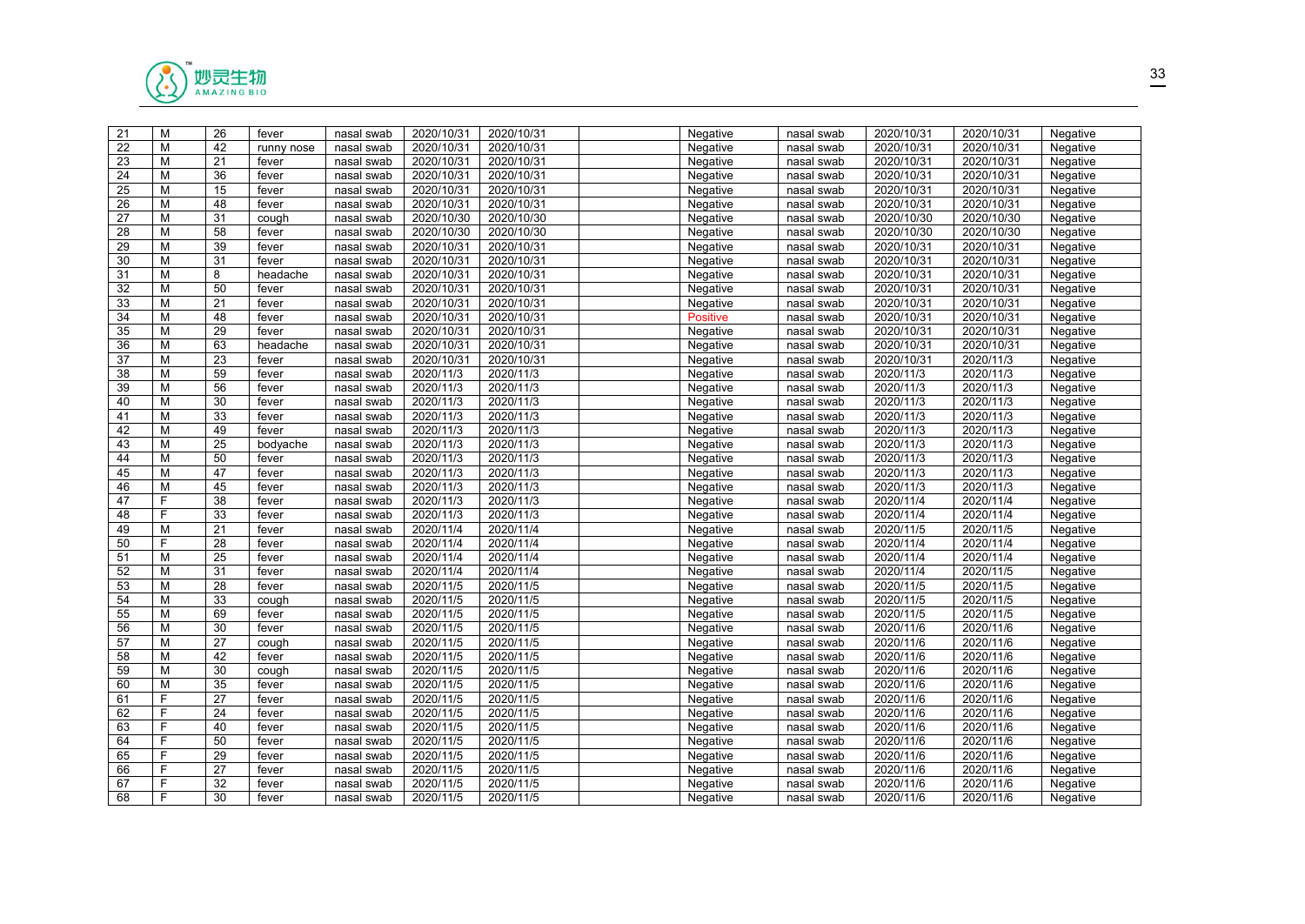

| 69  | F | 66              | cough      | nasal swab | 2020/11/5 | 2020/11/5 | Negative        | nasal swab | 2020/11/6 | 2020/11/6 | Negative |  |
|-----|---|-----------------|------------|------------|-----------|-----------|-----------------|------------|-----------|-----------|----------|--|
| 70  | F | 28              | fever      | nasal swab | 2020/11/5 | 2020/11/5 | Negative        | nasal swab | 2020/11/6 | 2020/11/6 | Negative |  |
| 71  | F | 51              | fever      | nasal swab | 2020/11/5 | 2020/11/5 | Negative        | nasal swab | 2020/11/6 | 2020/11/6 | Negative |  |
| 72  | F | 30              | fever      | nasal swab | 2020/11/5 | 2020/11/5 | Negative        | nasal swab | 2020/11/6 | 2020/11/6 | Negative |  |
| 73  | M | 39              | fever      | nasal swab | 2020/11/5 | 2020/11/5 | Negative        | nasal swab | 2020/11/6 | 2020/11/6 | Negative |  |
| 74  | M | 19              | fever      | nasal swab | 2020/11/5 | 2020/11/5 | Negative        | nasal swab | 2020/11/6 | 2020/11/6 | Negative |  |
| 75  | M | 30              | fever      | nasal swab | 2020/11/5 | 2020/11/5 | Negative        | nasal swab | 2020/11/6 | 2020/11/6 | Negative |  |
| 76  | M | 27              | fever      | nasal swab | 2020/11/5 | 2020/11/5 | Negative        | nasal swab | 2020/11/6 | 2020/11/6 | Negative |  |
| 77  | м | 21              | fever      | nasal swab | 2020/11/5 | 2020/11/5 | Negative        | nasal swab | 2020/11/6 | 2020/11/6 | Negative |  |
| 78  | M | 47              | fever      | nasal swab | 2020/11/5 | 2020/11/5 | Negative        | nasal swab | 2020/11/6 | 2020/11/6 | Negative |  |
| 79  | M | 32              | fever      | nasal swab | 2020/11/5 | 2020/11/5 | Negative        | nasal swab | 2020/11/6 | 2020/11/6 | Negative |  |
| 80  | M | 42              | fever      | nasal swab | 2020/11/5 | 2020/11/5 | Negative        | nasal swab | 2020/11/6 | 2020/11/6 | Negative |  |
| 81  | F | 34              | runny nose | nasal swab | 2020/11/5 | 2020/11/5 | Negative        | nasal swab | 2020/11/6 | 2020/11/6 | Negative |  |
| 82  | F | 27              | fever      | nasal swab | 2020/11/5 | 2020/11/5 | Negative        | nasal swab | 2020/11/6 | 2020/11/6 | Negative |  |
| 83  | F | $\overline{26}$ | fever      | nasal swab | 2020/11/5 | 2020/11/5 | Negative        | nasal swab | 2020/11/6 | 2020/11/6 | Negative |  |
| 84  | F | 49              | fever      | nasal swab | 2020/11/5 | 2020/11/5 | Negative        | nasal swab | 2020/11/6 | 2020/11/6 | Negative |  |
| 85  | F | $\overline{31}$ | fever      | nasal swab | 2020/11/5 | 2020/11/5 | Negative        | nasal swab | 2020/11/6 | 2020/11/6 | Negative |  |
| 86  | F | 39              | fever      | nasal swab | 2020/11/5 | 2020/11/5 | Negative        | nasal swab | 2020/11/6 | 2020/11/6 | Negative |  |
| 87  | F | 30              | fever      | nasal swab | 2020/11/5 | 2020/11/5 | Negative        | nasal swab | 2020/11/6 | 2020/11/6 | Negative |  |
| 88  | M | 29              | headache   | nasal swab | 2020/11/5 | 2020/11/5 | Negative        | nasal swab | 2020/11/6 | 2020/11/6 | Negative |  |
| 89  | M | 32              | runny nose | nasal swab | 2020/11/5 | 2020/11/5 | Negative        | nasal swab | 2020/11/6 | 2020/11/6 | Negative |  |
| 90  | M | 17              | fever      | nasal swab | 2020/11/5 | 2020/11/5 | Negative        | nasal swab | 2020/11/6 | 2020/11/6 | Negative |  |
| 91  | M | 36              | fever      | nasal swab | 2020/11/5 | 2020/11/5 | Negative        | nasal swab | 2020/11/6 | 2020/11/6 | Negative |  |
| 92  | M | 32              | fever      | nasal swab | 2020/11/5 | 2020/11/5 | Negative        | nasal swab | 2020/11/6 | 2020/11/6 | Negative |  |
| 93  | M | 18              | fever      | nasal swab | 2020/11/5 | 2020/11/5 | Negative        | nasal swab | 2020/11/6 | 2020/11/6 | Negative |  |
| 94  | м | 24              | fever      | nasal swab | 2020/11/5 | 2020/11/5 | Negative        | nasal swab | 2020/11/6 | 2020/11/6 | Negative |  |
| 95  | M | 24              | runny nose | nasal swab | 2020/11/5 | 2020/11/5 | Negative        | nasal swab | 2020/11/6 | 2020/11/6 | Negative |  |
| 96  | M | 35              | fever      | nasal swab | 2020/11/5 | 2020/11/5 | Negative        | nasal swab | 2020/11/6 | 2020/11/6 | Negative |  |
| 97  | М | 43              | fever      | nasal swab | 2020/11/5 | 2020/11/5 | Negative        | nasal swab | 2020/11/6 | 2020/11/6 | Negative |  |
| 98  | M | 18              | fever      | nasal swab | 2020/11/5 | 2020/11/5 | Negative        | nasal swab | 2020/11/6 | 2020/11/6 | Negative |  |
| 99  | M | 45              | fever      | nasal swab | 2020/11/5 | 2020/11/5 | Negative        | nasal swab | 2020/11/6 | 2020/11/6 | Negative |  |
| 100 | M | 58              | fever      | nasal swab | 2020/11/5 | 2020/11/5 | Negative        | nasal swab | 2020/11/6 | 2020/11/6 | Negative |  |
| 101 | M | 47              | cough      | nasal swab | 2020/11/5 | 2020/11/5 | <b>Positive</b> | nasal swab | 2020/11/6 | 2020/11/6 | Negative |  |
| 102 | M | 19              | fever      | nasal swab | 2020/11/5 | 2020/11/5 | Negative        | nasal swab | 2020/11/6 | 2020/11/6 | Negative |  |
| 103 | м | 45              | fever      | nasal swab | 2020/11/5 | 2020/11/5 | Negative        | nasal swab | 2020/11/6 | 2020/11/6 | Negative |  |
| 104 | М | 32              | fever      | nasal swab | 2020/11/5 | 2020/11/5 | Negative        | nasal swab | 2020/11/6 | 2020/11/6 | Negative |  |
| 105 | M | 33              | fever      | nasal swab | 2020/11/5 | 2020/11/5 | Negative        | nasal swab | 2020/11/6 | 2020/11/6 | Negative |  |
| 106 | M | 27              | fever      | nasal swab | 2020/11/5 | 2020/11/5 | Negative        | nasal swab | 2020/11/6 | 2020/11/6 | Negative |  |
| 107 | M | 48              | cough      | nasal swab | 2020/11/5 | 2020/11/5 | Negative        | nasal swab | 2020/11/6 | 2020/11/6 | Negative |  |
| 108 | M | 23              | fever      | nasal swab | 2020/11/5 | 2020/11/5 | Negative        | nasal swab | 2020/11/6 | 2020/11/6 | Negative |  |
| 109 | M | 43              | fever      | nasal swab | 2020/11/5 | 2020/11/5 | Negative        | nasal swab | 2020/11/6 | 2020/11/6 | Negative |  |
| 110 | M | 34              | fever      | nasal swab | 2020/11/5 | 2020/11/5 | Negative        | nasal swab | 2020/11/6 | 2020/11/6 | Negative |  |
| 111 | M | 30              | fever      | nasal swab | 2020/11/5 | 2020/11/5 | Negative        | nasal swab | 2020/11/6 | 2020/11/6 | Negative |  |
| 112 | M | 34              | fever      | nasal swab | 2020/11/5 | 2020/11/5 | Negative        | nasal swab | 2020/11/6 | 2020/11/6 | Negative |  |
| 113 | F | 30              | fever      | nasal swab | 2020/11/5 | 2020/11/5 | Negative        | nasal swab | 2020/11/6 | 2020/11/6 | Negative |  |
| 114 | M | 65              | cough      | nasal swab | 2020/11/5 | 2020/11/5 | Negative        | nasal swab | 2020/11/6 | 2020/11/6 | Negative |  |
| 115 | M | 76              | fever      | nasal swab | 2020/11/5 | 2020/11/5 | Negative        | nasal swab | 2020/11/6 | 2020/11/6 | Negative |  |
| 116 | M | 84              | fever      | nasal swab | 2020/11/5 | 2020/11/5 | Negative        | nasal swab | 2020/11/6 | 2020/11/6 | Negative |  |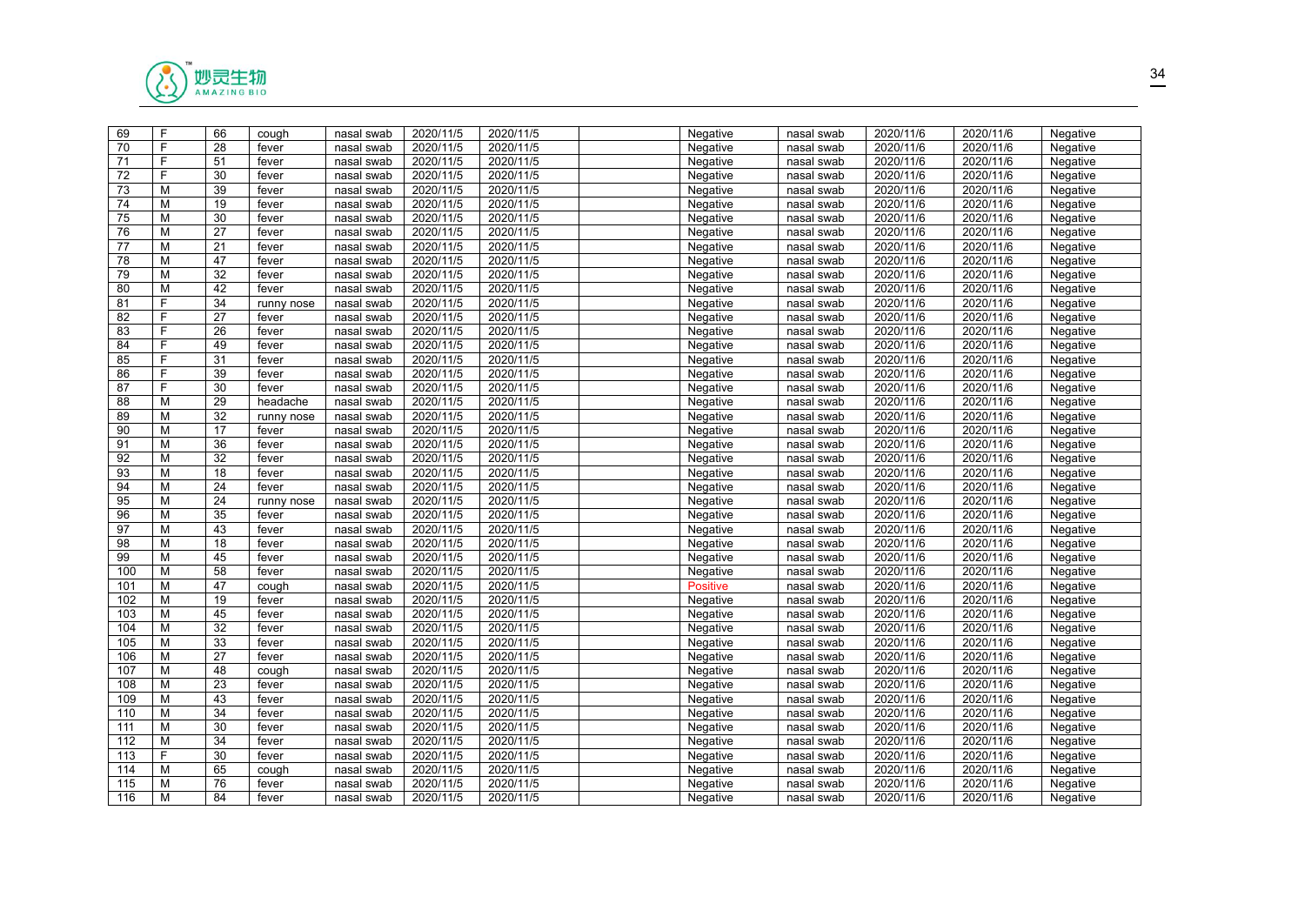

| 117 | M  | 47              | fever    | nasal swab | 2020/11/5 | 2020/11/5 | Negative | nasal swab | 2020/11/6 | 2020/11/6 | Negative |  |
|-----|----|-----------------|----------|------------|-----------|-----------|----------|------------|-----------|-----------|----------|--|
| 118 | M  | 78              | cough    | nasal swab | 2020/11/5 | 2020/11/5 | Negative | nasal swab | 2020/11/6 | 2020/11/6 | Negative |  |
| 119 | M  | 29              | cough    | nasal swab | 2020/11/5 | 2020/11/5 | Negative | nasal swab | 2020/11/6 | 2020/11/6 | Negative |  |
| 120 | F  | 22              | fever    | nasal swab | 2020/11/5 | 2020/11/5 | Negative | nasal swab | 2020/11/6 | 2020/11/6 | Negative |  |
| 121 | F  | 33              | fever    | nasal swab | 2020/11/5 | 2020/11/5 | Negative | nasal swab | 2020/11/6 | 2020/11/6 | Negative |  |
| 122 | F  | 29              | fever    | nasal swab | 2020/11/5 | 2020/11/5 | Negative | nasal swab | 2020/11/6 | 2020/11/6 | Negative |  |
| 123 | F. | 61              | headache | nasal swab | 2020/11/5 | 2020/11/5 | Negative | nasal swab | 2020/11/6 | 2020/11/6 | Negative |  |
| 124 | F. | 28              | fever    | nasal swab | 2020/11/5 | 2020/11/5 | Negative | nasal swab | 2020/11/6 | 2020/11/6 | Negative |  |
| 125 | F  | 51              | fever    | nasal swab | 2020/11/5 | 2020/11/5 | Negative | nasal swab | 2020/11/6 | 2020/11/6 | Negative |  |
| 126 | F  | 39              | fever    | nasal swab | 2020/11/5 | 2020/11/5 | Negative | nasal swab | 2020/11/6 | 2020/11/6 | Negative |  |
| 127 | М  | 21              | fever    | nasal swab | 2020/11/5 | 2020/11/5 | Negative | nasal swab | 2020/11/6 | 2020/11/6 | Negative |  |
| 128 | М  | 64              | fever    | nasal swab | 2020/11/5 | 2020/11/5 | Negative | nasal swab | 2020/11/6 | 2020/11/6 | Negative |  |
| 129 | M  | 64              | fever    | nasal swab | 2020/11/5 | 2020/11/5 | Negative | nasal swab | 2020/11/6 | 2020/11/6 | Negative |  |
| 130 | M  | 84              | fever    | nasal swab | 2020/11/5 | 2020/11/5 | Negative | nasal swab | 2020/11/6 | 2020/11/6 | Negative |  |
| 131 | М  | 27              | bodyache | nasal swab | 2020/11/5 | 2020/11/5 | Negative | nasal swab | 2020/11/6 | 2020/11/6 | Negative |  |
| 132 | M  | 48              | fever    | nasal swab | 2020/11/5 | 2020/11/5 | Negative | nasal swab | 2020/11/6 | 2020/11/6 | Negative |  |
| 133 | M  | 71              | fever    | nasal swab | 2020/11/5 | 2020/11/5 | Negative | nasal swab | 2020/11/6 | 2020/11/6 | Negative |  |
| 134 | M  | 74              | fever    | nasal swab | 2020/11/5 | 2020/11/5 | Negative | nasal swab | 2020/11/6 | 2020/11/6 | Negative |  |
| 135 | M  | 34              | fever    | nasal swab | 2020/11/5 | 2020/11/5 | Negative | nasal swab | 2020/11/6 | 2020/11/6 | Negative |  |
| 136 | M  | 27              | fever    | nasal swab | 2020/11/5 | 2020/11/5 | Negative | nasal swab | 2020/11/6 | 2020/11/6 | Negative |  |
| 137 | F. | 26              | fever    | nasal swab | 2020/11/5 | 2020/11/5 | Negative | nasal swab | 2020/11/6 | 2020/11/6 | Negative |  |
| 138 | F  | 87              | cough    | nasal swab | 2020/11/5 | 2020/11/5 | Negative | nasal swab | 2020/11/6 | 2020/11/6 | Negative |  |
| 139 | F  | 81              | fever    | nasal swab | 2020/11/5 | 2020/11/5 | Negative | nasal swab | 2020/11/6 | 2020/11/6 | Negative |  |
| 140 | М  | 31              | fever    | nasal swab | 2020/11/5 | 2020/11/5 | Negative | nasal swab | 2020/11/6 | 2020/11/6 | Negative |  |
| 141 | M  | 21              | fever    | nasal swab | 2020/11/5 | 2020/11/5 | Negative | nasal swab | 2020/11/6 | 2020/11/6 | Negative |  |
| 142 | M  | 90              | fever    | nasal swab | 2020/11/5 | 2020/11/5 | Negative | nasal swab | 2020/11/6 | 2020/11/6 | Negative |  |
| 143 | M  | 66              | fever    | nasal swab | 2020/11/5 | 2020/11/5 | Negative | nasal swab | 2020/11/6 | 2020/11/6 | Negative |  |
| 144 | M  | 39              | fever    | nasal swab | 2020/11/5 | 2020/11/5 | Negative | nasal swab | 2020/11/6 | 2020/11/6 | Negative |  |
| 145 | М  | 84              | fever    | nasal swab | 2020/11/5 | 2020/11/5 | Negative | nasal swab | 2020/11/6 | 2020/11/6 | Negative |  |
| 146 | М  | 38              | fever    | nasal swab | 2020/11/5 | 2020/11/5 | Negative | nasal swab | 2020/11/6 | 2020/11/6 | Negative |  |
| 147 | M  | 21              | fever    | nasal swab | 2020/11/5 | 2020/11/5 | Negative | nasal swab | 2020/11/6 | 2020/11/6 | Negative |  |
| 148 | M  | 50              | fever    | nasal swab | 2020/11/5 | 2020/11/5 | Negative | nasal swab | 2020/11/6 | 2020/11/6 | Negative |  |
| 149 | M  | 29              | fever    | nasal swab | 2020/11/5 | 2020/11/5 | Negative | nasal swab | 2020/11/6 | 2020/11/6 | Negative |  |
| 150 | F. | 27              | fever    | nasal swab | 2020/11/5 | 2020/11/5 | Negative | nasal swab | 2020/11/6 | 2020/11/6 | Negative |  |
| 151 | F. | 90              | cough    | nasal swab | 2020/11/5 | 2020/11/5 | Negative | nasal swab | 2020/11/6 | 2020/11/6 | Negative |  |
| 152 | F. | 30              | fever    | nasal swab | 2020/11/5 | 2020/11/5 | Negative | nasal swab | 2020/11/6 | 2020/11/6 | Negative |  |
| 153 | F  | 66              | fever    | nasal swab | 2020/11/5 | 2020/11/5 | Negative | nasal swab | 2020/11/6 | 2020/11/6 | Negative |  |
| 154 | F  | 28              | fever    | nasal swab | 2020/11/5 | 2020/11/5 | Negative | nasal swab | 2020/11/6 | 2020/11/6 | Negative |  |
| 156 | F  | 51              | fever    | nasal swab | 2020/11/5 | 2020/11/5 | Negative | nasal swab | 2020/11/6 | 2020/11/6 | Negative |  |
| 157 | F  | 89              | fever    | nasal swab | 2020/11/5 | 2020/11/5 | Negative | nasal swab | 2020/11/6 | 2020/11/6 | Negative |  |
| 158 | M  | 39              | fever    | nasal swab | 2020/11/5 | 2020/11/5 | Negative | nasal swab | 2020/11/6 | 2020/11/6 | Negative |  |
| 159 | M  | 19              | fever    | nasal swab | 2020/11/5 | 2020/11/5 | Negative | nasal swab | 2020/11/6 | 2020/11/6 | Negative |  |
| 160 | M  | 30              | fever    | nasal swab | 2020/11/5 | 2020/11/5 | Negative | nasal swab | 2020/11/6 | 2020/11/6 | Negative |  |
| 161 | M  | $\overline{75}$ | fever    | nasal swab | 2020/11/5 | 2020/11/5 | Negative | nasal swab | 2020/11/6 | 2020/11/6 | Negative |  |
| 162 | M  | 21              | fever    | nasal swab | 2020/11/5 | 2020/11/5 | Negative | nasal swab | 2020/11/6 | 2020/11/6 | Negative |  |
| 163 | M  | 47              | cough    | nasal swab | 2020/11/5 | 2020/11/5 | Negative | nasal swab | 2020/11/6 | 2020/11/6 | Negative |  |
| 164 | M  | 32              | fever    | nasal swab | 2020/11/5 | 2020/11/5 | Negative | nasal swab | 2020/11/6 | 2020/11/6 | Negative |  |
| 165 | M  | 76              | fever    | nasal swab | 2020/11/5 | 2020/11/5 | Negative | nasal swab | 2020/11/6 | 2020/11/6 | Negative |  |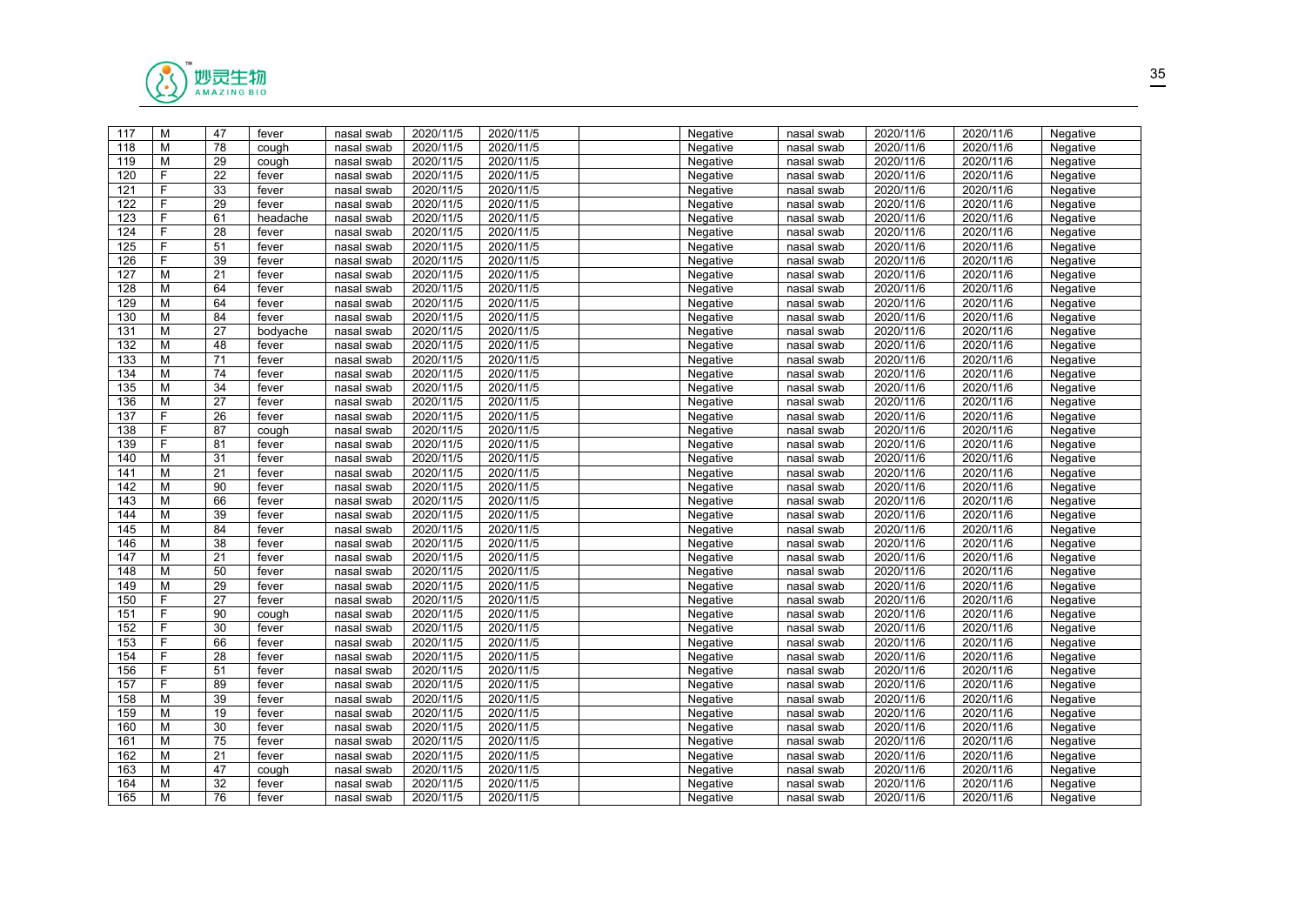

| 166              | M | 34              | fever    | nasal swab | 2020/11/5 | 2020/11/5 | Negative | nasal swab | 2020/11/6 | 2020/11/6 | Negative |  |
|------------------|---|-----------------|----------|------------|-----------|-----------|----------|------------|-----------|-----------|----------|--|
| 167              | M | 27              | fever    | nasal swab | 2020/11/6 | 2020/11/6 | Negative | nasal swab | 2020/11/6 | 2020/11/6 | Negative |  |
| 168              | F | 26              | fever    | nasal swab | 2020/11/6 | 2020/11/6 | Negative | nasal swab | 2020/11/6 | 2020/11/6 | Negative |  |
| 169              | F | 49              | fever    | nasal swab | 2020/11/6 | 2020/11/6 | Negative | nasal swab | 2020/11/6 | 2020/11/6 | Negative |  |
| 170              | F | 55              | fever    | nasal swab | 2020/11/6 | 2020/11/6 | Negative | nasal swab | 2020/11/6 | 2020/11/6 | Negative |  |
| 171              | M | 39              | fever    | nasal swab | 2020/11/6 | 2020/11/6 | Negative | nasal swab | 2020/11/6 | 2020/11/6 | Negative |  |
| 172              | M | 30              | fever    | nasal swab | 2020/11/6 | 2020/11/6 | Negative | nasal swab | 2020/11/6 | 2020/11/6 | Negative |  |
| 173              | M | 36              | fever    | nasal swab | 2020/11/6 | 2020/11/6 | Negative | nasal swab | 2020/11/6 | 2020/11/6 | Negative |  |
| 174              | M | $\overline{32}$ | fever    | nasal swab | 2020/11/6 | 2020/11/6 | Negative | nasal swab | 2020/11/6 | 2020/11/6 | Negative |  |
| 175              | M | 17              | bodyache | nasal swab | 2020/11/6 | 2020/11/6 | Negative | nasal swab | 2020/11/6 | 2020/11/6 | Negative |  |
| 176              | M | 33              | fever    | nasal swab | 2020/11/6 | 2020/11/6 | Negative | nasal swab | 2020/11/6 | 2020/11/6 | Negative |  |
| 177              | M | 24              | fever    | nasal swab | 2020/11/6 | 2020/11/6 | Negative | nasal swab | 2020/11/6 | 2020/11/6 | Negative |  |
| 178              | M | 40              | fever    | nasal swab | 2020/11/6 | 2020/11/6 | Negative | nasal swab | 2020/11/6 | 2020/11/6 | Negative |  |
| 179              | M | 50              | fever    | nasal swab | 2020/11/6 | 2020/11/6 | Negative | nasal swab | 2020/11/6 | 2020/11/6 | Negative |  |
| 180              | м | 29              | fever    | nasal swab | 2020/11/6 | 2020/11/6 | Negative | nasal swab | 2020/11/6 | 2020/11/6 | Negative |  |
| 181              | F | 29              | fever    | nasal swab | 2020/11/6 | 2020/11/6 | Negative | nasal swab | 2020/11/6 | 2020/11/6 | Negative |  |
| 182              | F | $\overline{32}$ | fever    | nasal swab | 2020/11/6 | 2020/11/6 | Negative | nasal swab | 2020/11/6 | 2020/11/6 | Negative |  |
| 183              | F | 30              | cough    | nasal swab | 2020/11/6 | 2020/11/6 | Negative | nasal swab | 2020/11/6 | 2020/11/6 | Negative |  |
| 184              | F | 66              | fever    | nasal swab | 2020/11/6 | 2020/11/6 | Negative | nasal swab | 2020/11/6 | 2020/11/6 | Negative |  |
| 185              | F | 28              | fever    | nasal swab | 2020/11/6 | 2020/11/6 | Negative | nasal swab | 2020/11/6 | 2020/11/6 | Negative |  |
| 186              | F | 51              | fever    | nasal swab | 2020/11/6 | 2020/11/6 | Negative | nasal swab | 2020/11/6 | 2020/11/6 | Negative |  |
| 187              | F | 30              | fever    | nasal swab | 2020/11/6 | 2020/11/6 | Negative | nasal swab | 2020/11/6 | 2020/11/6 | Negative |  |
| 188              | M | $\overline{22}$ | fever    | nasal swab | 2020/11/6 | 2020/11/6 | Negative | nasal swab | 2020/11/6 | 2020/11/6 | Negative |  |
| 189              | M | 19              | fever    | nasal swab | 2020/11/6 | 2020/11/6 | Negative | nasal swab | 2020/11/6 | 2020/11/6 | Negative |  |
| 190              | M | 27              | fever    | nasal swab | 2020/11/6 | 2020/11/6 | Negative | nasal swab | 2020/11/6 | 2020/11/6 | Negative |  |
| 191              | м | 22              | fever    | nasal swab | 2020/11/6 | 2020/11/6 | Negative | nasal swab | 2020/11/6 | 2020/11/6 | Negative |  |
| 192              | M | 21              | fever    | nasal swab | 2020/11/6 | 2020/11/6 | Negative | nasal swab | 2020/11/6 | 2020/11/6 | Negative |  |
| 193              | M | 47              | cough    | nasal swab | 2020/11/6 | 2020/11/6 | Negative | nasal swab | 2020/11/6 | 2020/11/6 | Negative |  |
| 194              | М | 32              | fever    | nasal swab | 2020/11/6 | 2020/11/6 | Negative | nasal swab | 2020/11/6 | 2020/11/6 | Negative |  |
| 195              | M | 85              | fever    | nasal swab | 2020/11/6 | 2020/11/6 | Negative | nasal swab | 2020/11/6 | 2020/11/6 | Negative |  |
| 196              | M | 34              | fever    | nasal swab | 2020/11/6 | 2020/11/6 | Negative | nasal swab | 2020/11/6 | 2020/11/6 | Negative |  |
| 197              | M | 27              | fever    | nasal swab | 2020/11/6 | 2020/11/6 | Negative | nasal swab | 2020/11/6 | 2020/11/6 | Negative |  |
| 198              | F | 26              | fever    | nasal swab | 2020/11/6 | 2020/11/6 | Negative | nasal swab | 2020/11/6 | 2020/11/6 | Negative |  |
| 199              | F | 86              | fever    | nasal swab | 2020/11/6 | 2020/11/6 | Negative | nasal swab | 2020/11/6 | 2020/11/6 | Negative |  |
| 200              | F | $\overline{31}$ | fever    | nasal swab | 2020/11/6 | 2020/11/6 | Negative | nasal swab | 2020/11/6 | 2020/11/6 | Negative |  |
| 201              | M | 39              | bodyache | nasal swab | 2020/11/6 | 2020/11/6 | Negative | nasal swab | 2020/11/6 | 2020/11/6 | Negative |  |
| 202              | M | 37              | fever    | nasal swab | 2020/11/6 | 2020/11/6 | Negative | nasal swab | 2020/11/6 | 2020/11/6 | Negative |  |
| $\overline{203}$ | M | 29              | fever    | nasal swab | 2020/11/6 | 2020/11/6 | Negative | nasal swab | 2020/11/6 | 2020/11/6 | Negative |  |
| 204              | M | 32              | fever    | nasal swab | 2020/11/6 | 2020/11/6 | Negative | nasal swab | 2020/11/6 | 2020/11/6 | Negative |  |
| 205              | M | 17              | fever    | nasal swab | 2020/11/6 | 2020/11/6 | Negative | nasal swab | 2020/11/6 | 2020/11/6 | Negative |  |
| $\overline{206}$ | M | $\overline{29}$ | fever    | nasal swab | 2020/11/6 | 2020/11/6 | Negative | nasal swab | 2020/11/6 | 2020/11/6 | Negative |  |
| 207              | M | 24              | fever    | nasal swab | 2020/11/6 | 2020/11/6 | Negative | nasal swab | 2020/11/6 | 2020/11/6 | Negative |  |
| 208              | M | 40              | fever    | nasal swab | 2020/11/6 | 2020/11/6 | Negative | nasal swab | 2020/11/6 | 2020/11/6 | Negative |  |
| 209              | м | 54              | headache | nasal swab | 2020/11/6 | 2020/11/6 | Negative | nasal swab | 2020/11/6 | 2020/11/6 | Negative |  |
| 210              | M | 29              | fever    | nasal swab | 2020/11/6 | 2020/11/6 | Negative | nasal swab | 2020/11/6 | 2020/11/6 | Negative |  |
| 211              | F | 21              | fever    | nasal swab | 2020/11/6 | 2020/11/6 | Negative | nasal swab | 2020/11/6 | 2020/11/6 | Negative |  |
| 212              | F | 32              | fever    | nasal swab | 2020/11/6 | 2020/11/6 | Negative | nasal swab | 2020/11/6 | 2020/11/6 | Negative |  |
| 213              | F | 30              | fever    | nasal swab | 2020/11/6 | 2020/11/6 | Negative | nasal swab | 2020/11/6 | 2020/11/6 | Negative |  |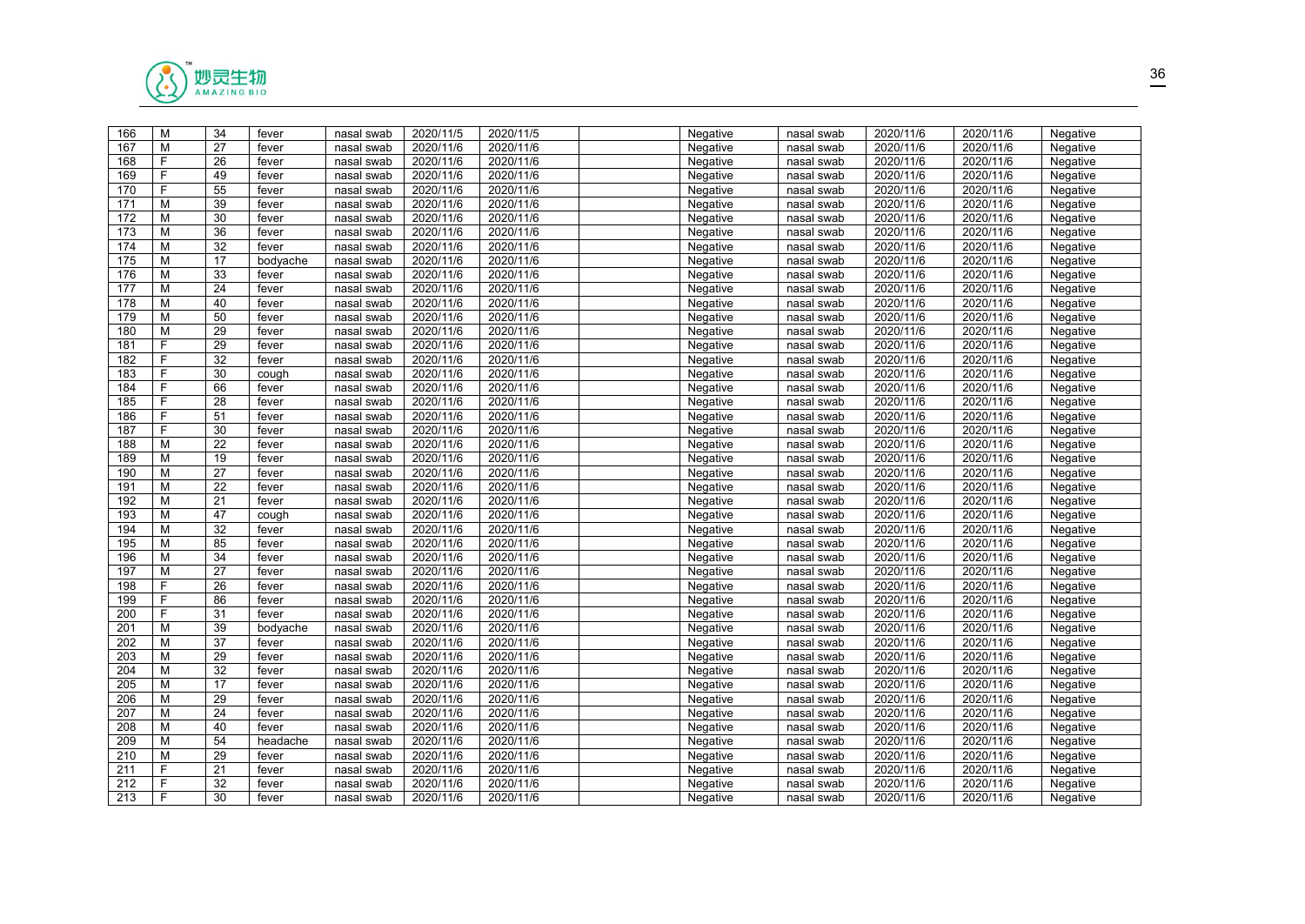

| 214              | F | 61              | fever | nasal swab | 2020/11/6 | 2020/11/6 | Negative | nasal swab | 2020/11/6 | 2020/11/6 | Negative |  |
|------------------|---|-----------------|-------|------------|-----------|-----------|----------|------------|-----------|-----------|----------|--|
| 215              | F | 28              | fever | nasal swab | 2020/11/6 | 2020/11/6 | Negative | nasal swab | 2020/11/6 | 2020/11/6 | Negative |  |
| 216              | F | 51              | fever | nasal swab | 2020/11/6 | 2020/11/6 | Negative | nasal swab | 2020/11/6 | 2020/11/6 | Negative |  |
| 217              | F | 30              | cough | nasal swab | 2020/11/6 | 2020/11/6 | Negative | nasal swab | 2020/11/6 | 2020/11/6 | Negative |  |
| 218              | M | 32              | fever | nasal swab | 2020/11/6 | 2020/11/6 | Negative | nasal swab | 2020/11/6 | 2020/11/6 | Negative |  |
| 219              | M | 19              | fever | nasal swab | 2020/11/6 | 2020/11/6 | Negative | nasal swab | 2020/11/6 | 2020/11/6 | Negative |  |
| 220              | M | 22              | fever | nasal swab | 2020/11/6 | 2020/11/6 | Negative | nasal swab | 2020/11/6 | 2020/11/6 | Negative |  |
| 221              | M | 27              | fever | nasal swab | 2020/11/6 | 2020/11/6 | Negative | nasal swab | 2020/11/6 | 2020/11/6 | Negative |  |
| 222              | M | 21              | fever | nasal swab | 2020/11/6 | 2020/11/6 | Negative | nasal swab | 2020/11/6 | 2020/11/6 | Negative |  |
| 223              | M | 41              | fever | nasal swab | 2020/11/6 | 2020/11/6 | Negative | nasal swab | 2020/11/6 | 2020/11/6 | Negative |  |
| 224              | M | 30              | fever | nasal swab | 2020/11/6 | 2020/11/6 | Negative | nasal swab | 2020/11/6 | 2020/11/6 | Negative |  |
| $\overline{225}$ | M | 42              | fever | nasal swab | 2020/11/6 | 2020/11/6 | Negative | nasal swab | 2020/11/6 | 2020/11/6 | Negative |  |
| 226              | M | 34              | fever | nasal swab | 2020/11/6 | 2020/11/6 | Negative | nasal swab | 2020/11/6 | 2020/11/6 | Negative |  |
| 227              | M | 27              | fever | nasal swab | 2020/11/6 | 2020/11/6 | Negative | nasal swab | 2020/11/6 | 2020/11/6 | Negative |  |
| $\overline{228}$ | F | 54              | fever | nasal swab | 2020/11/6 | 2020/11/6 | Negative | nasal swab | 2020/11/6 | 2020/11/6 | Negative |  |
| 229              | F | 49              | fever | nasal swab | 2020/11/6 | 2020/11/6 | Negative | nasal swab | 2020/11/6 | 2020/11/6 | Negative |  |
| 230              | F | $\overline{31}$ | fever | nasal swab | 2020/11/6 | 2020/11/6 | Negative | nasal swab | 2020/11/6 | 2020/11/6 | Negative |  |
| 231              | M | 55              | fever | nasal swab | 2020/11/7 | 2020/11/5 | Negative | nasal swab | 2020/11/6 | 2020/11/6 | Negative |  |
| 232              | М | 30              | fever | nasal swab | 2020/11/7 | 2020/11/7 | Negative | nasal swab | 2020/11/7 | 2020/11/7 | Negative |  |
| 233              | М | 29              | fever | nasal swab | 2020/11/7 | 2020/11/7 | Negative | nasal swab | 2020/11/7 | 2020/11/7 | Negative |  |
| 234              | M | 32              | fever | nasal swab | 2020/11/7 | 2020/11/7 | Negative | nasal swab | 2020/11/7 | 2020/11/7 | Negative |  |
| 235              | M | 78              | fever | nasal swab | 2020/11/7 | 2020/11/7 | Negative | nasal swab | 2020/11/7 | 2020/11/7 | Negative |  |
| 236              | M | 22              | fever | nasal swab | 2020/11/7 | 2020/11/7 | Negative | nasal swab | 2020/11/7 | 2020/11/7 | Negative |  |
| 237              | M | 24              | fever | nasal swab | 2020/11/7 | 2020/11/7 | Negative | nasal swab | 2020/11/7 | 2020/11/7 | Negative |  |
| 238              | M | 40              | fever | nasal swab | 2020/11/7 | 2020/11/7 | Negative | nasal swab | 2020/11/7 | 2020/11/7 | Negative |  |
| 239              | м | 50              | fever | nasal swab | 2020/11/7 | 2020/11/7 | Negative | nasal swab | 2020/11/7 | 2020/11/7 | Negative |  |
| 240              | M | 29              | cough | nasal swab | 2020/11/7 | 2020/11/7 | Negative | nasal swab | 2020/11/7 | 2020/11/7 | Negative |  |
| 241              | F | 43              | fever | nasal swab | 2020/11/7 | 2020/11/7 | Negative | nasal swab | 2020/11/7 | 2020/11/7 | Negative |  |
| 242              | F | 32              | fever | nasal swab | 2020/11/7 | 2020/11/7 | Negative | nasal swab | 2020/11/7 | 2020/11/7 | Negative |  |
| 243              | F | 30              | fever | nasal swab | 2020/11/7 | 2020/11/7 | Negative | nasal swab | 2020/11/7 | 2020/11/7 | Negative |  |
| 244              | F | 66              | fever | nasal swab | 2020/11/7 | 2020/11/7 | Negative | nasal swab | 2020/11/7 | 2020/11/7 | Negative |  |
| 245              | F | 28              | fever | nasal swab | 2020/11/7 | 2020/11/7 | Negative | nasal swab | 2020/11/7 | 2020/11/7 | Negative |  |
| 246              | F | 89              | fever | nasal swab | 2020/11/7 | 2020/11/7 | Negative | nasal swab | 2020/11/7 | 2020/11/7 | Negative |  |
| 247              | F | 83              | fever | nasal swab | 2020/11/7 | 2020/11/7 | Negative | nasal swab | 2020/11/7 | 2020/11/7 | Negative |  |
| 248              | м | 54              | fever | nasal swab | 2020/11/7 | 2020/11/7 | Negative | nasal swab | 2020/11/7 | 2020/11/7 | Negative |  |
| 249              | M | 20              | fever | nasal swab | 2020/11/7 | 2020/11/7 | Negative | nasal swab | 2020/11/7 | 2020/11/7 | Negative |  |
| 250              | M | 30              | fever | nasal swab | 2020/11/7 | 2020/11/7 | Negative | nasal swab | 2020/11/7 | 2020/11/7 | Negative |  |
| 251              | M | 27              | fever | nasal swab | 2020/11/7 | 2020/11/7 | Negative | nasal swab | 2020/11/7 | 2020/11/7 | Negative |  |
| 252              | M | 30              | fever | nasal swab | 2020/11/7 | 2020/11/7 | Negative | nasal swab | 2020/11/7 | 2020/11/7 | Negative |  |
| 253              | M | 38              | fever | nasal swab | 2020/11/7 | 2020/11/7 | Negative | nasal swab | 2020/11/7 | 2020/11/7 | Negative |  |
| 254              | M | 32              | fever | nasal swab | 2020/11/7 | 2020/11/7 | Negative | nasal swab | 2020/11/7 | 2020/11/7 | Negative |  |
| 255              | M | 42              | fever | nasal swab | 2020/11/7 | 2020/11/7 | Negative | nasal swab | 2020/11/7 | 2020/11/7 | Negative |  |
| 256              | M | 34              | fever | nasal swab | 2020/11/7 | 2020/11/7 | Negative | nasal swab | 2020/11/7 | 2020/11/7 | Negative |  |
| 257              | M | $\overline{27}$ | fever | nasal swab | 2020/11/7 | 2020/11/7 | Negative | nasal swab | 2020/11/7 | 2020/11/7 | Negative |  |
| 258              | F | 40              | fever | nasal swab | 2020/11/7 | 2020/11/7 | Negative | nasal swab | 2020/11/7 | 2020/11/7 | Negative |  |
| 259              | F | 48              | fever | nasal swab | 2020/11/7 | 2020/11/7 | Negative | nasal swab | 2020/11/7 | 2020/11/7 | Negative |  |
| 260              | F | 31              | fever | nasal swab | 2020/11/7 | 2020/11/7 | Negative | nasal swab | 2020/11/7 | 2020/11/7 | Negative |  |
| 261              | M | 41              | fever | nasal swab | 2020/11/7 | 2020/11/7 | Negative | nasal swab | 2020/11/7 | 2020/11/7 | Negative |  |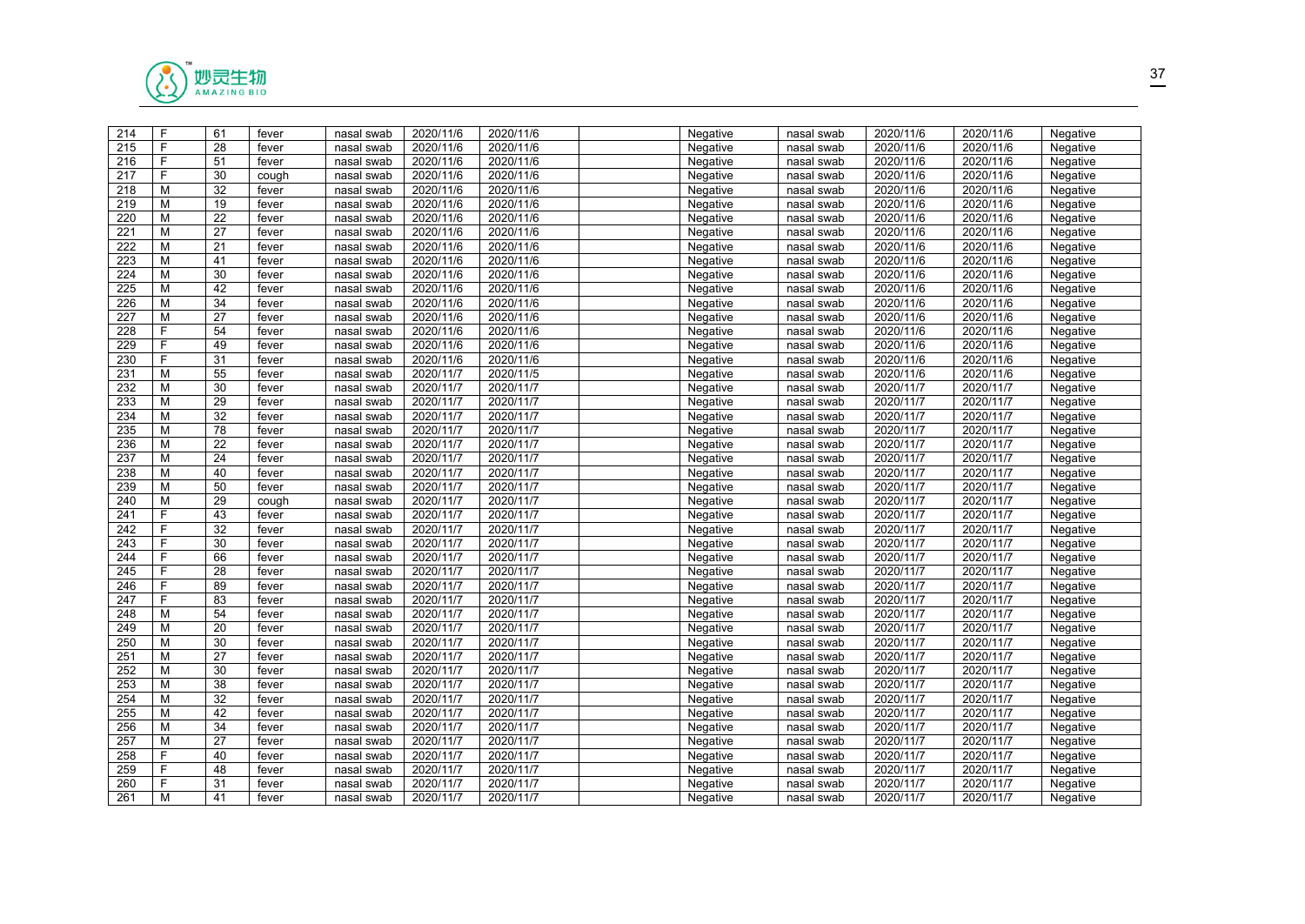

| 262 | М  | 30 | cough | nasal swab | 2020/11/7 | 2020/11/7 | Negative        | nasal swab | 2020/11/7 | 2020/11/7 | Negative |  |
|-----|----|----|-------|------------|-----------|-----------|-----------------|------------|-----------|-----------|----------|--|
| 263 | M  | 29 | fever | nasal swab | 2020/11/7 | 2020/11/7 | Negative        | nasal swab | 2020/11/7 | 2020/11/7 | Negative |  |
| 264 | M  | 29 | fever | nasal swab | 2020/11/7 | 2020/11/7 | Negative        | nasal swab | 2020/11/7 | 2020/11/7 | Negative |  |
| 265 | M  | 27 | fever | nasal swab | 2020/11/7 | 2020/11/7 | Negative        | nasal swab | 2020/11/7 | 2020/11/7 | Negative |  |
| 266 | M  | 24 | fever | nasal swab | 2020/11/7 | 2020/11/7 | Negative        | nasal swab | 2020/11/7 | 2020/11/7 | Negative |  |
| 267 | M  | 24 | fever | nasal swab | 2020/11/7 | 2020/11/7 | Negative        | nasal swab | 2020/11/7 | 2020/11/7 | Negative |  |
| 268 | M  | 40 | fever | nasal swab | 2020/11/7 | 2020/11/7 | Negative        | nasal swab | 2020/11/7 | 2020/11/7 | Negative |  |
| 269 | М  | 89 | fever | nasal swab | 2020/11/7 | 2020/11/7 | Negative        | nasal swab | 2020/11/7 | 2020/11/7 | Negative |  |
| 270 | M  | 76 | fever | nasal swab | 2020/11/7 | 2020/11/7 | Negative        | nasal swab | 2020/11/7 | 2020/11/7 | Negative |  |
| 271 | F. | 27 | fever | nasal swab | 2020/11/7 | 2020/11/7 | Negative        | nasal swab | 2020/11/7 | 2020/11/7 | Negative |  |
| 272 | F. | 79 | fever | nasal swab | 2020/11/7 | 2020/11/7 | <b>Negative</b> | nasal swab | 2020/11/7 | 2020/11/7 | Negative |  |
| 273 | F. | 76 | fever | nasal swab | 2020/11/7 | 2020/11/7 | Negative        | nasal swab | 2020/11/7 | 2020/11/7 | Negative |  |
| 274 | F. | 61 | fever | nasal swab | 2020/11/7 | 2020/11/7 | Negative        | nasal swab | 2020/11/7 | 2020/11/7 | Negative |  |
| 275 | F. | 28 | fever | nasal swab | 2020/11/7 | 2020/11/7 | Negative        | nasal swab | 2020/11/7 | 2020/11/7 | Negative |  |
| 276 | F. | 51 | fever | nasal swab | 2020/11/7 | 2020/11/7 | Negative        | nasal swab | 2020/11/7 | 2020/11/7 | Negative |  |
| 277 | F. | 65 | fever | nasal swab | 2020/11/7 | 2020/11/7 | Negative        | nasal swab | 2020/11/7 | 2020/11/7 | Negative |  |
| 278 | M  | 39 | fever | nasal swab | 2020/11/7 | 2020/11/7 | Negative        | nasal swab | 2020/11/7 | 2020/11/7 | Negative |  |
| 279 | M  | 66 | fever | nasal swab | 2020/11/7 | 2020/11/7 | Negative        | nasal swab | 2020/11/7 | 2020/11/7 | Negative |  |
| 280 | M  | 30 | fever | nasal swab | 2020/11/7 | 2020/11/7 | Negative        | nasal swab | 2020/11/7 | 2020/11/7 | Negative |  |
| 281 | М  | 27 | fever | nasal swab | 2020/11/7 | 2020/11/7 | Negative        | nasal swab | 2020/11/7 | 2020/11/7 | Negative |  |
| 282 | M  | 21 | fever | nasal swab | 2020/11/7 | 2020/11/7 | Negative        | nasal swab | 2020/11/7 | 2020/11/7 | Negative |  |
| 283 | M  | 47 | fever | nasal swab | 2020/11/7 | 2020/11/7 | Negative        | nasal swab | 2020/11/7 | 2020/11/7 | Negative |  |
| 284 | M  | 22 | fever | nasal swab | 2020/11/7 | 2020/11/7 | Negative        | nasal swab | 2020/11/7 | 2020/11/7 | Negative |  |
| 285 | M  | 43 | fever | nasal swab | 2020/11/7 | 2020/11/7 | Negative        | nasal swab | 2020/11/7 | 2020/11/7 | Negative |  |
| 286 | M  | 34 | fever | nasal swab | 2020/11/7 | 2020/11/7 | Negative        | nasal swab | 2020/11/7 | 2020/11/7 | Negative |  |
| 287 | M  | 27 | fever | nasal swab | 2020/11/7 | 2020/11/7 | Negative        | nasal swab | 2020/11/7 | 2020/11/7 | Negative |  |
| 288 | F. | 25 | fever | nasal swab | 2020/11/7 | 2020/11/7 | Negative        | nasal swab | 2020/11/7 | 2020/11/7 | Negative |  |
| 289 | F  | 49 | fever | nasal swab | 2020/11/7 | 2020/11/7 | Negative        | nasal swab | 2020/11/7 | 2020/11/7 | Negative |  |
| 290 | F  | 31 | fever | nasal swab | 2020/11/7 | 2020/11/7 | Negative        | nasal swab | 2020/11/7 | 2020/11/7 | Negative |  |
| 291 | M  | 39 | fever | nasal swab | 2020/11/7 | 2020/11/7 | Negative        | nasal swab | 2020/11/7 | 2020/11/7 | Negative |  |
| 292 | M  | 30 | cough | nasal swab | 2020/11/7 | 2020/11/7 | Negative        | nasal swab | 2020/11/7 | 2020/11/7 | Negative |  |
| 293 | М  | 22 | cough | nasal swab | 2020/11/7 | 2020/11/7 | Negative        | nasal swab | 2020/11/7 | 2020/11/7 | Negative |  |
| 294 | M  | 88 | cough | nasal swab | 2020/11/7 | 2020/11/7 | Negative        | nasal swab | 2020/11/7 | 2020/11/7 | Negative |  |
| 295 | M  | 67 | fever | nasal swab | 2020/11/7 | 2020/11/7 | Negative        | nasal swab | 2020/11/7 | 2020/11/7 | Negative |  |
| 296 | F. | 35 | fever | nasal swab | 2020/11/7 | 2020/11/7 | Negative        | nasal swab | 2020/11/7 | 2020/11/7 | Negative |  |
| 297 | F. | 31 | fever | nasal swab | 2020/11/7 | 2020/11/7 | Negative        | nasal swab | 2020/11/7 | 2020/11/7 | Negative |  |
| 298 | М  | 46 | fever | nasal swab | 2020/11/7 | 2020/11/7 | Negative        | nasal swab | 2020/11/7 | 2020/11/7 | Negative |  |
| 299 | M  | 34 | fever | nasal swab | 2020/11/7 | 2020/11/7 | Negative        | nasal swab | 2020/11/7 | 2020/11/7 | Negative |  |
| 300 | F. | 22 | fever | nasal swab | 2020/11/7 | 2020/11/7 | Negative        | nasal swab | 2020/11/7 | 2020/11/7 | Negative |  |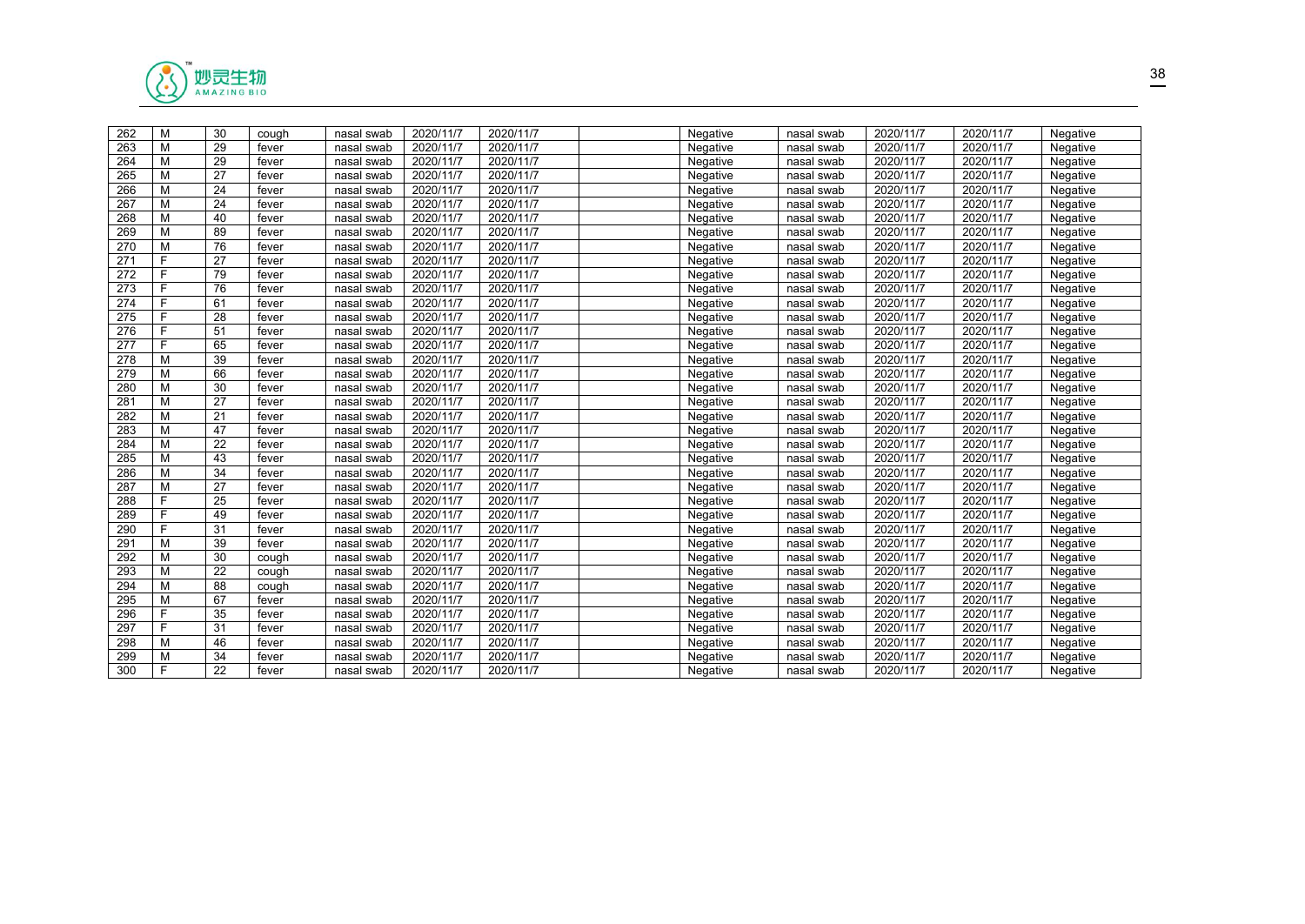

#### <span id="page-38-0"></span>15.2.2. Saliva swab sample

| NO.             | Gender | Age | Physiological |             |            |            | Experimental reagent Assessment test results |                 |             | PCR test results |            |               |
|-----------------|--------|-----|---------------|-------------|------------|------------|----------------------------------------------|-----------------|-------------|------------------|------------|---------------|
|                 |        |     | state         | Sample type | Collection | Test date  | test line                                    | Determination   | Sample type | Collection       | Test date  | Determination |
|                 |        |     |               |             | date       |            | appearance                                   |                 |             | date             |            |               |
|                 | F      | 22  | fever         | saliva swab | 2020/10/9  | 2020/10/9  |                                              | Negative        | saliva swab | 2020/10/9        | 2020/10/9  | Negative      |
| 2               | M      | 55  | fever         | saliva swab | 2020/10/8  | 2020/10/8  |                                              | Negative        | saliva swab | 2020/10/8        | 2020/10/8  | Negative      |
| 3               | F      | 54  | fever         | saliva swab | 2020/10/9  | 2020/10/9  |                                              | Negative        | saliva swab | 2020/10/9        | 2020/10/9  | Negative      |
| 4               | F      | 51  | fever         | saliva swab | 2020/10/9  | 2020/10/9  |                                              | Negative        | saliva swab | 2020/10/9        | 2020/10/9  | Negative      |
| 5               | F      | 31  | fever         | saliva swab | 2020/10/9  | 2020/10/9  |                                              | Negative        | saliva swab | 2020/10/9        | 2020/10/9  | Negative      |
| 6               | F      | 31  | cough         | saliva swab | 2020/10/9  | 2020/10/9  |                                              | Negative        | saliva swab | 2020/10/9        | 2020/10/9  | Negative      |
| $\overline{7}$  | F      | 89  | fatigue       | saliva swab | 2020/10/13 | 2020/10/13 |                                              | Negative        | saliva swab | 2020/10/13       | 2020/10/13 | Negative      |
| 8               | F      | 45  | fever         | saliva swab | 2020/10/13 | 2020/10/13 |                                              | Negative        | saliva swab | 2020/10/13       | 2020/10/13 | Negative      |
| 9               | F      | 46  | fever         | saliva swab | 2020/10/13 | 2020/10/13 |                                              | Negative        | saliva swab | 2020/10/13       | 2020/10/13 | Negative      |
| 10              | F      | 70  | fever         | saliva swab | 2020/10/13 | 2020/10/13 |                                              | <b>Positive</b> | saliva swab | 2020/10/13       | 2020/10/13 | Negative      |
| 11              | F      | 83  | fever         | saliva swab | 2020/10/15 | 2020/10/15 |                                              | Negative        | saliva swab | 2020/10/15       | 2020/10/15 | Negative      |
| 12              | F      | 51  | fever         | saliva swab | 2020/10/15 | 2020/10/15 |                                              | Negative        | saliva swab | 2020/10/15       | 2020/10/15 | Negative      |
| 13              |        | 33  | headache      | saliva swab | 2020/10/15 | 2020/10/15 |                                              | Negative        | saliva swab | 2020/10/15       | 2020/10/15 | Negative      |
| 14              | F      | 31  | headache      | saliva swab | 2020/10/15 | 2020/10/15 |                                              | Negative        | saliva swab | 2020/10/15       | 2020/10/15 | Negative      |
| 15              | F      | 24  | fever         | saliva swab | 2020/10/15 | 2020/10/15 |                                              | Negative        | saliva swab | 2020/10/15       | 2020/10/15 | Negative      |
| 16              |        | 35  | fever         | saliva swab | 2020/10/16 | 2020/10/16 |                                              | Negative        | saliva swab | 2020/10/16       | 2020/10/16 | Negative      |
| 17              | F      | 79  | fever         | saliva swab | 2020/10/31 | 2020/10/31 |                                              | Negative        | saliva swab | 2020/10/31       | 2020/10/31 | Negative      |
| 18              | F      | 42  | fever         | saliva swab | 2020/10/31 | 2020/10/31 |                                              | Negative        | saliva swab | 2020/10/31       | 2020/10/31 | Negative      |
| 19              | M      | 77  | fever         | saliva swab | 2020/10/31 | 2020/10/31 |                                              | Negative        | saliva swab | 2020/10/31       | 2020/10/31 | Negative      |
| 20              | M      | 69  | fever         | saliva swab | 2020/10/31 | 2020/10/31 |                                              | Negative        | saliva swab | 2020/10/31       | 2020/10/31 | Negative      |
| $\overline{21}$ | M      | 26  | fever         | saliva swab | 2020/10/31 | 2020/10/31 |                                              | Negative        | saliva swab | 2020/10/31       | 2020/10/31 | Negative      |
| $\overline{22}$ | M      | 42  | runny         | saliva swab | 2020/10/31 | 2020/10/31 |                                              | Negative        | saliva swab | 2020/10/31       | 2020/10/31 | Negative      |
|                 |        |     | nose          |             |            |            |                                              |                 |             |                  |            |               |
| 23              | M      | 21  | fever         | saliva swab | 2020/10/31 | 2020/10/31 |                                              | Negative        | saliva swab | 2020/10/31       | 2020/10/31 | Negative      |
| 24              | M      | 36  | fever         | saliva swab | 2020/10/31 | 2020/10/31 |                                              | Negative        | saliva swab | 2020/10/31       | 2020/10/31 | Negative      |
| 25              | M      | 15  | fever         | saliva swab | 2020/10/31 | 2020/10/31 |                                              | Negative        | saliva swab | 2020/10/31       | 2020/10/31 | Negative      |
| 26              | M      | 48  | fever         | saliva swab | 2020/10/31 | 2020/10/31 |                                              | Negative        | saliva swab | 2020/10/31       | 2020/10/31 | Negative      |
| 27              | M      | 31  | cough         | saliva swab | 2020/10/30 | 2020/10/30 |                                              | Negative        | saliva swab | 2020/10/30       | 2020/10/30 | Negative      |
| $\overline{28}$ | M      | 58  | fever         | saliva swab | 2020/10/30 | 2020/10/30 |                                              | Negative        | saliva swab | 2020/10/30       | 2020/10/30 | Negative      |
| 29              | M      | 39  | fever         | saliva swab | 2020/10/31 | 2020/10/31 |                                              | Negative        | saliva swab | 2020/10/31       | 2020/10/31 | Negative      |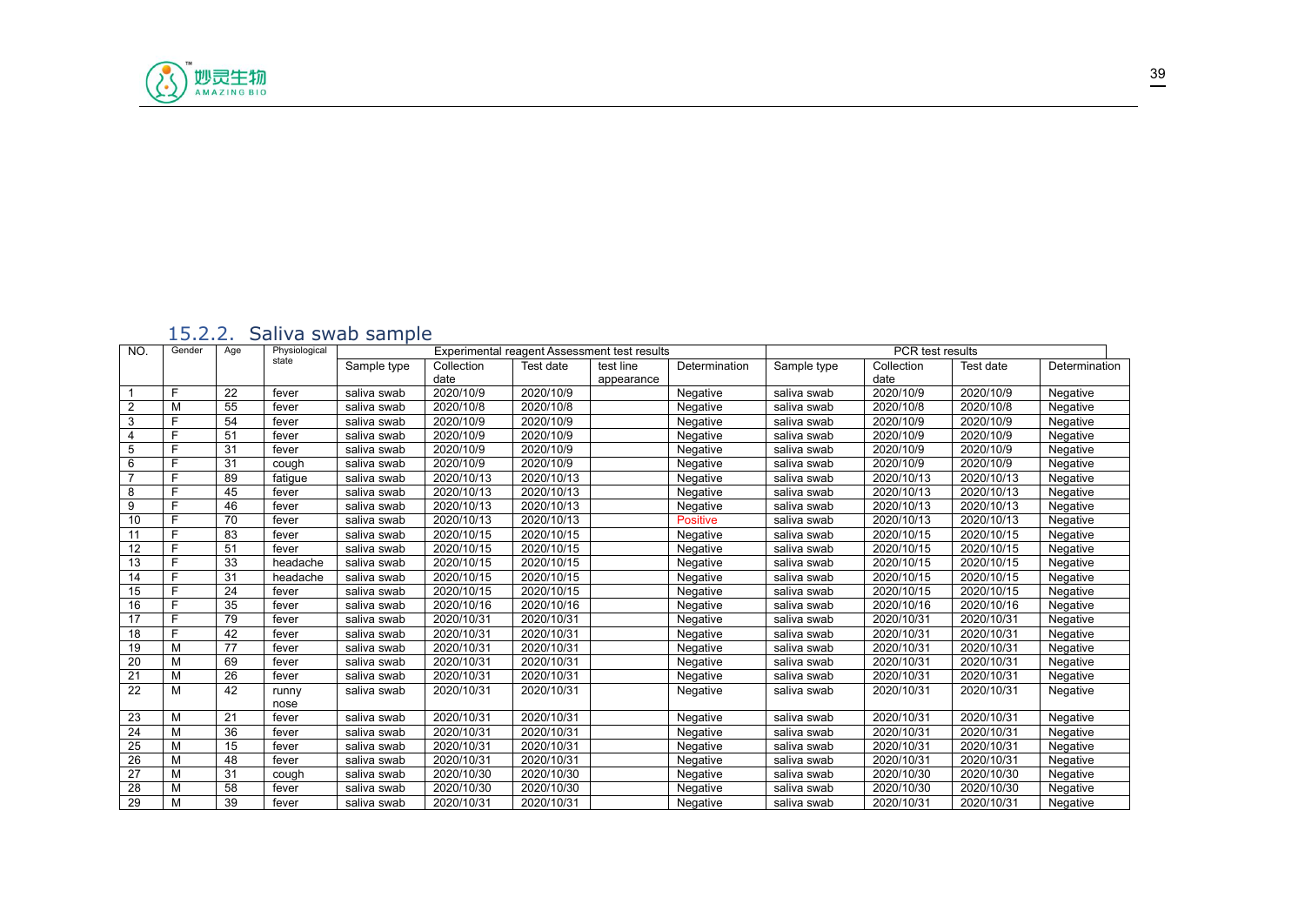

| 30              | M  | 31              | fever    | saliva swab | 2020/10/31 | 2020/10/31 | Negative        | saliva swab | 2020/10/31 | 2020/10/31 | Negative |  |
|-----------------|----|-----------------|----------|-------------|------------|------------|-----------------|-------------|------------|------------|----------|--|
| 31              | M  | 8               | headache | saliva swab | 2020/10/31 | 2020/10/31 | Negative        | saliva swab | 2020/10/31 | 2020/10/31 | Negative |  |
| $\overline{32}$ | M  | 50              | fever    | saliva swab | 2020/10/31 | 2020/10/31 | Negative        | saliva swab | 2020/10/31 | 2020/10/31 | Negative |  |
| 33              | М  | 21              | fever    | saliva swab | 2020/10/31 | 2020/10/31 | Negative        | saliva swab | 2020/10/31 | 2020/10/31 | Negative |  |
| 34              | M  | 48              | fever    | saliva swab | 2020/10/31 | 2020/10/31 | <b>Positive</b> | saliva swab | 2020/10/31 | 2020/10/31 | Negative |  |
| 35              | M  | 29              | fever    | saliva swab | 2020/10/31 | 2020/10/31 | Negative        | saliva swab | 2020/10/31 | 2020/10/31 | Negative |  |
| 36              | M  | 63              | headache | saliva swab | 2020/10/31 | 2020/10/31 | Negative        | saliva swab | 2020/10/31 | 2020/10/31 | Negative |  |
| 37              | M  | 23              | fever    | saliva swab | 2020/10/31 | 2020/10/31 | Negative        | saliva swab | 2020/10/31 | 2020/11/3  | Negative |  |
| 38              | M  | 59              | fever    | saliva swab | 2020/11/3  | 2020/11/3  | Negative        | saliva swab | 2020/11/3  | 2020/11/3  | Negative |  |
| 39              | M  | $\overline{56}$ | fever    | saliva swab | 2020/11/3  | 2020/11/3  | Negative        | saliva swab | 2020/11/3  | 2020/11/3  | Negative |  |
| 40              | M  | 30              | fever    | saliva swab | 2020/11/3  | 2020/11/3  | Negative        | saliva swab | 2020/11/3  | 2020/11/3  | Negative |  |
| 41              | М  | 33              | fever    | saliva swab | 2020/11/3  | 2020/11/3  | Negative        | saliva swab | 2020/11/3  | 2020/11/3  | Negative |  |
| 42              | M  | 49              | fever    | saliva swab | 2020/11/3  | 2020/11/3  | Negative        | saliva swab | 2020/11/3  | 2020/11/3  | Negative |  |
| 43              | M  | 25              | bodyache | saliva swab | 2020/11/3  | 2020/11/3  | Negative        | saliva swab | 2020/11/3  | 2020/11/3  | Negative |  |
| 44              | М  | 50              | fever    | saliva swab | 2020/11/3  | 2020/11/3  | Negative        | saliva swab | 2020/11/3  | 2020/11/3  | Negative |  |
| 45              | M  | 47              | fever    | saliva swab | 2020/11/3  | 2020/11/3  | Negative        | saliva swab | 2020/11/3  | 2020/11/3  | Negative |  |
| 46              | М  | 45              | fever    | saliva swab | 2020/11/3  | 2020/11/3  | Negative        | saliva swab | 2020/11/3  | 2020/11/3  | Negative |  |
| 47              | F. | 38              | fever    | saliva swab | 2020/11/3  | 2020/11/3  | Negative        | saliva swab | 2020/11/4  | 2020/11/4  | Negative |  |
| 48              | F  | 33              | fever    | saliva swab | 2020/11/3  | 2020/11/3  | Negative        | saliva swab | 2020/11/4  | 2020/11/4  | Negative |  |
| $\overline{49}$ | M  | 21              | fever    | saliva swab | 2020/11/4  | 2020/11/4  | Negative        | saliva swab | 2020/11/5  | 2020/11/5  | Negative |  |
| 50              | F  | 28              | headache | saliva swab | 2020/11/4  | 2020/11/4  | Negative        | saliva swab | 2020/11/4  | 2020/11/4  | Negative |  |
| 51              | M  | 25              | fever    | saliva swab | 2020/11/4  | 2020/11/4  | Negative        | saliva swab | 2020/11/4  | 2020/11/4  | Negative |  |
| 52              | M  | 31              | fever    | saliva swab | 2020/11/4  | 2020/11/4  | Negative        | saliva swab | 2020/11/4  | 2020/11/5  | Negative |  |
| 53              | M  | 28              | fever    | saliva swab | 2020/11/5  | 2020/11/5  | Negative        | saliva swab | 2020/11/5  | 2020/11/5  | Negative |  |
| 54              | M  | 33              | cough    | saliva swab | 2020/11/5  | 2020/11/5  | Negative        | saliva swab | 2020/11/5  | 2020/11/5  | Negative |  |
| 55              | M  | 69              | fever    | saliva swab | 2020/11/5  | 2020/11/5  | Negative        | saliva swab | 2020/11/5  | 2020/11/5  | Negative |  |
| 56              | M  | 30              | fever    | saliva swab | 2020/11/5  | 2020/11/5  | Negative        | saliva swab | 2020/11/6  | 2020/11/6  | Negative |  |
| 57              | M  | 27              | cough    | saliva swab | 2020/11/5  | 2020/11/5  | Negative        | saliva swab | 2020/11/6  | 2020/11/6  | Negative |  |
| 58              | M  | 42              | fever    | saliva swab | 2020/11/5  | 2020/11/5  | Negative        | saliva swab | 2020/11/6  | 2020/11/6  | Negative |  |
| 59              | M  | 30              | cough    | saliva swab | 2020/11/5  | 2020/11/5  | Negative        | saliva swab | 2020/11/6  | 2020/11/6  | Negative |  |
| 60              | M  | 35              | fever    | saliva swab | 2020/11/5  | 2020/11/5  | Negative        | saliva swab | 2020/11/6  | 2020/11/6  | Negative |  |
| 61              | F  | 27              | fever    | saliva swab | 2020/11/5  | 2020/11/5  | Negative        | saliva swab | 2020/11/6  | 2020/11/6  | Negative |  |
| 62              | F  | 24              | fever    | saliva swab | 2020/11/5  | 2020/11/5  | Negative        | saliva swab | 2020/11/6  | 2020/11/6  | Negative |  |
| 63              | F  | 40              | fever    | saliva swab | 2020/11/5  | 2020/11/5  | Negative        | saliva swab | 2020/11/6  | 2020/11/6  | Negative |  |
| 64              | F  | 50              | fever    | saliva swab | 2020/11/5  | 2020/11/5  | Negative        | saliva swab | 2020/11/6  | 2020/11/6  | Negative |  |
| 65              | F  | 29              | fever    | saliva swab | 2020/11/5  | 2020/11/5  | Negative        | saliva swab | 2020/11/6  | 2020/11/6  | Negative |  |
| 66              | F  | 27              | fever    | saliva swab | 2020/11/5  | 2020/11/5  | Negative        | saliva swab | 2020/11/6  | 2020/11/6  | Negative |  |
| 67              | F  | 32              | fever    | saliva swab | 2020/11/5  | 2020/11/5  | Negative        | saliva swab | 2020/11/6  | 2020/11/6  | Negative |  |
| 68              | F  | 30              | fever    | saliva swab | 2020/11/5  | 2020/11/5  | Negative        | saliva swab | 2020/11/6  | 2020/11/6  | Negative |  |
| 69              | F  | 66              | cough    | saliva swab | 2020/11/5  | 2020/11/5  | Negative        | saliva swab | 2020/11/6  | 2020/11/6  | Negative |  |
| 70              | F  | 28              | fever    | saliva swab | 2020/11/5  | 2020/11/5  | Negative        | saliva swab | 2020/11/6  | 2020/11/6  | Negative |  |
| 71              | F  | 51              | fever    | saliva swab | 2020/11/5  | 2020/11/5  | Negative        | saliva swab | 2020/11/6  | 2020/11/6  | Negative |  |
| 72              | F  | 30              | fever    | saliva swab | 2020/11/5  | 2020/11/5  | Negative        | saliva swab | 2020/11/6  | 2020/11/6  | Negative |  |
| $\overline{73}$ | M  | $\overline{39}$ | fever    | saliva swab | 2020/11/5  | 2020/11/5  | Negative        | saliva swab | 2020/11/6  | 2020/11/6  | Negative |  |
| $\overline{74}$ | M  | 19              | fever    | saliva swab | 2020/11/5  | 2020/11/5  | Negative        | saliva swab | 2020/11/6  | 2020/11/6  | Negative |  |
| 75              | M  | 30              | fever    | saliva swab | 2020/11/5  | 2020/11/5  | Negative        | saliva swab | 2020/11/6  | 2020/11/6  | Negative |  |
| 76              | М  | 27              | fever    | saliva swab | 2020/11/5  | 2020/11/5  | Negative        | saliva swab | 2020/11/6  | 2020/11/6  | Negative |  |
| 77              | M  | 21              | fever    | saliva swab | 2020/11/5  | 2020/11/5  | Negative        | saliva swab | 2020/11/6  | 2020/11/6  | Negative |  |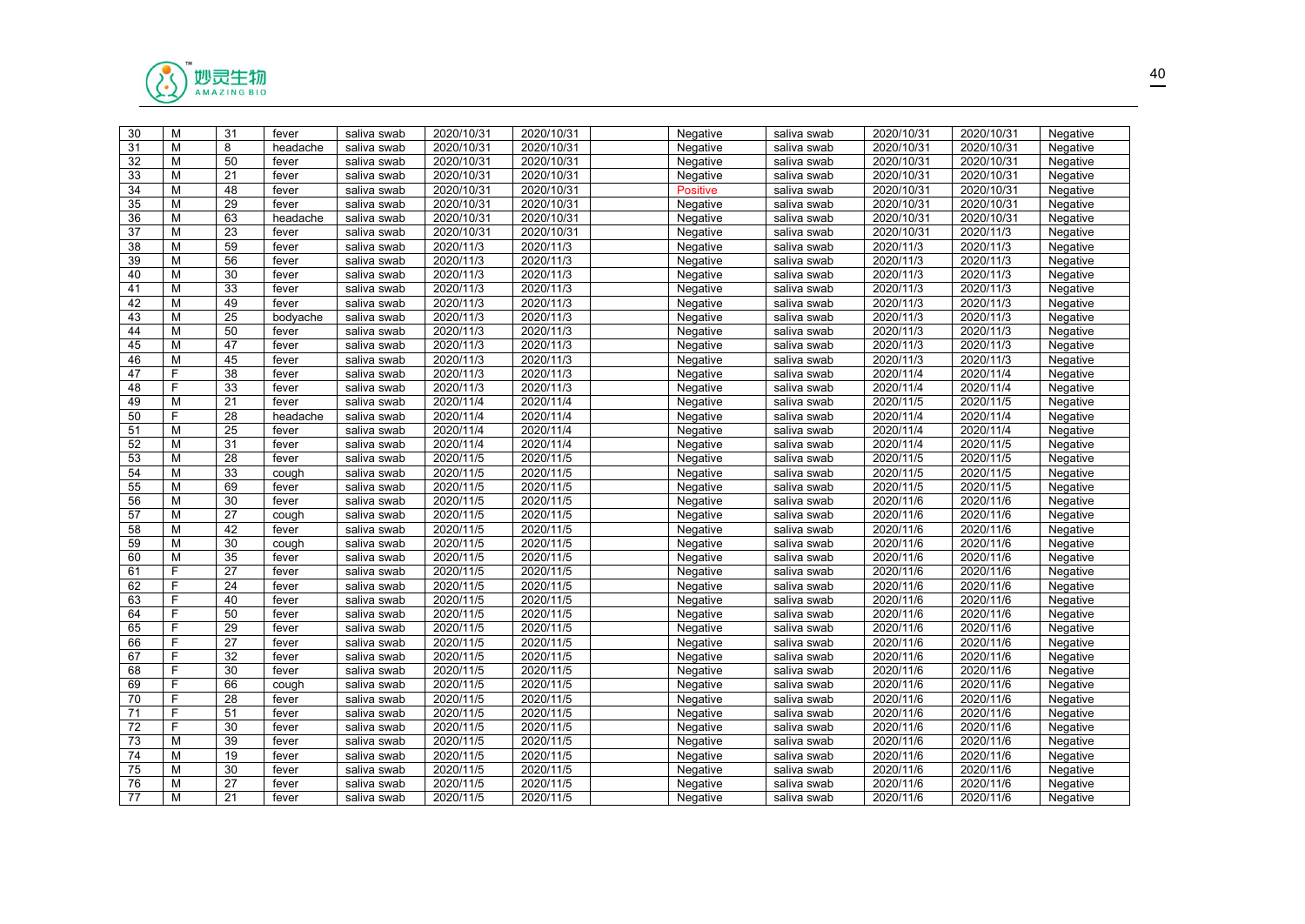

| 78               | M              | 47              | fever         | saliva swab | 2020/11/5 | 2020/11/5 | Negative        | saliva swab | 2020/11/6 | 2020/11/6 | Negative |
|------------------|----------------|-----------------|---------------|-------------|-----------|-----------|-----------------|-------------|-----------|-----------|----------|
| 79               | M              | 32              | fever         | saliva swab | 2020/11/5 | 2020/11/5 | Negative        | saliva swab | 2020/11/6 | 2020/11/6 | Negative |
| 80               | M              | 42              | fever         | saliva swab | 2020/11/5 | 2020/11/5 | Negative        | saliva swab | 2020/11/6 | 2020/11/6 | Negative |
| 81               | F.             | 34              | runny<br>nose | saliva swab | 2020/11/5 | 2020/11/5 | Negative        | saliva swab | 2020/11/6 | 2020/11/6 | Negative |
| 82               | F              | 27              | fever         | saliva swab | 2020/11/5 | 2020/11/5 | Negative        | saliva swab | 2020/11/6 | 2020/11/6 | Negative |
| 83               | F.             | 26              | fever         | saliva swab | 2020/11/5 | 2020/11/5 | Negative        | saliva swab | 2020/11/6 | 2020/11/6 | Negative |
| 84               | F              | 49              | fever         | saliva swab | 2020/11/5 | 2020/11/5 | Negative        | saliva swab | 2020/11/6 | 2020/11/6 | Negative |
| 85               | F              | 31              | fever         | saliva swab | 2020/11/5 | 2020/11/5 | Negative        | saliva swab | 2020/11/6 | 2020/11/6 | Negative |
| 86               | F              | 39              | fever         | saliva swab | 2020/11/5 | 2020/11/5 | Negative        | saliva swab | 2020/11/6 | 2020/11/6 | Negative |
| 87               | F              | 30              | fever         | saliva swab | 2020/11/5 | 2020/11/5 | Negative        | saliva swab | 2020/11/6 | 2020/11/6 | Negative |
| 88               | M              | 29              | headache      | saliva swab | 2020/11/5 | 2020/11/5 | Negative        | saliva swab | 2020/11/6 | 2020/11/6 | Negative |
| 89               | M              | $\overline{32}$ | runny<br>nose | saliva swab | 2020/11/5 | 2020/11/5 | Negative        | saliva swab | 2020/11/6 | 2020/11/6 | Negative |
| 90               | M              | 17              | fever         | saliva swab | 2020/11/5 | 2020/11/5 | Negative        | saliva swab | 2020/11/6 | 2020/11/6 | Negative |
| 91               | M              | 36              | fever         | saliva swab | 2020/11/5 | 2020/11/5 | Negative        | saliva swab | 2020/11/6 | 2020/11/6 | Negative |
| 92               | M              | $\overline{32}$ | fever         | saliva swab | 2020/11/5 | 2020/11/5 | Negative        | saliva swab | 2020/11/6 | 2020/11/6 | Negative |
| $\overline{93}$  | M              | 18              | fever         | saliva swab | 2020/11/5 | 2020/11/5 | Negative        | saliva swab | 2020/11/6 | 2020/11/6 | Negative |
| 94               | M              | 24              | fever         | saliva swab | 2020/11/5 | 2020/11/5 | Negative        | saliva swab | 2020/11/6 | 2020/11/6 | Negative |
| 95               | M              | 24              | runny         | saliva swab | 2020/11/5 | 2020/11/5 | Negative        | saliva swab | 2020/11/6 | 2020/11/6 | Negative |
|                  |                |                 | nose          |             |           |           |                 |             |           |           |          |
| 96               | M              | 35              | fever         | saliva swab | 2020/11/5 | 2020/11/5 | Negative        | saliva swab | 2020/11/6 | 2020/11/6 | Negative |
| 97               | M              | $\overline{43}$ | fever         | saliva swab | 2020/11/5 | 2020/11/5 | Negative        | saliva swab | 2020/11/6 | 2020/11/6 | Negative |
| $\overline{98}$  | M              | 18              | fever         | saliva swab | 2020/11/5 | 2020/11/5 | Negative        | saliva swab | 2020/11/6 | 2020/11/6 | Negative |
| 99               | M              | 45              | fever         | saliva swab | 2020/11/5 | 2020/11/5 | Negative        | saliva swab | 2020/11/6 | 2020/11/6 | Negative |
| 100              | M              | 58              | fever         | saliva swab | 2020/11/5 | 2020/11/5 | Negative        | saliva swab | 2020/11/6 | 2020/11/6 | Negative |
| 101              | M              | 47              | cough         | saliva swab | 2020/11/5 | 2020/11/5 | <b>Positive</b> | saliva swab | 2020/11/6 | 2020/11/6 | Negative |
| 102              | M              | 19              | fever         | saliva swab | 2020/11/5 | 2020/11/5 | Negative        | saliva swab | 2020/11/6 | 2020/11/6 | Negative |
| 103              | M              | 45              | fever         | saliva swab | 2020/11/5 | 2020/11/5 | Negative        | saliva swab | 2020/11/6 | 2020/11/6 | Negative |
| 104              | M              | 32              | fever         | saliva swab | 2020/11/5 | 2020/11/5 | Negative        | saliva swab | 2020/11/6 | 2020/11/6 | Negative |
| 105              | M              | 33              | fever         | saliva swab | 2020/11/5 | 2020/11/5 | Negative        | saliva swab | 2020/11/6 | 2020/11/6 | Negative |
| 106              | M              | $\overline{27}$ | fever         | saliva swab | 2020/11/5 | 2020/11/5 | Negative        | saliva swab | 2020/11/6 | 2020/11/6 | Negative |
| 107              | M              | 48              | cough         | saliva swab | 2020/11/5 | 2020/11/5 | Negative        | saliva swab | 2020/11/6 | 2020/11/6 | Negative |
| 108              | M              | 23              | fever         | saliva swab | 2020/11/5 | 2020/11/5 | Negative        | saliva swab | 2020/11/6 | 2020/11/6 | Negative |
| 109              | M              | 43              | fever         | saliva swab | 2020/11/5 | 2020/11/5 | Negative        | saliva swab | 2020/11/6 | 2020/11/6 | Negative |
| 110              | M              | 34              | fever         | saliva swab | 2020/11/5 | 2020/11/5 | Negative        | saliva swab | 2020/11/6 | 2020/11/6 | Negative |
| 111              | M              | 30              | fever         | saliva swab | 2020/11/5 | 2020/11/5 | Negative        | saliva swab | 2020/11/6 | 2020/11/6 | Negative |
| $\overline{112}$ | M              | 34              | fever         | saliva swab | 2020/11/5 | 2020/11/5 | Negative        | saliva swab | 2020/11/6 | 2020/11/6 | Negative |
| 113              | F              | 30              | fever         | saliva swab | 2020/11/5 | 2020/11/5 | Negative        | saliva swab | 2020/11/6 | 2020/11/6 | Negative |
| 114              | M              | 65              | cough         | saliva swab | 2020/11/5 | 2020/11/5 | Negative        | saliva swab | 2020/11/6 | 2020/11/6 | Negative |
| 115              | M              | 76              | fever         | saliva swab | 2020/11/5 | 2020/11/5 | Negative        | saliva swab | 2020/11/6 | 2020/11/6 | Negative |
| 116              | M              | 84              | fever         | saliva swab | 2020/11/5 | 2020/11/5 | Negative        | saliva swab | 2020/11/6 | 2020/11/6 | Negative |
| 117              | M              | 47              | fever         | saliva swab | 2020/11/5 | 2020/11/5 | Negative        | saliva swab | 2020/11/6 | 2020/11/6 | Negative |
| 118              | M              | $\overline{78}$ | cough         | saliva swab | 2020/11/5 | 2020/11/5 | Negative        | saliva swab | 2020/11/6 | 2020/11/6 | Negative |
| 119              | M              | 29              | cough         | saliva swab | 2020/11/5 | 2020/11/5 | Negative        | saliva swab | 2020/11/6 | 2020/11/6 | Negative |
| 120              | $\overline{F}$ | $\overline{22}$ | fever         | saliva swab | 2020/11/5 | 2020/11/5 | Negative        | saliva swab | 2020/11/6 | 2020/11/6 | Negative |
| 121              | F              | 33              | fever         | saliva swab | 2020/11/5 | 2020/11/5 | Negative        | saliva swab | 2020/11/6 | 2020/11/6 | Negative |
| 122              | F              | 29              | fever         | saliva swab | 2020/11/5 | 2020/11/5 | Negative        | saliva swab | 2020/11/6 | 2020/11/6 | Negative |
|                  |                |                 |               |             |           |           |                 |             |           |           |          |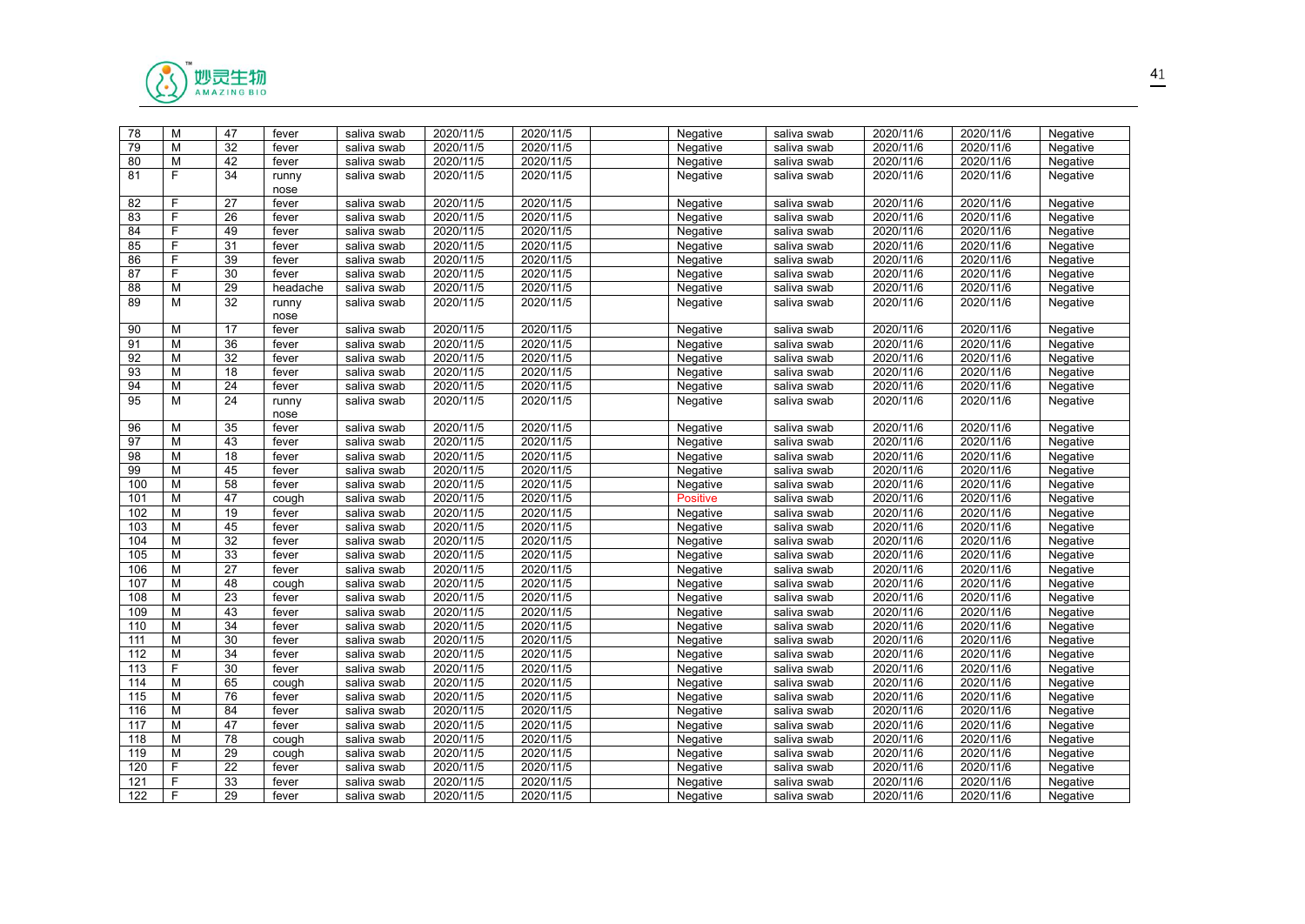

| 123 | F              | 61              | headache | saliva swab | 2020/11/5 | 2020/11/5 | Negative | saliva swab | 2020/11/6 | 2020/11/6 | Negative |  |
|-----|----------------|-----------------|----------|-------------|-----------|-----------|----------|-------------|-----------|-----------|----------|--|
| 124 | F              | 28              | fever    | saliva swab | 2020/11/5 | 2020/11/5 | Negative | saliva swab | 2020/11/6 | 2020/11/6 | Negative |  |
| 125 | $\overline{F}$ | 51              | fever    | saliva swab | 2020/11/5 | 2020/11/5 | Negative | saliva swab | 2020/11/6 | 2020/11/6 | Negative |  |
| 126 | F              | 39              | fever    | saliva swab | 2020/11/5 | 2020/11/5 | Negative | saliva swab | 2020/11/6 | 2020/11/6 | Negative |  |
| 127 | M              | 21              | fever    | saliva swab | 2020/11/5 | 2020/11/5 | Negative | saliva swab | 2020/11/6 | 2020/11/6 | Negative |  |
| 128 | M              | 64              | fever    | saliva swab | 2020/11/5 | 2020/11/5 | Negative | saliva swab | 2020/11/6 | 2020/11/6 | Negative |  |
| 129 | M              | 64              | fever    | saliva swab | 2020/11/5 | 2020/11/5 | Negative | saliva swab | 2020/11/6 | 2020/11/6 | Negative |  |
| 130 | M              | 84              | fever    | saliva swab | 2020/11/5 | 2020/11/5 | Negative | saliva swab | 2020/11/6 | 2020/11/6 | Negative |  |
| 131 | M              | 27              | bodyache | saliva swab | 2020/11/5 | 2020/11/5 | Negative | saliva swab | 2020/11/6 | 2020/11/6 | Negative |  |
| 132 | M              | 48              | fever    | saliva swab | 2020/11/5 | 2020/11/5 | Negative | saliva swab | 2020/11/6 | 2020/11/6 | Negative |  |
| 133 | M              | 71              | fever    | saliva swab | 2020/11/5 | 2020/11/5 | Negative | saliva swab | 2020/11/6 | 2020/11/6 | Negative |  |
| 134 | M              | 74              | fever    | saliva swab | 2020/11/5 | 2020/11/5 | Negative | saliva swab | 2020/11/6 | 2020/11/6 | Negative |  |
| 135 | M              | 34              | fever    | saliva swab | 2020/11/5 | 2020/11/5 | Negative | saliva swab | 2020/11/6 | 2020/11/6 | Negative |  |
| 136 | M              | 27              | fever    | saliva swab | 2020/11/5 | 2020/11/5 | Negative | saliva swab | 2020/11/6 | 2020/11/6 | Negative |  |
| 137 | $\overline{F}$ | 26              | fever    | saliva swab | 2020/11/5 | 2020/11/5 | Negative | saliva swab | 2020/11/6 | 2020/11/6 | Negative |  |
| 138 | F              | 87              | cough    | saliva swab | 2020/11/5 | 2020/11/5 | Negative | saliva swab | 2020/11/6 | 2020/11/6 | Negative |  |
| 139 | F              | 81              | fever    | saliva swab | 2020/11/5 | 2020/11/5 | Negative | saliva swab | 2020/11/6 | 2020/11/6 | Negative |  |
| 140 | M              | 31              | fever    | saliva swab | 2020/11/5 | 2020/11/5 | Negative | saliva swab | 2020/11/6 | 2020/11/6 | Negative |  |
| 141 | M              | 21              | fever    | saliva swab | 2020/11/5 | 2020/11/5 | Negative | saliva swab | 2020/11/6 | 2020/11/6 | Negative |  |
| 142 | M              | 90              | fever    | saliva swab | 2020/11/5 | 2020/11/5 | Negative | saliva swab | 2020/11/6 | 2020/11/6 | Negative |  |
| 143 | M              | 66              | fever    | saliva swab | 2020/11/5 | 2020/11/5 | Negative | saliva swab | 2020/11/6 | 2020/11/6 | Negative |  |
| 144 | M              | 39              | fever    | saliva swab | 2020/11/5 | 2020/11/5 | Negative | saliva swab | 2020/11/6 | 2020/11/6 | Negative |  |
| 145 | M              | 84              | fever    | saliva swab | 2020/11/5 | 2020/11/5 | Negative | saliva swab | 2020/11/6 | 2020/11/6 | Negative |  |
| 146 | M              | 38              | fever    | saliva swab | 2020/11/5 | 2020/11/5 | Negative | saliva swab | 2020/11/6 | 2020/11/6 | Negative |  |
| 147 | M              | 21              | fever    | saliva swab | 2020/11/5 | 2020/11/5 | Negative | saliva swab | 2020/11/6 | 2020/11/6 | Negative |  |
| 148 | M              | 50              | fever    | saliva swab | 2020/11/5 | 2020/11/5 | Negative | saliva swab | 2020/11/6 | 2020/11/6 | Negative |  |
| 149 | M              | 29              | fever    | saliva swab | 2020/11/5 | 2020/11/5 | Negative | saliva swab | 2020/11/6 | 2020/11/6 | Negative |  |
| 150 | F              | 27              | fever    | saliva swab | 2020/11/5 | 2020/11/5 | Negative | saliva swab | 2020/11/6 | 2020/11/6 | Negative |  |
| 151 | F              | 90              | cough    | saliva swab | 2020/11/5 | 2020/11/5 | Negative | saliva swab | 2020/11/6 | 2020/11/6 | Negative |  |
| 152 | F              | 30              | fever    | saliva swab | 2020/11/5 | 2020/11/5 | Negative | saliva swab | 2020/11/6 | 2020/11/6 | Negative |  |
| 153 | $\overline{F}$ | 66              | fever    | saliva swab | 2020/11/5 | 2020/11/5 | Negative | saliva swab | 2020/11/6 | 2020/11/6 | Negative |  |
| 154 | $\overline{F}$ | 28              | fever    | saliva swab | 2020/11/5 | 2020/11/5 | Negative | saliva swab | 2020/11/6 | 2020/11/6 | Negative |  |
| 156 | F              | 51              | fever    | saliva swab | 2020/11/5 | 2020/11/5 | Negative | saliva swab | 2020/11/6 | 2020/11/6 | Negative |  |
| 157 | F              | 89              | fever    | saliva swab | 2020/11/5 | 2020/11/5 | Negative | saliva swab | 2020/11/6 | 2020/11/6 | Negative |  |
| 158 | M              | 39              | fever    | saliva swab | 2020/11/5 | 2020/11/5 | Negative | saliva swab | 2020/11/6 | 2020/11/6 | Negative |  |
| 159 | M              | 19              | fever    | saliva swab | 2020/11/5 | 2020/11/5 | Negative | saliva swab | 2020/11/6 | 2020/11/6 | Negative |  |
| 160 | M              | 30              | fever    | saliva swab | 2020/11/5 | 2020/11/5 | Negative | saliva swab | 2020/11/6 | 2020/11/6 | Negative |  |
| 161 | M              | 75              | fever    | saliva swab | 2020/11/5 | 2020/11/5 | Negative | saliva swab | 2020/11/6 | 2020/11/6 | Negative |  |
| 162 | M              | 21              | fever    | saliva swab | 2020/11/5 | 2020/11/5 | Negative | saliva swab | 2020/11/6 | 2020/11/6 | Negative |  |
| 163 | M              | 47              | cough    | saliva swab | 2020/11/5 | 2020/11/5 | Negative | saliva swab | 2020/11/6 | 2020/11/6 | Negative |  |
| 164 | M              | $\overline{32}$ | fever    | saliva swab | 2020/11/5 | 2020/11/5 | Negative | saliva swab | 2020/11/6 | 2020/11/6 | Negative |  |
| 165 | M              | 76              | fever    | saliva swab | 2020/11/5 | 2020/11/5 | Negative | saliva swab | 2020/11/6 | 2020/11/6 | Negative |  |
| 166 | M              | 34              | fever    | saliva swab | 2020/11/5 | 2020/11/5 | Negative | saliva swab | 2020/11/6 | 2020/11/6 | Negative |  |
| 167 | M              | $\overline{27}$ | fever    | saliva swab | 2020/11/6 | 2020/11/6 | Negative | saliva swab | 2020/11/6 | 2020/11/6 | Negative |  |
| 168 | F              | 26              | fever    | saliva swab | 2020/11/6 | 2020/11/6 | Negative | saliva swab | 2020/11/6 | 2020/11/6 | Negative |  |
| 169 | F              | 49              | fever    | saliva swab | 2020/11/6 | 2020/11/6 | Negative | saliva swab | 2020/11/6 | 2020/11/6 | Negative |  |
| 170 | F              | 55              | fever    | saliva swab | 2020/11/6 | 2020/11/6 | Negative | saliva swab | 2020/11/6 | 2020/11/6 | Negative |  |
| 171 | M              | 39              | fever    | saliva swab | 2020/11/6 | 2020/11/6 | Negative | saliva swab | 2020/11/6 | 2020/11/6 | Negative |  |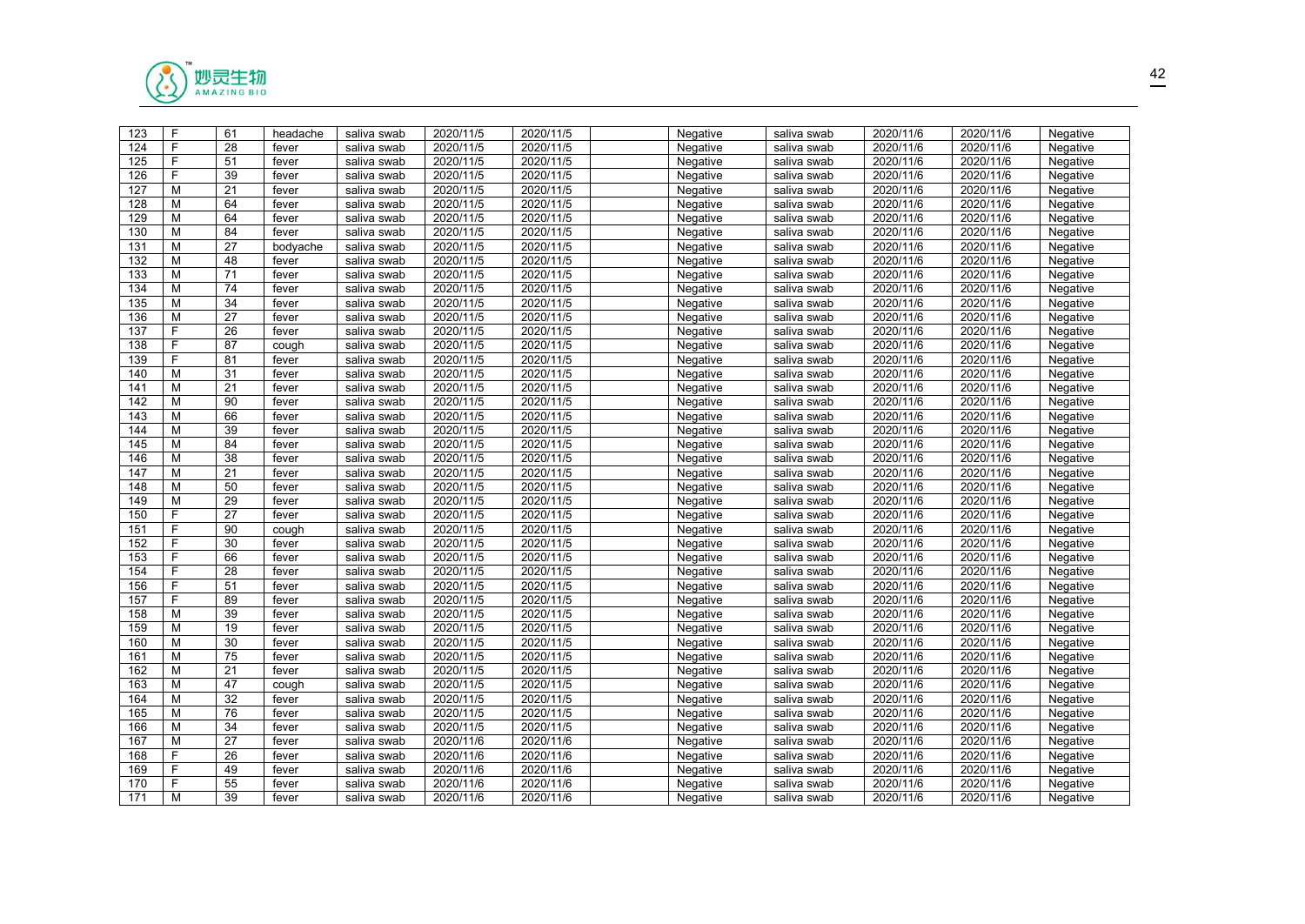

| 172              | M              | 30              | fever    | saliva swab | 2020/11/6 | 2020/11/6 | Negative | saliva swab | 2020/11/6 | 2020/11/6 | Negative |  |
|------------------|----------------|-----------------|----------|-------------|-----------|-----------|----------|-------------|-----------|-----------|----------|--|
| 173              | M              | 36              | fever    | saliva swab | 2020/11/6 | 2020/11/6 | Negative | saliva swab | 2020/11/6 | 2020/11/6 | Negative |  |
| 174              | M              | $\overline{32}$ | fever    | saliva swab | 2020/11/6 | 2020/11/6 | Negative | saliva swab | 2020/11/6 | 2020/11/6 | Negative |  |
| 175              | M              | 17              | bodyache | saliva swab | 2020/11/6 | 2020/11/6 | Negative | saliva swab | 2020/11/6 | 2020/11/6 | Negative |  |
| 176              | M              | 33              | fever    | saliva swab | 2020/11/6 | 2020/11/6 | Negative | saliva swab | 2020/11/6 | 2020/11/6 | Negative |  |
| 177              | M              | 24              | fever    | saliva swab | 2020/11/6 | 2020/11/6 | Negative | saliva swab | 2020/11/6 | 2020/11/6 | Negative |  |
| 178              | M              | 40              | fever    | saliva swab | 2020/11/6 | 2020/11/6 | Negative | saliva swab | 2020/11/6 | 2020/11/6 | Negative |  |
| 179              | M              | 50              | fever    | saliva swab | 2020/11/6 | 2020/11/6 | Negative | saliva swab | 2020/11/6 | 2020/11/6 | Negative |  |
| 180              | M              | $\overline{29}$ | fever    | saliva swab | 2020/11/6 | 2020/11/6 | Negative | saliva swab | 2020/11/6 | 2020/11/6 | Negative |  |
| 181              | F              | 29              | fever    | saliva swab | 2020/11/6 | 2020/11/6 | Negative | saliva swab | 2020/11/6 | 2020/11/6 | Negative |  |
| 182              | F              | 32              | fever    | saliva swab | 2020/11/6 | 2020/11/6 | Negative | saliva swab | 2020/11/6 | 2020/11/6 | Negative |  |
| 183              | $\overline{F}$ | 30              | cough    | saliva swab | 2020/11/6 | 2020/11/6 | Negative | saliva swab | 2020/11/6 | 2020/11/6 | Negative |  |
| 184              | F              | 66              | fever    | saliva swab | 2020/11/6 | 2020/11/6 | Negative | saliva swab | 2020/11/6 | 2020/11/6 | Negative |  |
| 185              | F              | 28              | fever    | saliva swab | 2020/11/6 | 2020/11/6 | Negative | saliva swab | 2020/11/6 | 2020/11/6 | Negative |  |
| 186              | F              | 51              | fever    | saliva swab | 2020/11/6 | 2020/11/6 | Negative | saliva swab | 2020/11/6 | 2020/11/6 | Negative |  |
| 187              | F              | 30              | fever    | saliva swab | 2020/11/6 | 2020/11/6 | Negative | saliva swab | 2020/11/6 | 2020/11/6 | Negative |  |
| 188              | M              | $\overline{22}$ | fever    | saliva swab | 2020/11/6 | 2020/11/6 | Negative | saliva swab | 2020/11/6 | 2020/11/6 | Negative |  |
| 189              | M              | 19              | fever    | saliva swab | 2020/11/6 | 2020/11/6 | Negative | saliva swab | 2020/11/6 | 2020/11/6 | Negative |  |
| 190              | M              | 27              | fever    | saliva swab | 2020/11/6 | 2020/11/6 | Negative | saliva swab | 2020/11/6 | 2020/11/6 | Negative |  |
| 191              | M              | 22              | fever    | saliva swab | 2020/11/6 | 2020/11/6 | Negative | saliva swab | 2020/11/6 | 2020/11/6 | Negative |  |
| 192              | M              | 21              | fever    | saliva swab | 2020/11/6 | 2020/11/6 | Negative | saliva swab | 2020/11/6 | 2020/11/6 | Negative |  |
| 193              | M              | 47              | cough    | saliva swab | 2020/11/6 | 2020/11/6 | Negative | saliva swab | 2020/11/6 | 2020/11/6 | Negative |  |
| 194              | M              | 32              | fever    | saliva swab | 2020/11/6 | 2020/11/6 | Negative | saliva swab | 2020/11/6 | 2020/11/6 | Negative |  |
| 195              | M              | 85              | fever    | saliva swab | 2020/11/6 | 2020/11/6 | Negative | saliva swab | 2020/11/6 | 2020/11/6 | Negative |  |
| 196              | M              | 34              | fever    | saliva swab | 2020/11/6 | 2020/11/6 | Negative | saliva swab | 2020/11/6 | 2020/11/6 | Negative |  |
| 197              | M              | 27              | fever    | saliva swab | 2020/11/6 | 2020/11/6 | Negative | saliva swab | 2020/11/6 | 2020/11/6 | Negative |  |
| 198              | F              | 26              | fever    | saliva swab | 2020/11/6 | 2020/11/6 | Negative | saliva swab | 2020/11/6 | 2020/11/6 | Negative |  |
| 199              | F              | 86              | fever    | saliva swab | 2020/11/6 | 2020/11/6 | Negative | saliva swab | 2020/11/6 | 2020/11/6 | Negative |  |
| 200              | F              | 31              | fever    | saliva swab | 2020/11/6 | 2020/11/6 | Negative | saliva swab | 2020/11/6 | 2020/11/6 | Negative |  |
| 201              | M              | 39              | bodyache | saliva swab | 2020/11/6 | 2020/11/6 | Negative | saliva swab | 2020/11/6 | 2020/11/6 | Negative |  |
| 202              | M              | 37              | fever    | saliva swab | 2020/11/6 | 2020/11/6 | Negative | saliva swab | 2020/11/6 | 2020/11/6 | Negative |  |
| $\overline{203}$ | M              | $\overline{29}$ | fever    | saliva swab | 2020/11/6 | 2020/11/6 | Negative | saliva swab | 2020/11/6 | 2020/11/6 | Negative |  |
| 204              | M              | 32              | fever    | saliva swab | 2020/11/6 | 2020/11/6 | Negative | saliva swab | 2020/11/6 | 2020/11/6 | Negative |  |
| 205              | M              | 17              | fever    | saliva swab | 2020/11/6 | 2020/11/6 | Negative | saliva swab | 2020/11/6 | 2020/11/6 | Negative |  |
| 206              | M              | 29              | fever    | saliva swab | 2020/11/6 | 2020/11/6 | Negative | saliva swab | 2020/11/6 | 2020/11/6 | Negative |  |
| 207              | M              | 24              | fever    | saliva swab | 2020/11/6 | 2020/11/6 | Negative | saliva swab | 2020/11/6 | 2020/11/6 | Negative |  |
| 208              | M              | 40              | fever    | saliva swab | 2020/11/6 | 2020/11/6 | Negative | saliva swab | 2020/11/6 | 2020/11/6 | Negative |  |
| 209              | M              | 54              | headache | saliva swab | 2020/11/6 | 2020/11/6 | Negative | saliva swab | 2020/11/6 | 2020/11/6 | Negative |  |
| 210              | M              | 29              | fever    | saliva swab | 2020/11/6 | 2020/11/6 | Negative | saliva swab | 2020/11/6 | 2020/11/6 | Negative |  |
| 211              | F              | 21              | fever    | saliva swab | 2020/11/6 | 2020/11/6 | Negative | saliva swab | 2020/11/6 | 2020/11/6 | Negative |  |
| 212              | F              | $\overline{32}$ | fever    | saliva swab | 2020/11/6 | 2020/11/6 | Negative | saliva swab | 2020/11/6 | 2020/11/6 | Negative |  |
| 213              | F              | 30              | fever    | saliva swab | 2020/11/6 | 2020/11/6 | Negative | saliva swab | 2020/11/6 | 2020/11/6 | Negative |  |
| 214              | F              | 61              | fever    | saliva swab | 2020/11/6 | 2020/11/6 | Negative | saliva swab | 2020/11/6 | 2020/11/6 | Negative |  |
| 215              | $\overline{F}$ | $\overline{28}$ | fever    | saliva swab | 2020/11/6 | 2020/11/6 | Negative | saliva swab | 2020/11/6 | 2020/11/6 | Negative |  |
| 216              | F              | 51              | fever    | saliva swab | 2020/11/6 | 2020/11/6 | Negative | saliva swab | 2020/11/6 | 2020/11/6 | Negative |  |
| 217              | F              | 30              | cough    | saliva swab | 2020/11/6 | 2020/11/6 | Negative | saliva swab | 2020/11/6 | 2020/11/6 | Negative |  |
| 218              | M              | 32              | fever    | saliva swab | 2020/11/6 | 2020/11/6 | Negative | saliva swab | 2020/11/6 | 2020/11/6 | Negative |  |
| 219              | M              | 19              | fever    | saliva swab | 2020/11/6 | 2020/11/6 | Negative | saliva swab | 2020/11/6 | 2020/11/6 | Negative |  |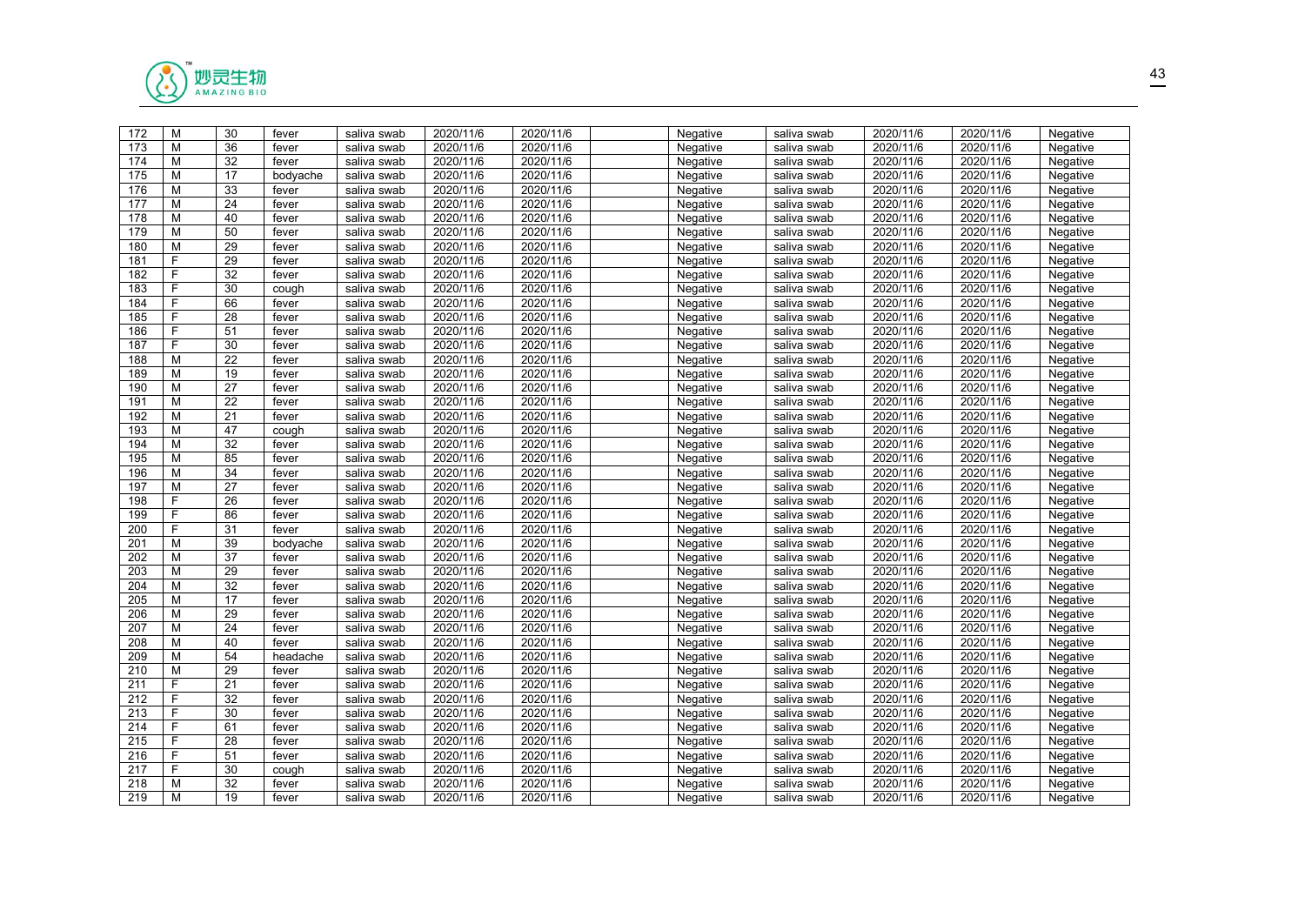

| 220              | M  | 22              | fever | saliva swab | 2020/11/6 | 2020/11/6 | Negative | saliva swab | 2020/11/6 | 2020/11/6 | Negative |  |
|------------------|----|-----------------|-------|-------------|-----------|-----------|----------|-------------|-----------|-----------|----------|--|
| 221              | M  | 27              | fever | saliva swab | 2020/11/6 | 2020/11/6 | Negative | saliva swab | 2020/11/6 | 2020/11/6 | Negative |  |
| $\overline{222}$ | M  | 21              | fever | saliva swab | 2020/11/6 | 2020/11/6 | Negative | saliva swab | 2020/11/6 | 2020/11/6 | Negative |  |
| 223              | М  | 41              | fever | saliva swab | 2020/11/6 | 2020/11/6 | Negative | saliva swab | 2020/11/6 | 2020/11/6 | Negative |  |
| 224              | M  | 30              | fever | saliva swab | 2020/11/6 | 2020/11/6 | Negative | saliva swab | 2020/11/6 | 2020/11/6 | Negative |  |
| 225              | M  | 42              | fever | saliva swab | 2020/11/6 | 2020/11/6 | Negative | saliva swab | 2020/11/6 | 2020/11/6 | Negative |  |
| 226              | M  | 34              | fever | saliva swab | 2020/11/6 | 2020/11/6 | Negative | saliva swab | 2020/11/6 | 2020/11/6 | Negative |  |
| 227              | M  | $\overline{27}$ | fever | saliva swab | 2020/11/6 | 2020/11/6 | Negative | saliva swab | 2020/11/6 | 2020/11/6 | Negative |  |
| 228              | F. | 54              | fever | saliva swab | 2020/11/6 | 2020/11/6 | Negative | saliva swab | 2020/11/6 | 2020/11/6 | Negative |  |
| 229              | F. | 49              | fever | saliva swab | 2020/11/6 | 2020/11/6 | Negative | saliva swab | 2020/11/6 | 2020/11/6 | Negative |  |
| 230              | F  | 31              | fever | saliva swab | 2020/11/6 | 2020/11/6 | Negative | saliva swab | 2020/11/6 | 2020/11/6 | Negative |  |
| 231              | M  | 55              | fever | saliva swab | 2020/11/7 | 2020/11/5 | Negative | saliva swab | 2020/11/6 | 2020/11/6 | Negative |  |
| 232              | M  | 30              | fever | saliva swab | 2020/11/7 | 2020/11/7 | Negative | saliva swab | 2020/11/7 | 2020/11/7 | Negative |  |
| 233              | M  | 29              | fever | saliva swab | 2020/11/7 | 2020/11/7 | Negative | saliva swab | 2020/11/7 | 2020/11/7 | Negative |  |
| 234              | M  | $\overline{32}$ | fever | saliva swab | 2020/11/7 | 2020/11/7 | Negative | saliva swab | 2020/11/7 | 2020/11/7 | Negative |  |
| 235              | M  | 78              | fever | saliva swab | 2020/11/7 | 2020/11/7 | Negative | saliva swab | 2020/11/7 | 2020/11/7 | Negative |  |
| 236              | M  | 22              | fever | saliva swab | 2020/11/7 | 2020/11/7 | Negative | saliva swab | 2020/11/7 | 2020/11/7 | Negative |  |
| 237              | M  | 24              | fever | saliva swab | 2020/11/7 | 2020/11/7 | Negative | saliva swab | 2020/11/7 | 2020/11/7 | Negative |  |
| 238              | M  | 40              | fever | saliva swab | 2020/11/7 | 2020/11/7 | Negative | saliva swab | 2020/11/7 | 2020/11/7 | Negative |  |
| 239              | M  | 50              | fever | saliva swab | 2020/11/7 | 2020/11/7 | Negative | saliva swab | 2020/11/7 | 2020/11/7 | Negative |  |
| 240              | M  | 29              | cough | saliva swab | 2020/11/7 | 2020/11/7 | Negative | saliva swab | 2020/11/7 | 2020/11/7 | Negative |  |
| 241              | F  | 43              | fever | saliva swab | 2020/11/7 | 2020/11/7 | Negative | saliva swab | 2020/11/7 | 2020/11/7 | Negative |  |
| 242              | F  | 32              | fever | saliva swab | 2020/11/7 | 2020/11/7 | Negative | saliva swab | 2020/11/7 | 2020/11/7 | Negative |  |
| 243              | F  | 30              | fever | saliva swab | 2020/11/7 | 2020/11/7 | Negative | saliva swab | 2020/11/7 | 2020/11/7 | Negative |  |
| 244              | F. | 66              | fever | saliva swab | 2020/11/7 | 2020/11/7 | Negative | saliva swab | 2020/11/7 | 2020/11/7 | Negative |  |
| 245              | F. | 28              | fever | saliva swab | 2020/11/7 | 2020/11/7 | Negative | saliva swab | 2020/11/7 | 2020/11/7 | Negative |  |
| 246              | F  | 89              | fever | saliva swab | 2020/11/7 | 2020/11/7 | Negative | saliva swab | 2020/11/7 | 2020/11/7 | Negative |  |
| 247              | F. | 83              | fever | saliva swab | 2020/11/7 | 2020/11/7 | Negative | saliva swab | 2020/11/7 | 2020/11/7 | Negative |  |
| 248              | M  | 54              | fever | saliva swab | 2020/11/7 | 2020/11/7 | Negative | saliva swab | 2020/11/7 | 2020/11/7 | Negative |  |
| 249              | M  | 20              | fever | saliva swab | 2020/11/7 | 2020/11/7 | Negative | saliva swab | 2020/11/7 | 2020/11/7 | Negative |  |
| 250              | M  | 30              | fever | saliva swab | 2020/11/7 | 2020/11/7 | Negative | saliva swab | 2020/11/7 | 2020/11/7 | Negative |  |
| 251              | M  | $\overline{27}$ | fever | saliva swab | 2020/11/7 | 2020/11/7 | Negative | saliva swab | 2020/11/7 | 2020/11/7 | Negative |  |
| 252              | M  | 30              | fever | saliva swab | 2020/11/7 | 2020/11/7 | Negative | saliva swab | 2020/11/7 | 2020/11/7 | Negative |  |
| 253              | M  | 38              | fever | saliva swab | 2020/11/7 | 2020/11/7 | Negative | saliva swab | 2020/11/7 | 2020/11/7 | Negative |  |
| 254              | M  | 32              | fever | saliva swab | 2020/11/7 | 2020/11/7 | Negative | saliva swab | 2020/11/7 | 2020/11/7 | Negative |  |
| 255              | M  | 42              | fever | saliva swab | 2020/11/7 | 2020/11/7 | Negative | saliva swab | 2020/11/7 | 2020/11/7 | Negative |  |
| 256              | M  | 34              | fever | saliva swab | 2020/11/7 | 2020/11/7 | Negative | saliva swab | 2020/11/7 | 2020/11/7 | Negative |  |
| $\overline{257}$ | M  | 27              | fever | saliva swab | 2020/11/7 | 2020/11/7 | Negative | saliva swab | 2020/11/7 | 2020/11/7 | Negative |  |
| 258              | F  | 40              | fever | saliva swab | 2020/11/7 | 2020/11/7 | Negative | saliva swab | 2020/11/7 | 2020/11/7 | Negative |  |
| 259              | F  | 48              | fever | saliva swab | 2020/11/7 | 2020/11/7 | Negative | saliva swab | 2020/11/7 | 2020/11/7 | Negative |  |
| 260              | F  | 31              | fever | saliva swab | 2020/11/7 | 2020/11/7 | Negative | saliva swab | 2020/11/7 | 2020/11/7 | Negative |  |
| 261              | M  | 41              | fever | saliva swab | 2020/11/7 | 2020/11/7 | Negative | saliva swab | 2020/11/7 | 2020/11/7 | Negative |  |
| 262              | М  | 30              | cough | saliva swab | 2020/11/7 | 2020/11/7 | Negative | saliva swab | 2020/11/7 | 2020/11/7 | Negative |  |
| 263              | M  | $\overline{29}$ | fever | saliva swab | 2020/11/7 | 2020/11/7 | Negative | saliva swab | 2020/11/7 | 2020/11/7 | Negative |  |
| 264              | M  | 29              | fever | saliva swab | 2020/11/7 | 2020/11/7 | Negative | saliva swab | 2020/11/7 | 2020/11/7 | Negative |  |
| 265              | M  | 27              | fever | saliva swab | 2020/11/7 | 2020/11/7 | Negative | saliva swab | 2020/11/7 | 2020/11/7 | Negative |  |
| 266              | M  | 24              | fever | saliva swab | 2020/11/7 | 2020/11/7 | Negative | saliva swab | 2020/11/7 | 2020/11/7 | Negative |  |
| 267              | M  | 24              | fever | saliva swab | 2020/11/7 | 2020/11/7 | Negative | saliva swab | 2020/11/7 | 2020/11/7 | Negative |  |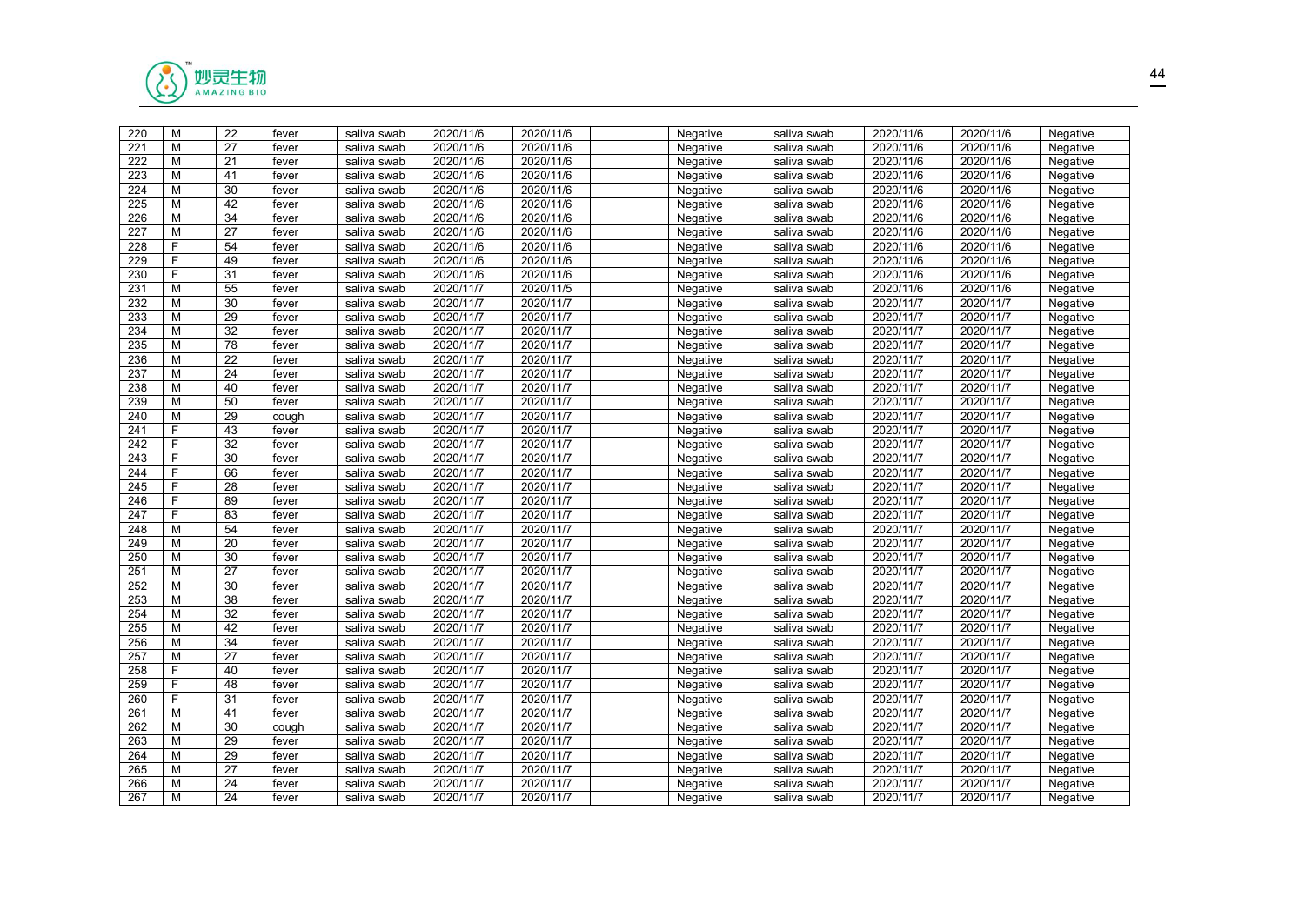

| M<br>89<br>2020/11/7<br>2020/11/7<br>269<br>2020/11/7<br>2020/11/7<br>fever<br>Negative<br>Negative<br>saliva swab<br>saliva swab<br>M<br>76<br>270<br>2020/11/7<br>2020/11/7<br>2020/11/7<br>2020/11/7<br>Negative<br>Negative<br>fever<br>saliva swab<br>saliva swab<br>F.<br>27<br>271<br>2020/11/7<br>2020/11/7<br>Negative<br>2020/11/7<br>2020/11/7<br>fever<br>Negative<br>saliva swab<br>saliva swab<br>272<br>F<br>79<br>2020/11/7<br>2020/11/7<br>2020/11/7<br>2020/11/7<br>Negative<br>fever<br>saliva swab<br>Negative<br>saliva swab<br>E<br>76<br>273<br>2020/11/7<br>2020/11/7<br>2020/11/7<br>2020/11/7<br>Negative<br>fever<br>Negative<br>saliva swab<br>saliva swab<br>274<br>F<br>2020/11/7<br>2020/11/7<br>61<br>2020/11/7<br>2020/11/7<br>fever<br>saliva swab<br>Negative<br>Negative<br>saliva swab<br>28<br>275<br>2020/11/7<br>2020/11/7<br>2020/11/7<br>2020/11/7<br>Negative<br>Negative<br>fever<br>saliva swab<br>saliva swab<br>276<br>F<br>51<br>2020/11/7<br>2020/11/7<br>Negative<br>2020/11/7<br>2020/11/7<br>Negative<br>fever<br>saliva swab<br>saliva swab<br>E<br>277<br>65<br>2020/11/7<br>2020/11/7<br>2020/11/7<br>2020/11/7<br>fever<br>Negative<br>Negative<br>saliva swab<br>saliva swab<br>39<br>2020/11/7<br>2020/11/7<br>278<br>М<br>Negative<br>2020/11/7<br>2020/11/7<br>Negative<br>fever<br>saliva swab<br>saliva swab<br>M<br>66<br>279<br>2020/11/7<br>2020/11/7<br>2020/11/7<br>2020/11/7<br>fever<br>Negative<br>Negative<br>saliva swab<br>saliva swab<br>M<br>30<br>280<br>2020/11/7<br>2020/11/7<br>2020/11/7<br>2020/11/7<br>fever<br>saliva swab<br>Negative<br>Negative<br>saliva swab<br>M<br>281<br>27<br>2020/11/7<br>2020/11/7<br>2020/11/7<br>2020/11/7<br>Negative<br>Negative<br>fever<br>saliva swab<br>saliva swab<br>M<br>2020/11/7<br>282<br>21<br>2020/11/7<br>2020/11/7<br>2020/11/7<br>Negative<br>Negative<br>fever<br>saliva swab<br>saliva swab<br>47<br>М<br>2020/11/7<br>283<br>2020/11/7<br>2020/11/7<br>2020/11/7<br>fever<br>saliva swab<br>Negative<br>Negative<br>saliva swab<br>284<br>M<br>22<br>2020/11/7<br>2020/11/7<br>Negative<br>2020/11/7<br>2020/11/7<br>Negative<br>fever<br>saliva swab<br>saliva swab<br>M<br>285<br>43<br>2020/11/7<br>2020/11/7<br>2020/11/7<br>2020/11/7<br>fever<br>Negative<br>Negative<br>saliva swab<br>saliva swab<br>M<br>34<br>2020/11/7<br>2020/11/7<br>286<br>2020/11/7<br>2020/11/7<br>fever<br>Negative<br>Negative<br>saliva swab<br>saliva swab<br>M<br>27<br>287<br>2020/11/7<br>2020/11/7<br>Negative<br>2020/11/7<br>2020/11/7<br>fever<br>saliva swab<br>Negative<br>saliva swab<br>F.<br>288<br>25<br>2020/11/7<br>2020/11/7<br>fever<br>Negative<br>2020/11/7<br>2020/11/7<br>Negative<br>saliva swab<br>saliva swab<br>F.<br>289<br>49<br>2020/11/7<br>2020/11/7<br>Negative<br>2020/11/7<br>2020/11/7<br>fever<br>Negative<br>saliva swab<br>saliva swab<br>F.<br>2020/11/7<br>290<br>31<br>2020/11/7<br>2020/11/7<br>2020/11/7<br>fever<br>saliva swab<br>Negative<br>Negative<br>saliva swab<br>M<br>39<br>291<br>2020/11/7<br>2020/11/7<br>fever<br>Negative<br>2020/11/7<br>2020/11/7<br>Negative<br>saliva swab<br>saliva swab<br>292<br>М<br>30<br>2020/11/7<br>2020/11/7<br>2020/11/7<br>2020/11/7<br>Negative<br>Negative<br>saliva swab<br>saliva swab<br>cough<br>M<br>22<br>2020/11/7<br>293<br>2020/11/7<br>2020/11/7<br>2020/11/7<br>Negative<br>Negative<br>saliva swab<br>saliva swab<br>cough<br>M<br>294<br>88<br>2020/11/7<br>2020/11/7<br>2020/11/7<br>Negative<br>2020/11/7<br>Negative<br>saliva swab<br>saliva swab<br>cough<br>295<br>М<br>67<br>2020/11/7<br>2020/11/7<br>2020/11/7<br>2020/11/7<br>fever<br>Negative<br>Negative<br>saliva swab<br>saliva swab<br>F.<br>296<br>35<br>2020/11/7<br>2020/11/7<br>2020/11/7<br>fever<br>saliva swab<br>Negative<br>2020/11/7<br>Negative<br>saliva swab<br>F.<br>2020/11/7<br>297<br>31<br>2020/11/7<br>2020/11/7<br>2020/11/7<br>Negative<br>Negative<br>fever<br>saliva swab<br>saliva swab<br>46<br>2020/11/7<br>298<br>М<br>2020/11/7<br>2020/11/7<br>2020/11/7<br>Negative<br>Negative<br>fever<br>saliva swab<br>saliva swab<br>M<br>34<br>2020/11/7<br>299<br>2020/11/7<br>2020/11/7<br>2020/11/7<br>fever<br>Negative<br>Negative<br>saliva swab<br>saliva swab<br>F.<br>22<br>300<br>2020/11/7<br>2020/11/7<br>2020/11/7<br>2020/11/7<br>fever<br>Negative<br>Negative<br>saliva swab<br>saliva swab | 268 | м | 40 | fever | saliva swab | 2020/11/7 | 2020/11/7 | Negative | saliva swab | 2020/11/7 | 2020/11/7 | Negative |
|--------------------------------------------------------------------------------------------------------------------------------------------------------------------------------------------------------------------------------------------------------------------------------------------------------------------------------------------------------------------------------------------------------------------------------------------------------------------------------------------------------------------------------------------------------------------------------------------------------------------------------------------------------------------------------------------------------------------------------------------------------------------------------------------------------------------------------------------------------------------------------------------------------------------------------------------------------------------------------------------------------------------------------------------------------------------------------------------------------------------------------------------------------------------------------------------------------------------------------------------------------------------------------------------------------------------------------------------------------------------------------------------------------------------------------------------------------------------------------------------------------------------------------------------------------------------------------------------------------------------------------------------------------------------------------------------------------------------------------------------------------------------------------------------------------------------------------------------------------------------------------------------------------------------------------------------------------------------------------------------------------------------------------------------------------------------------------------------------------------------------------------------------------------------------------------------------------------------------------------------------------------------------------------------------------------------------------------------------------------------------------------------------------------------------------------------------------------------------------------------------------------------------------------------------------------------------------------------------------------------------------------------------------------------------------------------------------------------------------------------------------------------------------------------------------------------------------------------------------------------------------------------------------------------------------------------------------------------------------------------------------------------------------------------------------------------------------------------------------------------------------------------------------------------------------------------------------------------------------------------------------------------------------------------------------------------------------------------------------------------------------------------------------------------------------------------------------------------------------------------------------------------------------------------------------------------------------------------------------------------------------------------------------------------------------------------------------------------------------------------------------------------------------------------------------------------------------------------------------------------------------------------------------------------------------------------------------------------------------------------------------------------------------------------------------------------------------------------------------------------------------------------------------------------------------------------------------------------------------------------------------------------------------------------------------------------------------------------------------------------------------------------------------------------------------|-----|---|----|-------|-------------|-----------|-----------|----------|-------------|-----------|-----------|----------|
|                                                                                                                                                                                                                                                                                                                                                                                                                                                                                                                                                                                                                                                                                                                                                                                                                                                                                                                                                                                                                                                                                                                                                                                                                                                                                                                                                                                                                                                                                                                                                                                                                                                                                                                                                                                                                                                                                                                                                                                                                                                                                                                                                                                                                                                                                                                                                                                                                                                                                                                                                                                                                                                                                                                                                                                                                                                                                                                                                                                                                                                                                                                                                                                                                                                                                                                                                                                                                                                                                                                                                                                                                                                                                                                                                                                                                                                                                                                                                                                                                                                                                                                                                                                                                                                                                                                                                                                                                                |     |   |    |       |             |           |           |          |             |           |           |          |
|                                                                                                                                                                                                                                                                                                                                                                                                                                                                                                                                                                                                                                                                                                                                                                                                                                                                                                                                                                                                                                                                                                                                                                                                                                                                                                                                                                                                                                                                                                                                                                                                                                                                                                                                                                                                                                                                                                                                                                                                                                                                                                                                                                                                                                                                                                                                                                                                                                                                                                                                                                                                                                                                                                                                                                                                                                                                                                                                                                                                                                                                                                                                                                                                                                                                                                                                                                                                                                                                                                                                                                                                                                                                                                                                                                                                                                                                                                                                                                                                                                                                                                                                                                                                                                                                                                                                                                                                                                |     |   |    |       |             |           |           |          |             |           |           |          |
|                                                                                                                                                                                                                                                                                                                                                                                                                                                                                                                                                                                                                                                                                                                                                                                                                                                                                                                                                                                                                                                                                                                                                                                                                                                                                                                                                                                                                                                                                                                                                                                                                                                                                                                                                                                                                                                                                                                                                                                                                                                                                                                                                                                                                                                                                                                                                                                                                                                                                                                                                                                                                                                                                                                                                                                                                                                                                                                                                                                                                                                                                                                                                                                                                                                                                                                                                                                                                                                                                                                                                                                                                                                                                                                                                                                                                                                                                                                                                                                                                                                                                                                                                                                                                                                                                                                                                                                                                                |     |   |    |       |             |           |           |          |             |           |           |          |
|                                                                                                                                                                                                                                                                                                                                                                                                                                                                                                                                                                                                                                                                                                                                                                                                                                                                                                                                                                                                                                                                                                                                                                                                                                                                                                                                                                                                                                                                                                                                                                                                                                                                                                                                                                                                                                                                                                                                                                                                                                                                                                                                                                                                                                                                                                                                                                                                                                                                                                                                                                                                                                                                                                                                                                                                                                                                                                                                                                                                                                                                                                                                                                                                                                                                                                                                                                                                                                                                                                                                                                                                                                                                                                                                                                                                                                                                                                                                                                                                                                                                                                                                                                                                                                                                                                                                                                                                                                |     |   |    |       |             |           |           |          |             |           |           |          |
|                                                                                                                                                                                                                                                                                                                                                                                                                                                                                                                                                                                                                                                                                                                                                                                                                                                                                                                                                                                                                                                                                                                                                                                                                                                                                                                                                                                                                                                                                                                                                                                                                                                                                                                                                                                                                                                                                                                                                                                                                                                                                                                                                                                                                                                                                                                                                                                                                                                                                                                                                                                                                                                                                                                                                                                                                                                                                                                                                                                                                                                                                                                                                                                                                                                                                                                                                                                                                                                                                                                                                                                                                                                                                                                                                                                                                                                                                                                                                                                                                                                                                                                                                                                                                                                                                                                                                                                                                                |     |   |    |       |             |           |           |          |             |           |           |          |
|                                                                                                                                                                                                                                                                                                                                                                                                                                                                                                                                                                                                                                                                                                                                                                                                                                                                                                                                                                                                                                                                                                                                                                                                                                                                                                                                                                                                                                                                                                                                                                                                                                                                                                                                                                                                                                                                                                                                                                                                                                                                                                                                                                                                                                                                                                                                                                                                                                                                                                                                                                                                                                                                                                                                                                                                                                                                                                                                                                                                                                                                                                                                                                                                                                                                                                                                                                                                                                                                                                                                                                                                                                                                                                                                                                                                                                                                                                                                                                                                                                                                                                                                                                                                                                                                                                                                                                                                                                |     |   |    |       |             |           |           |          |             |           |           |          |
|                                                                                                                                                                                                                                                                                                                                                                                                                                                                                                                                                                                                                                                                                                                                                                                                                                                                                                                                                                                                                                                                                                                                                                                                                                                                                                                                                                                                                                                                                                                                                                                                                                                                                                                                                                                                                                                                                                                                                                                                                                                                                                                                                                                                                                                                                                                                                                                                                                                                                                                                                                                                                                                                                                                                                                                                                                                                                                                                                                                                                                                                                                                                                                                                                                                                                                                                                                                                                                                                                                                                                                                                                                                                                                                                                                                                                                                                                                                                                                                                                                                                                                                                                                                                                                                                                                                                                                                                                                |     |   |    |       |             |           |           |          |             |           |           |          |
|                                                                                                                                                                                                                                                                                                                                                                                                                                                                                                                                                                                                                                                                                                                                                                                                                                                                                                                                                                                                                                                                                                                                                                                                                                                                                                                                                                                                                                                                                                                                                                                                                                                                                                                                                                                                                                                                                                                                                                                                                                                                                                                                                                                                                                                                                                                                                                                                                                                                                                                                                                                                                                                                                                                                                                                                                                                                                                                                                                                                                                                                                                                                                                                                                                                                                                                                                                                                                                                                                                                                                                                                                                                                                                                                                                                                                                                                                                                                                                                                                                                                                                                                                                                                                                                                                                                                                                                                                                |     |   |    |       |             |           |           |          |             |           |           |          |
|                                                                                                                                                                                                                                                                                                                                                                                                                                                                                                                                                                                                                                                                                                                                                                                                                                                                                                                                                                                                                                                                                                                                                                                                                                                                                                                                                                                                                                                                                                                                                                                                                                                                                                                                                                                                                                                                                                                                                                                                                                                                                                                                                                                                                                                                                                                                                                                                                                                                                                                                                                                                                                                                                                                                                                                                                                                                                                                                                                                                                                                                                                                                                                                                                                                                                                                                                                                                                                                                                                                                                                                                                                                                                                                                                                                                                                                                                                                                                                                                                                                                                                                                                                                                                                                                                                                                                                                                                                |     |   |    |       |             |           |           |          |             |           |           |          |
|                                                                                                                                                                                                                                                                                                                                                                                                                                                                                                                                                                                                                                                                                                                                                                                                                                                                                                                                                                                                                                                                                                                                                                                                                                                                                                                                                                                                                                                                                                                                                                                                                                                                                                                                                                                                                                                                                                                                                                                                                                                                                                                                                                                                                                                                                                                                                                                                                                                                                                                                                                                                                                                                                                                                                                                                                                                                                                                                                                                                                                                                                                                                                                                                                                                                                                                                                                                                                                                                                                                                                                                                                                                                                                                                                                                                                                                                                                                                                                                                                                                                                                                                                                                                                                                                                                                                                                                                                                |     |   |    |       |             |           |           |          |             |           |           |          |
|                                                                                                                                                                                                                                                                                                                                                                                                                                                                                                                                                                                                                                                                                                                                                                                                                                                                                                                                                                                                                                                                                                                                                                                                                                                                                                                                                                                                                                                                                                                                                                                                                                                                                                                                                                                                                                                                                                                                                                                                                                                                                                                                                                                                                                                                                                                                                                                                                                                                                                                                                                                                                                                                                                                                                                                                                                                                                                                                                                                                                                                                                                                                                                                                                                                                                                                                                                                                                                                                                                                                                                                                                                                                                                                                                                                                                                                                                                                                                                                                                                                                                                                                                                                                                                                                                                                                                                                                                                |     |   |    |       |             |           |           |          |             |           |           |          |
|                                                                                                                                                                                                                                                                                                                                                                                                                                                                                                                                                                                                                                                                                                                                                                                                                                                                                                                                                                                                                                                                                                                                                                                                                                                                                                                                                                                                                                                                                                                                                                                                                                                                                                                                                                                                                                                                                                                                                                                                                                                                                                                                                                                                                                                                                                                                                                                                                                                                                                                                                                                                                                                                                                                                                                                                                                                                                                                                                                                                                                                                                                                                                                                                                                                                                                                                                                                                                                                                                                                                                                                                                                                                                                                                                                                                                                                                                                                                                                                                                                                                                                                                                                                                                                                                                                                                                                                                                                |     |   |    |       |             |           |           |          |             |           |           |          |
|                                                                                                                                                                                                                                                                                                                                                                                                                                                                                                                                                                                                                                                                                                                                                                                                                                                                                                                                                                                                                                                                                                                                                                                                                                                                                                                                                                                                                                                                                                                                                                                                                                                                                                                                                                                                                                                                                                                                                                                                                                                                                                                                                                                                                                                                                                                                                                                                                                                                                                                                                                                                                                                                                                                                                                                                                                                                                                                                                                                                                                                                                                                                                                                                                                                                                                                                                                                                                                                                                                                                                                                                                                                                                                                                                                                                                                                                                                                                                                                                                                                                                                                                                                                                                                                                                                                                                                                                                                |     |   |    |       |             |           |           |          |             |           |           |          |
|                                                                                                                                                                                                                                                                                                                                                                                                                                                                                                                                                                                                                                                                                                                                                                                                                                                                                                                                                                                                                                                                                                                                                                                                                                                                                                                                                                                                                                                                                                                                                                                                                                                                                                                                                                                                                                                                                                                                                                                                                                                                                                                                                                                                                                                                                                                                                                                                                                                                                                                                                                                                                                                                                                                                                                                                                                                                                                                                                                                                                                                                                                                                                                                                                                                                                                                                                                                                                                                                                                                                                                                                                                                                                                                                                                                                                                                                                                                                                                                                                                                                                                                                                                                                                                                                                                                                                                                                                                |     |   |    |       |             |           |           |          |             |           |           |          |
|                                                                                                                                                                                                                                                                                                                                                                                                                                                                                                                                                                                                                                                                                                                                                                                                                                                                                                                                                                                                                                                                                                                                                                                                                                                                                                                                                                                                                                                                                                                                                                                                                                                                                                                                                                                                                                                                                                                                                                                                                                                                                                                                                                                                                                                                                                                                                                                                                                                                                                                                                                                                                                                                                                                                                                                                                                                                                                                                                                                                                                                                                                                                                                                                                                                                                                                                                                                                                                                                                                                                                                                                                                                                                                                                                                                                                                                                                                                                                                                                                                                                                                                                                                                                                                                                                                                                                                                                                                |     |   |    |       |             |           |           |          |             |           |           |          |
|                                                                                                                                                                                                                                                                                                                                                                                                                                                                                                                                                                                                                                                                                                                                                                                                                                                                                                                                                                                                                                                                                                                                                                                                                                                                                                                                                                                                                                                                                                                                                                                                                                                                                                                                                                                                                                                                                                                                                                                                                                                                                                                                                                                                                                                                                                                                                                                                                                                                                                                                                                                                                                                                                                                                                                                                                                                                                                                                                                                                                                                                                                                                                                                                                                                                                                                                                                                                                                                                                                                                                                                                                                                                                                                                                                                                                                                                                                                                                                                                                                                                                                                                                                                                                                                                                                                                                                                                                                |     |   |    |       |             |           |           |          |             |           |           |          |
|                                                                                                                                                                                                                                                                                                                                                                                                                                                                                                                                                                                                                                                                                                                                                                                                                                                                                                                                                                                                                                                                                                                                                                                                                                                                                                                                                                                                                                                                                                                                                                                                                                                                                                                                                                                                                                                                                                                                                                                                                                                                                                                                                                                                                                                                                                                                                                                                                                                                                                                                                                                                                                                                                                                                                                                                                                                                                                                                                                                                                                                                                                                                                                                                                                                                                                                                                                                                                                                                                                                                                                                                                                                                                                                                                                                                                                                                                                                                                                                                                                                                                                                                                                                                                                                                                                                                                                                                                                |     |   |    |       |             |           |           |          |             |           |           |          |
|                                                                                                                                                                                                                                                                                                                                                                                                                                                                                                                                                                                                                                                                                                                                                                                                                                                                                                                                                                                                                                                                                                                                                                                                                                                                                                                                                                                                                                                                                                                                                                                                                                                                                                                                                                                                                                                                                                                                                                                                                                                                                                                                                                                                                                                                                                                                                                                                                                                                                                                                                                                                                                                                                                                                                                                                                                                                                                                                                                                                                                                                                                                                                                                                                                                                                                                                                                                                                                                                                                                                                                                                                                                                                                                                                                                                                                                                                                                                                                                                                                                                                                                                                                                                                                                                                                                                                                                                                                |     |   |    |       |             |           |           |          |             |           |           |          |
|                                                                                                                                                                                                                                                                                                                                                                                                                                                                                                                                                                                                                                                                                                                                                                                                                                                                                                                                                                                                                                                                                                                                                                                                                                                                                                                                                                                                                                                                                                                                                                                                                                                                                                                                                                                                                                                                                                                                                                                                                                                                                                                                                                                                                                                                                                                                                                                                                                                                                                                                                                                                                                                                                                                                                                                                                                                                                                                                                                                                                                                                                                                                                                                                                                                                                                                                                                                                                                                                                                                                                                                                                                                                                                                                                                                                                                                                                                                                                                                                                                                                                                                                                                                                                                                                                                                                                                                                                                |     |   |    |       |             |           |           |          |             |           |           |          |
|                                                                                                                                                                                                                                                                                                                                                                                                                                                                                                                                                                                                                                                                                                                                                                                                                                                                                                                                                                                                                                                                                                                                                                                                                                                                                                                                                                                                                                                                                                                                                                                                                                                                                                                                                                                                                                                                                                                                                                                                                                                                                                                                                                                                                                                                                                                                                                                                                                                                                                                                                                                                                                                                                                                                                                                                                                                                                                                                                                                                                                                                                                                                                                                                                                                                                                                                                                                                                                                                                                                                                                                                                                                                                                                                                                                                                                                                                                                                                                                                                                                                                                                                                                                                                                                                                                                                                                                                                                |     |   |    |       |             |           |           |          |             |           |           |          |
|                                                                                                                                                                                                                                                                                                                                                                                                                                                                                                                                                                                                                                                                                                                                                                                                                                                                                                                                                                                                                                                                                                                                                                                                                                                                                                                                                                                                                                                                                                                                                                                                                                                                                                                                                                                                                                                                                                                                                                                                                                                                                                                                                                                                                                                                                                                                                                                                                                                                                                                                                                                                                                                                                                                                                                                                                                                                                                                                                                                                                                                                                                                                                                                                                                                                                                                                                                                                                                                                                                                                                                                                                                                                                                                                                                                                                                                                                                                                                                                                                                                                                                                                                                                                                                                                                                                                                                                                                                |     |   |    |       |             |           |           |          |             |           |           |          |
|                                                                                                                                                                                                                                                                                                                                                                                                                                                                                                                                                                                                                                                                                                                                                                                                                                                                                                                                                                                                                                                                                                                                                                                                                                                                                                                                                                                                                                                                                                                                                                                                                                                                                                                                                                                                                                                                                                                                                                                                                                                                                                                                                                                                                                                                                                                                                                                                                                                                                                                                                                                                                                                                                                                                                                                                                                                                                                                                                                                                                                                                                                                                                                                                                                                                                                                                                                                                                                                                                                                                                                                                                                                                                                                                                                                                                                                                                                                                                                                                                                                                                                                                                                                                                                                                                                                                                                                                                                |     |   |    |       |             |           |           |          |             |           |           |          |
|                                                                                                                                                                                                                                                                                                                                                                                                                                                                                                                                                                                                                                                                                                                                                                                                                                                                                                                                                                                                                                                                                                                                                                                                                                                                                                                                                                                                                                                                                                                                                                                                                                                                                                                                                                                                                                                                                                                                                                                                                                                                                                                                                                                                                                                                                                                                                                                                                                                                                                                                                                                                                                                                                                                                                                                                                                                                                                                                                                                                                                                                                                                                                                                                                                                                                                                                                                                                                                                                                                                                                                                                                                                                                                                                                                                                                                                                                                                                                                                                                                                                                                                                                                                                                                                                                                                                                                                                                                |     |   |    |       |             |           |           |          |             |           |           |          |
|                                                                                                                                                                                                                                                                                                                                                                                                                                                                                                                                                                                                                                                                                                                                                                                                                                                                                                                                                                                                                                                                                                                                                                                                                                                                                                                                                                                                                                                                                                                                                                                                                                                                                                                                                                                                                                                                                                                                                                                                                                                                                                                                                                                                                                                                                                                                                                                                                                                                                                                                                                                                                                                                                                                                                                                                                                                                                                                                                                                                                                                                                                                                                                                                                                                                                                                                                                                                                                                                                                                                                                                                                                                                                                                                                                                                                                                                                                                                                                                                                                                                                                                                                                                                                                                                                                                                                                                                                                |     |   |    |       |             |           |           |          |             |           |           |          |
|                                                                                                                                                                                                                                                                                                                                                                                                                                                                                                                                                                                                                                                                                                                                                                                                                                                                                                                                                                                                                                                                                                                                                                                                                                                                                                                                                                                                                                                                                                                                                                                                                                                                                                                                                                                                                                                                                                                                                                                                                                                                                                                                                                                                                                                                                                                                                                                                                                                                                                                                                                                                                                                                                                                                                                                                                                                                                                                                                                                                                                                                                                                                                                                                                                                                                                                                                                                                                                                                                                                                                                                                                                                                                                                                                                                                                                                                                                                                                                                                                                                                                                                                                                                                                                                                                                                                                                                                                                |     |   |    |       |             |           |           |          |             |           |           |          |
|                                                                                                                                                                                                                                                                                                                                                                                                                                                                                                                                                                                                                                                                                                                                                                                                                                                                                                                                                                                                                                                                                                                                                                                                                                                                                                                                                                                                                                                                                                                                                                                                                                                                                                                                                                                                                                                                                                                                                                                                                                                                                                                                                                                                                                                                                                                                                                                                                                                                                                                                                                                                                                                                                                                                                                                                                                                                                                                                                                                                                                                                                                                                                                                                                                                                                                                                                                                                                                                                                                                                                                                                                                                                                                                                                                                                                                                                                                                                                                                                                                                                                                                                                                                                                                                                                                                                                                                                                                |     |   |    |       |             |           |           |          |             |           |           |          |
|                                                                                                                                                                                                                                                                                                                                                                                                                                                                                                                                                                                                                                                                                                                                                                                                                                                                                                                                                                                                                                                                                                                                                                                                                                                                                                                                                                                                                                                                                                                                                                                                                                                                                                                                                                                                                                                                                                                                                                                                                                                                                                                                                                                                                                                                                                                                                                                                                                                                                                                                                                                                                                                                                                                                                                                                                                                                                                                                                                                                                                                                                                                                                                                                                                                                                                                                                                                                                                                                                                                                                                                                                                                                                                                                                                                                                                                                                                                                                                                                                                                                                                                                                                                                                                                                                                                                                                                                                                |     |   |    |       |             |           |           |          |             |           |           |          |
|                                                                                                                                                                                                                                                                                                                                                                                                                                                                                                                                                                                                                                                                                                                                                                                                                                                                                                                                                                                                                                                                                                                                                                                                                                                                                                                                                                                                                                                                                                                                                                                                                                                                                                                                                                                                                                                                                                                                                                                                                                                                                                                                                                                                                                                                                                                                                                                                                                                                                                                                                                                                                                                                                                                                                                                                                                                                                                                                                                                                                                                                                                                                                                                                                                                                                                                                                                                                                                                                                                                                                                                                                                                                                                                                                                                                                                                                                                                                                                                                                                                                                                                                                                                                                                                                                                                                                                                                                                |     |   |    |       |             |           |           |          |             |           |           |          |
|                                                                                                                                                                                                                                                                                                                                                                                                                                                                                                                                                                                                                                                                                                                                                                                                                                                                                                                                                                                                                                                                                                                                                                                                                                                                                                                                                                                                                                                                                                                                                                                                                                                                                                                                                                                                                                                                                                                                                                                                                                                                                                                                                                                                                                                                                                                                                                                                                                                                                                                                                                                                                                                                                                                                                                                                                                                                                                                                                                                                                                                                                                                                                                                                                                                                                                                                                                                                                                                                                                                                                                                                                                                                                                                                                                                                                                                                                                                                                                                                                                                                                                                                                                                                                                                                                                                                                                                                                                |     |   |    |       |             |           |           |          |             |           |           |          |
|                                                                                                                                                                                                                                                                                                                                                                                                                                                                                                                                                                                                                                                                                                                                                                                                                                                                                                                                                                                                                                                                                                                                                                                                                                                                                                                                                                                                                                                                                                                                                                                                                                                                                                                                                                                                                                                                                                                                                                                                                                                                                                                                                                                                                                                                                                                                                                                                                                                                                                                                                                                                                                                                                                                                                                                                                                                                                                                                                                                                                                                                                                                                                                                                                                                                                                                                                                                                                                                                                                                                                                                                                                                                                                                                                                                                                                                                                                                                                                                                                                                                                                                                                                                                                                                                                                                                                                                                                                |     |   |    |       |             |           |           |          |             |           |           |          |
|                                                                                                                                                                                                                                                                                                                                                                                                                                                                                                                                                                                                                                                                                                                                                                                                                                                                                                                                                                                                                                                                                                                                                                                                                                                                                                                                                                                                                                                                                                                                                                                                                                                                                                                                                                                                                                                                                                                                                                                                                                                                                                                                                                                                                                                                                                                                                                                                                                                                                                                                                                                                                                                                                                                                                                                                                                                                                                                                                                                                                                                                                                                                                                                                                                                                                                                                                                                                                                                                                                                                                                                                                                                                                                                                                                                                                                                                                                                                                                                                                                                                                                                                                                                                                                                                                                                                                                                                                                |     |   |    |       |             |           |           |          |             |           |           |          |
|                                                                                                                                                                                                                                                                                                                                                                                                                                                                                                                                                                                                                                                                                                                                                                                                                                                                                                                                                                                                                                                                                                                                                                                                                                                                                                                                                                                                                                                                                                                                                                                                                                                                                                                                                                                                                                                                                                                                                                                                                                                                                                                                                                                                                                                                                                                                                                                                                                                                                                                                                                                                                                                                                                                                                                                                                                                                                                                                                                                                                                                                                                                                                                                                                                                                                                                                                                                                                                                                                                                                                                                                                                                                                                                                                                                                                                                                                                                                                                                                                                                                                                                                                                                                                                                                                                                                                                                                                                |     |   |    |       |             |           |           |          |             |           |           |          |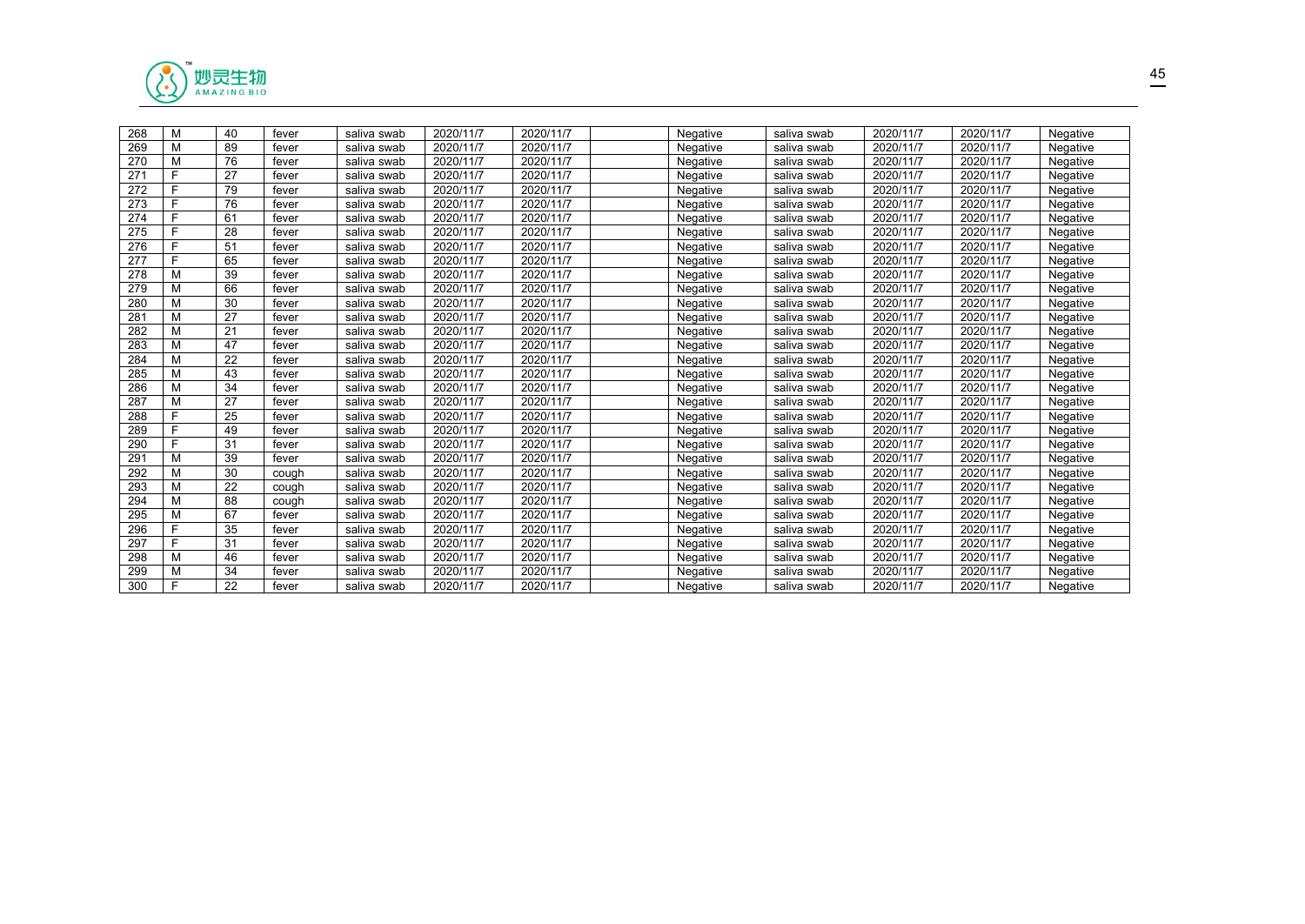

# <span id="page-45-0"></span>15.2.3. Oropharyngeal swab sample

| NO.            | Gender | Age | Physiological |                    |                    | Experimental reagent Assessment test results |                         |                 |                    | PCR test results   |            |               |
|----------------|--------|-----|---------------|--------------------|--------------------|----------------------------------------------|-------------------------|-----------------|--------------------|--------------------|------------|---------------|
|                |        |     | state         | Sample type        | Collection<br>date | Test date                                    | test line<br>appearance | Determination   | Sample type        | Collection<br>date | Test date  | Determination |
|                | E      | 22  | fever         | oropharyngeal swab | 2020/10/9          | 2020/10/9                                    |                         | Negative        | oropharyngeal swab | 2020/10/9          | 2020/10/9  | Negative      |
| $\overline{2}$ | M      | 55  | fever         | oropharyngeal swab | 2020/10/8          | 2020/10/8                                    |                         | Negative        | oropharyngeal swab | 2020/10/8          | 2020/10/8  | Negative      |
| 3              | F      | 54  | fever         | oropharyngeal swab | 2020/10/9          | 2020/10/9                                    |                         | Negative        | oropharyngeal swab | 2020/10/9          | 2020/10/9  | Negative      |
| 4              | F      | 51  | fever         | oropharyngeal swab | 2020/10/9          | 2020/10/9                                    |                         | Negative        | oropharyngeal swab | 2020/10/9          | 2020/10/9  | Negative      |
| 5              | E      | 31  | fever         | oropharyngeal swab | 2020/10/9          | 2020/10/9                                    |                         | Negative        | oropharyngeal swab | 2020/10/9          | 2020/10/9  | Negative      |
| 6              | Е      | 31  | cough         | oropharyngeal swab | 2020/10/9          | 2020/10/9                                    |                         | Negative        | oropharyngeal swab | 2020/10/9          | 2020/10/9  | Negative      |
| $\overline{7}$ | Е      | 89  | fatique       | oropharyngeal swab | 2020/10/13         | 2020/10/13                                   |                         | Negative        | oropharyngeal swab | 2020/10/13         | 2020/10/13 | Negative      |
| 8              | E      | 45  | fever         | oropharyngeal swab | 2020/10/13         | 2020/10/13                                   |                         | Negative        | oropharyngeal swab | 2020/10/13         | 2020/10/13 | Negative      |
| 9              | F      | 46  | fever         | oropharyngeal swab | 2020/10/13         | 2020/10/13                                   |                         | Negative        | oropharyngeal swab | 2020/10/13         | 2020/10/13 | Negative      |
| 10             |        | 70  | fever         | oropharyngeal swab | 2020/10/13         | 2020/10/13                                   |                         | <b>Positive</b> | oropharyngeal swab | 2020/10/13         | 2020/10/13 | Negative      |
| 11             | E      | 83  | fever         | oropharyngeal swab | 2020/10/15         | 2020/10/15                                   |                         | Negative        | oropharyngeal swab | 2020/10/15         | 2020/10/15 | Negative      |
| 12             |        | 51  | fever         | oropharyngeal swab | 2020/10/15         | 2020/10/15                                   |                         | Negative        | oropharyngeal swab | 2020/10/15         | 2020/10/15 | Negative      |
| 13             | E      | 33  | headache      | oropharyngeal swab | 2020/10/15         | 2020/10/15                                   |                         | Negative        | oropharyngeal swab | 2020/10/15         | 2020/10/15 | Negative      |
| 14             | F      | 31  | headache      | oropharyngeal swab | 2020/10/15         | 2020/10/15                                   |                         | Negative        | oropharyngeal swab | 2020/10/15         | 2020/10/15 | Negative      |
| 15             | E      | 24  | fever         | oropharyngeal swab | 2020/10/15         | 2020/10/15                                   |                         | Negative        | oropharyngeal swab | 2020/10/15         | 2020/10/15 | Negative      |
| 16             | F      | 35  | fever         | oropharyngeal swab | 2020/10/16         | 2020/10/16                                   |                         | Negative        | oropharyngeal swab | 2020/10/16         | 2020/10/16 | Negative      |
| 17             | F      | 79  | fever         | oropharyngeal swab | 2020/10/31         | 2020/10/31                                   |                         | Negative        | oropharyngeal swab | 2020/10/31         | 2020/10/31 | Negative      |
| 18             | E      | 42  | fever         | oropharyngeal swab | 2020/10/31         | 2020/10/31                                   |                         | Negative        | oropharyngeal swab | 2020/10/31         | 2020/10/31 | Negative      |
| 19             | M      | 77  | fever         | oropharyngeal swab | 2020/10/31         | 2020/10/31                                   |                         | Negative        | oropharyngeal swab | 2020/10/31         | 2020/10/31 | Negative      |
| 20             | M      | 69  | fever         | oropharyngeal swab | 2020/10/31         | 2020/10/31                                   |                         | Negative        | oropharyngeal swab | 2020/10/31         | 2020/10/31 | Negative      |
| 21             | M      | 26  | fever         | oropharyngeal swab | 2020/10/31         | 2020/10/31                                   |                         | Negative        | oropharyngeal swab | 2020/10/31         | 2020/10/31 | Negative      |
| 22             | M      | 42  | runny nose    | oropharyngeal swab | 2020/10/31         | 2020/10/31                                   |                         | Negative        | oropharyngeal swab | 2020/10/31         | 2020/10/31 | Negative      |
| 23             | M      | 21  | fever         | oropharyngeal swab | 2020/10/31         | 2020/10/31                                   |                         | Negative        | oropharyngeal swab | 2020/10/31         | 2020/10/31 | Negative      |
| 24             | M      | 36  | fever         | oropharyngeal swab | 2020/10/31         | 2020/10/31                                   |                         | Negative        | oropharyngeal swab | 2020/10/31         | 2020/10/31 | Negative      |
| 25             | M      | 15  | fever         | oropharyngeal swab | 2020/10/31         | 2020/10/31                                   |                         | Negative        | oropharyngeal swab | 2020/10/31         | 2020/10/31 | Negative      |
| 26             | M      | 48  | fever         | oropharyngeal swab | 2020/10/31         | 2020/10/31                                   |                         | Negative        | oropharyngeal swab | 2020/10/31         | 2020/10/31 | Negative      |
| 27             | M      | 31  | cough         | oropharyngeal swab | 2020/10/30         | 2020/10/30                                   |                         | Negative        | oropharyngeal swab | 2020/10/30         | 2020/10/30 | Negative      |
| 28             | M      | 58  | fever         | oropharyngeal swab | 2020/10/30         | 2020/10/30                                   |                         | Negative        | oropharyngeal swab | 2020/10/30         | 2020/10/30 | Negative      |
| 29             | M      | 39  | fever         | oropharyngeal swab | 2020/10/31         | 2020/10/31                                   |                         | Negative        | oropharyngeal swab | 2020/10/31         | 2020/10/31 | Negative      |
| 30             | M      | 31  | fever         | oropharyngeal swab | 2020/10/31         | 2020/10/31                                   |                         | Negative        | oropharyngeal swab | 2020/10/31         | 2020/10/31 | Negative      |
| 31             | M      | 8   | headache      | oropharyngeal swab | 2020/10/31         | 2020/10/31                                   |                         | Negative        | oropharyngeal swab | 2020/10/31         | 2020/10/31 | Negative      |
| 32             | M      | 50  | fever         | oropharyngeal swab | 2020/10/31         | 2020/10/31                                   |                         | Negative        | oropharyngeal swab | 2020/10/31         | 2020/10/31 | Negative      |
| 33             | M      | 21  | fever         | oropharyngeal swab | 2020/10/31         | 2020/10/31                                   |                         | Negative        | oropharyngeal swab | 2020/10/31         | 2020/10/31 | Negative      |
| 34             | M      | 48  | fever         | oropharyngeal swab | 2020/10/31         | 2020/10/31                                   |                         | <b>Positive</b> | oropharyngeal swab | 2020/10/31         | 2020/10/31 | Negative      |
| 35             | M      | 29  | fever         | oropharyngeal swab | 2020/10/31         | 2020/10/31                                   |                         | Negative        | oropharyngeal swab | 2020/10/31         | 2020/10/31 | Negative      |
| 36             | M      | 63  | headache      | oropharyngeal swab | 2020/10/31         | 2020/10/31                                   |                         | Negative        | oropharyngeal swab | 2020/10/31         | 2020/10/31 | Negative      |
| 37             | M      | 23  | fever         | oropharyngeal swab | 2020/10/31         | 2020/10/31                                   |                         | Negative        | oropharyngeal swab | 2020/10/31         | 2020/11/3  | Negative      |
| 38             | M      | 59  | fever         | oropharyngeal swab | 2020/11/3          | 2020/11/3                                    |                         | Negative        | oropharyngeal swab | 2020/11/3          | 2020/11/3  | Negative      |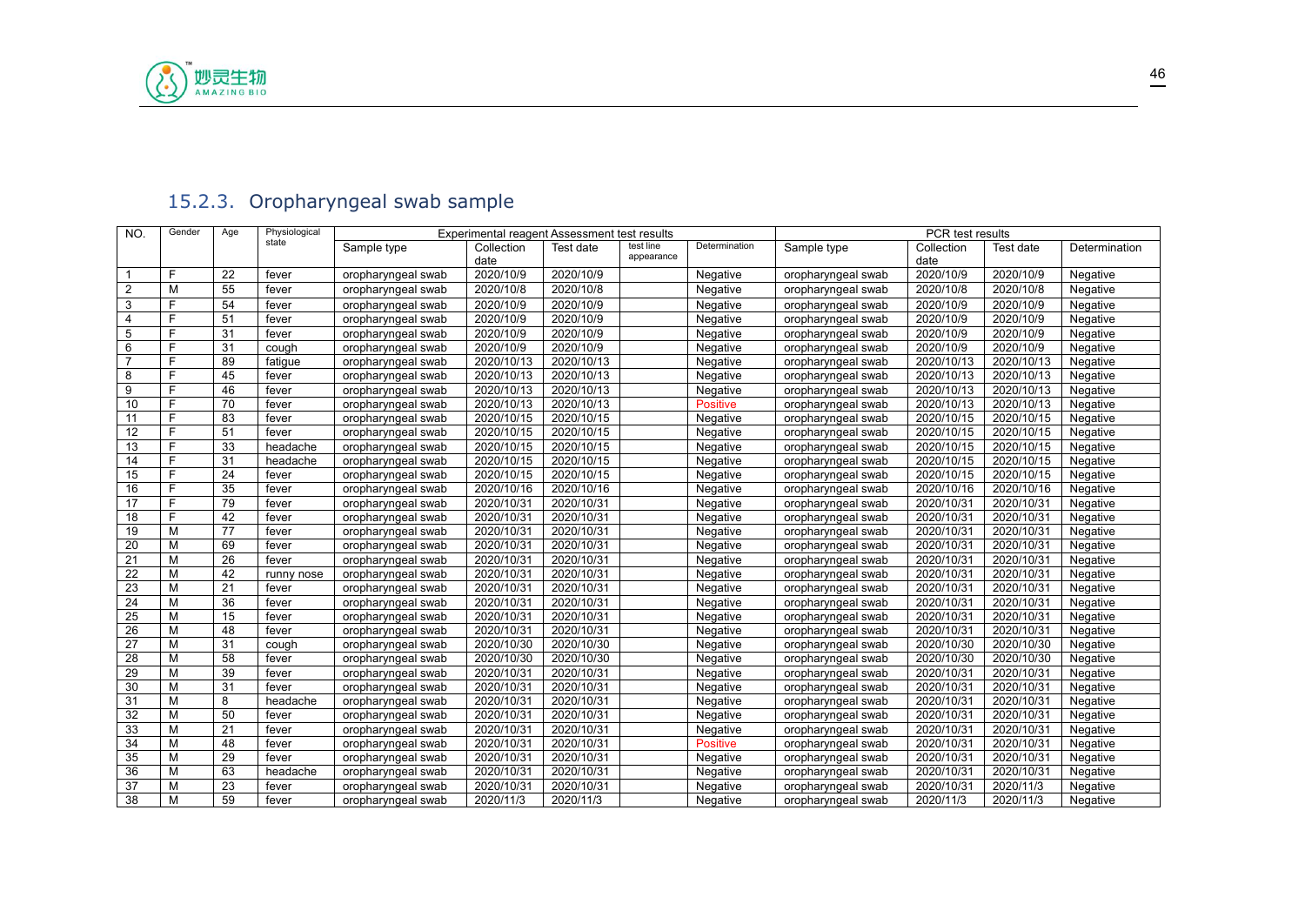

| 39              | M | 56 | fever      | oropharyngeal swab | 2020/11/3 | 2020/11/3 | Negative | oropharyngeal swab | 2020/11/3 | 2020/11/3 | Negative |  |
|-----------------|---|----|------------|--------------------|-----------|-----------|----------|--------------------|-----------|-----------|----------|--|
| 40              | M | 30 | fever      | oropharyngeal swab | 2020/11/3 | 2020/11/3 | Negative | oropharyngeal swab | 2020/11/3 | 2020/11/3 | Negative |  |
| 41              | M | 33 | fever      | oropharyngeal swab | 2020/11/3 | 2020/11/3 | Negative | oropharyngeal swab | 2020/11/3 | 2020/11/3 | Negative |  |
| 42              | M | 49 | fever      | oropharyngeal swab | 2020/11/3 | 2020/11/3 | Negative | oropharyngeal swab | 2020/11/3 | 2020/11/3 | Negative |  |
| 43              | M | 25 | bodyache   | oropharyngeal swab | 2020/11/3 | 2020/11/3 | Negative | oropharyngeal swab | 2020/11/3 | 2020/11/3 | Negative |  |
| 44              | M | 50 | fever      | oropharyngeal swab | 2020/11/3 | 2020/11/3 | Negative | oropharyngeal swab | 2020/11/3 | 2020/11/3 | Negative |  |
| 45              | M | 47 | fever      | oropharyngeal swab | 2020/11/3 | 2020/11/3 | Negative | oropharyngeal swab | 2020/11/3 | 2020/11/3 | Negative |  |
| $\overline{46}$ | M | 45 | fever      | oropharyngeal swab | 2020/11/3 | 2020/11/3 | Negative | oropharyngeal swab | 2020/11/3 | 2020/11/3 | Negative |  |
| 47              | E | 38 | fever      | oropharyngeal swab | 2020/11/3 | 2020/11/3 | Negative | oropharyngeal swab | 2020/11/4 | 2020/11/4 | Negative |  |
| 48              | F | 33 | fever      | oropharyngeal swab | 2020/11/3 | 2020/11/3 | Negative | oropharyngeal swab | 2020/11/4 | 2020/11/4 | Negative |  |
| 49              | M | 21 | fever      | oropharyngeal swab | 2020/11/4 | 2020/11/4 | Negative | oropharyngeal swab | 2020/11/5 | 2020/11/5 | Negative |  |
| 50              | F | 28 | headache   | oropharyngeal swab | 2020/11/4 | 2020/11/4 | Negative | oropharyngeal swab | 2020/11/4 | 2020/11/4 | Negative |  |
| 51              | M | 25 | fever      | oropharyngeal swab | 2020/11/4 | 2020/11/4 | Negative | oropharyngeal swab | 2020/11/4 | 2020/11/4 | Negative |  |
| 52              | M | 31 | fever      | oropharyngeal swab | 2020/11/4 | 2020/11/4 | Negative | oropharyngeal swab | 2020/11/4 | 2020/11/5 | Negative |  |
| 53              | M | 28 | fever      | oropharyngeal swab | 2020/11/5 | 2020/11/5 | Negative | oropharyngeal swab | 2020/11/5 | 2020/11/5 | Negative |  |
| 54              | M | 33 | cough      | oropharyngeal swab | 2020/11/5 | 2020/11/5 | Negative | oropharyngeal swab | 2020/11/5 | 2020/11/5 | Negative |  |
| $\overline{55}$ | M | 69 | fever      | oropharyngeal swab | 2020/11/5 | 2020/11/5 | Negative | oropharyngeal swab | 2020/11/5 | 2020/11/5 | Negative |  |
| 56              | M | 30 | fever      | oropharyngeal swab | 2020/11/5 | 2020/11/5 | Negative | oropharyngeal swab | 2020/11/6 | 2020/11/6 | Negative |  |
| 57              | М | 27 | cough      | oropharyngeal swab | 2020/11/5 | 2020/11/5 | Negative | oropharyngeal swab | 2020/11/6 | 2020/11/6 | Negative |  |
| 58              | M | 42 | fever      | oropharyngeal swab | 2020/11/5 | 2020/11/5 | Negative | oropharyngeal swab | 2020/11/6 | 2020/11/6 | Negative |  |
| 59              | M | 30 | cough      | oropharyngeal swab | 2020/11/5 | 2020/11/5 | Negative | oropharyngeal swab | 2020/11/6 | 2020/11/6 | Negative |  |
| 60              | M | 35 | fever      | oropharyngeal swab | 2020/11/5 | 2020/11/5 | Negative | oropharyngeal swab | 2020/11/6 | 2020/11/6 | Negative |  |
| 61              | F | 27 | fever      | oropharyngeal swab | 2020/11/5 | 2020/11/5 | Negative | oropharyngeal swab | 2020/11/6 | 2020/11/6 | Negative |  |
| 62              | E | 24 | fever      | oropharyngeal swab | 2020/11/5 | 2020/11/5 | Negative | oropharyngeal swab | 2020/11/6 | 2020/11/6 | Negative |  |
| 63              | E | 40 | fever      | oropharyngeal swab | 2020/11/5 | 2020/11/5 | Negative | oropharyngeal swab | 2020/11/6 | 2020/11/6 | Negative |  |
| 64              | F | 50 | fever      | oropharyngeal swab | 2020/11/5 | 2020/11/5 | Negative | oropharyngeal swab | 2020/11/6 | 2020/11/6 | Negative |  |
| 65              | E | 29 | fever      | oropharyngeal swab | 2020/11/5 | 2020/11/5 | Negative | oropharyngeal swab | 2020/11/6 | 2020/11/6 | Negative |  |
| 66              | F | 27 | fever      | oropharyngeal swab | 2020/11/5 | 2020/11/5 | Negative | oropharyngeal swab | 2020/11/6 | 2020/11/6 | Negative |  |
| 67              | F | 32 | fever      | oropharyngeal swab | 2020/11/5 | 2020/11/5 | Negative | oropharyngeal swab | 2020/11/6 | 2020/11/6 | Negative |  |
| 68              | F | 30 | fever      | oropharyngeal swab | 2020/11/5 | 2020/11/5 | Negative | oropharyngeal swab | 2020/11/6 | 2020/11/6 | Negative |  |
| 69              | F | 66 | cough      | oropharyngeal swab | 2020/11/5 | 2020/11/5 | Negative | oropharyngeal swab | 2020/11/6 | 2020/11/6 | Negative |  |
| 70              | F | 28 | fever      | oropharyngeal swab | 2020/11/5 | 2020/11/5 | Negative | oropharyngeal swab | 2020/11/6 | 2020/11/6 | Negative |  |
| 71              | F | 51 | fever      | oropharyngeal swab | 2020/11/5 | 2020/11/5 | Negative | oropharyngeal swab | 2020/11/6 | 2020/11/6 | Negative |  |
| 72              | E | 30 | fever      | oropharyngeal swab | 2020/11/5 | 2020/11/5 | Negative | oropharyngeal swab | 2020/11/6 | 2020/11/6 | Negative |  |
| $\overline{73}$ | M | 39 | fever      | oropharyngeal swab | 2020/11/5 | 2020/11/5 | Negative | oropharyngeal swab | 2020/11/6 | 2020/11/6 | Negative |  |
| 74              | M | 19 | fever      | oropharyngeal swab | 2020/11/5 | 2020/11/5 | Negative | oropharyngeal swab | 2020/11/6 | 2020/11/6 | Negative |  |
| 75              | M | 30 | fever      | oropharyngeal swab | 2020/11/5 | 2020/11/5 | Negative | oropharyngeal swab | 2020/11/6 | 2020/11/6 | Negative |  |
| 76              | M | 27 | fever      | oropharyngeal swab | 2020/11/5 | 2020/11/5 | Negative | oropharyngeal swab | 2020/11/6 | 2020/11/6 | Negative |  |
| 77              | M | 21 | fever      | oropharyngeal swab | 2020/11/5 | 2020/11/5 | Negative | oropharyngeal swab | 2020/11/6 | 2020/11/6 | Negative |  |
| 78              | M | 47 | fever      | oropharyngeal swab | 2020/11/5 | 2020/11/5 | Negative | oropharyngeal swab | 2020/11/6 | 2020/11/6 | Negative |  |
| 79              | M | 32 | fever      | oropharyngeal swab | 2020/11/5 | 2020/11/5 | Negative | oropharyngeal swab | 2020/11/6 | 2020/11/6 | Negative |  |
| 80              | M | 42 | fever      | oropharyngeal swab | 2020/11/5 | 2020/11/5 | Negative | oropharyngeal swab | 2020/11/6 | 2020/11/6 | Negative |  |
| 81              | E | 34 | runny nose | oropharyngeal swab | 2020/11/5 | 2020/11/5 | Negative | oropharyngeal swab | 2020/11/6 | 2020/11/6 | Negative |  |
| 82              | E | 27 | fever      | oropharyngeal swab | 2020/11/5 | 2020/11/5 | Negative | oropharyngeal swab | 2020/11/6 | 2020/11/6 | Negative |  |
| 83              | E | 26 | fever      | oropharyngeal swab | 2020/11/5 | 2020/11/5 | Negative | oropharyngeal swab | 2020/11/6 | 2020/11/6 | Negative |  |
| 84              | F | 49 | fever      | oropharyngeal swab | 2020/11/5 | 2020/11/5 | Negative | oropharyngeal swab | 2020/11/6 | 2020/11/6 | Negative |  |
| 85              | F | 31 | fever      | oropharyngeal swab | 2020/11/5 | 2020/11/5 | Negative | oropharyngeal swab | 2020/11/6 | 2020/11/6 | Negative |  |
| 86              | E | 39 | fever      | oropharyngeal swab | 2020/11/5 | 2020/11/5 | Negative | oropharyngeal swab | 2020/11/6 | 2020/11/6 | Negative |  |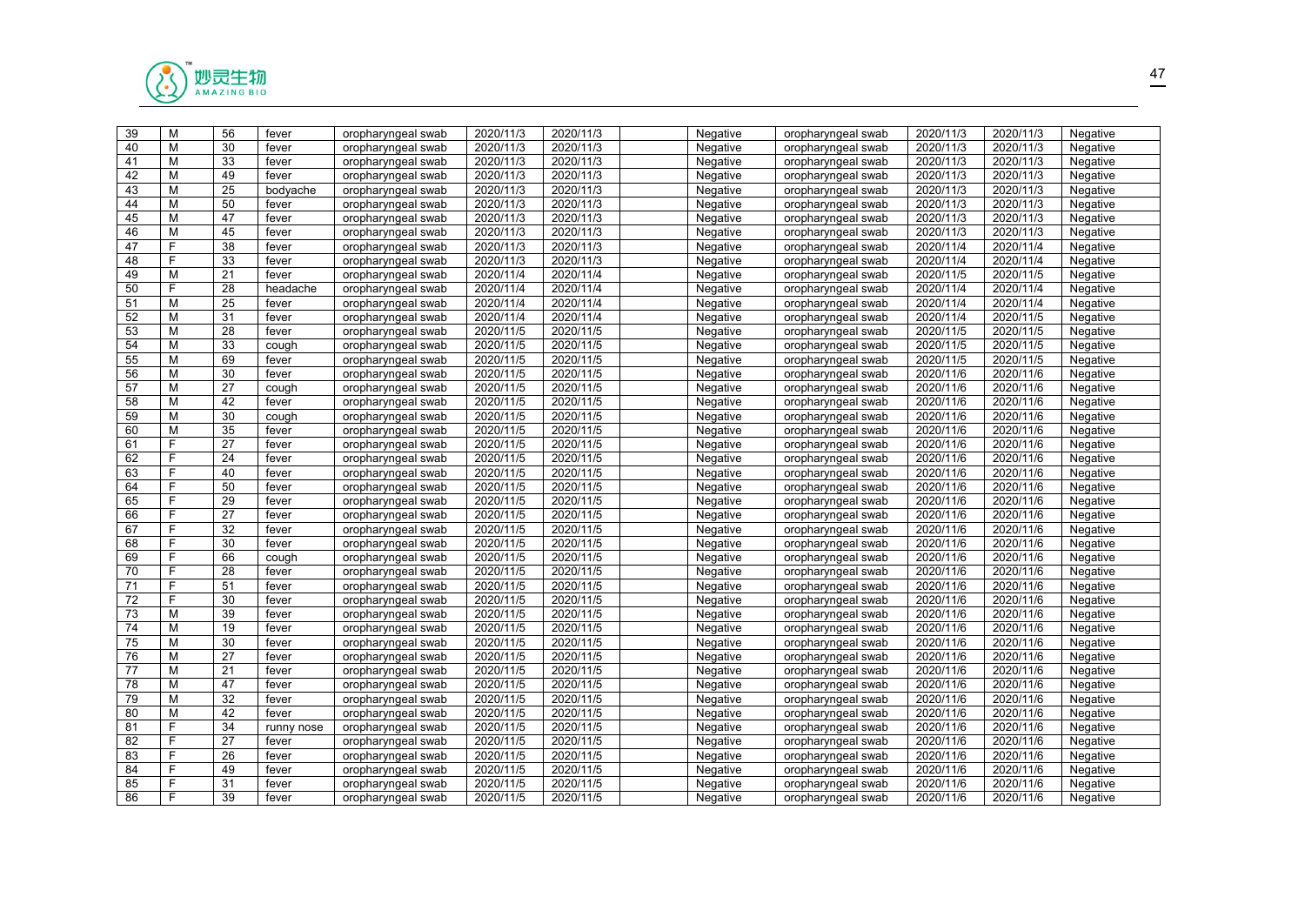

| 87  | F            | 30              | fever      | oropharyngeal swab | 2020/11/5 | 2020/11/5 | Negative        | oropharyngeal swab | 2020/11/6 | 2020/11/6 | Negative |  |
|-----|--------------|-----------------|------------|--------------------|-----------|-----------|-----------------|--------------------|-----------|-----------|----------|--|
| 88  | M            | 29              | headache   | oropharyngeal swab | 2020/11/5 | 2020/11/5 | Negative        | oropharyngeal swab | 2020/11/6 | 2020/11/6 | Negative |  |
| 89  | М            | 32              | runny nose | oropharyngeal swab | 2020/11/5 | 2020/11/5 | Negative        | oropharyngeal swab | 2020/11/6 | 2020/11/6 | Negative |  |
| 90  | М            | 17              | fever      | oropharyngeal swab | 2020/11/5 | 2020/11/5 | Negative        | oropharyngeal swab | 2020/11/6 | 2020/11/6 | Negative |  |
| 91  | M            | 36              | fever      | oropharyngeal swab | 2020/11/5 | 2020/11/5 | Negative        | oropharyngeal swab | 2020/11/6 | 2020/11/6 | Negative |  |
| 92  | М            | 32              | fever      | oropharyngeal swab | 2020/11/5 | 2020/11/5 | Negative        | oropharyngeal swab | 2020/11/6 | 2020/11/6 | Negative |  |
| 93  | M            | 18              | fever      | oropharyngeal swab | 2020/11/5 | 2020/11/5 | Negative        | oropharyngeal swab | 2020/11/6 | 2020/11/6 | Negative |  |
| 94  | M            | 24              | fever      | oropharyngeal swab | 2020/11/5 | 2020/11/5 | Negative        | oropharyngeal swab | 2020/11/6 | 2020/11/6 | Negative |  |
| 95  | M            | 24              | runny nose | oropharyngeal swab | 2020/11/5 | 2020/11/5 | Negative        | oropharyngeal swab | 2020/11/6 | 2020/11/6 | Negative |  |
| 96  | M            | 35              | fever      | oropharyngeal swab | 2020/11/5 | 2020/11/5 | Negative        | oropharyngeal swab | 2020/11/6 | 2020/11/6 | Negative |  |
| 97  | M            | 43              | fever      | oropharyngeal swab | 2020/11/5 | 2020/11/5 | Negative        | oropharyngeal swab | 2020/11/6 | 2020/11/6 | Negative |  |
| 98  | M            | $\overline{18}$ | fever      | oropharyngeal swab | 2020/11/5 | 2020/11/5 | Negative        | oropharyngeal swab | 2020/11/6 | 2020/11/6 | Negative |  |
| 99  | М            | 45              | fever      | oropharyngeal swab | 2020/11/5 | 2020/11/5 | Negative        | oropharyngeal swab | 2020/11/6 | 2020/11/6 | Negative |  |
| 100 | M            | 58              | fever      | oropharyngeal swab | 2020/11/5 | 2020/11/5 | Negative        | oropharyngeal swab | 2020/11/6 | 2020/11/6 | Negative |  |
| 101 | M            | 47              | cough      | oropharyngeal swab | 2020/11/5 | 2020/11/5 | <b>Positive</b> | oropharyngeal swab | 2020/11/6 | 2020/11/6 | Negative |  |
| 102 | M            | 19              | fever      | oropharyngeal swab | 2020/11/5 | 2020/11/5 | Negative        | oropharyngeal swab | 2020/11/6 | 2020/11/6 | Negative |  |
| 103 | M            | 45              | fever      | oropharyngeal swab | 2020/11/5 | 2020/11/5 | Negative        | oropharyngeal swab | 2020/11/6 | 2020/11/6 | Negative |  |
| 104 | М            | 32              | fever      | oropharyngeal swab | 2020/11/5 | 2020/11/5 | Negative        | oropharyngeal swab | 2020/11/6 | 2020/11/6 | Negative |  |
| 105 | M            | 33              | fever      | oropharyngeal swab | 2020/11/5 | 2020/11/5 | Negative        | oropharyngeal swab | 2020/11/6 | 2020/11/6 | Negative |  |
| 106 | M            | 27              | fever      | oropharyngeal swab | 2020/11/5 | 2020/11/5 | Negative        | oropharyngeal swab | 2020/11/6 | 2020/11/6 | Negative |  |
| 107 | M            | 48              | cough      | oropharyngeal swab | 2020/11/5 | 2020/11/5 | Negative        | oropharyngeal swab | 2020/11/6 | 2020/11/6 | Negative |  |
| 108 | м            | 23              | fever      | oropharyngeal swab | 2020/11/5 | 2020/11/5 | Negative        | oropharyngeal swab | 2020/11/6 | 2020/11/6 | Negative |  |
| 109 | M            | 43              | fever      | oropharyngeal swab | 2020/11/5 | 2020/11/5 | Negative        | oropharyngeal swab | 2020/11/6 | 2020/11/6 | Negative |  |
| 110 | M            | 34              | fever      | oropharyngeal swab | 2020/11/5 | 2020/11/5 | Negative        | oropharyngeal swab | 2020/11/6 | 2020/11/6 | Negative |  |
| 111 | M            | 30              | fever      | oropharyngeal swab | 2020/11/5 | 2020/11/5 | Negative        | oropharyngeal swab | 2020/11/6 | 2020/11/6 | Negative |  |
| 112 | M            | 34              | fever      | oropharyngeal swab | 2020/11/5 | 2020/11/5 | Negative        | oropharyngeal swab | 2020/11/6 | 2020/11/6 | Negative |  |
| 113 | F            | 30              | fever      | oropharyngeal swab | 2020/11/5 | 2020/11/5 | Negative        | oropharyngeal swab | 2020/11/6 | 2020/11/6 | Negative |  |
| 114 | М            | 65              | cough      | oropharyngeal swab | 2020/11/5 | 2020/11/5 | Negative        | oropharyngeal swab | 2020/11/6 | 2020/11/6 | Negative |  |
| 115 | M            | 76              | fever      | oropharyngeal swab | 2020/11/5 | 2020/11/5 | Negative        | oropharyngeal swab | 2020/11/6 | 2020/11/6 | Negative |  |
| 116 | М            | 84              | fever      | oropharyngeal swab | 2020/11/5 | 2020/11/5 | Negative        | oropharyngeal swab | 2020/11/6 | 2020/11/6 | Negative |  |
| 117 | м            | 47              | fever      | oropharyngeal swab | 2020/11/5 | 2020/11/5 | Negative        | oropharyngeal swab | 2020/11/6 | 2020/11/6 | Negative |  |
| 118 | M            | 78              | cough      | oropharyngeal swab | 2020/11/5 | 2020/11/5 | Negative        | oropharyngeal swab | 2020/11/6 | 2020/11/6 | Negative |  |
| 119 | М            | 29              | cough      | oropharyngeal swab | 2020/11/5 | 2020/11/5 | Negative        | oropharyngeal swab | 2020/11/6 | 2020/11/6 | Negative |  |
| 120 | F            | 22              | fever      | oropharyngeal swab | 2020/11/5 | 2020/11/5 | Negative        | oropharyngeal swab | 2020/11/6 | 2020/11/6 | Negative |  |
| 121 | $\mathsf{F}$ | 33              | fever      | oropharyngeal swab | 2020/11/5 | 2020/11/5 | Negative        | oropharyngeal swab | 2020/11/6 | 2020/11/6 | Negative |  |
| 122 | F            | 29              | fever      | oropharyngeal swab | 2020/11/5 | 2020/11/5 | Negative        | oropharyngeal swab | 2020/11/6 | 2020/11/6 | Negative |  |
| 123 | F            | 61              | headache   | oropharyngeal swab | 2020/11/5 | 2020/11/5 | Negative        | oropharyngeal swab | 2020/11/6 | 2020/11/6 | Negative |  |
| 124 | F            | 28              | fever      | oropharyngeal swab | 2020/11/5 | 2020/11/5 | Negative        | oropharyngeal swab | 2020/11/6 | 2020/11/6 | Negative |  |
| 125 | E            | 51              | fever      | oropharyngeal swab | 2020/11/5 | 2020/11/5 | Negative        | oropharyngeal swab | 2020/11/6 | 2020/11/6 | Negative |  |
| 126 | E            | 39              | fever      | oropharyngeal swab | 2020/11/5 | 2020/11/5 | Negative        | oropharyngeal swab | 2020/11/6 | 2020/11/6 | Negative |  |
| 127 | M            | 21              | fever      | oropharyngeal swab | 2020/11/5 | 2020/11/5 | Negative        | oropharyngeal swab | 2020/11/6 | 2020/11/6 | Negative |  |
| 128 | M            | 64              | fever      | oropharyngeal swab | 2020/11/5 | 2020/11/5 | Negative        | oropharyngeal swab | 2020/11/6 | 2020/11/6 | Negative |  |
| 129 | M            | 64              | fever      | oropharyngeal swab | 2020/11/5 | 2020/11/5 | Negative        | oropharyngeal swab | 2020/11/6 | 2020/11/6 | Negative |  |
| 130 | M            | 84              | fever      | oropharyngeal swab | 2020/11/5 | 2020/11/5 | Negative        | oropharyngeal swab | 2020/11/6 | 2020/11/6 | Negative |  |
| 131 | M            | 27              | bodyache   | oropharyngeal swab | 2020/11/5 | 2020/11/5 | Negative        | oropharyngeal swab | 2020/11/6 | 2020/11/6 | Negative |  |
| 132 | M            | 48              | fever      | oropharyngeal swab | 2020/11/5 | 2020/11/5 | Negative        | oropharyngeal swab | 2020/11/6 | 2020/11/6 | Negative |  |
| 133 | М            | 71              | fever      | oropharyngeal swab | 2020/11/5 | 2020/11/5 | Negative        | oropharyngeal swab | 2020/11/6 | 2020/11/6 | Negative |  |
| 134 | м            | 74              | fever      | oropharyngeal swab | 2020/11/5 | 2020/11/5 | Negative        | oropharyngeal swab | 2020/11/6 | 2020/11/6 | Negative |  |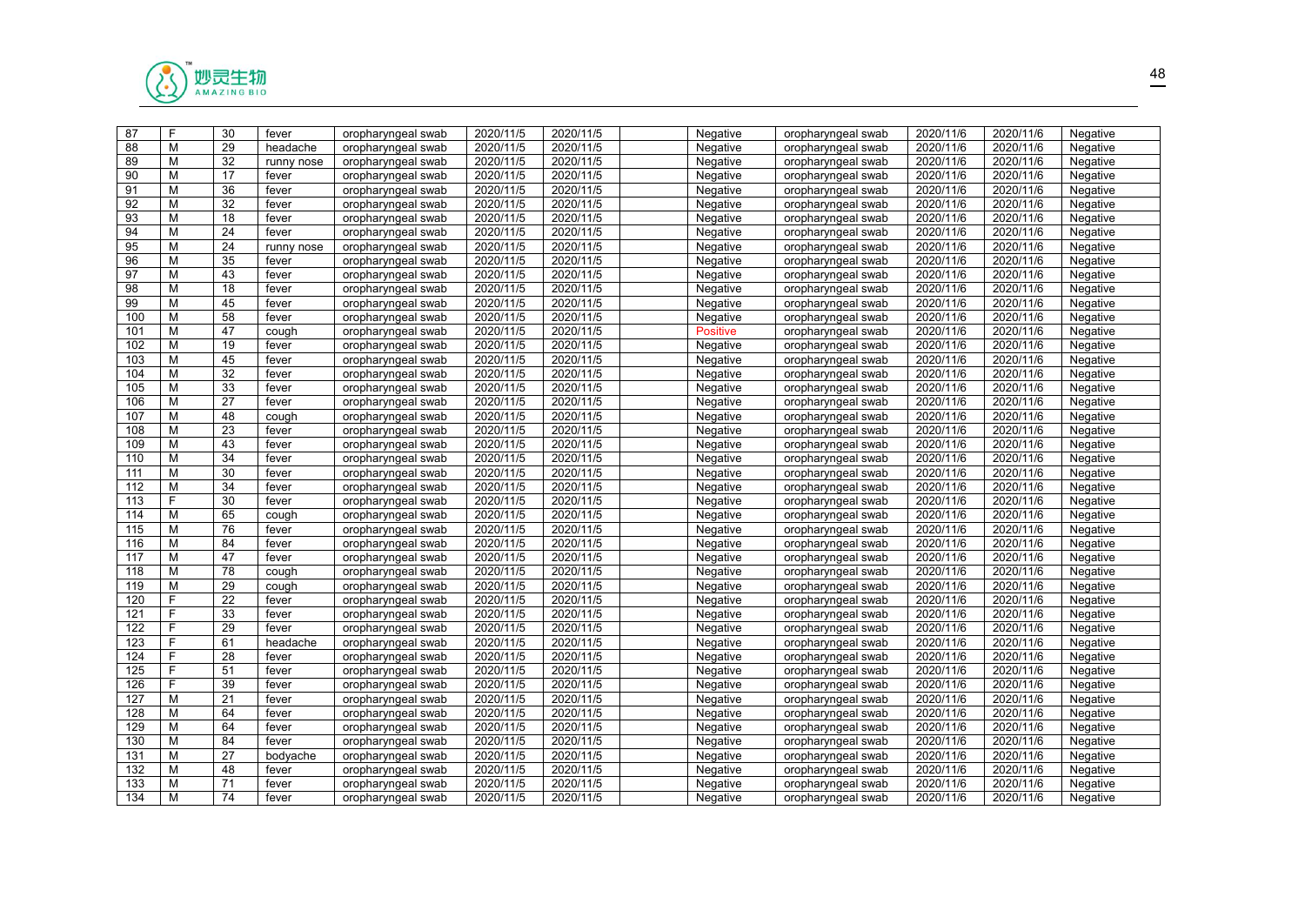

| 135 | M | 34              | fever    | oropharyngeal swab | 2020/11/5 | 2020/11/5 | Negative | oropharyngeal swab | 2020/11/6 | 2020/11/6 | Negative |  |
|-----|---|-----------------|----------|--------------------|-----------|-----------|----------|--------------------|-----------|-----------|----------|--|
| 136 | M | 27              | fever    | oropharyngeal swab | 2020/11/5 | 2020/11/5 | Negative | oropharyngeal swab | 2020/11/6 | 2020/11/6 | Negative |  |
| 137 | F | 26              | fever    | oropharyngeal swab | 2020/11/5 | 2020/11/5 | Negative | oropharyngeal swab | 2020/11/6 | 2020/11/6 | Negative |  |
| 138 | E | 87              | cough    | oropharyngeal swab | 2020/11/5 | 2020/11/5 | Negative | oropharyngeal swab | 2020/11/6 | 2020/11/6 | Negative |  |
| 139 | E | 81              | fever    | oropharyngeal swab | 2020/11/5 | 2020/11/5 | Negative | oropharyngeal swab | 2020/11/6 | 2020/11/6 | Negative |  |
| 140 | M | 31              | fever    | oropharyngeal swab | 2020/11/5 | 2020/11/5 | Negative | oropharyngeal swab | 2020/11/6 | 2020/11/6 | Negative |  |
| 141 | M | 21              | fever    | oropharyngeal swab | 2020/11/5 | 2020/11/5 | Negative | oropharyngeal swab | 2020/11/6 | 2020/11/6 | Negative |  |
| 142 | M | 90              | fever    | oropharyngeal swab | 2020/11/5 | 2020/11/5 | Negative | oropharyngeal swab | 2020/11/6 | 2020/11/6 | Negative |  |
| 143 | M | 66              | fever    | oropharyngeal swab | 2020/11/5 | 2020/11/5 | Negative | oropharyngeal swab | 2020/11/6 | 2020/11/6 | Negative |  |
| 144 | M | 39              | fever    | oropharyngeal swab | 2020/11/5 | 2020/11/5 | Negative | oropharyngeal swab | 2020/11/6 | 2020/11/6 | Negative |  |
| 145 | M | 84              | fever    | oropharyngeal swab | 2020/11/5 | 2020/11/5 | Negative | oropharyngeal swab | 2020/11/6 | 2020/11/6 | Negative |  |
| 146 | M | 38              | fever    | oropharyngeal swab | 2020/11/5 | 2020/11/5 | Negative | oropharyngeal swab | 2020/11/6 | 2020/11/6 | Negative |  |
| 147 | M | 21              | fever    | oropharyngeal swab | 2020/11/5 | 2020/11/5 | Negative | oropharyngeal swab | 2020/11/6 | 2020/11/6 | Negative |  |
| 148 | M | 50              | fever    | oropharyngeal swab | 2020/11/5 | 2020/11/5 | Negative | oropharyngeal swab | 2020/11/6 | 2020/11/6 | Negative |  |
| 149 | M | 29              | fever    | oropharyngeal swab | 2020/11/5 | 2020/11/5 | Negative | oropharyngeal swab | 2020/11/6 | 2020/11/6 | Negative |  |
| 150 | F | 27              | fever    | oropharyngeal swab | 2020/11/5 | 2020/11/5 | Negative | oropharyngeal swab | 2020/11/6 | 2020/11/6 | Negative |  |
| 151 | F | 90              | cough    | oropharyngeal swab | 2020/11/5 | 2020/11/5 | Negative | oropharyngeal swab | 2020/11/6 | 2020/11/6 | Negative |  |
| 152 | E | 30              | fever    | oropharyngeal swab | 2020/11/5 | 2020/11/5 | Negative | oropharyngeal swab | 2020/11/6 | 2020/11/6 | Negative |  |
| 153 | E | 66              | fever    | oropharyngeal swab | 2020/11/5 | 2020/11/5 | Negative | oropharyngeal swab | 2020/11/6 | 2020/11/6 | Negative |  |
| 154 | F | 28              | fever    | oropharyngeal swab | 2020/11/5 | 2020/11/5 | Negative | oropharyngeal swab | 2020/11/6 | 2020/11/6 | Negative |  |
| 156 | F | 51              | fever    | oropharyngeal swab | 2020/11/5 | 2020/11/5 | Negative | oropharyngeal swab | 2020/11/6 | 2020/11/6 | Negative |  |
| 157 | F | 89              | fever    | oropharyngeal swab | 2020/11/5 | 2020/11/5 | Negative | oropharyngeal swab | 2020/11/6 | 2020/11/6 | Negative |  |
| 158 | M | 39              | fever    | oropharyngeal swab | 2020/11/5 | 2020/11/5 | Negative | oropharyngeal swab | 2020/11/6 | 2020/11/6 | Negative |  |
| 159 | M | 19              | fever    | oropharyngeal swab | 2020/11/5 | 2020/11/5 | Negative | oropharyngeal swab | 2020/11/6 | 2020/11/6 | Negative |  |
| 160 | M | 30              | fever    | oropharyngeal swab | 2020/11/5 | 2020/11/5 | Negative | oropharyngeal swab | 2020/11/6 | 2020/11/6 | Negative |  |
| 161 | M | 75              | fever    | oropharyngeal swab | 2020/11/5 | 2020/11/5 | Negative | oropharyngeal swab | 2020/11/6 | 2020/11/6 | Negative |  |
| 162 | M | 21              | fever    | oropharyngeal swab | 2020/11/5 | 2020/11/5 | Negative | oropharyngeal swab | 2020/11/6 | 2020/11/6 | Negative |  |
| 163 | M | 47              | cough    | oropharyngeal swab | 2020/11/5 | 2020/11/5 | Negative | oropharyngeal swab | 2020/11/6 | 2020/11/6 | Negative |  |
| 164 | M | 32              | fever    | oropharyngeal swab | 2020/11/5 | 2020/11/5 | Negative | oropharyngeal swab | 2020/11/6 | 2020/11/6 | Negative |  |
| 165 | M | 76              | fever    | oropharyngeal swab | 2020/11/5 | 2020/11/5 | Negative | oropharyngeal swab | 2020/11/6 | 2020/11/6 | Negative |  |
| 166 | M | 34              | fever    | oropharyngeal swab | 2020/11/5 | 2020/11/5 | Negative | oropharyngeal swab | 2020/11/6 | 2020/11/6 | Negative |  |
| 167 | M | 27              | fever    | oropharyngeal swab | 2020/11/6 | 2020/11/6 | Negative | oropharyngeal swab | 2020/11/6 | 2020/11/6 | Negative |  |
| 168 | F | 26              | fever    | oropharyngeal swab | 2020/11/6 | 2020/11/6 | Negative | oropharyngeal swab | 2020/11/6 | 2020/11/6 | Negative |  |
| 169 | F | 49              | fever    | oropharyngeal swab | 2020/11/6 | 2020/11/6 | Negative | oropharyngeal swab | 2020/11/6 | 2020/11/6 | Negative |  |
| 170 | F | $\overline{55}$ | fever    | oropharyngeal swab | 2020/11/6 | 2020/11/6 | Negative | oropharyngeal swab | 2020/11/6 | 2020/11/6 | Negative |  |
| 171 | M | 39              | fever    | oropharyngeal swab | 2020/11/6 | 2020/11/6 | Negative | oropharyngeal swab | 2020/11/6 | 2020/11/6 | Negative |  |
| 172 | M | 30              | fever    | oropharyngeal swab | 2020/11/6 | 2020/11/6 | Negative | oropharyngeal swab | 2020/11/6 | 2020/11/6 | Negative |  |
| 173 | М | 36              | fever    | oropharyngeal swab | 2020/11/6 | 2020/11/6 | Negative | oropharyngeal swab | 2020/11/6 | 2020/11/6 | Negative |  |
| 174 | M | 32              | fever    | oropharyngeal swab | 2020/11/6 | 2020/11/6 | Negative | oropharyngeal swab | 2020/11/6 | 2020/11/6 | Negative |  |
| 175 | M | 17              | bodyache | oropharyngeal swab | 2020/11/6 | 2020/11/6 | Negative | oropharyngeal swab | 2020/11/6 | 2020/11/6 | Negative |  |
| 176 | M | 33              | fever    | oropharyngeal swab | 2020/11/6 | 2020/11/6 | Negative | oropharyngeal swab | 2020/11/6 | 2020/11/6 | Negative |  |
| 177 | M | 24              | fever    | oropharyngeal swab | 2020/11/6 | 2020/11/6 | Negative | oropharyngeal swab | 2020/11/6 | 2020/11/6 | Negative |  |
| 178 | M | 40              | fever    | oropharyngeal swab | 2020/11/6 | 2020/11/6 | Negative | oropharyngeal swab | 2020/11/6 | 2020/11/6 | Negative |  |
| 179 | M | 50              | fever    | oropharyngeal swab | 2020/11/6 | 2020/11/6 | Negative | oropharyngeal swab | 2020/11/6 | 2020/11/6 | Negative |  |
| 180 | M | 29              | fever    | oropharyngeal swab | 2020/11/6 | 2020/11/6 | Negative | oropharyngeal swab | 2020/11/6 | 2020/11/6 | Negative |  |
| 181 | F | 29              | fever    | oropharyngeal swab | 2020/11/6 | 2020/11/6 | Negative | oropharyngeal swab | 2020/11/6 | 2020/11/6 | Negative |  |
| 182 | F | 32              | fever    | oropharyngeal swab | 2020/11/6 | 2020/11/6 | Negative | oropharyngeal swab | 2020/11/6 | 2020/11/6 | Negative |  |
| 183 | F | 30              | cough    | oropharyngeal swab | 2020/11/6 | 2020/11/6 | Negative | oropharyngeal swab | 2020/11/6 | 2020/11/6 | Negative |  |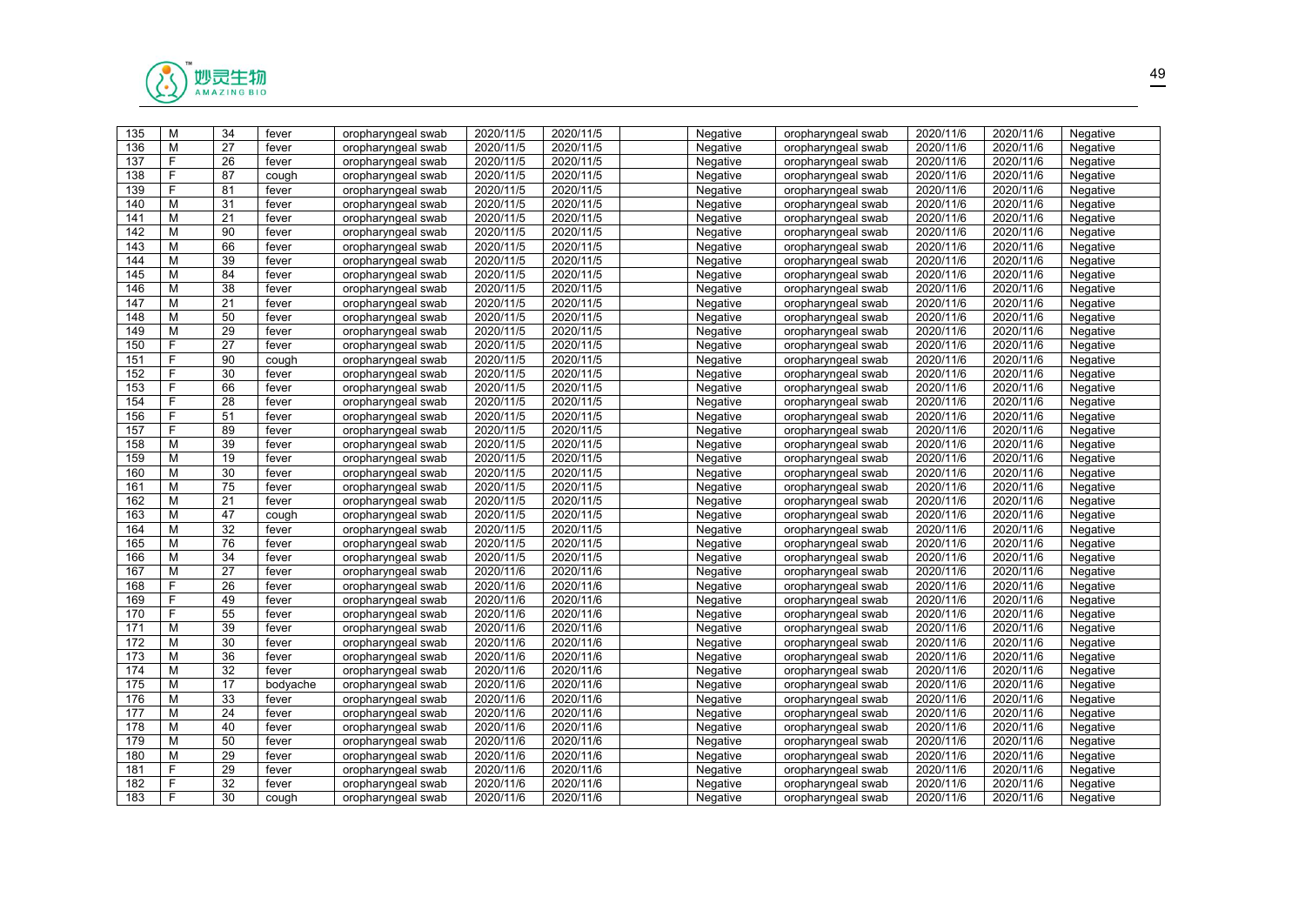

| 184              | F | 66              | fever    | oropharyngeal swab | 2020/11/6 | 2020/11/6 | Negative | oropharyngeal swab | 2020/11/6 | 2020/11/6 | Negative |  |
|------------------|---|-----------------|----------|--------------------|-----------|-----------|----------|--------------------|-----------|-----------|----------|--|
| 185              | F | 28              | fever    | oropharyngeal swab | 2020/11/6 | 2020/11/6 | Negative | oropharyngeal swab | 2020/11/6 | 2020/11/6 | Negative |  |
| 186              | F | 51              | fever    | oropharyngeal swab | 2020/11/6 | 2020/11/6 | Negative | oropharyngeal swab | 2020/11/6 | 2020/11/6 | Negative |  |
| 187              | F | 30              | fever    | oropharyngeal swab | 2020/11/6 | 2020/11/6 | Negative | oropharyngeal swab | 2020/11/6 | 2020/11/6 | Negative |  |
| 188              | М | 22              | fever    | oropharyngeal swab | 2020/11/6 | 2020/11/6 | Negative | oropharyngeal swab | 2020/11/6 | 2020/11/6 | Negative |  |
| 189              | М | 19              | fever    | oropharyngeal swab | 2020/11/6 | 2020/11/6 | Negative | oropharyngeal swab | 2020/11/6 | 2020/11/6 | Negative |  |
| 190              | M | 27              | fever    | oropharyngeal swab | 2020/11/6 | 2020/11/6 | Negative | oropharyngeal swab | 2020/11/6 | 2020/11/6 | Negative |  |
| 191              | M | $\overline{22}$ | fever    | oropharyngeal swab | 2020/11/6 | 2020/11/6 | Negative | oropharyngeal swab | 2020/11/6 | 2020/11/6 | Negative |  |
| 192              | м | 21              | fever    | oropharyngeal swab | 2020/11/6 | 2020/11/6 | Negative | oropharyngeal swab | 2020/11/6 | 2020/11/6 | Negative |  |
| 193              | М | 47              | cough    | oropharyngeal swab | 2020/11/6 | 2020/11/6 | Negative | oropharyngeal swab | 2020/11/6 | 2020/11/6 | Negative |  |
| 194              | M | 32              | fever    | oropharyngeal swab | 2020/11/6 | 2020/11/6 | Negative | oropharyngeal swab | 2020/11/6 | 2020/11/6 | Negative |  |
| 195              | М | 85              | fever    | oropharyngeal swab | 2020/11/6 | 2020/11/6 | Negative | oropharyngeal swab | 2020/11/6 | 2020/11/6 | Negative |  |
| 196              | М | 34              | fever    | oropharyngeal swab | 2020/11/6 | 2020/11/6 | Negative | oropharyngeal swab | 2020/11/6 | 2020/11/6 | Negative |  |
| 197              | M | 27              | fever    | oropharyngeal swab | 2020/11/6 | 2020/11/6 | Negative | oropharyngeal swab | 2020/11/6 | 2020/11/6 | Negative |  |
| 198              | F | $\overline{26}$ | fever    | oropharyngeal swab | 2020/11/6 | 2020/11/6 | Negative | oropharyngeal swab | 2020/11/6 | 2020/11/6 | Negative |  |
| 199              | F | 86              | fever    | oropharyngeal swab | 2020/11/6 | 2020/11/6 | Negative | oropharyngeal swab | 2020/11/6 | 2020/11/6 | Negative |  |
| 200              | F | 31              | fever    | oropharyngeal swab | 2020/11/6 | 2020/11/6 | Negative | oropharyngeal swab | 2020/11/6 | 2020/11/6 | Negative |  |
| 201              | M | 39              | bodyache | oropharyngeal swab | 2020/11/6 | 2020/11/6 | Negative | oropharyngeal swab | 2020/11/6 | 2020/11/6 | Negative |  |
| 202              | M | 37              | fever    | oropharyngeal swab | 2020/11/6 | 2020/11/6 | Negative | oropharyngeal swab | 2020/11/6 | 2020/11/6 | Negative |  |
| 203              | М | 29              | fever    | oropharyngeal swab | 2020/11/6 | 2020/11/6 | Negative | oropharyngeal swab | 2020/11/6 | 2020/11/6 | Negative |  |
| 204              | M | 32              | fever    | oropharyngeal swab | 2020/11/6 | 2020/11/6 | Negative | oropharyngeal swab | 2020/11/6 | 2020/11/6 | Negative |  |
| 205              | М | 17              | fever    | oropharyngeal swab | 2020/11/6 | 2020/11/6 | Negative | oropharyngeal swab | 2020/11/6 | 2020/11/6 | Negative |  |
| 206              | М | 29              | fever    | oropharyngeal swab | 2020/11/6 | 2020/11/6 | Negative | oropharyngeal swab | 2020/11/6 | 2020/11/6 | Negative |  |
| 207              | М | 24              | fever    | oropharyngeal swab | 2020/11/6 | 2020/11/6 | Negative | oropharyngeal swab | 2020/11/6 | 2020/11/6 | Negative |  |
| 208              | M | 40              | fever    | oropharyngeal swab | 2020/11/6 | 2020/11/6 | Negative | oropharyngeal swab | 2020/11/6 | 2020/11/6 | Negative |  |
| 209              | M | 54              | headache | oropharyngeal swab | 2020/11/6 | 2020/11/6 | Negative | oropharyngeal swab | 2020/11/6 | 2020/11/6 | Negative |  |
| 210              | M | 29              | fever    | oropharyngeal swab | 2020/11/6 | 2020/11/6 | Negative | oropharyngeal swab | 2020/11/6 | 2020/11/6 | Negative |  |
| 211              | F | 21              | fever    | oropharyngeal swab | 2020/11/6 | 2020/11/6 | Negative | oropharyngeal swab | 2020/11/6 | 2020/11/6 | Negative |  |
| 212              | F | 32              | fever    | oropharyngeal swab | 2020/11/6 | 2020/11/6 | Negative | oropharyngeal swab | 2020/11/6 | 2020/11/6 | Negative |  |
| 213              | F | 30              | fever    | oropharyngeal swab | 2020/11/6 | 2020/11/6 | Negative | oropharyngeal swab | 2020/11/6 | 2020/11/6 | Negative |  |
| 214              | F | 61              | fever    | oropharyngeal swab | 2020/11/6 | 2020/11/6 | Negative | oropharyngeal swab | 2020/11/6 | 2020/11/6 | Negative |  |
| 215              | F | $\overline{28}$ | fever    | oropharyngeal swab | 2020/11/6 | 2020/11/6 | Negative | oropharyngeal swab | 2020/11/6 | 2020/11/6 | Negative |  |
| 216              | F | 51              | fever    | oropharyngeal swab | 2020/11/6 | 2020/11/6 | Negative | oropharyngeal swab | 2020/11/6 | 2020/11/6 | Negative |  |
| 217              | F | 30              | cough    | oropharyngeal swab | 2020/11/6 | 2020/11/6 | Negative | oropharyngeal swab | 2020/11/6 | 2020/11/6 | Negative |  |
| 218              | м | $\overline{32}$ | fever    | oropharyngeal swab | 2020/11/6 | 2020/11/6 | Negative | oropharyngeal swab | 2020/11/6 | 2020/11/6 | Negative |  |
| 219              | M | 19              | fever    | oropharyngeal swab | 2020/11/6 | 2020/11/6 | Negative | oropharyngeal swab | 2020/11/6 | 2020/11/6 | Negative |  |
| 220              | М | 22              | fever    | oropharyngeal swab | 2020/11/6 | 2020/11/6 | Negative | oropharyngeal swab | 2020/11/6 | 2020/11/6 | Negative |  |
| $\overline{221}$ | M | 27              | fever    | oropharyngeal swab | 2020/11/6 | 2020/11/6 | Negative | oropharyngeal swab | 2020/11/6 | 2020/11/6 | Negative |  |
| 222              | М | 21              | fever    | oropharyngeal swab | 2020/11/6 | 2020/11/6 | Negative | oropharyngeal swab | 2020/11/6 | 2020/11/6 | Negative |  |
| 223              | M | 41              | fever    | oropharyngeal swab | 2020/11/6 | 2020/11/6 | Negative | oropharyngeal swab | 2020/11/6 | 2020/11/6 | Negative |  |
| 224              | М | $\overline{30}$ | fever    | oropharyngeal swab | 2020/11/6 | 2020/11/6 | Negative | oropharyngeal swab | 2020/11/6 | 2020/11/6 | Negative |  |
| 225              | M | 42              | fever    | oropharyngeal swab | 2020/11/6 | 2020/11/6 | Negative | oropharyngeal swab | 2020/11/6 | 2020/11/6 | Negative |  |
| 226              | М | 34              | fever    | oropharyngeal swab | 2020/11/6 | 2020/11/6 | Negative | oropharyngeal swab | 2020/11/6 | 2020/11/6 | Negative |  |
| 227              | M | 27              | fever    | oropharyngeal swab | 2020/11/6 | 2020/11/6 | Negative | oropharyngeal swab | 2020/11/6 | 2020/11/6 | Negative |  |
| 228              | F | 54              | fever    | oropharyngeal swab | 2020/11/6 | 2020/11/6 | Negative | oropharyngeal swab | 2020/11/6 | 2020/11/6 | Negative |  |
| 229              | F | 49              | fever    | oropharyngeal swab | 2020/11/6 | 2020/11/6 | Negative | oropharyngeal swab | 2020/11/6 | 2020/11/6 | Negative |  |
| 230              | F | 31              | fever    | oropharyngeal swab | 2020/11/6 | 2020/11/6 | Negative | oropharyngeal swab | 2020/11/6 | 2020/11/6 | Negative |  |
| 231              | M | 55              | fever    | oropharyngeal swab | 2020/11/7 | 2020/11/5 | Negative | oropharyngeal swab | 2020/11/6 | 2020/11/6 | Negative |  |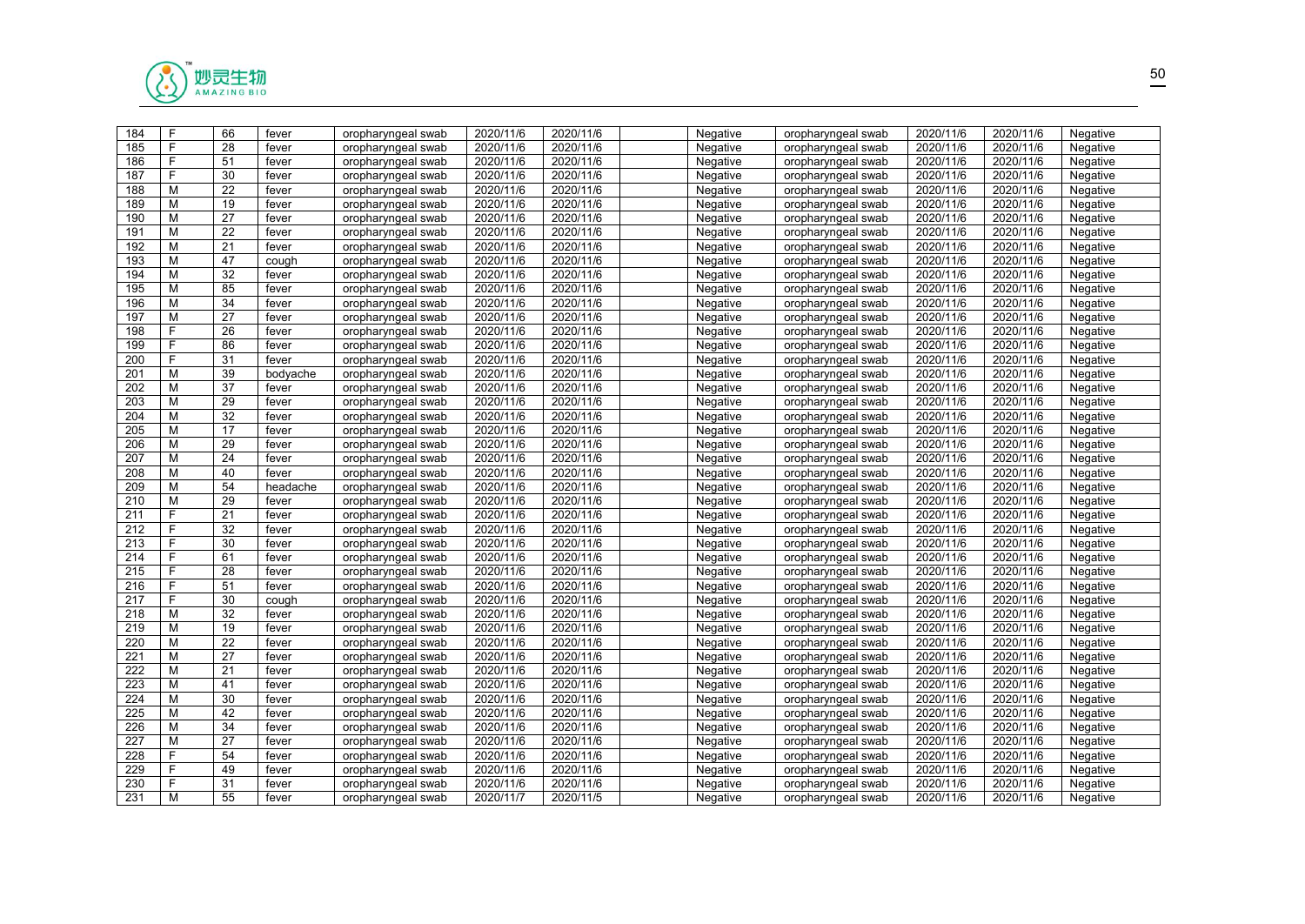

| 232 | M | 30              | fever | oropharyngeal swab | 2020/11/7 | 2020/11/7 | Negative | oropharyngeal swab | 2020/11/7 | 2020/11/7 | Negative |  |
|-----|---|-----------------|-------|--------------------|-----------|-----------|----------|--------------------|-----------|-----------|----------|--|
| 233 | M | 29              | fever | oropharyngeal swab | 2020/11/7 | 2020/11/7 | Negative | oropharyngeal swab | 2020/11/7 | 2020/11/7 | Negative |  |
| 234 | М | $\overline{32}$ | fever | oropharyngeal swab | 2020/11/7 | 2020/11/7 | Negative | oropharyngeal swab | 2020/11/7 | 2020/11/7 | Negative |  |
| 235 | M | 78              | fever | oropharyngeal swab | 2020/11/7 | 2020/11/7 | Negative | oropharyngeal swab | 2020/11/7 | 2020/11/7 | Negative |  |
| 236 | М | 22              | fever | oropharyngeal swab | 2020/11/7 | 2020/11/7 | Negative | oropharyngeal swab | 2020/11/7 | 2020/11/7 | Negative |  |
| 237 | M | 24              | fever | oropharyngeal swab | 2020/11/7 | 2020/11/7 | Negative | oropharyngeal swab | 2020/11/7 | 2020/11/7 | Negative |  |
| 238 | М | 40              | fever | oropharyngeal swab | 2020/11/7 | 2020/11/7 | Negative | oropharyngeal swab | 2020/11/7 | 2020/11/7 | Negative |  |
| 239 | M | 50              | fever | oropharyngeal swab | 2020/11/7 | 2020/11/7 | Negative | oropharyngeal swab | 2020/11/7 | 2020/11/7 | Negative |  |
| 240 | M | 29              | cough | oropharyngeal swab | 2020/11/7 | 2020/11/7 | Negative | oropharyngeal swab | 2020/11/7 | 2020/11/7 | Negative |  |
| 241 | F | 43              | fever | oropharyngeal swab | 2020/11/7 | 2020/11/7 | Negative | oropharyngeal swab | 2020/11/7 | 2020/11/7 | Negative |  |
| 242 | F | $\overline{32}$ | fever | oropharyngeal swab | 2020/11/7 | 2020/11/7 | Negative | oropharyngeal swab | 2020/11/7 | 2020/11/7 | Negative |  |
| 243 | F | 30              | fever | oropharyngeal swab | 2020/11/7 | 2020/11/7 | Negative | oropharyngeal swab | 2020/11/7 | 2020/11/7 | Negative |  |
| 244 | F | 66              | fever | oropharyngeal swab | 2020/11/7 | 2020/11/7 | Negative | oropharyngeal swab | 2020/11/7 | 2020/11/7 | Negative |  |
| 245 | F | 28              | fever | oropharyngeal swab | 2020/11/7 | 2020/11/7 | Negative | oropharyngeal swab | 2020/11/7 | 2020/11/7 | Negative |  |
| 246 | F | 89              | fever | oropharyngeal swab | 2020/11/7 | 2020/11/7 | Negative | oropharyngeal swab | 2020/11/7 | 2020/11/7 | Negative |  |
| 247 | F | 83              | fever | oropharyngeal swab | 2020/11/7 | 2020/11/7 | Negative | oropharyngeal swab | 2020/11/7 | 2020/11/7 | Negative |  |
| 248 | M | 54              | fever | oropharyngeal swab | 2020/11/7 | 2020/11/7 | Negative | oropharyngeal swab | 2020/11/7 | 2020/11/7 | Negative |  |
| 249 | M | 20              | fever | oropharyngeal swab | 2020/11/7 | 2020/11/7 | Negative | oropharyngeal swab | 2020/11/7 | 2020/11/7 | Negative |  |
| 250 | М | 30              | fever | oropharyngeal swab | 2020/11/7 | 2020/11/7 | Negative | oropharyngeal swab | 2020/11/7 | 2020/11/7 | Negative |  |
| 251 | М | 27              | fever | oropharyngeal swab | 2020/11/7 | 2020/11/7 | Negative | oropharyngeal swab | 2020/11/7 | 2020/11/7 | Negative |  |
| 252 | M | 30              | fever | oropharyngeal swab | 2020/11/7 | 2020/11/7 | Negative | oropharyngeal swab | 2020/11/7 | 2020/11/7 | Negative |  |
| 253 | м | 38              | fever | oropharyngeal swab | 2020/11/7 | 2020/11/7 | Negative | oropharyngeal swab | 2020/11/7 | 2020/11/7 | Negative |  |
| 254 | М | 32              | fever | oropharyngeal swab | 2020/11/7 | 2020/11/7 | Negative | oropharyngeal swab | 2020/11/7 | 2020/11/7 | Negative |  |
| 255 | M | 42              | fever | oropharyngeal swab | 2020/11/7 | 2020/11/7 | Negative | oropharyngeal swab | 2020/11/7 | 2020/11/7 | Negative |  |
| 256 | М | 34              | fever | oropharyngeal swab | 2020/11/7 | 2020/11/7 | Negative | oropharyngeal swab | 2020/11/7 | 2020/11/7 | Negative |  |
| 257 | M | 27              | fever | oropharyngeal swab | 2020/11/7 | 2020/11/7 | Negative | oropharyngeal swab | 2020/11/7 | 2020/11/7 | Negative |  |
| 258 | F | 40              | fever | oropharyngeal swab | 2020/11/7 | 2020/11/7 | Negative | oropharyngeal swab | 2020/11/7 | 2020/11/7 | Negative |  |
| 259 | F | 48              | fever | oropharyngeal swab | 2020/11/7 | 2020/11/7 | Negative | oropharyngeal swab | 2020/11/7 | 2020/11/7 | Negative |  |
| 260 | F | 31              | fever | oropharyngeal swab | 2020/11/7 | 2020/11/7 | Negative | oropharyngeal swab | 2020/11/7 | 2020/11/7 | Negative |  |
| 261 | М | 41              | fever | oropharyngeal swab | 2020/11/7 | 2020/11/7 | Negative | oropharyngeal swab | 2020/11/7 | 2020/11/7 | Negative |  |
| 262 | М | 30              | cough | oropharyngeal swab | 2020/11/7 | 2020/11/7 | Negative | oropharyngeal swab | 2020/11/7 | 2020/11/7 | Negative |  |
| 263 | М | 29              | fever | oropharyngeal swab | 2020/11/7 | 2020/11/7 | Negative | oropharyngeal swab | 2020/11/7 | 2020/11/7 | Negative |  |
| 264 | М | 29              | fever | oropharyngeal swab | 2020/11/7 | 2020/11/7 | Negative | oropharyngeal swab | 2020/11/7 | 2020/11/7 | Negative |  |
| 265 | M | 27              | fever | oropharyngeal swab | 2020/11/7 | 2020/11/7 | Negative | oropharyngeal swab | 2020/11/7 | 2020/11/7 | Negative |  |
| 266 | M | 24              | fever | oropharyngeal swab | 2020/11/7 | 2020/11/7 | Negative | oropharyngeal swab | 2020/11/7 | 2020/11/7 | Negative |  |
| 267 | M | 24              | fever | oropharyngeal swab | 2020/11/7 | 2020/11/7 | Negative | oropharyngeal swab | 2020/11/7 | 2020/11/7 | Negative |  |
| 268 | М | 40              | fever | oropharyngeal swab | 2020/11/7 | 2020/11/7 | Negative | oropharyngeal swab | 2020/11/7 | 2020/11/7 | Negative |  |
| 269 | М | 89              | fever | oropharyngeal swab | 2020/11/7 | 2020/11/7 | Negative | oropharyngeal swab | 2020/11/7 | 2020/11/7 | Negative |  |
| 270 | М | 76              | fever | oropharyngeal swab | 2020/11/7 | 2020/11/7 | Negative | oropharyngeal swab | 2020/11/7 | 2020/11/7 | Negative |  |
| 271 | F | 27              | fever | oropharyngeal swab | 2020/11/7 | 2020/11/7 | Negative | oropharyngeal swab | 2020/11/7 | 2020/11/7 | Negative |  |
| 272 | F | 79              | fever | oropharyngeal swab | 2020/11/7 | 2020/11/7 | Negative | oropharyngeal swab | 2020/11/7 | 2020/11/7 | Negative |  |
| 273 | F | 76              | fever | oropharyngeal swab | 2020/11/7 | 2020/11/7 | Negative | oropharyngeal swab | 2020/11/7 | 2020/11/7 | Negative |  |
| 274 | F | 61              | fever | oropharyngeal swab | 2020/11/7 | 2020/11/7 | Negative | oropharyngeal swab | 2020/11/7 | 2020/11/7 | Negative |  |
| 275 | F | 28              | fever | oropharyngeal swab | 2020/11/7 | 2020/11/7 | Negative | oropharyngeal swab | 2020/11/7 | 2020/11/7 | Negative |  |
| 276 | F | 51              | fever | oropharyngeal swab | 2020/11/7 | 2020/11/7 | Negative | oropharyngeal swab | 2020/11/7 | 2020/11/7 | Negative |  |
| 277 | F | 65              | fever | oropharyngeal swab | 2020/11/7 | 2020/11/7 | Negative | oropharyngeal swab | 2020/11/7 | 2020/11/7 | Negative |  |
| 278 | м | 39              | fever | oropharyngeal swab | 2020/11/7 | 2020/11/7 | Negative | oropharyngeal swab | 2020/11/7 | 2020/11/7 | Negative |  |
| 279 | M | 66              | fever | oropharyngeal swab | 2020/11/7 | 2020/11/7 | Negative | oropharyngeal swab | 2020/11/7 | 2020/11/7 | Negative |  |
|     |   |                 |       |                    |           |           |          |                    |           |           |          |  |